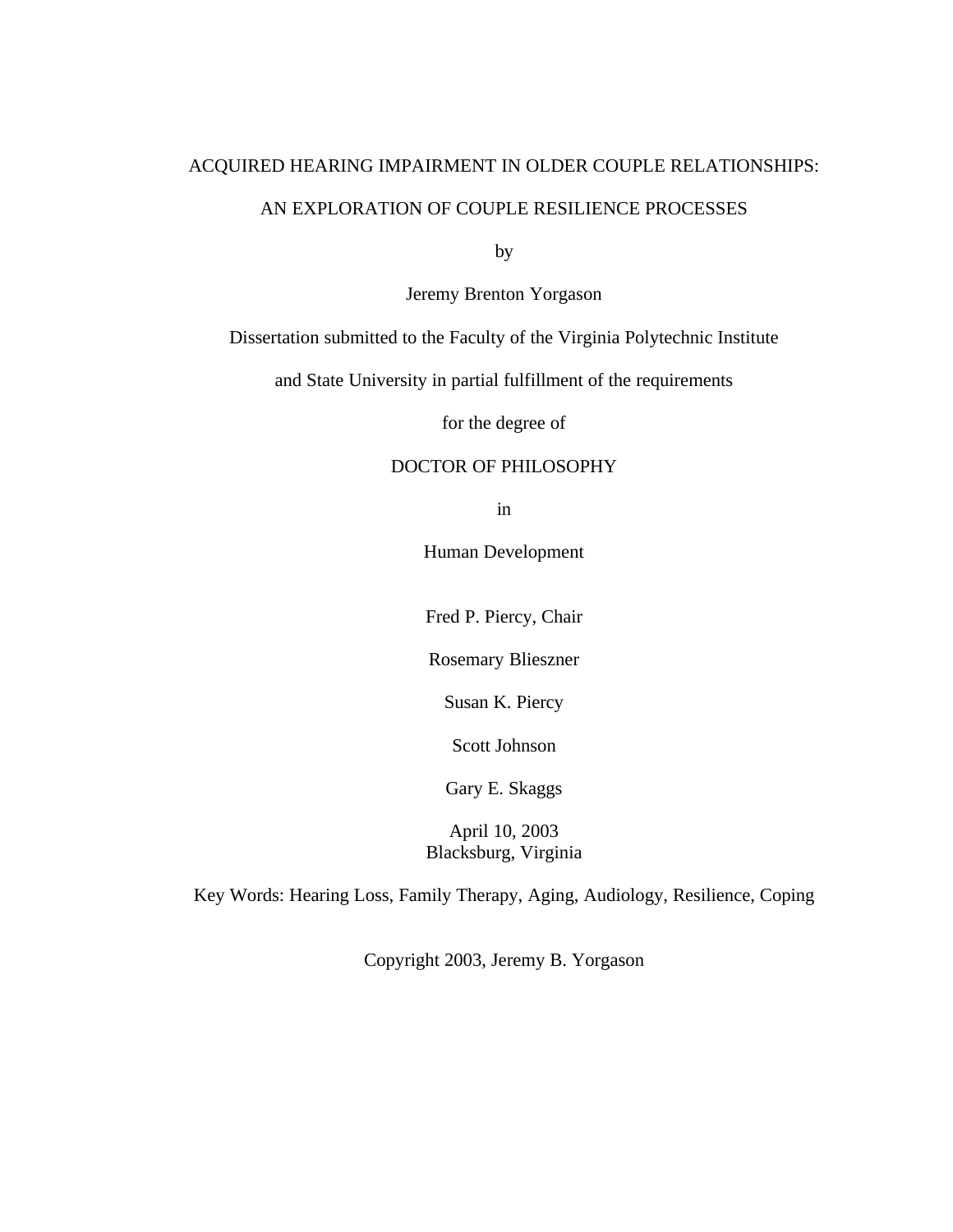# ACQUIRED HEARING IMPAIRMENT IN OLDER COUPLE RELATIONSHIPS: AN EXPLORATION OF COUPLE RESILIENCE PROCESSES

by

Jeremy Brenton Yorgason

Fred P. Piercy, Committee Chair

Department of Human Development:

Virginia Polytechnic Institute and State University

#### (ABSTRACT)

A substantial number of older adults have acquired a hearing loss. Natural aging processes often result in gradual hearing impairment called presbycusis. Also, many adults who acquire a hearing impairment at some earlier point in their lives have to adjust to significant additional hearing losses. Because hearing loss affects basic communication processes, couples often have to adjust their ways of interacting. Extant literature presents relevant information about couple relationships in later life, individual adaptation to a hearing loss, and couple relationships where one spouse has a hearing loss. The current study was conducted to better understand the resilience processes that occur for many of these couples.

The family resilience theoretical framework guided this study (Ganong & Coleman, 2002; Walsh, 1996), with an emphasis on meaning that couples give to their experiences. The interaction of belief systems (meaning) was explored in connection with resilience processes and the development of couple relationships over time. The findings from this study represent a snapshot of the couple relationships at one point in time.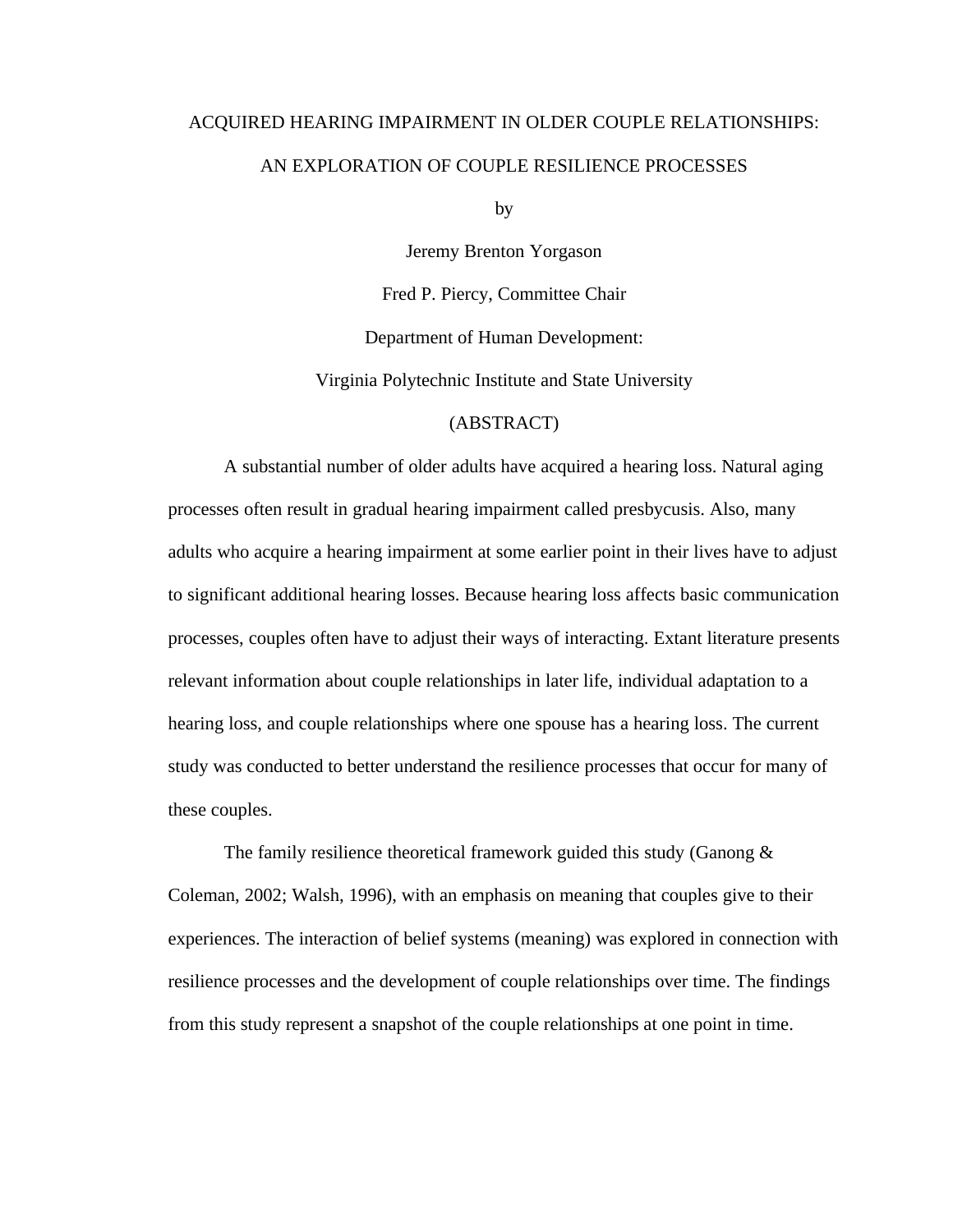Qualitative semi-structured interviews with couples was the main method of data collection. Couples were recruited through local audiologists and through a snowball sampling method. At least one partner had to be 60 years of age or older. Each hearingimpaired participant acquired a hearing loss in adulthood or experienced a dramatic additional loss to one acquired earlier in life. Audiograms of each hearing-impaired participant were requested from doctors and audiologists, and couples completed a marital satisfaction scale.

Themes describing meaning and resilience processes emerged from interviews with eight couples in which one spouse was hearing-impaired. Themes related to meaning included couples' understanding and acceptance of the hearing loss, and demonstrations of the beliefs and values regarding their loss such as optimism, humor, gratitude, and pleasure through hearing. Resilience processes emerged in response to both individual and relational hearing-related difficulties. Couples reported having confidence in their communication skills. They also said that models of resilience, assistive listening devices, and faith in God, helped them to adapt to hearing loss stressors. In addition to what couples reported, resilience processes were observed during the interviews. Couples demonstrated healthy spousal caregiving relationships and the rebalancing of emotional ledgers during the interviews. They also reported retrospectively the development of their relationship in relation to the hearing loss.

A focus group with experienced marriage and family therapists was also conducted to obtain clinical interpretations of the themes that emerged from the couple interviews. Clinicians' responses to themes from the interviews focused on couple relationship dynamics, possible clinical situations with these couples, and the

iii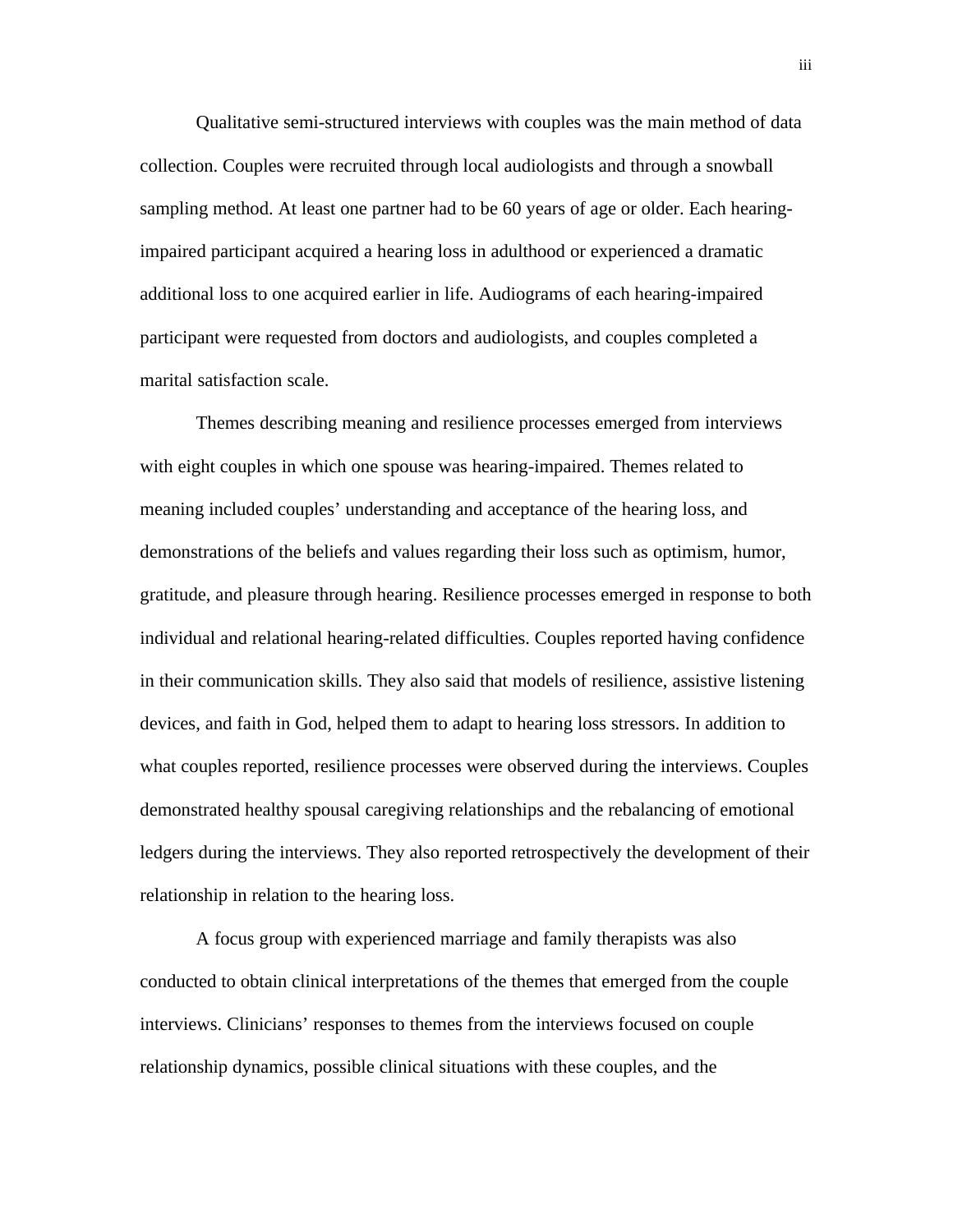therapist/client relationship. Therapists also viewed the focus group experience as preparatory to their working with hearing-impaired clients.

Many couples facing the hearing impairment of one spouse are living resilient lives together. However, there are likely many who are likely struggling. Implications for audiologists and marriage and family therapists are shared. Suggestions for these professionals can give some guidance to inform their work with these clients. As professionals are informed about the often unspoken and unheard stories relating to hearing loss, they can then serve with greater knowledge, empathy, and hope.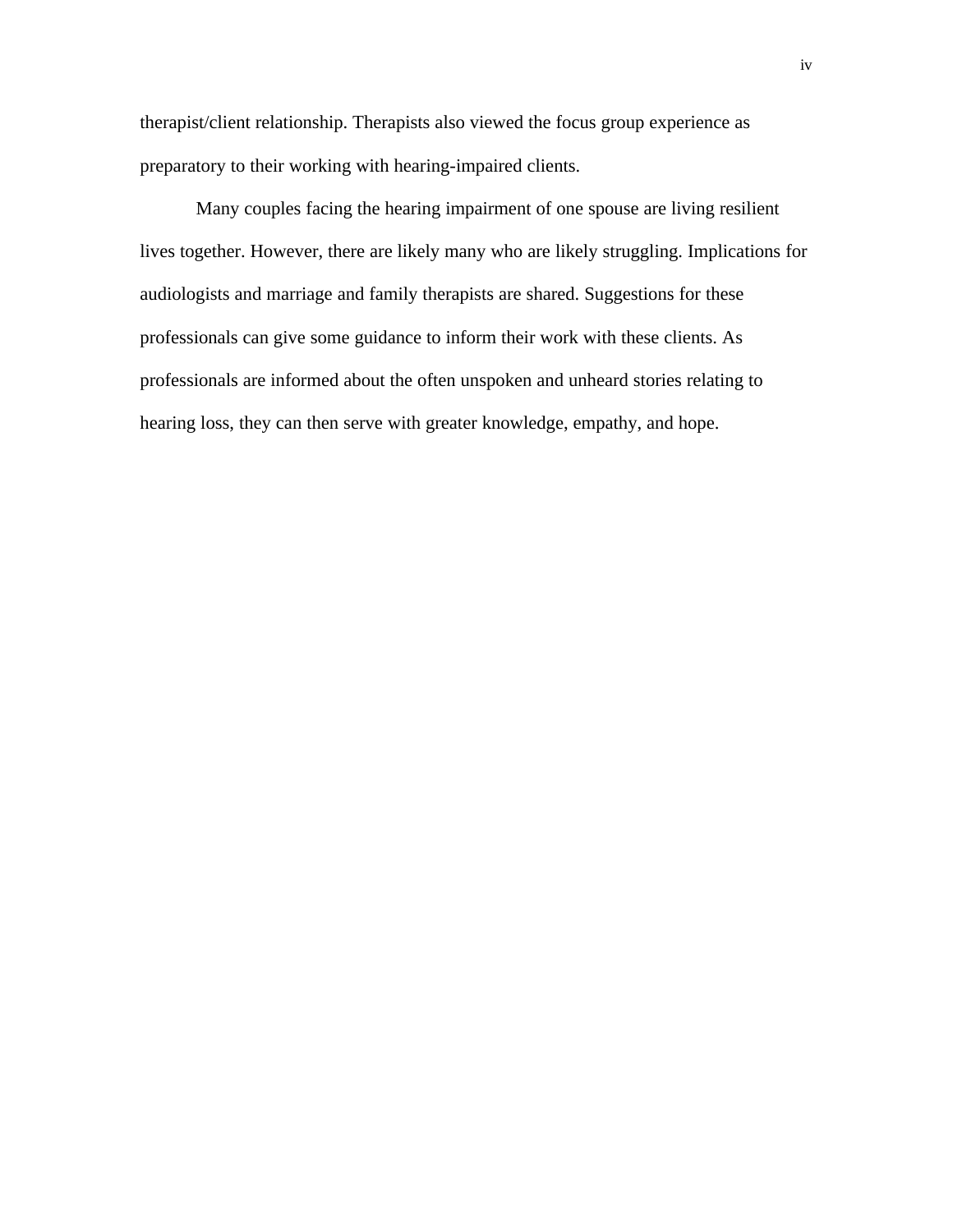#### ACKNOWLEDGEMENTS

This project would be far from complete without a word of thanks to the many people who have been influential in its creation. In expressing thanks to some, I will surely miss the many who have helped me over the years to be who I am.

First and foremost, I express gratitude for the help of my wife, Cheri L. Green Yorgason. She has done a great deal in rearing our two daughters, enduring my years of schooling, and being a support to me through thick and thin. Yet, even more pertinent to this project, she has been my transcriptionist, my proofreader, and at times my alarm clock. I truly could not list all that she has done for me in this effort! Thank you, Cheri!

Additionally, Kimberly (5) and Megan (2). They have helped me to keep my sanity with their smiles. Thank you, Kimberly, for dancing with me, coming into my office each morning for hugs, and for your prayers. Megan, thank you for running to me screaming each time I come through the door, for wanting me to hold you, and for your sweet singing voice.

Many thanks to Fred Piercy, my committee chair, for planting a seed and then nourishing it along. Thanks for your quick turnaround time with revisions, for your encouragement, and for your mentoring. You are a wonderful example of putting people before the program.

I would like to thank Susan Piercy for her audiological expertise and experience that she shared. I appreciate your support in finding couples to interview, and for your enthusiasm of my research. Thank you for the crash course in audiology and hearing loss. I appreciate you taking the time to "teach a man to fish" instead of just giving him a fish.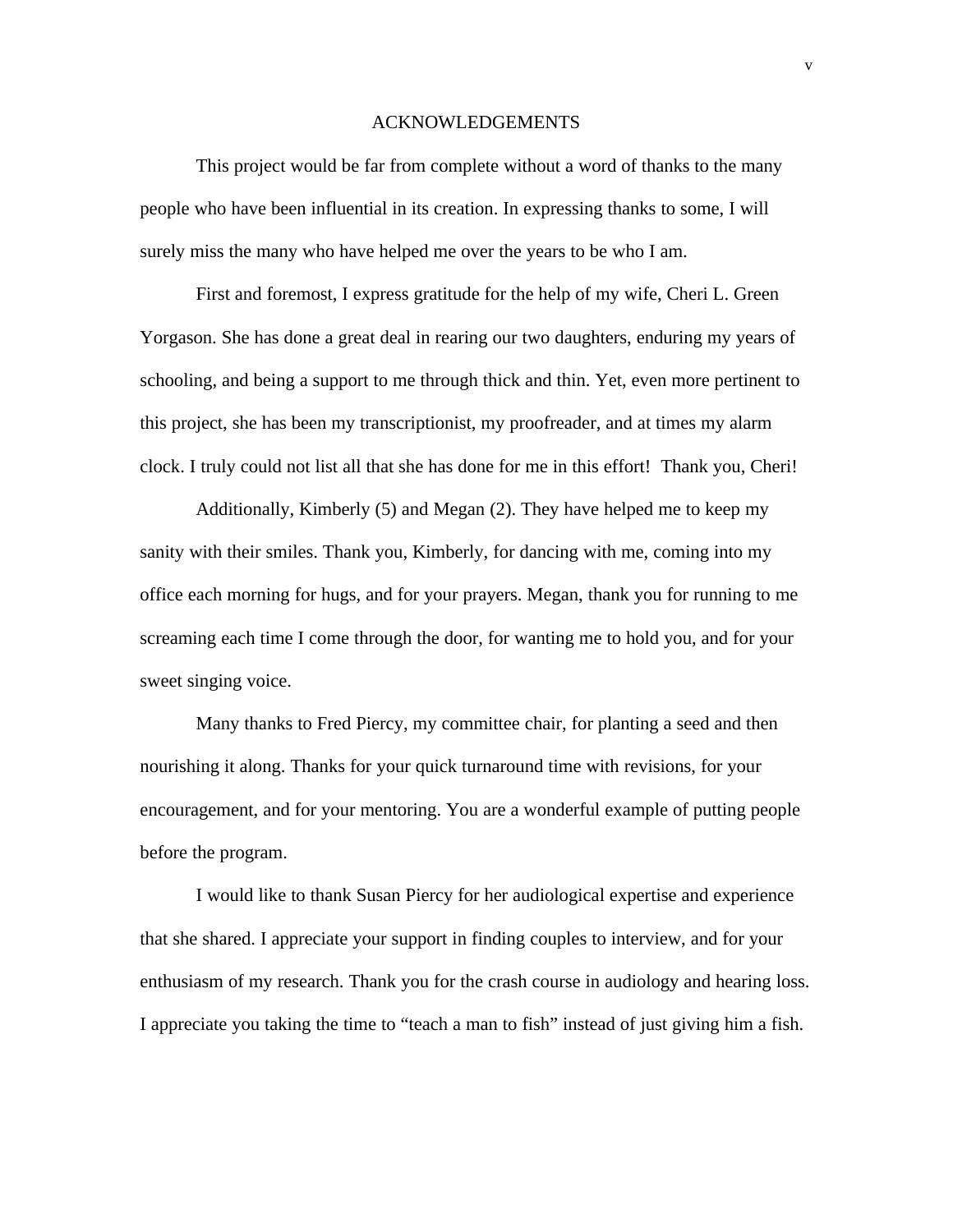I would like to thank Rosemary Blieszner for her unwavering support in my gerontology education. You have been a solid mentor of my teaching, research, job searching, and other professional endeavors. You have wonderful teaching abilities – thank you for sharing with me!

I would like to thank Scott Johnson for his encouragement and vision of the future. You expressed the possibilities as ultimately unlimited. I appreciate your passion for art, literature, history, and culture, and your belief that I might know about these things too.

I thank Gary Skaggs, for graduate student-friendly statistics courses. I do not know that I would have ever taken multiple regression had I not believed I might actually understand what was being taught. I appreciate your willingness to serve on my committee, and hope that you enjoy a small taste of qualitative methodology.

I will ever be thankful for the couples that allowed me to come into their homes. They welcomed me, shared with me, and taught me most of what I know about hearing loss in later life. They are the true experts! Likewise, I thank the focus group participants who took a couple of hours out of their busy schedules to learn and to be supportive.

There have been so many other professional associates that have helped me with my graduate training. Some of them include professors for whom I have worked - Karen Roberto, Shannon Jarrott, and Alison Galway. Others have been supportive from other universities – Rick Miller, Mark White, and Jonathan Sandberg. Also, I would like to thank the many secretaries along the way. Some of them include Kathy Surface, Martha Moretz, and Geneva Watson. You are often the gears that make the world turn for graduate students – thank you!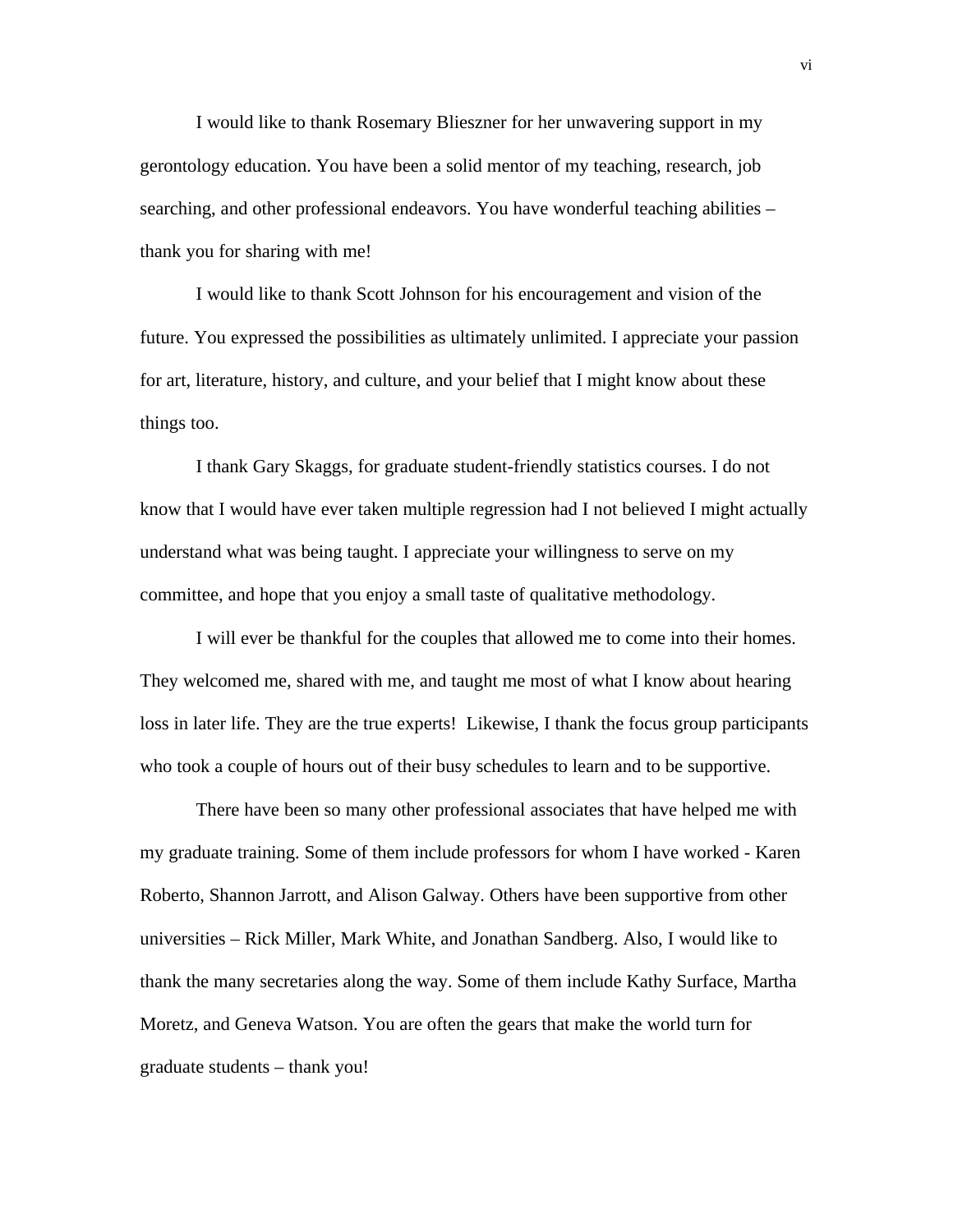I thank my parents, Brent and Margaret Yorgason, for their love, support, visits, and encouragement! If anyone believed I could do it, you did. Also, I thank both of my grandfathers – J.Gayle Yorgason, and Huish F. Yates. Grandpa Yates had a slight hearing loss, from what I remember, and often suffered from "recruitment" due to his grandchildren's piercing voices. Sorry! Grandpa Yorgason showed me his new digital hearing aid the last time I visited him. Thanks for being willing to talk.

Lastly, I thank God for his support and blessings. Small miracles have been scattered along this path of graduate school. He has helped me keep perspective when the burdens were too heavy to bear. He often reminds me that life is for giving, not taking; that I have a responsibility to give to others as I have received.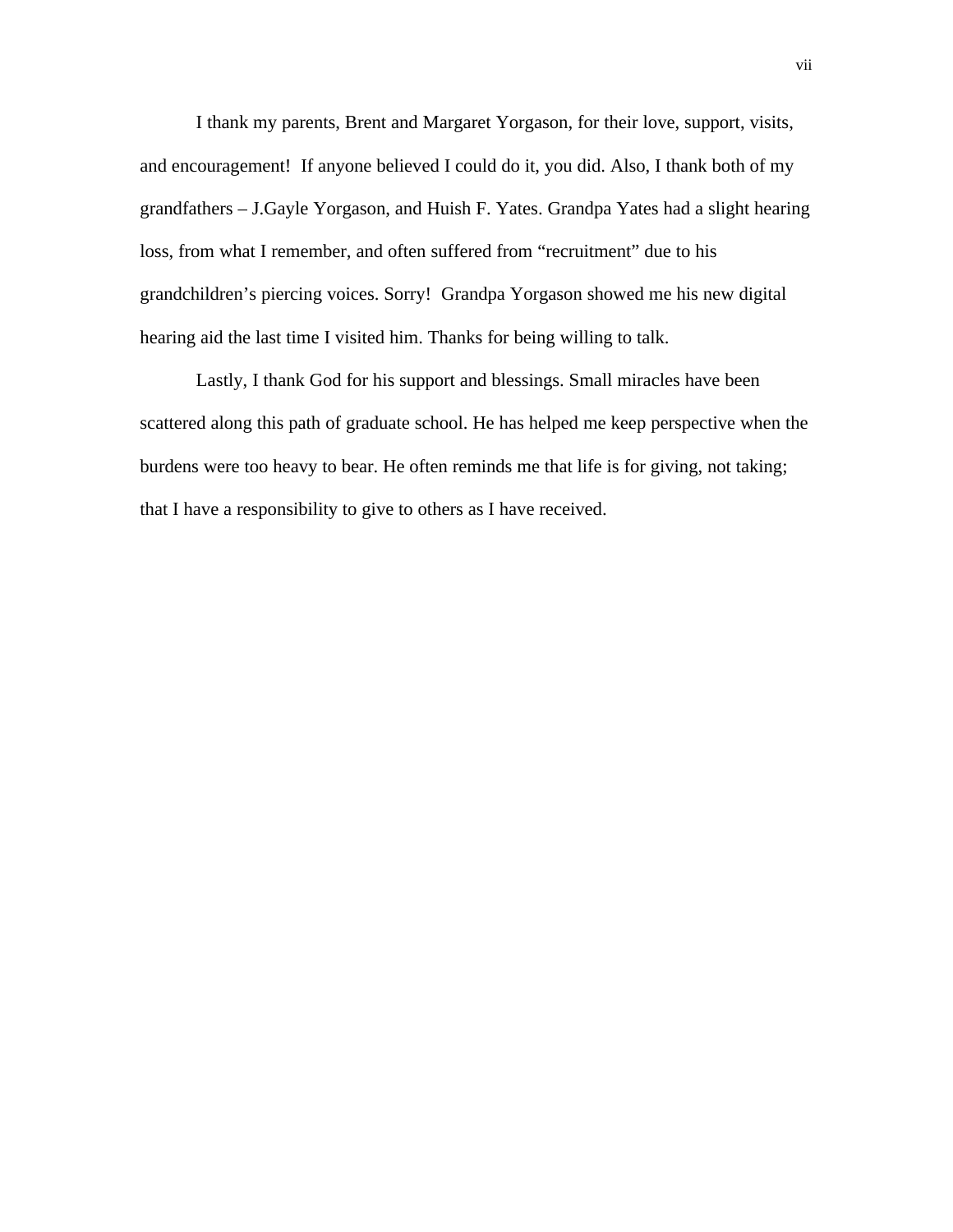# TABLE OF CONTENTS

| I.   | <b>CHAPTER I</b>                                        |                          |  |  |
|------|---------------------------------------------------------|--------------------------|--|--|
|      | Context                                                 | 1                        |  |  |
|      | <b>Conceptual Framework</b>                             |                          |  |  |
|      | <b>Resilience Defined</b>                               |                          |  |  |
|      | Assumptions                                             | $\mathfrak{Z}$<br>$\tau$ |  |  |
|      | <b>Marital Resilience</b>                               | 8                        |  |  |
|      | Role of the Researcher: Personal Reflections            | 8                        |  |  |
|      | My Family                                               | 9                        |  |  |
|      | <b>Older Adults</b>                                     |                          |  |  |
|      | My Observational Biases                                 | 11                       |  |  |
|      | Purpose of the Study and Research Questions             | 12                       |  |  |
|      | Limitations                                             | 13                       |  |  |
|      | Conclusion                                              | 14                       |  |  |
| Π.   | <b>CHAPTER II</b>                                       |                          |  |  |
|      | <b>Literature Review</b>                                | 15                       |  |  |
|      | Long-term Couple Relationships                          | 15                       |  |  |
|      | Disability in Later Life Couple Relationships           | 19                       |  |  |
|      | Marriage and Family Therapy with Couples Who Experience |                          |  |  |
|      | <b>Illness or Disability</b>                            | 21                       |  |  |
|      | Hearing Loss and Audiology                              | 25                       |  |  |
|      | Physical Aging and Hearing Loss                         |                          |  |  |
|      | Hearing Aid Use                                         | 26                       |  |  |
|      | Family Relations within the Audiology Literature        | 28                       |  |  |
|      | Sociological and psychological factor                   | 29                       |  |  |
|      | Marital relations and hearing loss                      | 30                       |  |  |
|      | Occupational hearing loss                               | 30                       |  |  |
|      | Resilience                                              | 32                       |  |  |
|      | History of resilience                                   | 32                       |  |  |
|      | Family resilience                                       | 33                       |  |  |
|      | Critiques of the resilience concept                     | 35                       |  |  |
|      | Conclusion                                              | 36                       |  |  |
| III. | <b>CHAPTER III</b>                                      |                          |  |  |
|      | Methodology                                             | 37<br>38                 |  |  |
|      | <b>Focus Groups</b>                                     |                          |  |  |
|      | Sample                                                  |                          |  |  |
|      | Procedure                                               |                          |  |  |
|      | <b>Measures</b>                                         |                          |  |  |
|      | Marital satisfaction                                    |                          |  |  |
|      | Focus group questions                                   | 45                       |  |  |
|      | Data Analysis                                           | 45                       |  |  |
|      | Credibility, trustworthiness, and transferability       | 48                       |  |  |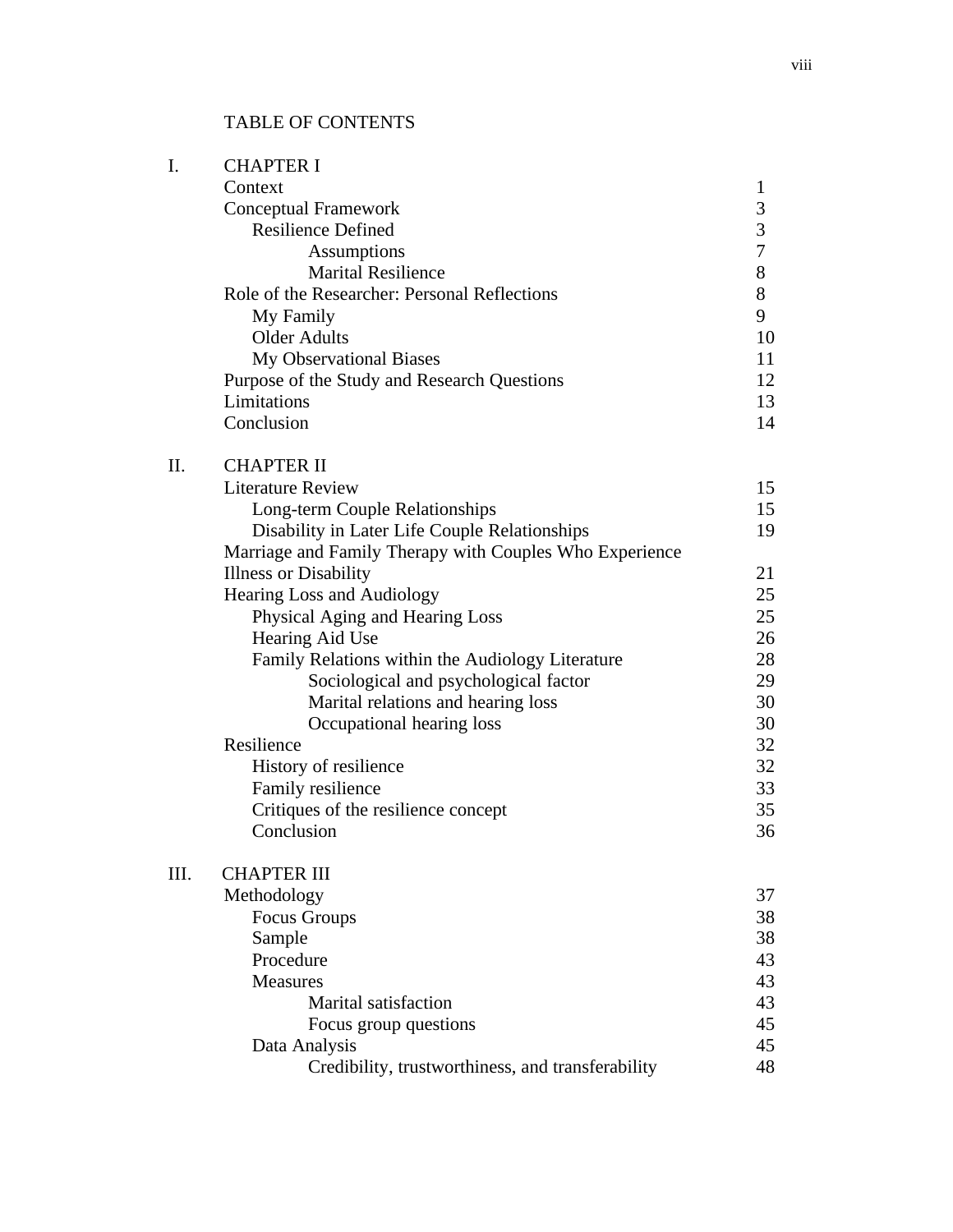| IV.  | <b>CHAPTER IV</b>                                     |     |
|------|-------------------------------------------------------|-----|
|      | Findings                                              | 50  |
|      | Stories of Hearing Loss: The Context of the Study     | 50  |
|      | The Gardners                                          | 50  |
|      | Findings from All Interviews                          | 52  |
|      | Making Meaning of Hearing Loss                        | 52  |
|      | <b>Understanding and Acceptance</b>                   | 53  |
|      | Expressions of Beliefs and Values                     | 56  |
|      | <b>Beyond Description</b>                             | 60  |
|      | Stressors, Struggle, and Strength: Marital Resilience | 62  |
|      | <b>Stressors</b>                                      | 62  |
|      | Relationship struggles and resilience                 | 64  |
|      | Illustrations of resilience processes through         |     |
|      | couple interaction                                    | 71  |
|      | Marital satisfaction and levels of hearing loss       | 81  |
|      | Clinical Protocol with Hearing Impaired Clients       | 83  |
|      | <b>Couple Dynamics</b>                                | 84  |
|      | <b>Possible Clinical Situations</b>                   | 87  |
|      | The Therapist – Client Relationship                   | 89  |
|      | Conclusion                                            | 90  |
| V.   | <b>CHAPTER V</b>                                      |     |
|      | Discussion                                            | 91  |
|      | <b>Family Resilience Theory</b>                       | 91  |
|      | Implications for Marriage and Family Therapists       | 96  |
|      | <b>Implications for Audiologists</b>                  | 99  |
|      | Directions for Future Research                        | 100 |
|      | <b>Researcher Reflections</b>                         | 101 |
|      | Going into their world                                | 102 |
|      | Entering my world                                     | 103 |
|      | Conclusion                                            | 104 |
| VI.  | <b>REFERENCES</b>                                     | 106 |
| VII. | <b>APPENDICES</b>                                     | 121 |
|      |                                                       |     |

VIII. CURRICULUM VITAE 153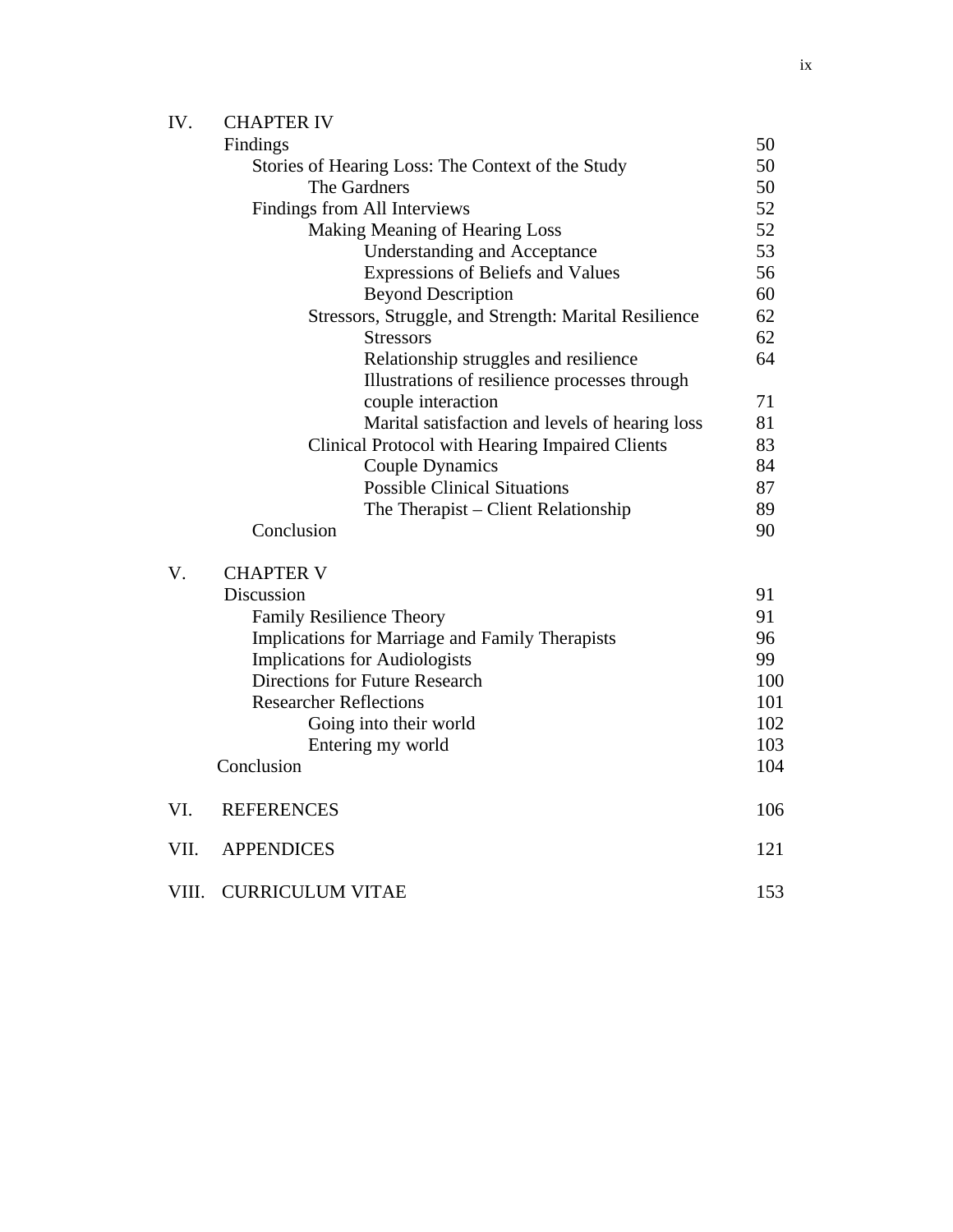# LIST OF TABLES

| Table 1.  |                                                                        | Participant characteristics.                                                                 | 40  |
|-----------|------------------------------------------------------------------------|----------------------------------------------------------------------------------------------|-----|
| Table 2.  |                                                                        | Audiologic Diagnostic Results: Descriptions of hearing loss<br>for hearing impaired spouses. | 42  |
| Table 3.  |                                                                        | Methods of improving credibility, trustworthiness, and<br>transferability.                   | 49  |
| Table 4.  |                                                                        | Relationship Stressor Areas Associated with Hearing Loss<br>of One Partner.                  | 67  |
| Table 5.  |                                                                        | An Illustration of Re-balancing the Emotional Ledger<br>During an Interview.                 | 75  |
| Table 6.  |                                                                        | Participants' Kansas Marital Satisfaction Scale Scores by Spouse. 82                         |     |
|           | <b>APPENDICES</b>                                                      |                                                                                              |     |
| A.        |                                                                        | Representation of Couple Resilience Theoretical Framework                                    | 121 |
| <b>B.</b> |                                                                        | <b>Couple Recruitment Flier</b>                                                              | 122 |
| C.        | Release of Information for Audiogram and Hearing Evaluation<br>Summary |                                                                                              | 123 |
| D.        | Couple Interview Guide                                                 |                                                                                              | 124 |
| Ε.        | <b>Couple Informed Consent</b>                                         |                                                                                              |     |
| F.        | <b>Kansas Marital Satisfaction Scale</b>                               |                                                                                              |     |
| G.        | Recruitment E-mail Message for Focus Group Participants                |                                                                                              |     |
| H.        | Follow-up Recruitment E-mail Message for Focus Group<br>Participants   |                                                                                              |     |
| I.        | Focus Group Informed Consent                                           |                                                                                              | 135 |
| J.        | Focus Group Guide                                                      |                                                                                              |     |
| K.        |                                                                        | <b>Couple Profiles</b>                                                                       | 145 |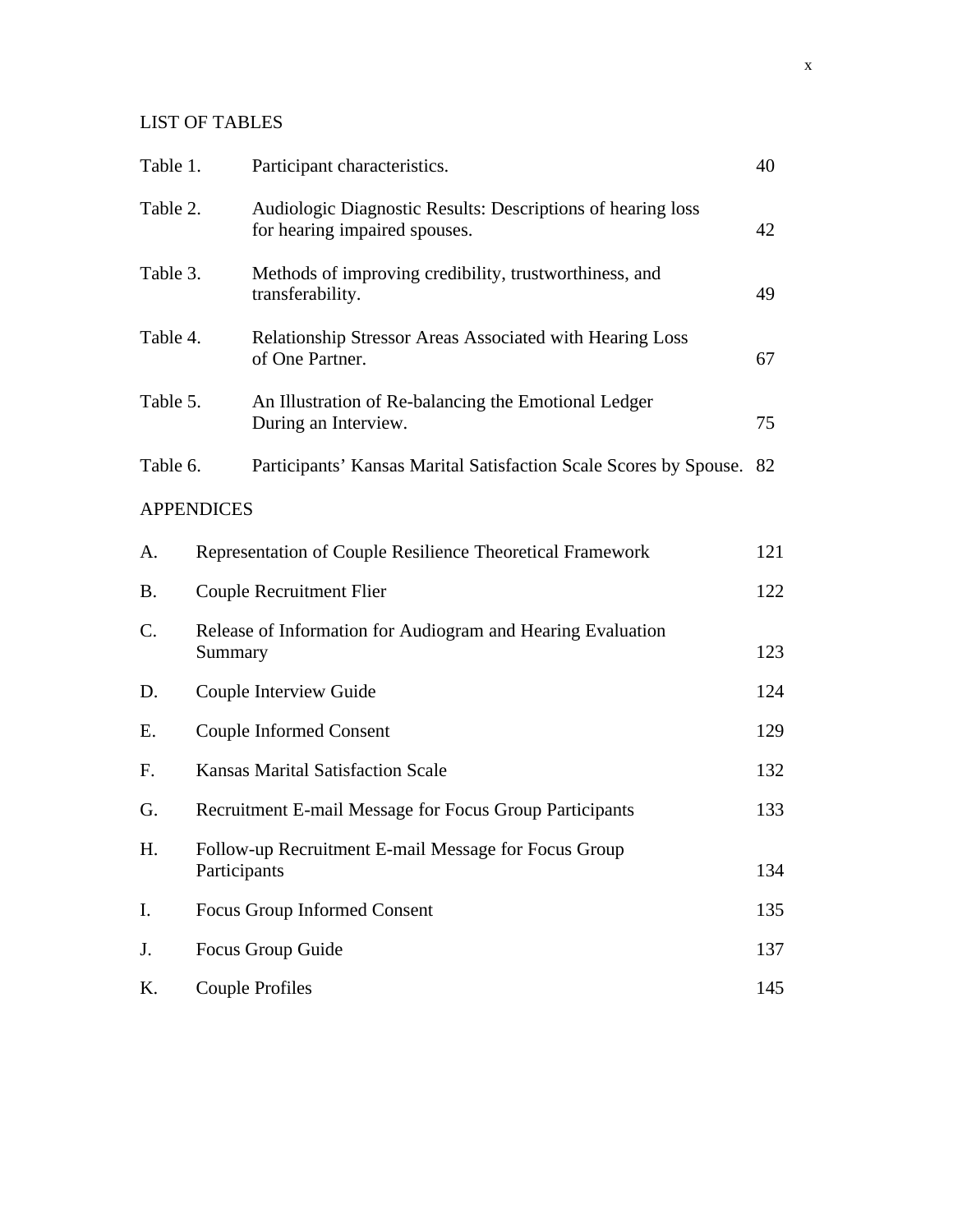# ACQUIRED HEARING IMPAIRMENT IN OLDER COUPLE RELATIONSHIPS:

## AN EXPLORATION OF COUPLE RESILIENCE PROCESSES

# CHAPTER I

*Wife:* "What was that, dear?"

*Husband:* "Did you check the mail today?"

*Wife:* "What?"

*Husband:* "I said, did you check the mail today?"

*Wife:* "You want me to do what?"

*Husband:* "Oh, never mind! It's not that important."

#### *Context*

The above situation illustrates a possible interaction between spouses where one has a hearing loss. Statistics show that approximately 22 million Americans have a hearing loss, and more than 4 million of those persons are over the age of 65 (National Academy on an Aging Society, 1994). A great number of older adults that are hearing impaired sustained that loss in adulthood. The onset of hearing problems in later life, often due to normal aging processes, provides a rationale for examining this age group separate from younger counterparts.

It has been suggested that communication difficulties resulting from the loss of hearing can greatly influence couple relationships (Hetu, Jones, & Getty, 1993). This may be especially challenging for couples where one spouse acquires a hearing loss after relationship patterns become established, such as in later life. Aspects of couple relationships that may be affected range from daily couple interactions (Piercy  $\&$  Piercy, 2002) to a perceived long-term impact of hearing loss. The influence of hearing loss on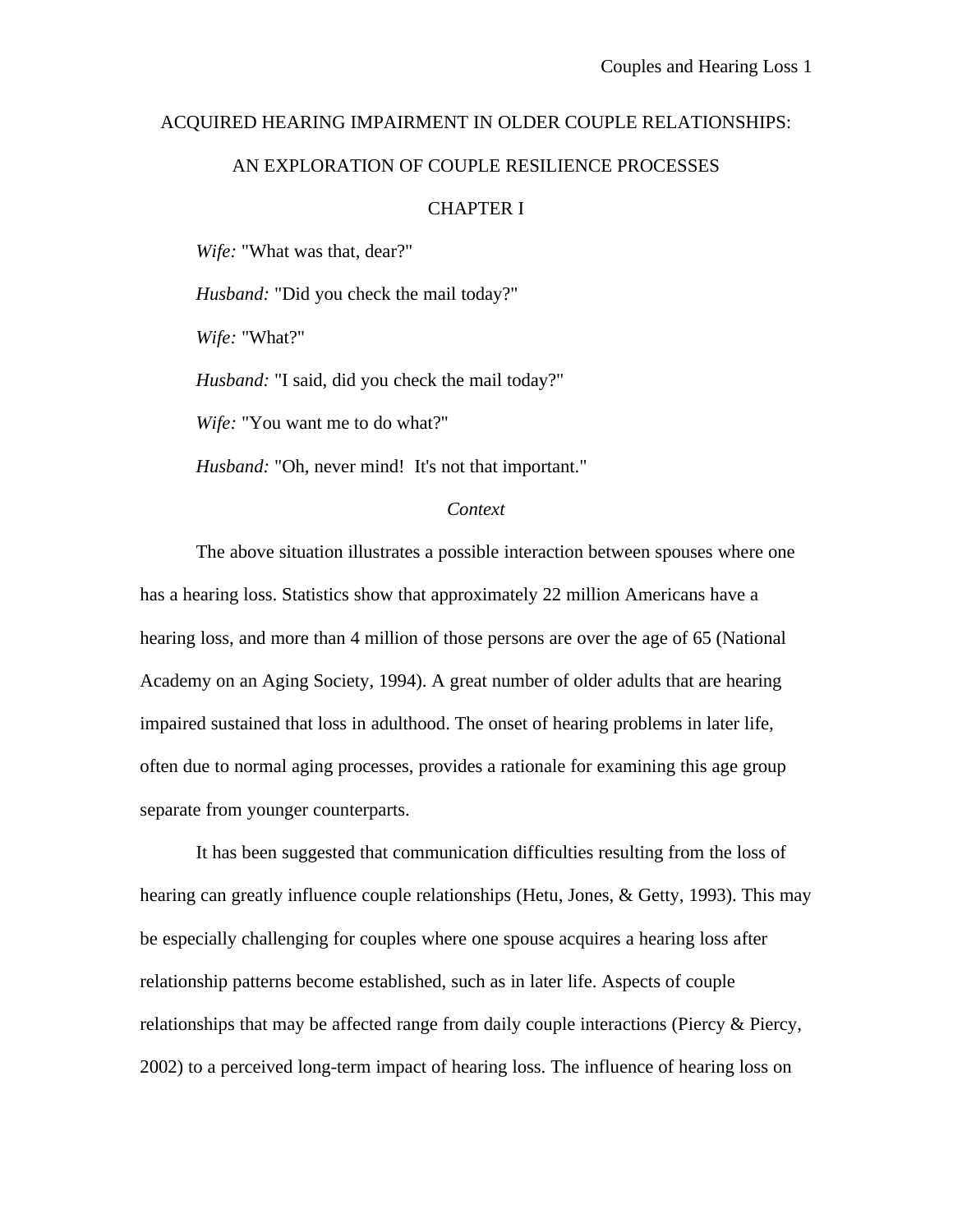couple relationships has implications for both the fields of audiology and of marriage and family therapy.

Within the audiology literature, various authors have examined the impact of hearing impairment in adulthood on couple relationships (see Hull, Jones, & Getty, 1994). For the most part, audiologists have focused their attention on psychological and social implications of an acquired hearing loss at the individual level of analysis (Abrahamson, 2001). Little empirical work has examined couple responses to hearing loss (see Hull et al., 1994). Furthermore, little is known about the meaning that couples in this situation give to their experiences and their positive and negative ways of responding within relationships. By better understanding the experiences that couples have, and their interpretation of those experiences, both audiologists and marriage and family therapists can intervene to help couples where one or both spouses experience challenges related to a hearing loss.

Within the marriage and family therapy literature, several book chapters have been written to guide therapists working with older adults (Hargrave & Hanna, 1997; Long & Mancini, 1990; Miller, Hemesath, & Nelson, 1997). A handful of studies have examined aspects of later life family relationships that therapists may encounter (Brown-Standridge, & Floyd, 2000; Garwick, Detzner, & Boss, 1994; Sandberg & Harper, 1999). Hearing loss has been mentioned in a few of these sources; however, these discussions do not provide an in-depth understanding of what couples experience when a hearing loss occurs, nor how therapists might modify their practice to treat these clients. With the expansion of medical family therapy (see McDaniel, Hepworth, & Doherty, 1997) and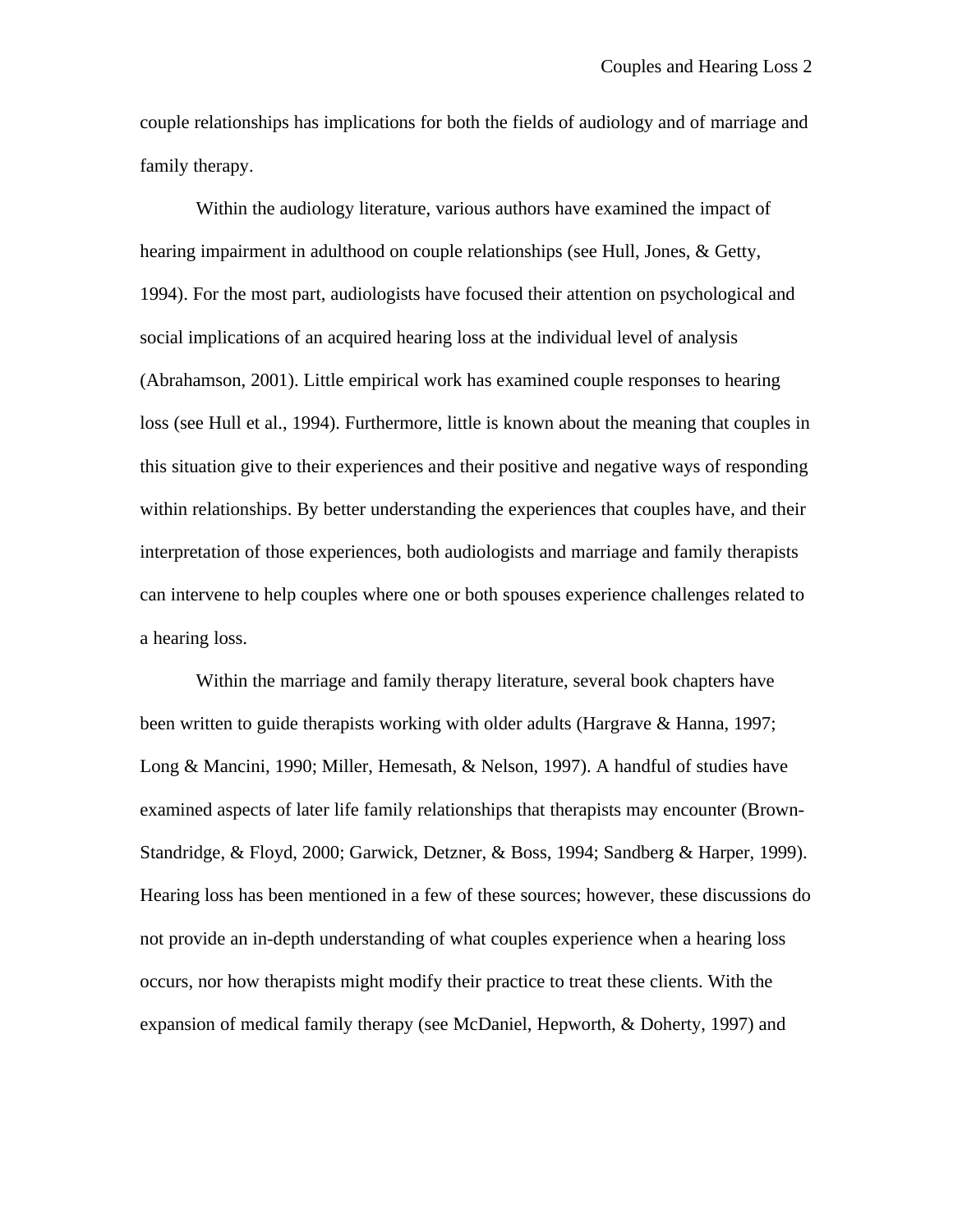the increase of older adults in the U.S., clinicians may find themselves working more with couples where one or both partners have experienced a hearing loss.

## *Conceptual Framework*

The theoretical framework for the current study is derived from the concept of family resilience. Within the fields of family therapy, family science, psychology, sociology, and others, the concept of resilience has been found useful (e.g., Coleman  $\&$ Ganong, 2002; Ganong & Coleman, 2002). Different definitions for resilience have been used for research and clinical purposes. The theoretical framework for this study is informed by these definitions, with emphasis on Walsh's (2002) key processes of family resilience in clinical practice. A representation of the theoretical framework for this study is found in Appendix A.

#### *Resilience Defined*

In this study, the concept of family resilience is defined as "a process by which . . . families [couples] adapt to contexts of significant adversity" (Ganong & Coleman, 2002, p. 347). Relationship processes of resilience was the focus in the current study, as opposed to what has been described as individual characteristics, traits, or protective factors (Coleman & Ganong, 2002).

Practitioners and researchers have defined the concept of family resilience differently (Ganong & Coleman, 2002). Practitioners, such as Walsh (1996), have held the opinion that all families have resilience capacities, and that clinicians can work with families to help "uncover individual and family assets and strengths" (Patterson, 2002, p. 354). Many researchers have viewed family resilience as relating to "unexpected competent functioning among families (and individuals) who have been exposed to a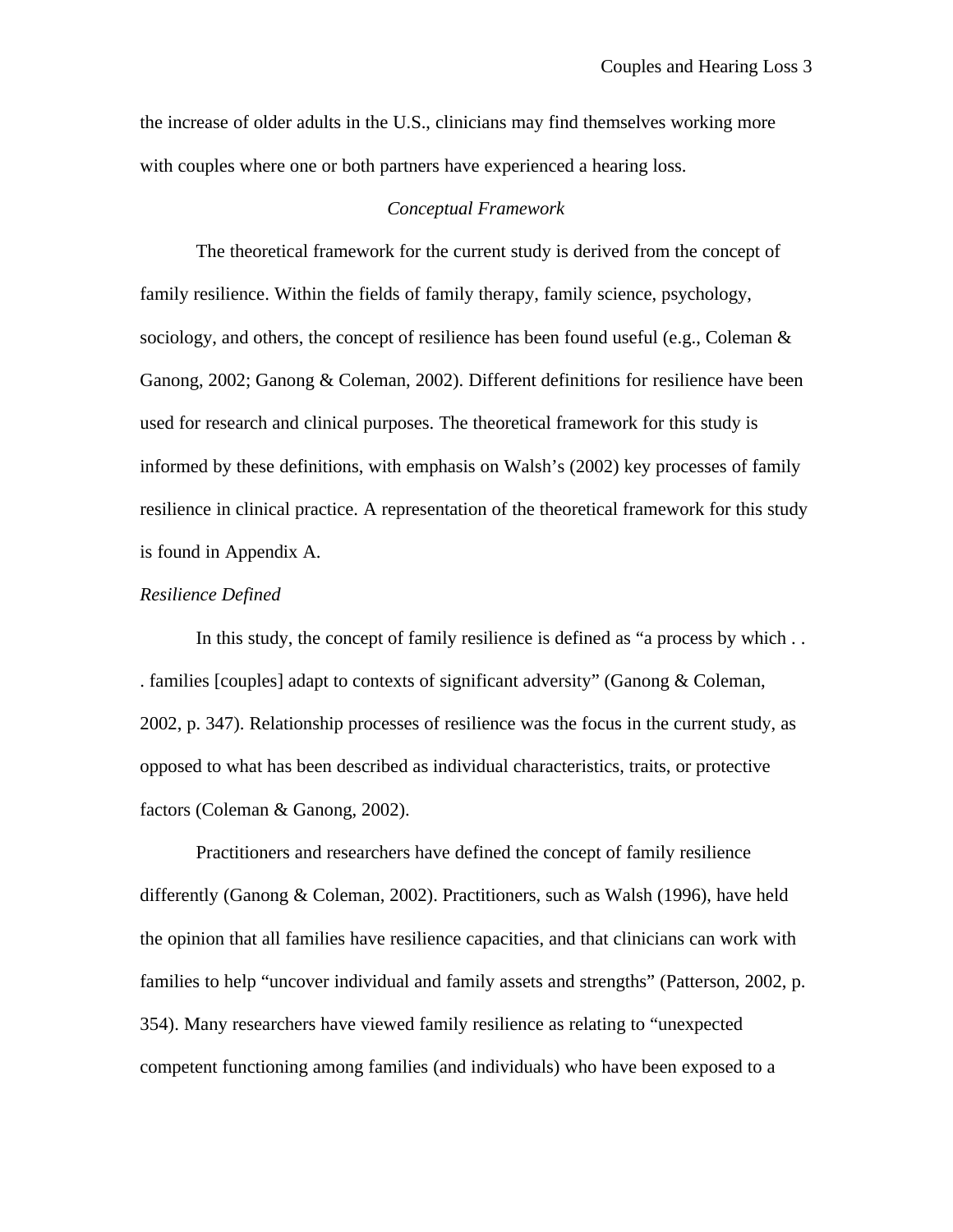significant risk(s)" (Patterson, 2002, p. 349). The difference between these two points of view could reasonably stem from respective professional backgrounds, the practitioner's role being to work for all clients that come through the door. This is opposed to the researcher's role of understanding similarities and differences between groups of people.

Aspects of both the practitioner and the researcher definitions of resilience were influential in the current study. In terms of the researcher definition, couples that have been exposed to the significant risk of experiencing a hearing loss were included in this study. Also, evidences of maintained positive adaptation despite adversity were assessed and explored (Luthar, Cicchetti, & Becker, 2000). The practitioner definition of family resilience was also influential, in that all couples exposed to adversity are viewed as having some resilience capacities (Walsh, 1996). In other words, greater emphasis was placed on the exploration of resilience processes within couple relationships than on determining whether a couple had adapted successfully or not.

Resilience is a process that occurs conjointly with development (Hawley  $\&$ DeHann, 1996; Staudinger, Marsiske, & Baltes, 1993; Walsh, 1996). Just as stressors and competence levels can fluctuate over time and circumstances, couple resilience may change with development. For example, Staudinger, Marsiske, and Baltes (1993) shared an interesting discussion of developmental resilience processes in later life as integrated with life-span developmental psychology. They made connections between the concepts of plasticity and reserve capacity with resilience. Of direct application to the current study, Staudinger and associates (1993) discussed the possibilities of reserve capacity as being ever-changing (non-static), just as resilience processes may change with development through the life course. Thus, the process of resilience is developmental in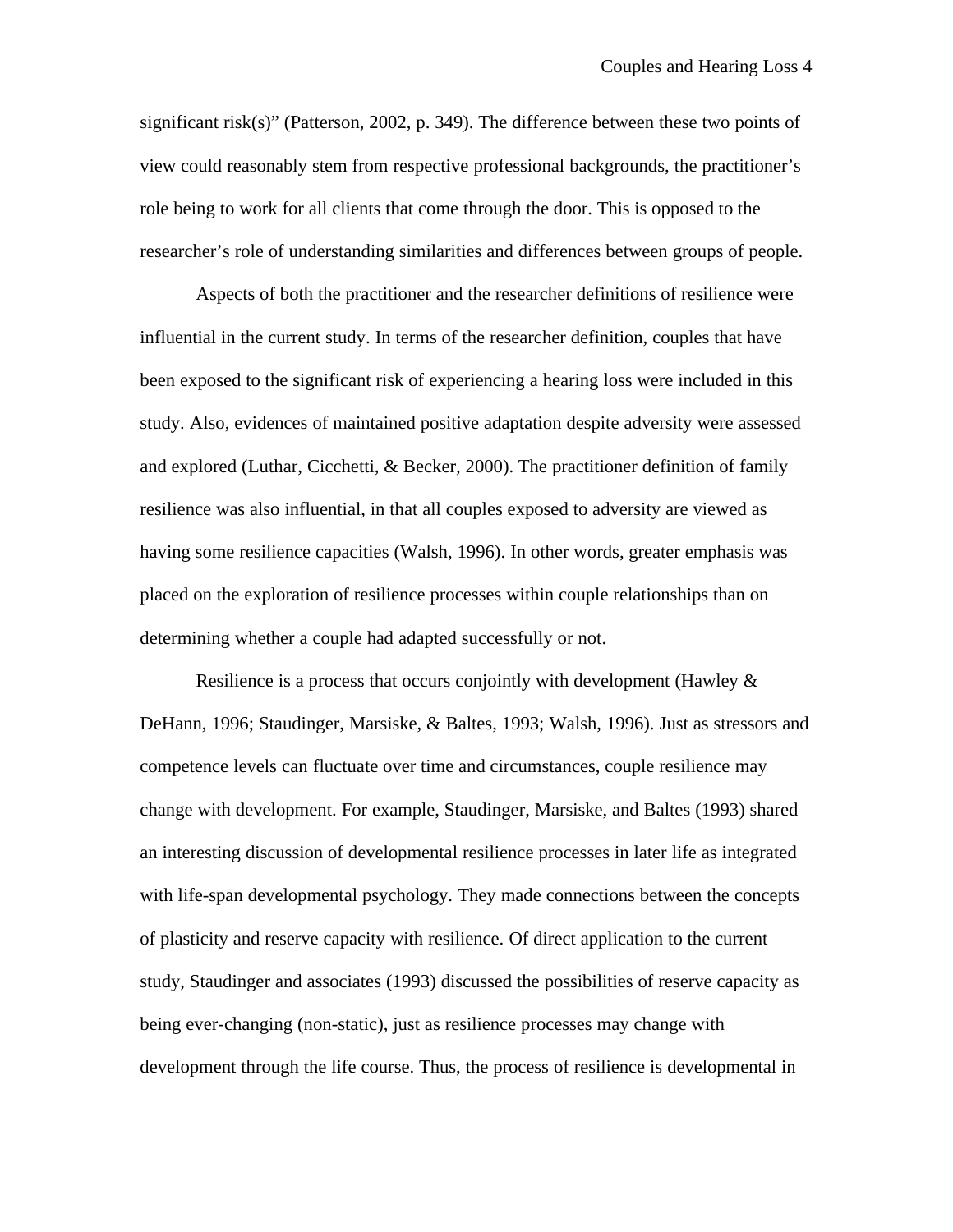nature, suggesting that researchers assess the development of resilience and acknowledge the possibility of change in response to adversity over time. Based on this developmental perspective, the competence of couples in the present study was not measured as an outcome, but rather as an indicator of current functioning.

The theoretical framework for this study is also informed by Walsh's (2002) key processes of family resilience. Walsh (1998) described three keys involved in family resilience, including belief systems, organizational patterns, and communication processes. Each of these keys can be applied to couple relationships. Specifically, resilient belief systems are described by Walsh (1998) as including meaning out of adversity, having a positive outlook on life, and utilizing spirituality and transcendence as resources. She stated that resilient organizational patterns help to "define relationships and regulate behavior" (p. 79). These patterns exist when a family is flexible, connected, and able to tap social and economic resources. Resilient communication processes promote clarity in communication, open emotional sharing between spouses, and collaborative problem solving.

The experiences of the participants in this study were examined mainly in relation to the first of Walsh's (1996) keys of family resilience, belief systems. The connection between attitudes/beliefs and behaviors has been well documented in social psychology research. Specifically, one of the major themes of symbolic interactionism is related to the importance of meanings for behavior (LaRossa & Reitzes, 1993). The major concepts of symbolic interactionism have been identified as identities, roles, interactions, and contexts (LaRossa & Reitzes, 1993). These concepts are related to families experiencing adversity in that they reestablish individual and collective identities, they often develop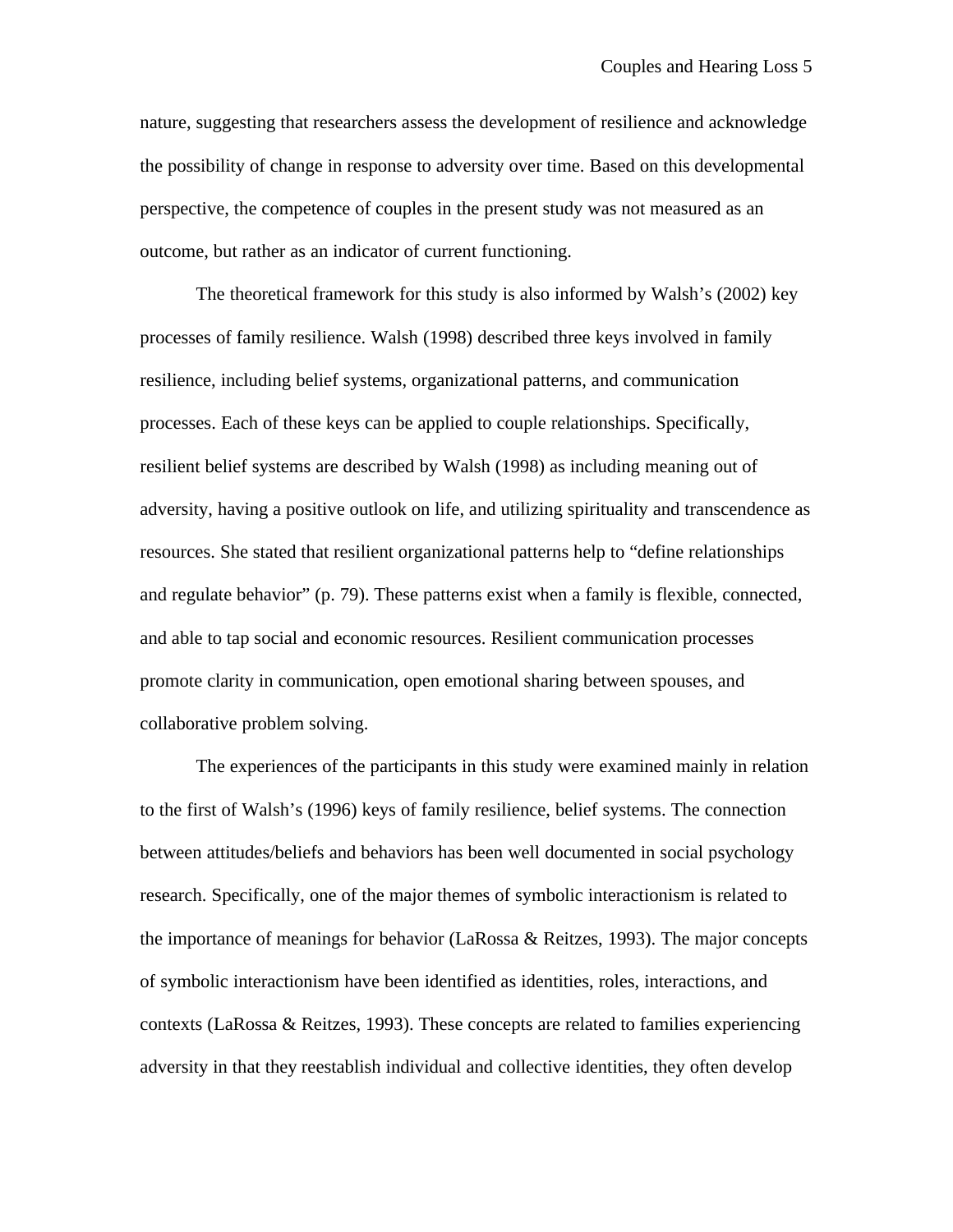new roles as caregivers and/or care receivers, their resilience emerges from family processes and interactions, and all of these transformations take place within the context of significant risk.

Social psychology research has demonstrated a relationship between attitudes and behavior (see Fishbein, 1967; Kahle, 1984). One illustrative example is in the study of health care professionals' attitudes of older adults in relation to treatment rendered to this population (Singleton, Harbison, Melanson, & Jackson, 1993). In the current study, the meaning that couples give to their experiences with hearing loss was examined in relation to their resulting behavior. Specifically, the meaning that couples ascribe to their experiences was examined in relation to the resilience processes they exhibit. By describing the connections between couples' beliefs and the successful adaptations they make, clinicians and audiologists may begin to understand the experiences of these couples and be better prepared to serve them.

Patterson's (2002) explanation of meaning in connection with the Family Adjustment and Adaptation Response (FAAR) model helps to operationalize this concept. Patterson stated that, "these meanings shape the nature and extent of risk, as well as the protective capacity of a family" (p. 351). While there are multiple ways to define meaning, the three levels of meaning (modified for couple relationships) discussed by Patterson in connection to the FAAR model adds understanding this study (Patterson, 1993; Patterson & Garwick, 1994). These three levels include the way couples perceive their situation (demands vs. capabilities), the way a couple views their relationship, and the couple's world-view, or how they see themselves in relation to the world around them.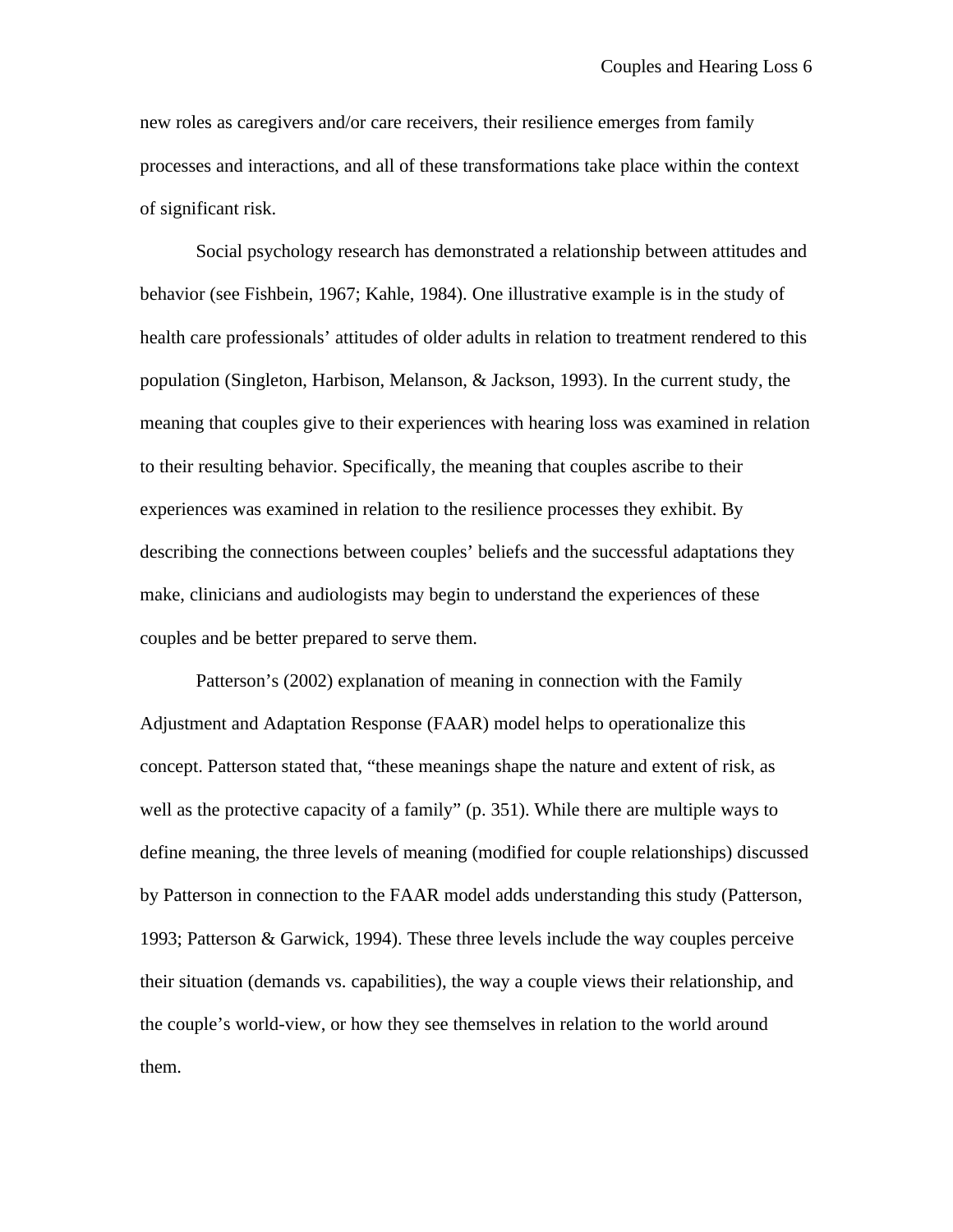*Assumptions.* The first assumption in this study was that couples may exhibit resilience in some aspects of their relationship, and not in others (Luthar et al., 2000) Luthar and colleagues suggested that resilience does not necessitate overcoming adversity in all spheres of life, and that resilience in a single domain is noteworthy. They cautioned researchers to be specific in describing the domains to which their study pertains so that they do not imply "positive adaptation across all important areas" (p. 548).

Luthar and colleagues (2000) described three possible operationalizations of competence, including showing unexpectedly good outcomes when at risk, sustaining positive adaptation regardless of experiencing stressful life events, and recovering well from trauma. Relationship competence can be operationally defined as marital satisfaction. While some participants may not report high marital satisfaction, they may exhibit resilience in other ways. This assumption addresses the question raised by Coleman and Ganong (2002) of how practitioners might view within-family variations in response to adversity. For example, individuals may report that they communicate well with their partners, have a flexible relationship, or find meaning in their adversity, yet not be satisfied in their marriage relationships. Aspects of resilience that pertain to couple relationships, that are not captured in relationship satisfaction, will be examined by the researcher during the qualitative research process.

A second assumption in this study is that all couples that are interviewed were assumed to have experienced an adverse situation. The researcher recruited participants who had visited licensed audiologists, suggesting that couples who seek this level of care are likely to have experienced a level of hearing loss that has required some adjustment.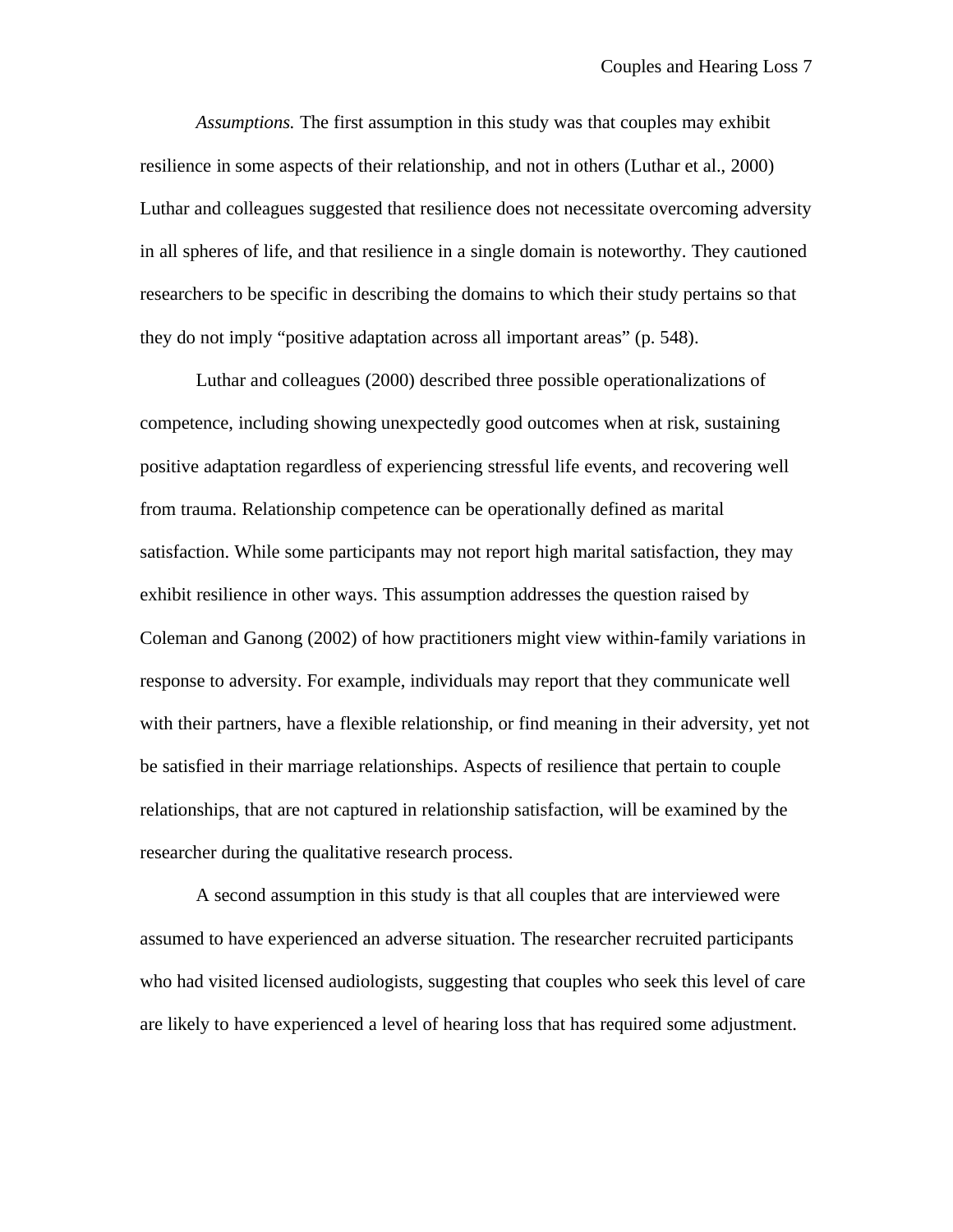*Marital resilience.* Some authors have used terms such as relationship resilience and even "marital resilience," yet the majority of studies and discussions are focused on parent/child interactions, whole family processes, and ecological (between family and community) approaches. A couple of empirical studies have examined "marital resilience." One of these examined couple resilience to economic pressure (Conger & Rueter, & Elder, 1999), while the other examined marital resilience in response to normative, rather than non-normative stressors (Canary, Stafford, & Semic, 2002). Even within the family resilience literature, few have discussed resilience in terms of couple/marital relationships. Within the current study, couples in later life were the unit of analysis. Based on normative family life cycle stages (Carter & McGoldrick, 1999), it seems appropriate to focus mainly on the couple relationship because children are unlikely to be as involved in their parents' lives as they were when younger. Some cultures have more permeable intergenerational boundaries, and often, younger generations act as caregivers to the elderly, yet couples who have moved beyond the child-rearing stages are likely focused on the dyad. In summary, the issue of hearing loss can influence family relationships outside of the couple and between generations, yet the unit of analysis for the current study was the couple relationship. With a focus on the couple relationship, the theoretical concept of resilience was expanded with respect to marital resilience.

## *Role of the Researcher: Personal Reflections*

In qualitative research, the investigator is the primary instrument for data collection and analysis (Creswell, 1994). This implies that the researcher examines data through his or her own unique experiences. It thus becomes important for the researcher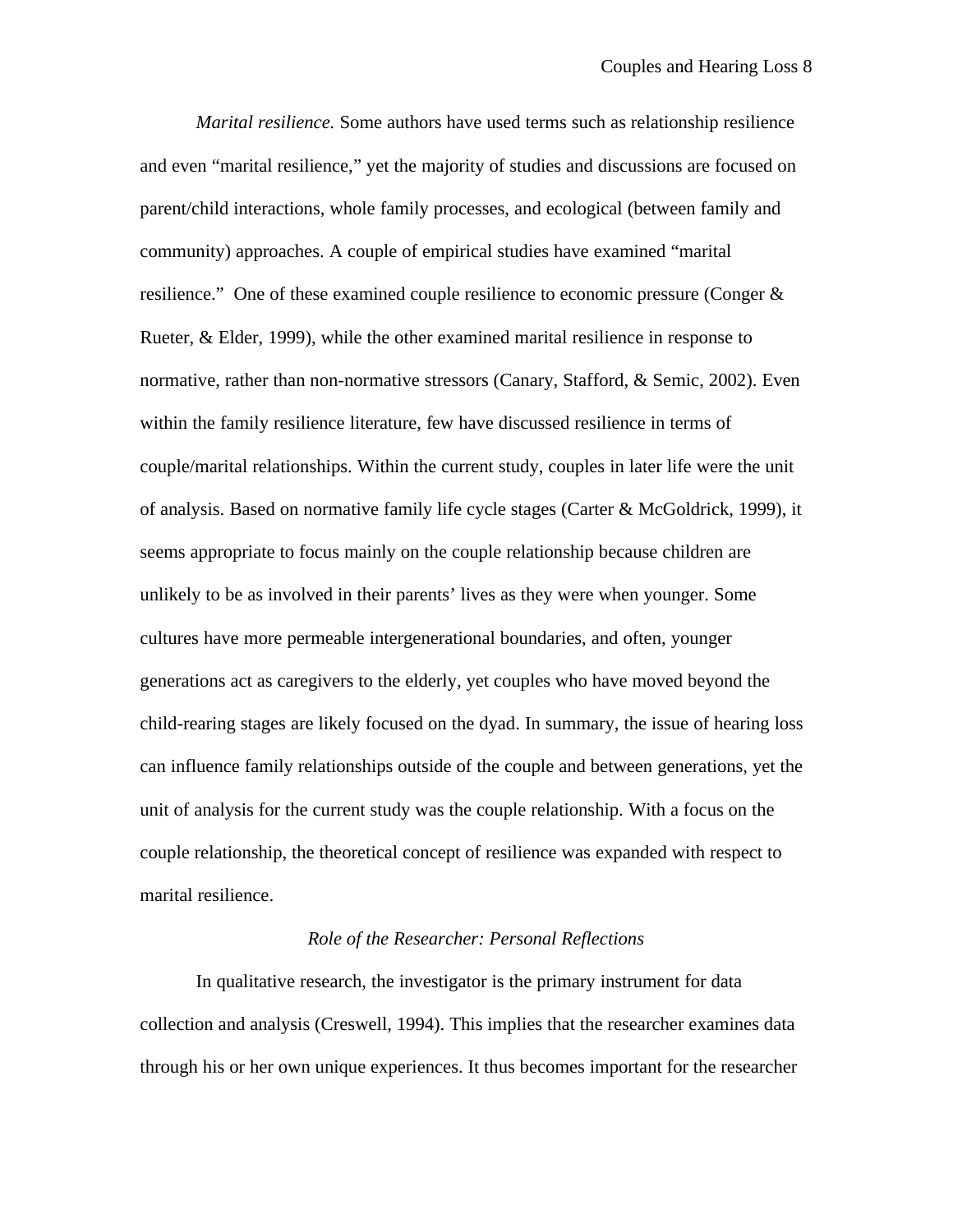to share biases and experiences that may shape or inform the research process and to build into his or her research methodology sufficient triangulation so that these biases do not obfuscate data that might emerge otherwise.

The next few paragraphs will describe my personal experiences that likely influenced the development of this study and interpretation of the data. These included exposure to hearing impairment and older adults, and the biases that these experiences brought to the present study.

#### *My Family*

The experience of preparing this study exposed me to the connections that I have with hearing loss. I have personally never experienced any long-term hearing loss, although I have come to learn that both my paternal and maternal grandfathers and my own father have some hearing loss.

During my junior year of undergraduate studies I lived with my maternal grandfather. We sat and talked for hours each week, and spent a lot of time together. I vividly remember some strange occurrences with him. On the one hand, he sometimes strained to hear what I said, and on the other hand he would become extremely irritated when he heard very loud noises. I could never make sense of this behavior, but have since learned that a heightened sensitivity to loud sounds above certain thresholds can occur in hearing loss (called "recruitment" in the field of audiology). This sensitivity can be irritating and even painful for persons with a hearing loss. Sometimes I would talk with my grandfather and he would remove cotton balls from his ears to hear me better. My maternal grandfather and I never discussed hearing loss nor its implications for our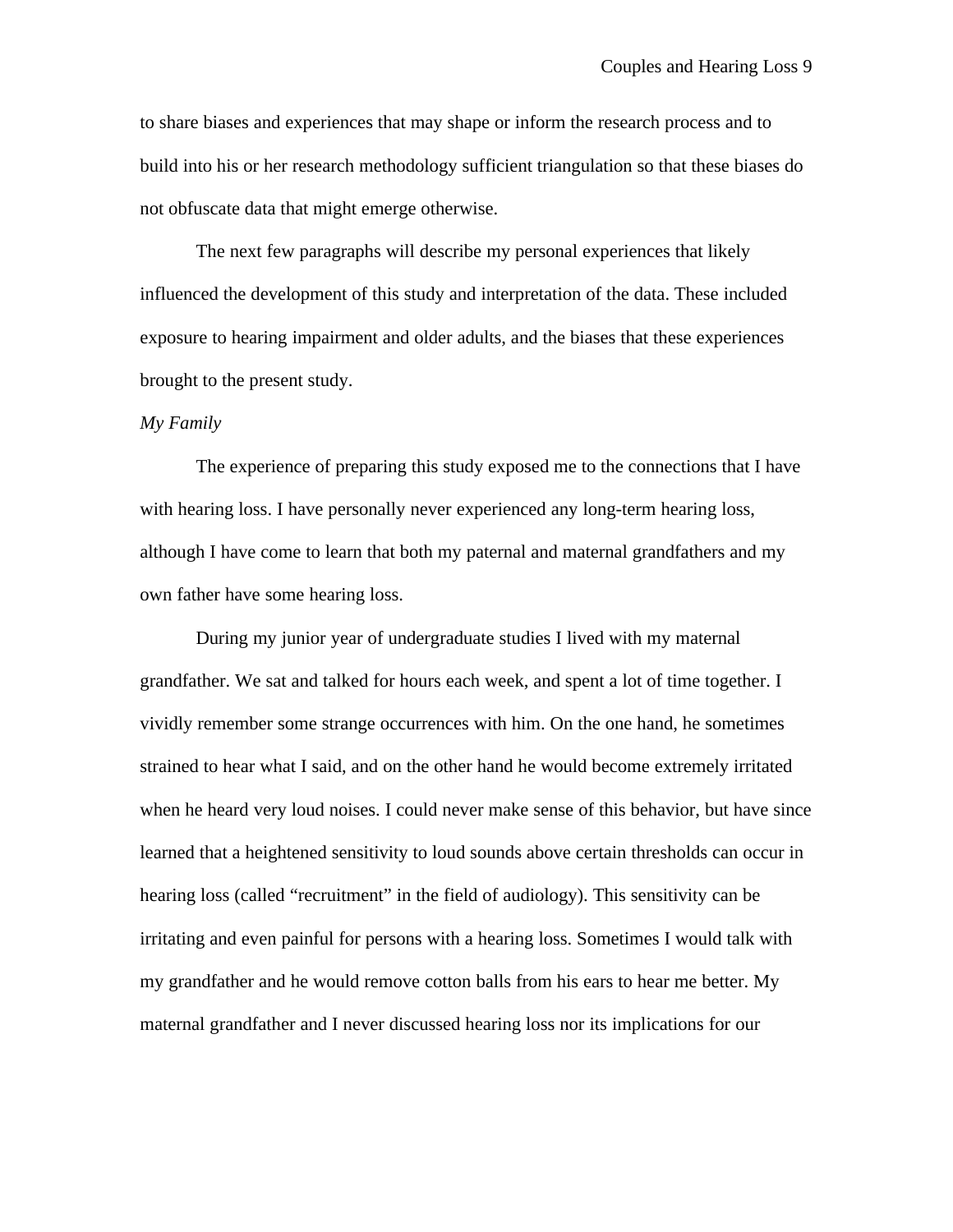communication. I am left now with the question of what might have been different had we done so (he has been deceased for about five years now).

My paternal grandfather never complained about having problems with his hearing. I have noticed during the past few years that he wears a hearing aid. I have also noticed that he is often at the periphery of conversations when I sit and talk with my grandmother and him. I have always attributed this behavior to the personalities of my grandmother and grandfather. However, I now question whether this is due more to his hearing loss than his personality. Also, prior to this study, I had never spoken directly to my paternal grandfather about his hearing loss.

Lastly, I learned while describing this study to my father that he has suffered from a slight hearing loss in one ear from his military service in Viet Nam. He said that his "hooch" was located right next to a rocket launcher that shot rockets throughout the night, making a very loud noise. I imagine my father and I will talk about this hearing loss in the future, especially if it progresses in later adulthood. At this point, it does not seem to have affected his marital relationship in any way.

It is interesting to me that I have discovered a hearing loss experienced by so many family members. Because of these experiences, I am curious to understand hearing loss and how partners within the most intimate of relationships may experience it. *Older Adults*

In addition to my family experiences, my professional studies have focused on older adults. I began studying gerontology during my master's program. I found myself working on a graduate gerontology certificate and teaching a couple of undergraduate courses in adult development. During my doctoral studies, I have worked on some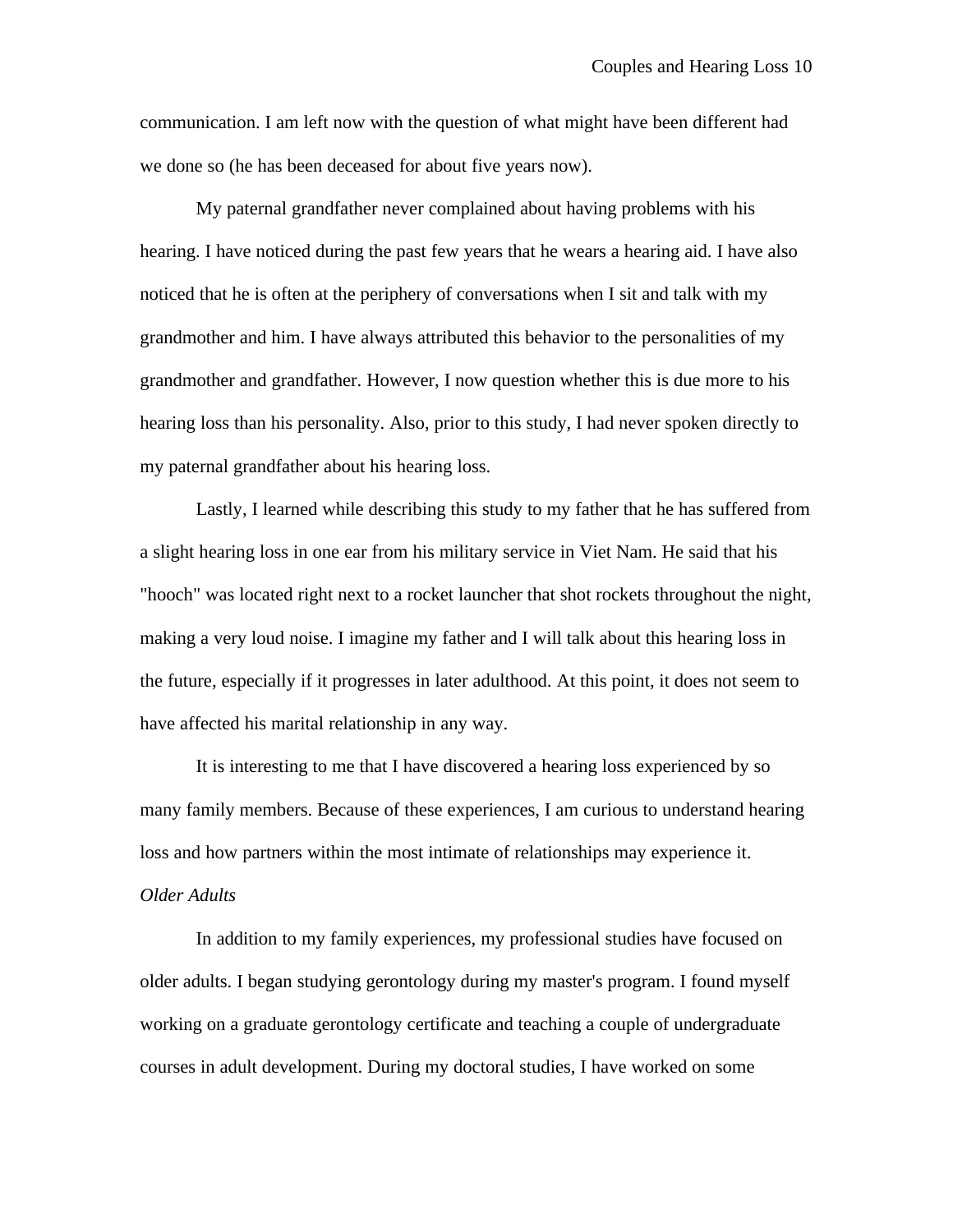research and writing projects related to later life, and worked for one year at the Adult Day Services (ADS) at Virginia Tech. While at ADS, I conducted reminiscence groups with the participants and was the leader for a support group for caregivers of persons with Alzheimer's disease. I have thoroughly enjoyed talking with these individuals and couples about their experiences in later life.

I believe that my training as a marriage and family therapist has a large impact on this study. When I sit down with a couple, I begin noticing the interactions of each spouse towards one another. I begin to see their "dance" and to discover the processes of their relationship that I would have missed before I received my clinical training. My experiences with older adults in therapy have also given me a sense of respect. I look up to older adults because of the struggles they go through, the resources they have for life's struggles, and the wisdom that they impart to me.

#### *My Observational Biases*

My experiences and personality surely color the way I see the world, and my view of hearing loss in later life. The main tendencies that seem apparent to me include my optimistic outlook on life and my respect for older adults that I have gained through my family relationships and my work as a marriage and family therapist.

I believe I do have an optimistic outlook on life. When something goes wrong I usually try to make the best of things, and I attribute the causes of such occurrences to "life" or happenstance. I have lived an extremely comfortable life, being raised in a loving home with eight siblings and having support from my family while going through trials. I also have a strong religious background, which is a great resource in my life. The positive lens with which I view the world is not always the way others view their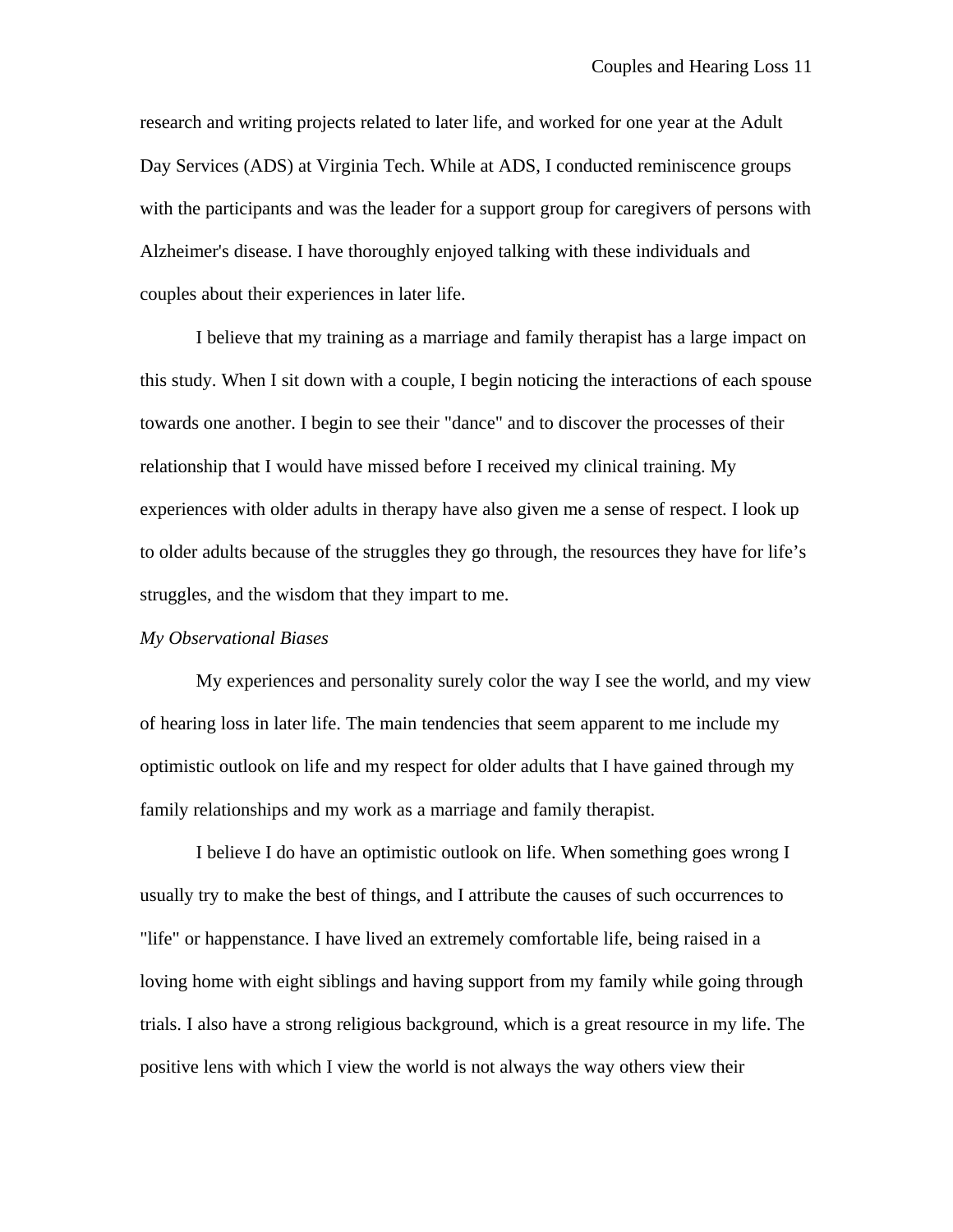experiences. Therefore, I needed to be careful not to focus only on the positive in this study. For example, I had to be careful not to diminish the negative aspects of the experiences that I heard and learned from the research participants.

In summary, my personal experiences with hearing loss, my personality characteristics, and my training as a marriage and family therapist have influenced the information that I gathered in this study and my interpretation of the results. As the researcher, I have the responsibility to recognize when my personal experiences and biases may influence the data collection process and/or color the data analysis. I also had the responsibility to use multiple sources of data (e.g., observations, direct quotes, member checks, audiograms, and so forth), that allowed a fuller picture of the respondents' experiences to be captured.

#### *Purpose of the Study and Research Questions*

The purpose of the current study was to examine later life couple relationships where one spouse experienced some hearing impairment. More specifically, the aim of the study was to describe the meaning couples give to their experiences with hearing impairment and the relationship strengths perceived as leading to resilience in spite of hearing loss.

As a second part of this study, the perceptions, attitudes, and opinions of marriage and family therapists were explored as they reflected on and discussed the couples' reports. This self-reflective phase served multiple purposes. First, therapists provided clinical interpretations of the couple dynamics and shared ideas for clinical interventions with these couples. Second, therapists became familiar with the effects of hearing loss and how couples survive and thrive in the face of it.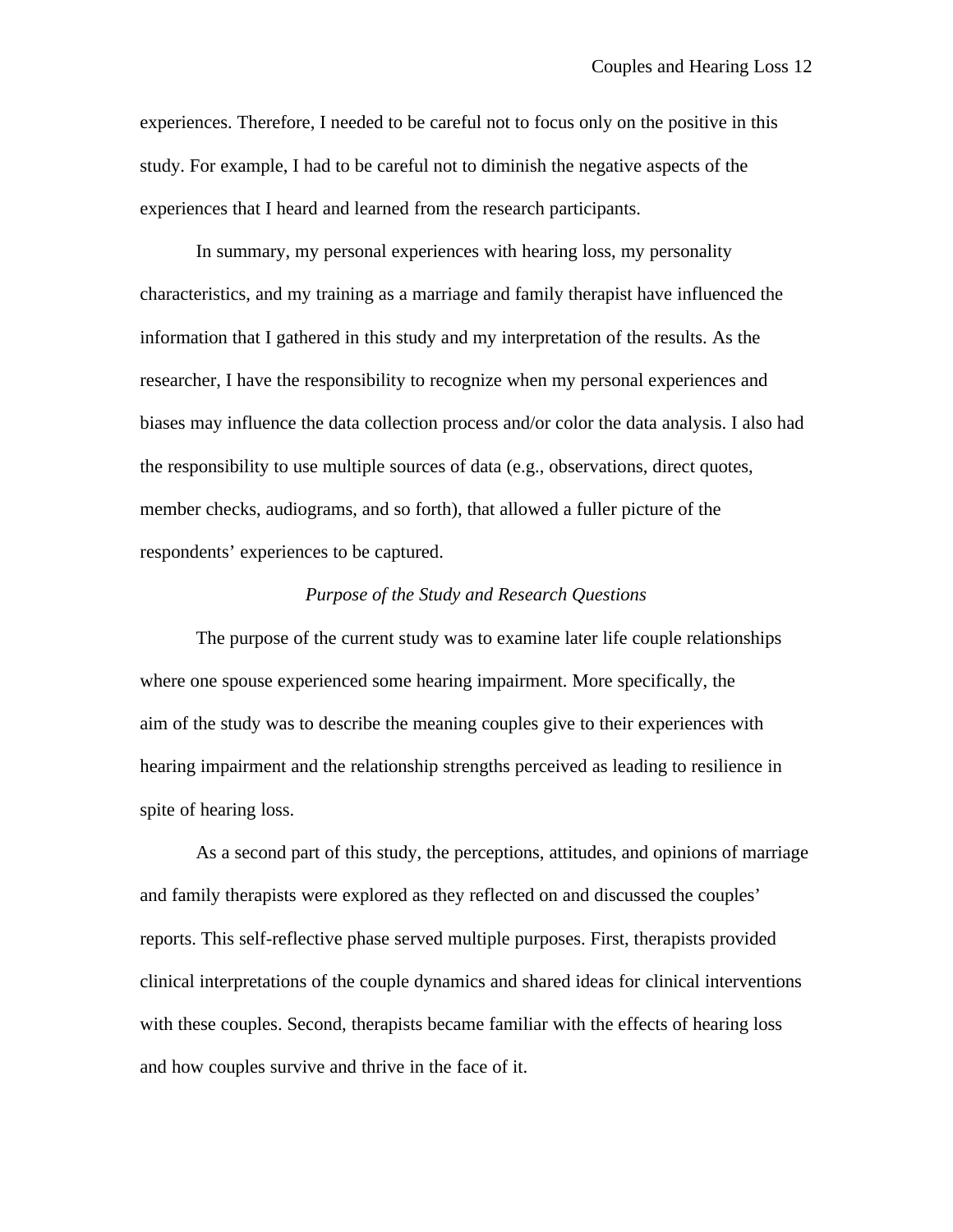The research questions that guided this study include the following:

- (1) What meaning (i.e., organizing or explanatory schema) do couples give to their experience of one spouse acquiring a hearing impairment in adulthood?
- (2) What relational adjustments do couples make to promote successful aging and resilience in response to the challenge of hearing loss?
- (3) How might marriage and family therapists use or support the adaptive strategies that the participants identified in therapy with clients who experience similar circumstances?

The results from this study provide a better understanding of couple resilience in the wake of hearing loss and how resilience behaviors might be used in therapy. In addition, in the spirit of participatory action research (Piercy & Thomas, 1998), the conversations that partners had with each other and the researcher about the hearing loss and the subsequent conversations by family therapists about the results, likely had an influence on the lives and relationships of both the research participants and the family therapists.

#### *Limitations*

Approximately two out of every three persons who experience a hearing impairment over the age of 65 do not seek hearing aid assistance for their difficulties (National Academy on an Aging Society, 1994). Researchers in the Berlin Aging Study (BASE) (Marsiske, Delius, Maas, Lindenberger, Scherer, & Tesch-Römer, 1999) reported that despite finding a large number of participants who experienced some hearing loss, only 16% of the sample had at least one hearing aid. The sample for the current study came from those who do seek assistance. Of course, since this is a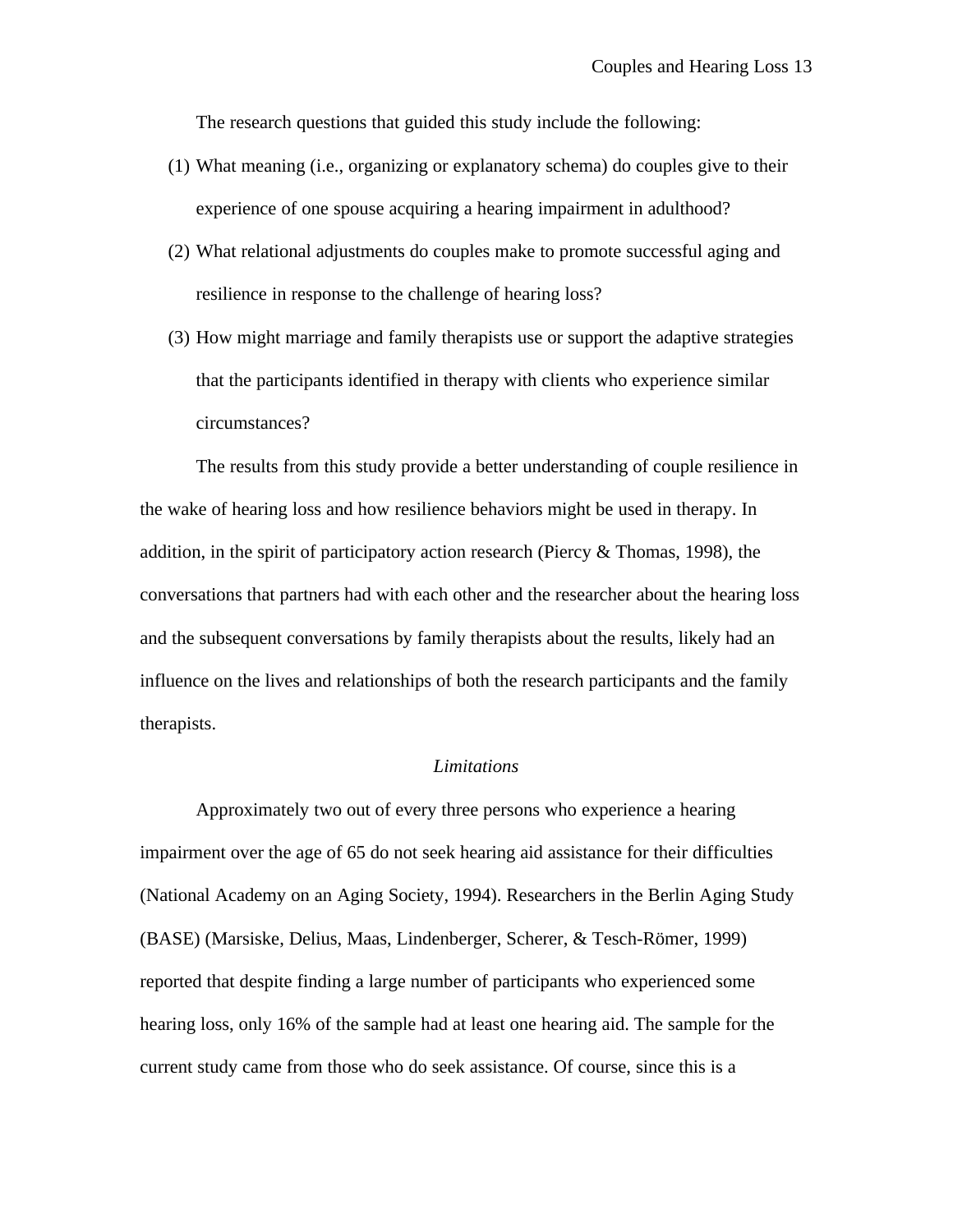qualitative study, the issue of representative sampling is not so important as the identification of useful, trustworthy, heuristic themes.

# *Conclusion*

The outcome of the current study extends the research relating to couples who experience hearing loss. Several aspects of couple relationships were explored through qualitative inquiry to achieve this. The descriptions that were examined during this exploration provide direction for future research. Theoretical underpinnings of resilient responses to hearing loss were also developed. In addition, findings inform marital and family therapy for persons with hearing loss, and provide suggestions for audiologists and others who work with persons who acquire a hearing loss in adulthood. As a result, couples that experience relationship difficulties within the context of a hearing loss may encounter greater understanding regarding relationship processes.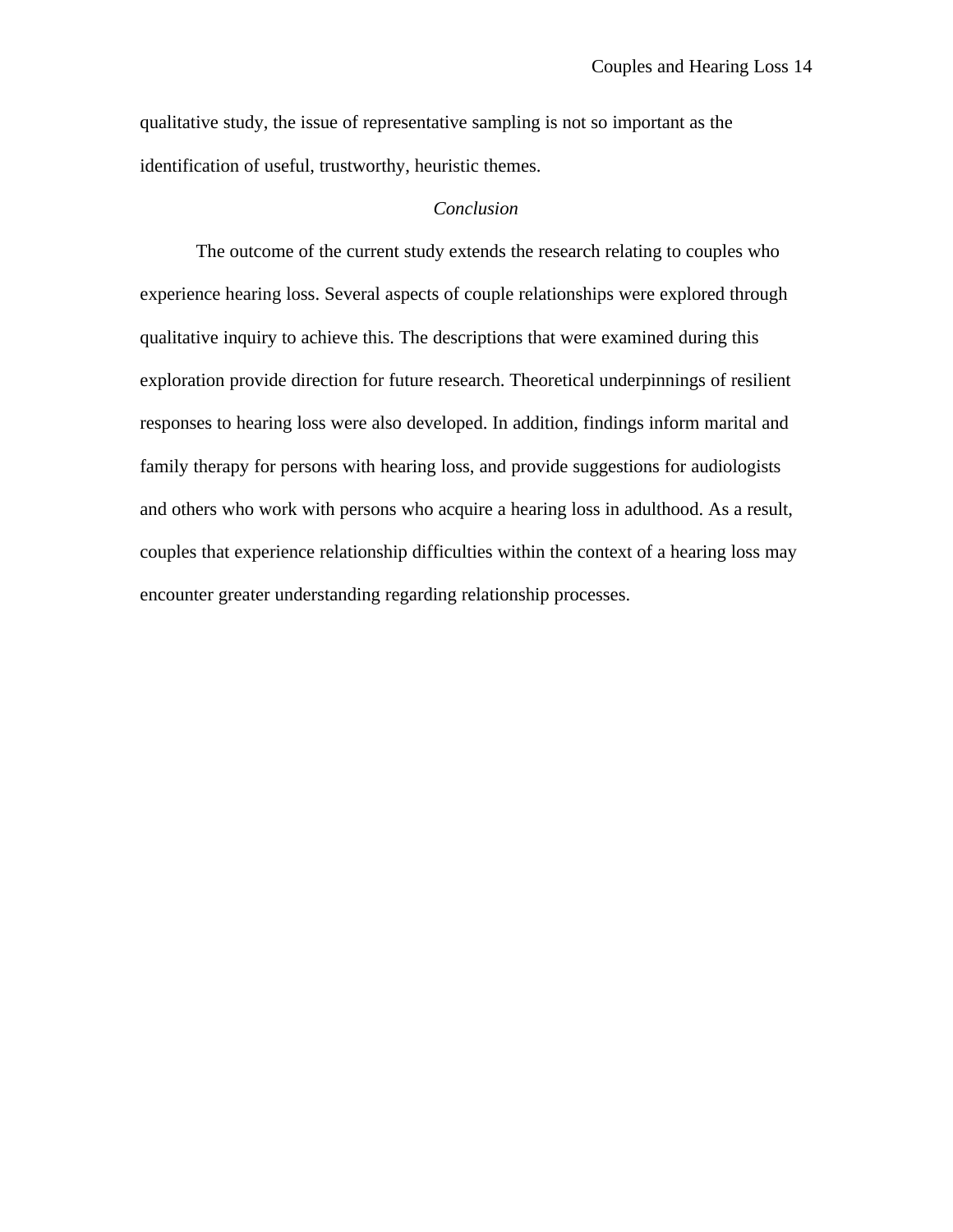#### CHAPTER II

## *Literature Review*

Literature will be reviewed for the following areas: long-term couple relationships, illness and disability and later life couple relationships, marriage and family therapy, hearing loss and audiology, and resilience. The literature that will be discussed herein will be derived from both empirical studies and clinically based writings that focus on later life and/or couple relationships.

#### *Long-Term Couple Relationships*

The overall focus of researchers studying long-term marriage has been on expressed affect and emotion within long-term marriages, expressions of gender within later life couple relationships, characteristics of satisfied long-term marriages, and the benefits of being married in later life (Kaslow & Robison, 1996; Levenson, Carstensen, & Gottman, 1994). The most salient pursuit of these researchers seems to be that of understanding what factors allow couples to have enduring and satisfying relationships. The following discussion of long-term marriages will be couched within the family life cycle view of marital satisfaction.

Despite conflicting results, the idea that marital satisfaction is highest early on in marriage, drops while children are in the home (for those that have children), and then rises once children leave the home, continues to surface (Anderson, Russell, & Schumm, 1983; Burr, 1973; Lee, 1988). However, few efforts have addressed the question of why marital satisfaction seems to fluctuate throughout the years (Schumm & Bugaighis, 1986). Most authors attribute the drop in satisfaction to the presence of children (Glenn, 1990), some have argued that it may be due to role strain (Lee, 1988), and others suggest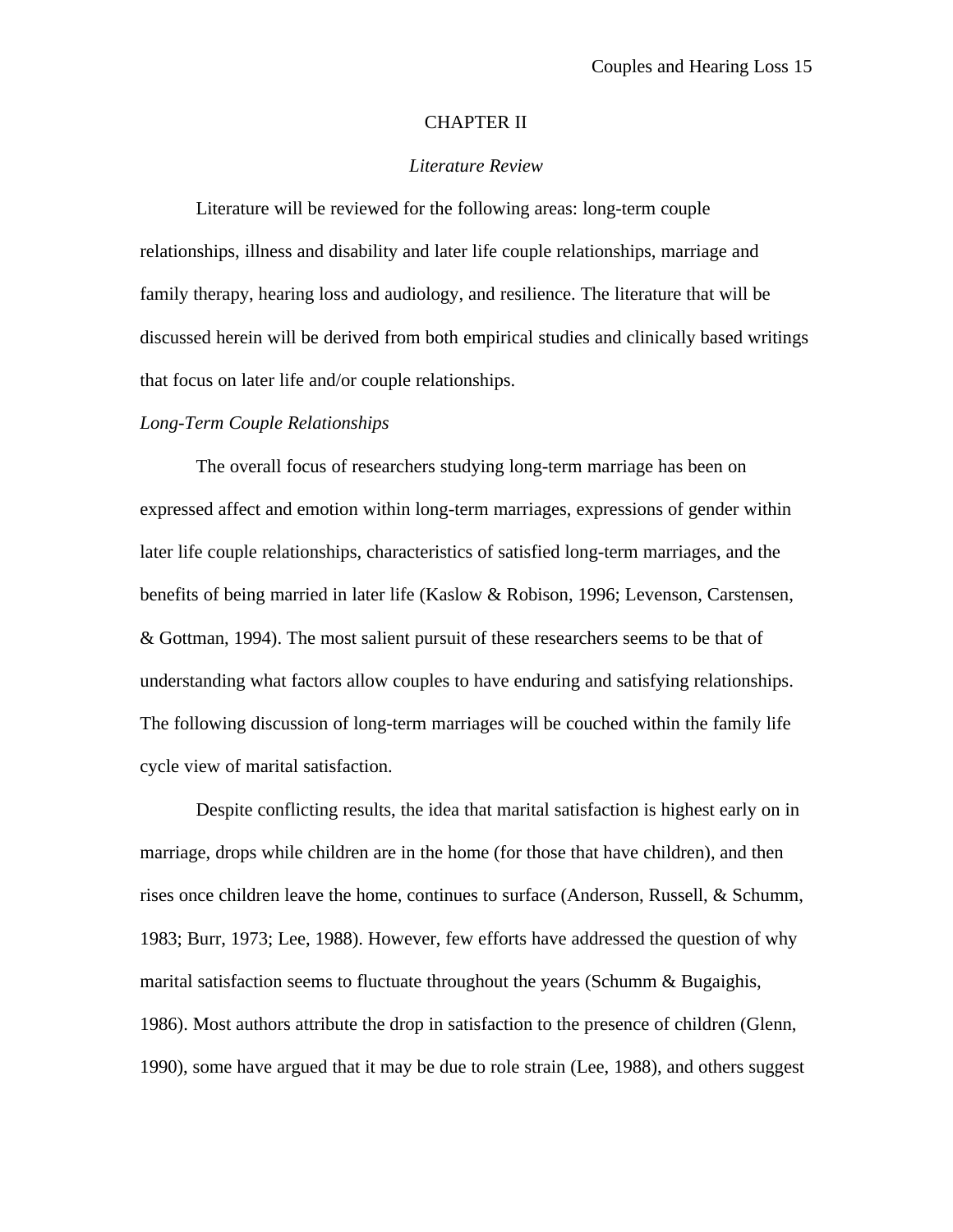a qualitative change in the marital relationship that is not necessarily based on satisfaction (Miller, in press). In addition, higher rates of satisfaction may be due to family life cycle factors such as the "empty nest," retirement, or attrition of unhappy couples who separate before reaching later life. At any rate, couples in later life who are in long-term marriages are most likely to report that they are satisfied in their relationship (Sharlin et al., 2000).

On another note, research by Carstensen and colleagues has indicated that the expression of emotions and affect by older couples differs from that of middle aged and younger couples (Carstensen, Gottman, & Levenson, 1995; Levenson, Carstensen, & Gottman, 1993; 1994). It is interesting that in attempts to resolve important conflicts, older couples were more affectionate with one another and they expressed less emotional negativity (Carstensen, Gottman, & Levenson, 1995). They demonstrated greater positive affect and lower physiological arousal during marital interaction (Levenson, Carstensen, & Gottman, 1994). In addition, in comparison to middle-aged couples, older couples exhibited a lower potential for conflict and a greater potential for pleasure (Levenson, Carstensen, & Gottman, 1994).

Researchers also examined gender differences in middle and later life couples. Their results indicated that women were "more confronting and more affectively negative than men, who tend to be more defensive and more likely to try to escape from conflict" (Carstensen et al., 1995, p. 147). Husbands reported feeling more negative the more physiologically aroused they were; whereas wives did not (Levenson et al., 1994). Lastly, women in unsatisfied marriages reported experiencing greater health problems than those in satisfied relationships (Levenson et al., 1993). No differences in gender were found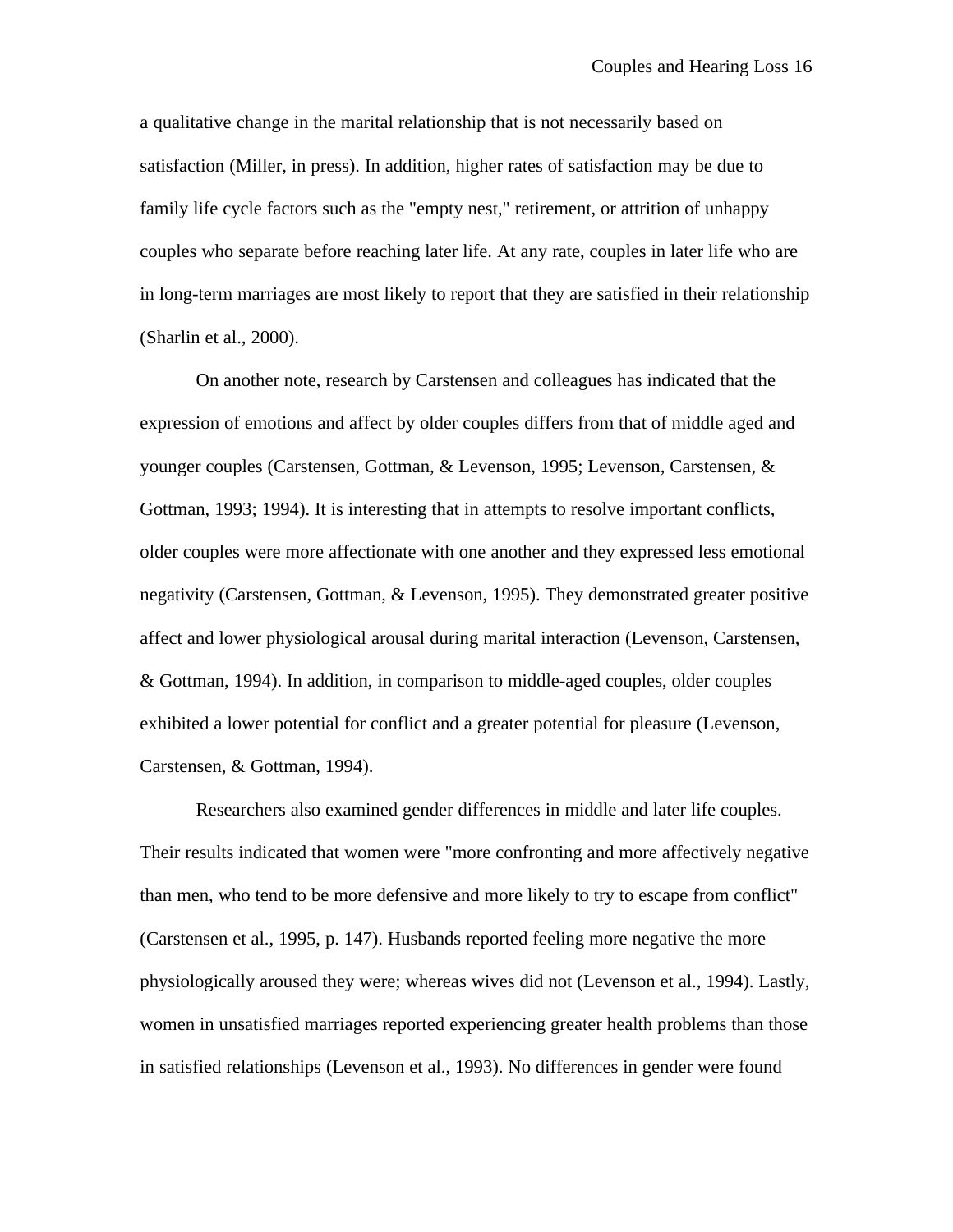related to age, and the majority of gender differences reported were only found in unsatisfied couples.

This literature is interesting in light of the discussions related to women becoming more independent and assertive in later life and men tending to draw closer to family ties (Long & Mancini, 1990). This redistribution of power by spouses has been said to "develop more egalitarian attitudes concerning gender-role relationships" (Miller et al., 1997). Thus, according to the Carstensen group, there seem to be no changes in marital interaction related to gender as couples get older, yet the gerontology literature suggests gender-role changes in mid- to later-life marriages.

These studies provide the groundwork for the understudied arena of couple interaction in later life. However, limitations to this research include their cross sectional nature (making it difficult to disentangle age differences from cohort effects, history, or to actual developmental changes) and the laboratory-based design (making it difficult to know whether couples interact similarly in more natural environments). While recognizing the limitations of this research, these results provide a positive introduction to the characteristics of long-term marriages.

Several lists of the dimensions of long-term satisfied marriage relationships have been created by researchers (for a review, see Kaslow & Robison, 1996). Most of these lists include characteristics such as partners having commitment to the relationship, good communication, a religious or spiritual commitment, mutual respect and trust, companionship (spending enjoyable time together), shared moral values, loyalty to one's spouse, and shared affection or intimacy. In congruence with the many positive characteristics associated with long-term marriages, benefits of being married in later life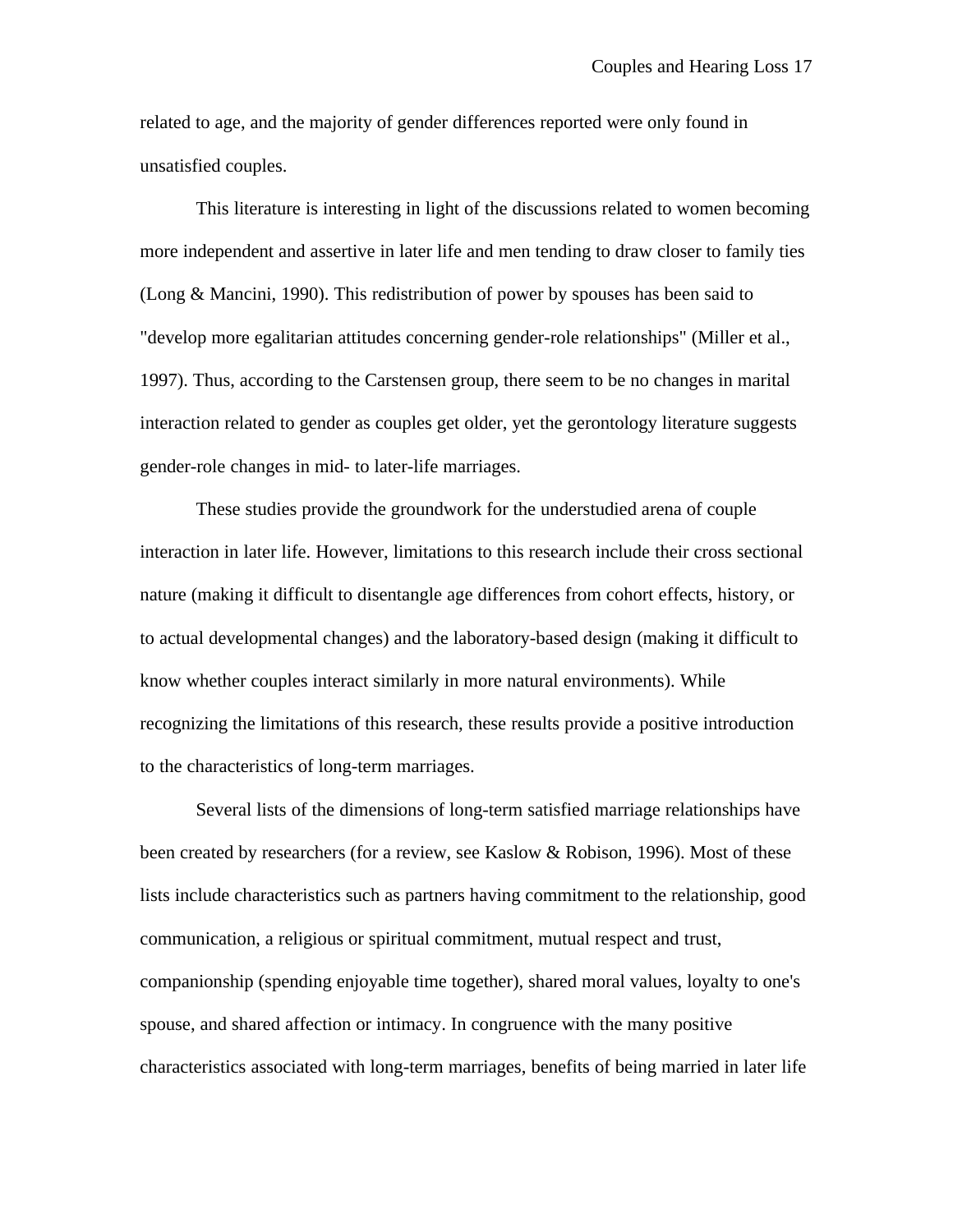have been described. Some of these benefits include health status (Miller et al., 1997), mental health (Sandberg & Harper, 1999), greater economic security, living longer, higher standards of living, remaining in the home longer, companionship, and receiving care from a spouse (Hess & Soldo, 1985).

Despite having experienced many things together, some marriages in later life are not necessarily happy ones (Levenson, Carstensen, & Gottman, 1994; Rubinowitz, 1999). Dickson (1997) reported common characteristics of long-term unhappy marriages. Included in her list was that divorce was not an option, couples were highly religious, the wife had a need for financial security, and couples maintained emotional and physical distance. In addition, Levenson and colleagues (1994) reported low levels of positive affect, greater negative affect, and greater negative affect reciprocity by couples who were in dissatisfied relationships as measured by the Dyadic Adjustment Scale. In summary, some long-term couples stay together due to high commitment levels, yet they remain relatively distant from one another in many ways.

Sharlin and colleagues (2000) reported on multiple studies of long-term couple relationships that had been conducted in eight different countries. They reported that the top two priorities of couples who stay together include having a "conviction that crisis is inevitable and that marriage is a partnership for life" (p. 162). Thus, couples who have been married for a long time may expect to encounter difficulties and they have the attitude that they will remain together no matter what problems they face.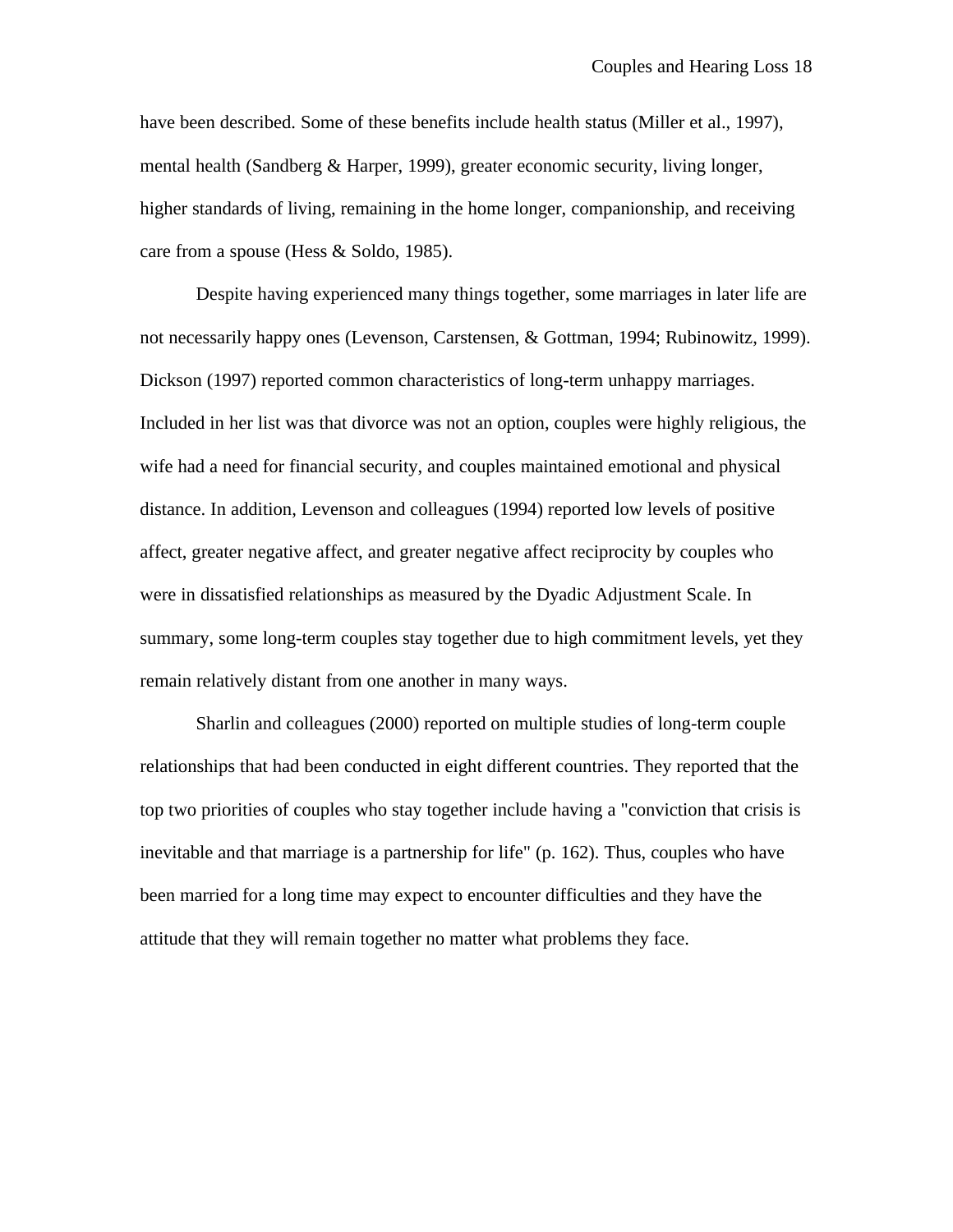# *Disability in Later Life Couple Relationships*

The picture of long-term and later life marriages to this point has been fairly positive. The task now is to integrate research on disability and illness into research on satisfied, neutral, and dissatisfied later life couple relationships. In conjunction with the expectation that couples have of experiencing life crises at some point in their marriage, Huyck (1994) suggested that "illness and impairment have less impact on late-life marriages than on earlier-life marriages" (p. 194). Thus, despite the expectation for physical decline in later life, illness and disability can influence couple relationships. Indeed, Beckham and Giordano (1986) suggested that some couples in later life may experience their first severe marital difficulties. These problems may be precipitated by disabilities or chronic physical illnesses. In this section, I will review the literature regarding couple relationships and illness or disability, and marital therapy with persons who experience physical impairments, mental illness, and relationship difficulties in later life.

A myriad of possible illnesses and disabilities may encroach upon humans in later life, including both physical and mental challenges. Several researchers have acknowledged the impact that illness and disability may have on couple relationships in later life (Barth, 2000; Beckham & Giordano, 1986; Fink, Skipper, & Hallenbeck, 1968; Grand, Grand-Filaire, & Pous, 1993; Lyons, Sullivan, Ritvo, & Coyne, 1995; Rolland, 1994a; Shamoian, & Thurston, 1986; Wingfield, 1999). In addition to these discussions, a substantial body of literature exists that focuses specifically on the impact of caregiving for someone with an illness or disability (see Dwyer, 1994).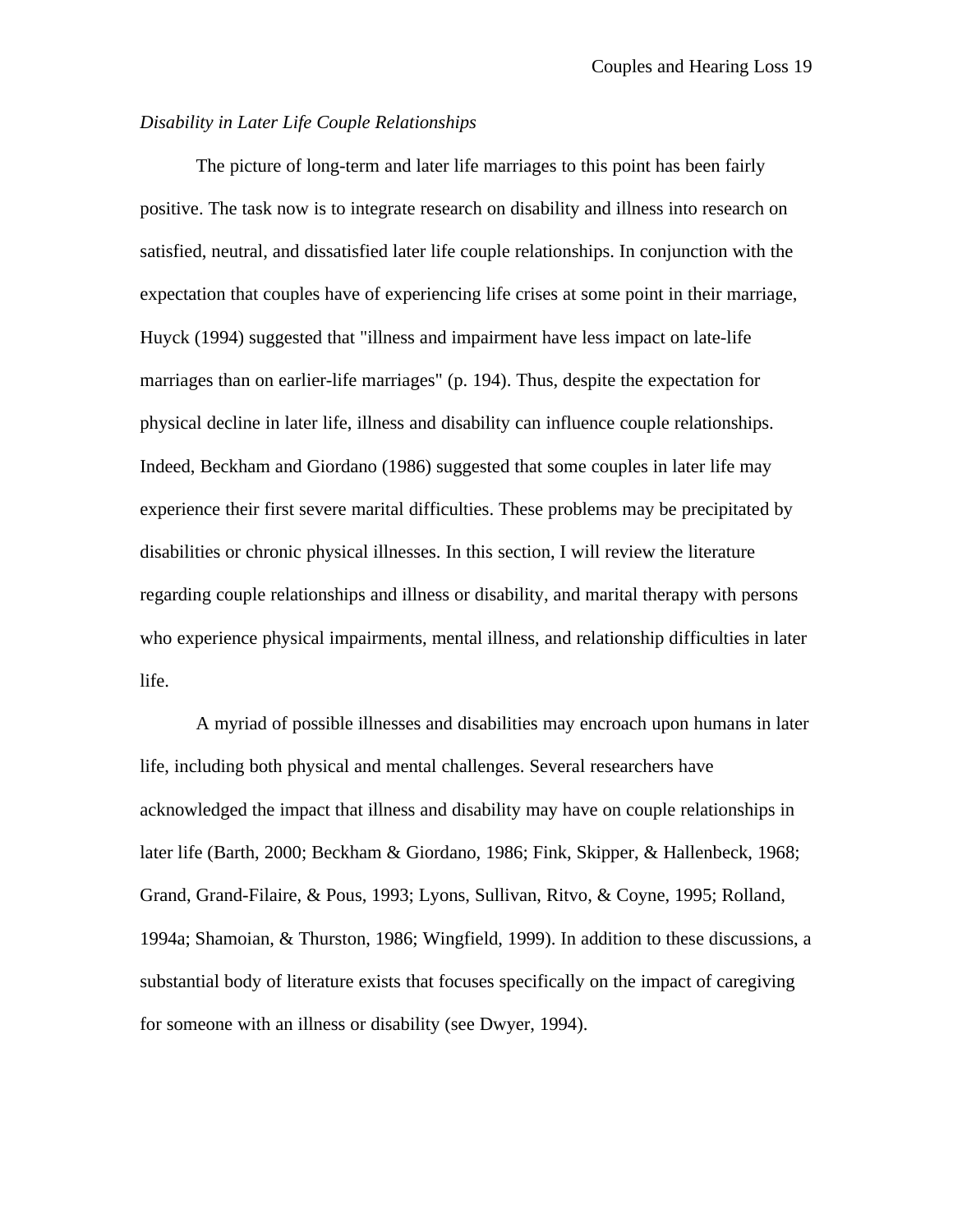When available, the spouse is the most likely caregiver to an older adult who experiences a disability (Dwyer, 1994). When a spouse becomes a caregiver, an imbalance, disequilibrium, or change can result within the couple relationship (Beckham & Giordano, 1986; Lyons et al., 1995). Due to a shorter life expectancy for men, women are most often caregivers as spouses (Huyck, 1994). When men are placed in caregiving roles as spouses, they often view the caregiving task as a "project" to be completed, and they are more likely than women to seek assistance from formal care providers (Beckham & Giordano, 1986).

The impact that an illness or disability can have on a couple relationship may be fairly light or it may be far reaching. Dwyer (1994) suggested certain aspects of life that may be influenced, including "restrictions on activities . . . feelings of powerlessness. . . . expending their financial resources. . . . spouses . . . do experience high levels of burden and restrictions on personal freedom" (p. 413-415). When spouses become caregivers and experience some of these responsibilities, they may experience a wide range of emotions. Beckham and Giordano (1986) discussed how spousal caregivers often feel a responsibility and desire to care for their mate, and at the same time they become overburdened, they have a desire for freedom. The balance is difficult to achieve, and when not kept in check may result in a buildup of anger and hurt. Eventually, an overwhelmed caregiver may resort to abusive treatment of their loved one (Giordano & Giordano, 1983). Couples that struggle with the many demands of caregiving for a spouse may seek out professional help, especially when a crisis occurs (Brink, 1979).

Interestingly, the literature does not give much attention to illnesses or disabilities of persons who do not require a great deal of caregiving. Perhaps this is because a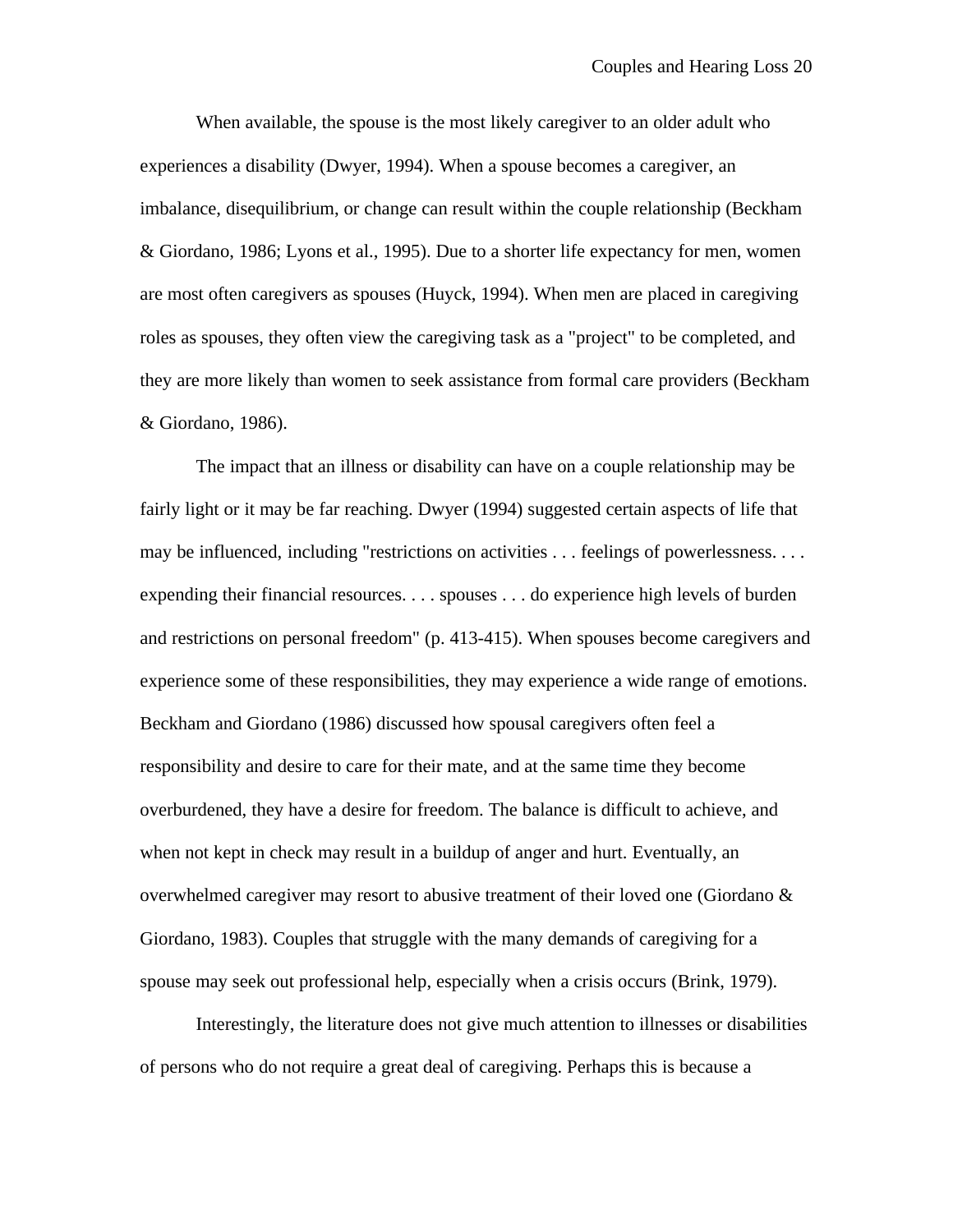caregiving role demands a much higher level of action by a spouse. Whatever the reason, it seems that there is a gap in the literature pertaining to couple relationships where a disability exists but the consequences do not reach the point of spousal caregiving for activities of daily living or instrumental activities of daily living. Of great relevance to this discussion is the fact that persons with hearing loss rarely perceive themselves as being cared for. The reason for inclusion of this section as a precursor to this study is to introduce the idea of spousal caregiving at a much less dramatic level (see Piercy & Piercy, 2002).

#### *Marriage and Family Therapy with Couples Who Experience Illness or Disability*

The treatment of couples who struggle with illness or disability by marriage and family therapists has been informed by two groups of literature in the field. First, therapists have conducted research with or written about illness and disabilities within the context of marriage and family therapy. Second, therapists have conducted research or written about the struggles that are specific to later life, which have included illness and disability. These bodies of literature will be reviewed here.

During the past decade or so, the field of family therapy has expanded its horizons to include working with clients in medical settings. Therapists may have worked in these settings prior to the 1990's, but the practice has become more common in the recent years (McDaniel et al., 1997). This trend for marriage and family therapists has advanced the work that many clinicians do with families and couples who experience illnesses and disabilities. Possibly as a result of the medical family therapy model, multiple clinicians have written about therapy applications to families who experience health difficulties(see Rolland, 1994b). Some of these include immunological breakdown associated with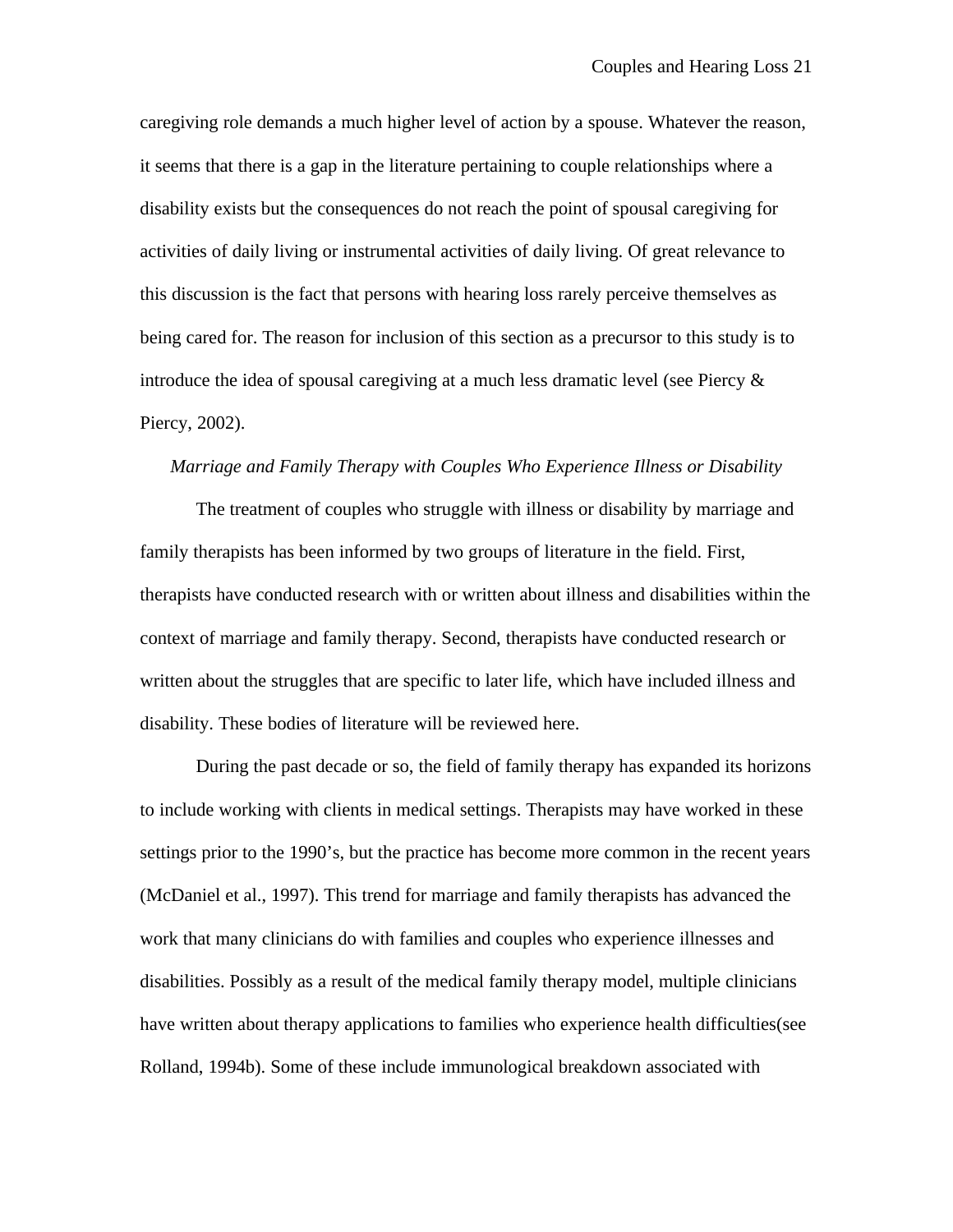negative behavior during marital conflict (Keicolt-Glaser, Malarkey, Chee, & Newton, 1993), terminal cancer in one spouse (Rolland, 1997), and hearing loss in one spouse (Piercy & Piercy, 2002). At the same time, some book chapters have focused on family therapy with persons who experience chronic physical illness (Barth, 2000), and families, illness, and disability (Rolland, 1994a).

While these writings shed light on couple relationships in which illness and disability occur, they are either very specific to certain situations, or so broad that they leave little room to facilitate in-depth discussions regarding couple relationship dynamics. Further research regarding marriage and family therapy with families and couples who experience illness and disability could build upon this foundation. Rolland (1994b) acknowledged this gap in the literature and supplemented the existing materials with an article that describes several couple issues related to illness within marital relationships. Some of the issues include intimacy, communication, boundaries, externalization, triangulation, caregiver roles, togetherness and separateness, gender, sexuality, belief systems, and the life cycle. While the ideas that Rolland (1994b) shared seem to be geared towards couples who experience a terminal illness or an illness that requires caregiving to a large degree, it remains to be shown how these issues may apply to couple relationships where a hearing loss is present.

A number of marriage and family therapists have written compilations of clinical applications regarding their work with later life couples (Greenbaum & Rader, 1989; Hargrave & Hanna, 1997; Long & Mancini, 1990; Miller et al., 1997). Within this growing body of literature are multiple discussions of how illness and disability may influence marital relationships in later life. Most of the literature focusing on marital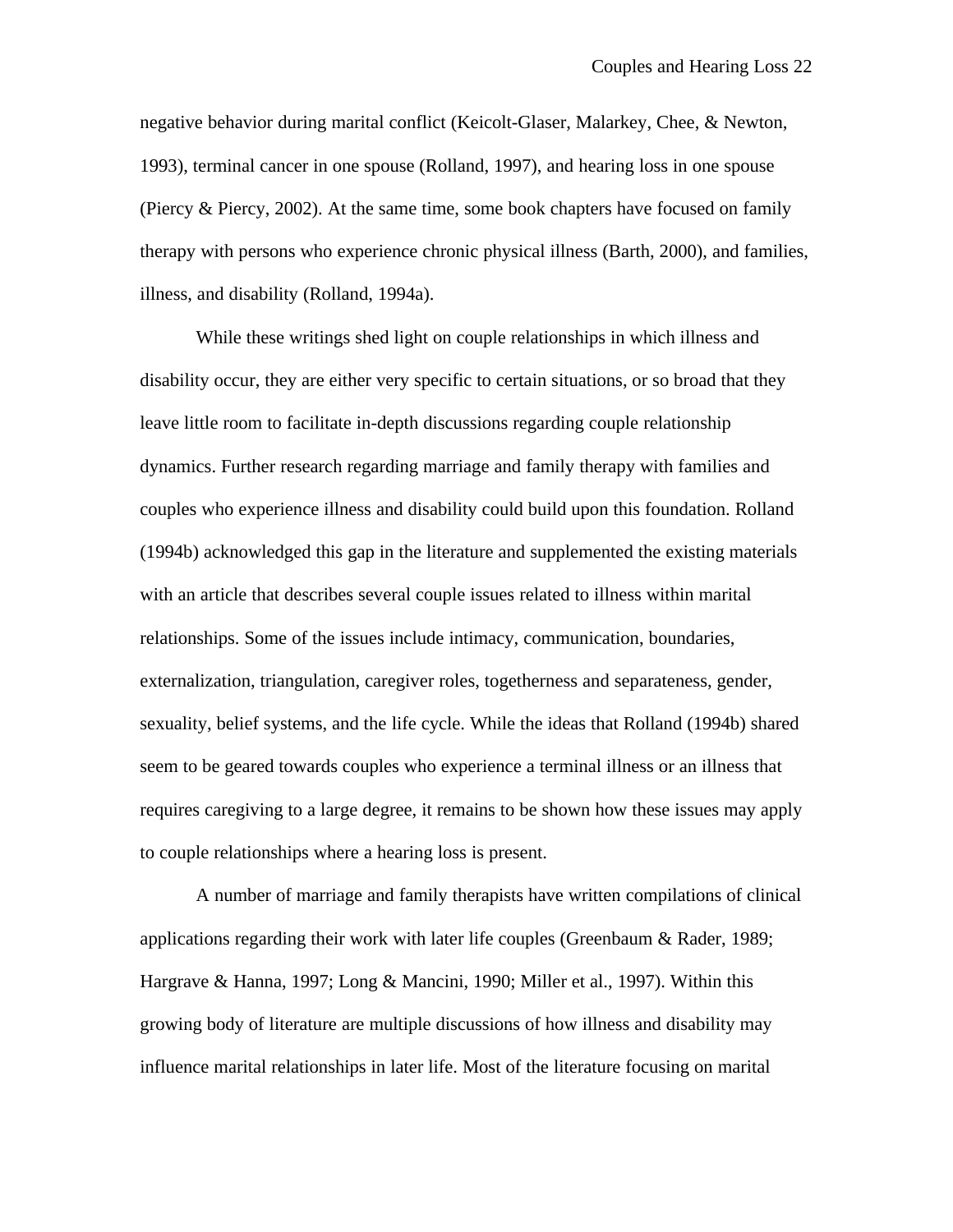therapy with couples in later life is based on clinical observations, rather than empirical studies. Despite having little empirically tested knowledge, therapists can gain valuable insights from these clinical writings.

In a study performed by Van Amburg, Barber, and Zimmerman (1996), approximately 10 years of marriage and family therapy journal articles were examined to see what attention had been paid to later life issues. The authors found that when "an older adult was the IP [identified patient], the concerns most often presented related to spousal caregiving" (p. 200). This finding should become a red flag for therapists who currently work with or expect to work with older couples in the future. Similarly, Greenbaum and Rader (1989) reported on marital problems of the oldest-old (those over 85 years of age) who presented themselves for treatment to a mental health clinic. In their discussion, they again brought up the issue of spousal caregiving. Based on the repeated mention of marital problems related to caregiving, and the low utilization of mental health services by older adults, marriage and family therapists might do well to explore caregiving issues with couples in later life where one spouse experiences physical ailments.

Other discussions of physical illness or disability in context of later life couples include an examination of health, retirement, and family functioning on morale in later life couples (Bishop, Epstein, Baldwin, Miller, & Keitner, 1988), a discussion of biological and physical aging (Hargrave  $&$  Hanna, 1997), and a discussion of the effects of major illness on marriage (Miller et al., 1997). These writings review general information about physical decline in later life and relevant relationship issues that have been discussed previously. Yet, because there is so little family therapy literature that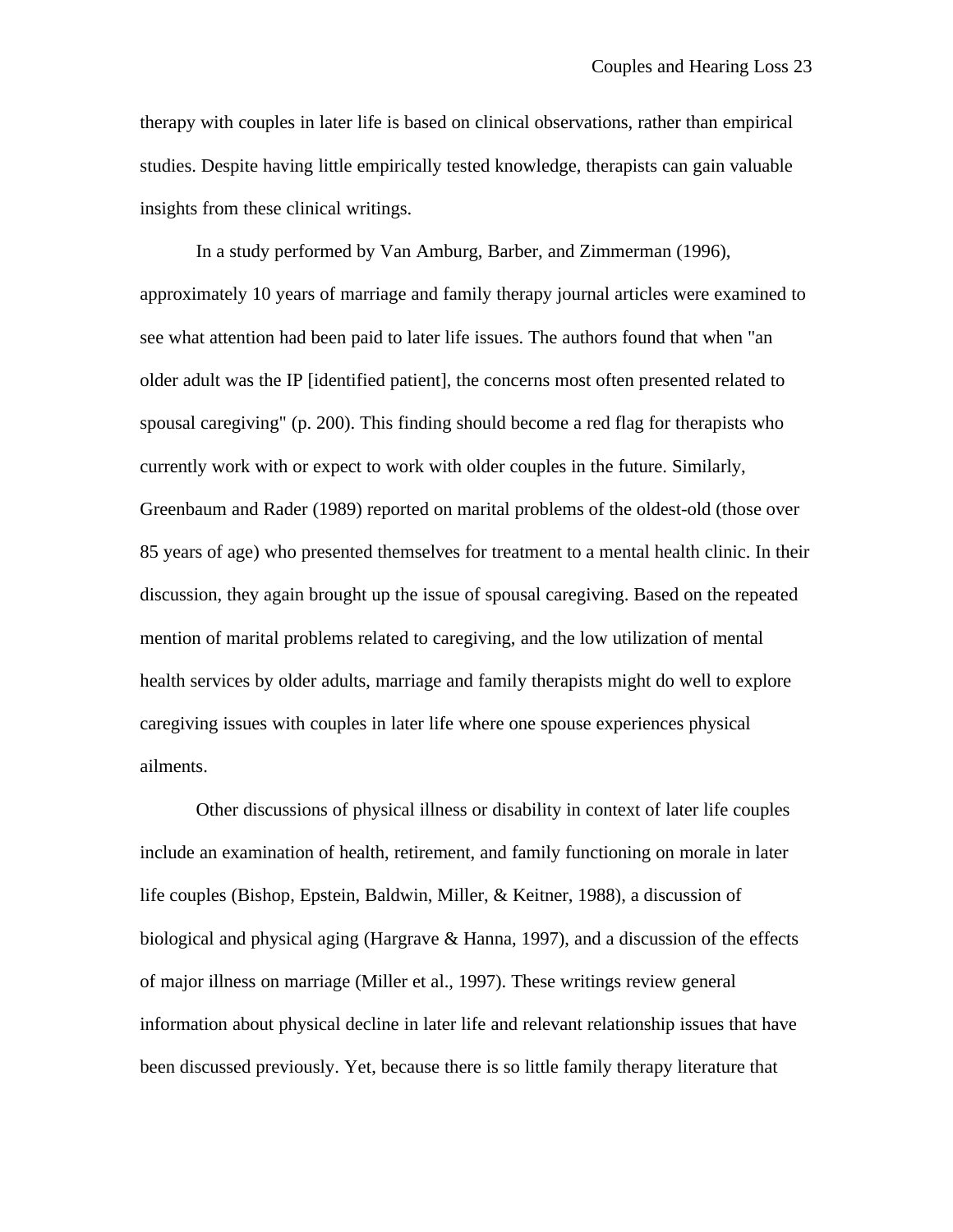addresses illness and disability in later life, these discussions have been made to cover very broad issues that therapists may encounter, rather than an in-depth consideration of these issues.

Lastly, Beckham and Giordano (1986) discussed "illness and impairment in elderly couples" along with suggestions for marital therapy (p. 257). In relation to therapy, these authors discussed (a) that barriers keep older adults from receiving psychotherapeutic treatment, (b) that older couples experience similar difficulties to young and middle aged couples, (c) that therapy with older adults is often more helpful with therapists who are at least middle aged, (d) that not all problems in later life are irreversible, and (e) that therapists need to be aware of community referrals for older clients. In relation to working with couples who experience an illness, Beckham and Giordano (1986) suggested that therapists explore boundaries in the couple relationship related to caregiving roles, and that they reassure the spouse with the disability that they are there to help (this will decrease the likelihood of the impaired spouse feeling like the therapist is joining more with the healthy spouse). They encouraged therapists to collaborate with medical professionals to ensure the best care for these clients.

It is interesting to note the small number of suggestions for couples throughout all of the marriage and family therapy literature related to couple relationships and caregiving. Most of what has been written either acknowledges the difficulties or gives specific examples of what individual clinicians have done to treat specific cases. While clinical suggestions for working with older adults are available, very few discussions have been specifically directed toward couples. In reference to this critique, couple stories shared in the current study will be analyzed to better understand the processes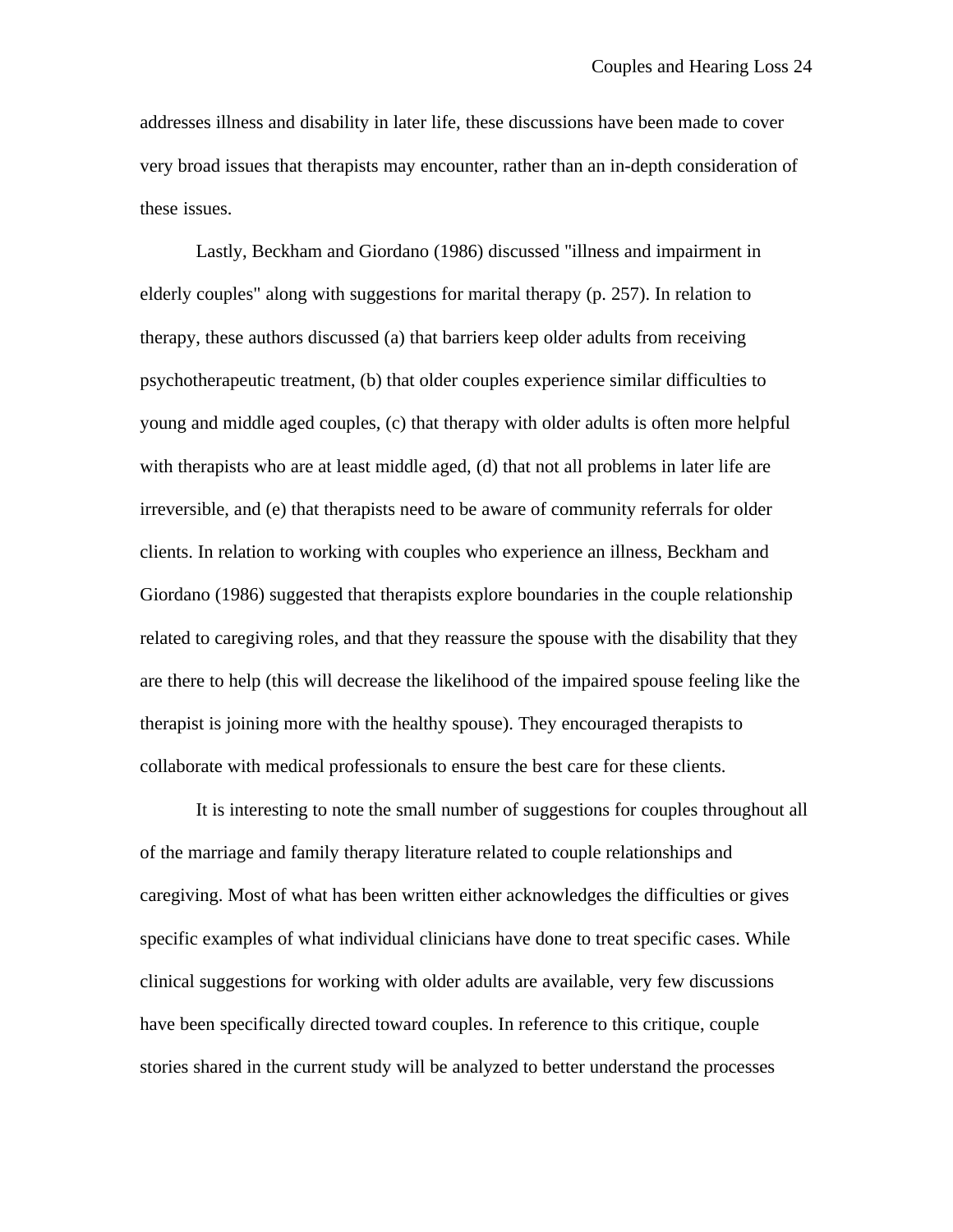involved in the couple interactions. This information can be valuable for therapists working with older clients. By directly asking clients of their experiences, the encouragement made by Johnson and Lebow (2000) to ask the "clients themselves about the process of change . . . and so honoring what couples have to teach us about the regularities and the unique, particular aspects of this process [change]" will be heeded (p. 33).

# *Hearing Loss and Audiology*

Within the broad arena of hearing loss, several specific topics have relevance to the current study. The physical aspect of aging and hearing loss will first be reviewed, followed by a discussion of possible barriers to using hearing aids. Some audiology literature that addresses the effects of hearing loss on couple relationships will then be discussed.

## *Physical aging and hearing loss*

Approximately eight percent, or 22 million, Americans experience a hearing loss (National Academy on an Aging Society, 1994). About four million among those with a hearing loss are persons over the age of 65 (National Academy on an Aging Society, 1994). Researchers in the Berlin Aging Study (BASE) (Marsiske et al., 1999) found that participant's ability to hear was negatively associated with age. In addition, men experienced a hearing loss more often than women.

The normal decline in the ability to hear with age is called presbycusis. Presbycusis can be linked to both peripheral and central auditory functions (see Jerger, Chmiel, Wilson, & Luchi, 1995). The peripheral loss occurs within the cochlea of the inner ear, and usually results in decreased sensitivity to pure tones of higher frequencies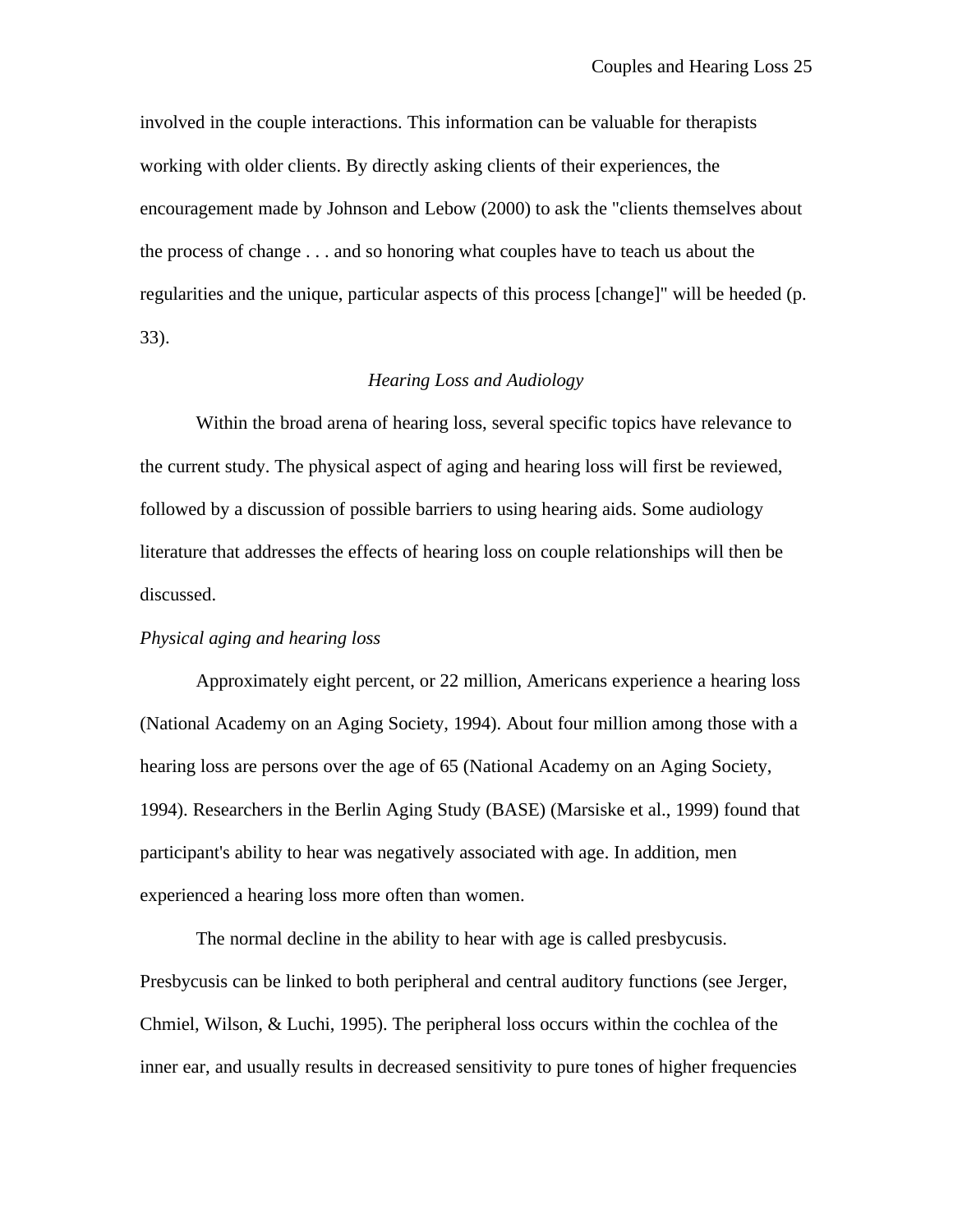(Spence, 1995). In other words, people lose the ability to hear higher-pitched sounds. This decline usually occurs in both ears, although not necessarily at the same rate (Jerger et al., 1995). In addition, presbycusis may be accompanied by a decreased ability to understand speech (Villaume, Brown, & Darling, 1994). A lessened ability to discriminate speech has been linked to the "central processing of auditory information," as well as to a damaged cochlea (Jerger et al., 1995, p. 930). In a central impairment, people may have a difficult time understanding what is said due to a decline in the processing speed of the auditory centers in the brain (Hull, 1989).

Several other reasons for hearing loss that are not a part of normal aging, but may be more prevalent in later life, may also influence the ability to hear well. Some of these include: (a) tinnitus - a constant ringing sound in the ears that masks the speech of others, (b) ear infections, (c) Meniere's disease, (d) and noise exposure. Whether or not the hearing loss results from one of these factors or from the effects of aging, the life of the person who experiences the loss and those around her is influenced. Because hearing is a vital component of communication, not only are the communication skills of persons with hearing loss affected, but those individuals involved in the lives of the hearing impaired are influenced as well. It should also be noted that not all older adults experience a significant hearing loss, and many older adults with a slight hearing loss seem able to function well without amplification of any kind.

## *Hearing Aid Use*

According to the National Academy on an Aging Society (1994), two thirds of persons over the age of 65 with a hearing loss do not use hearing aids. The positive side of this negative is that, "Most hearing aid users  $-71$  percent – are age 65 and older"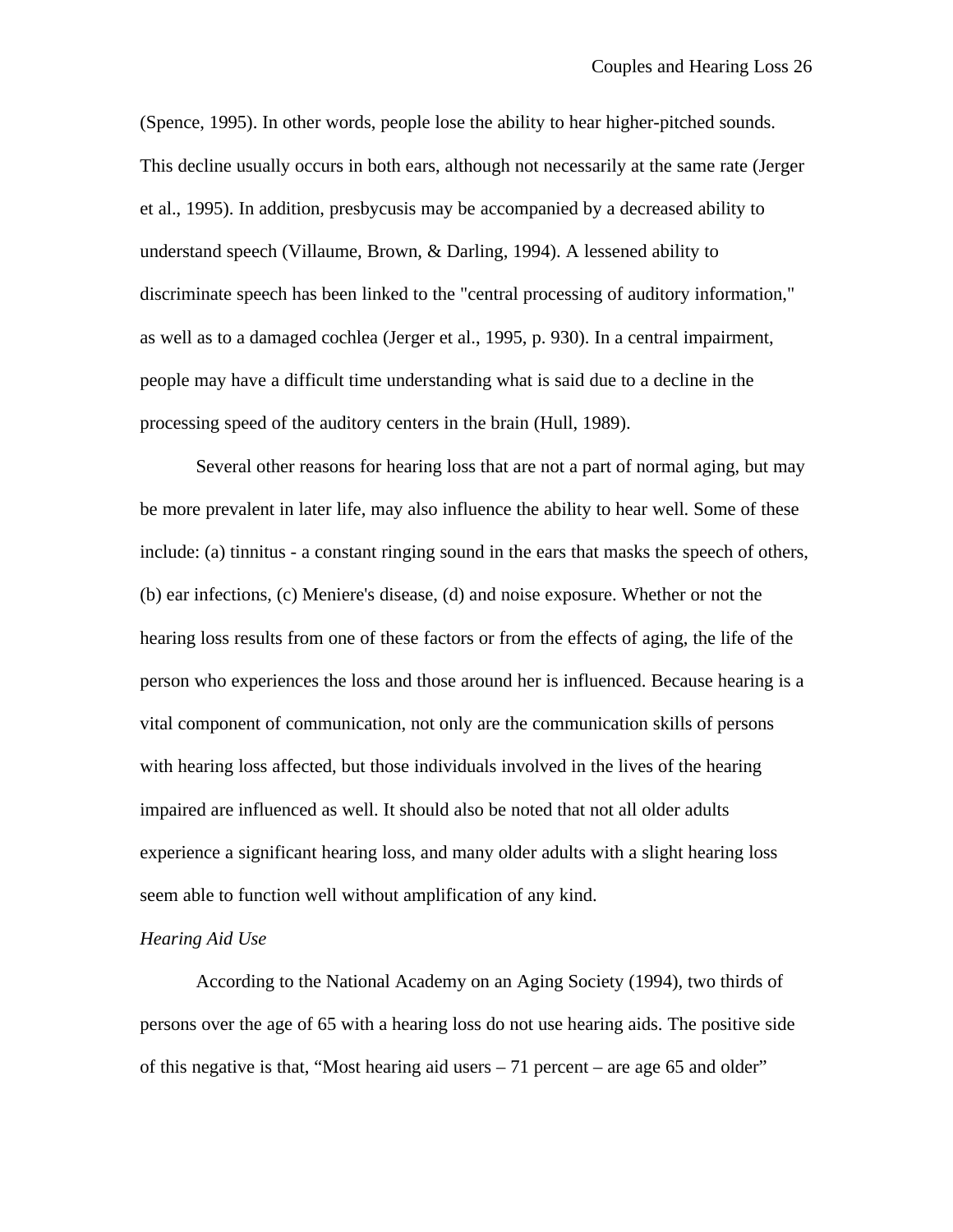(National Academy on an Aging Society, 1994, p. 5). The fact remains that only 20% of adults with a hearing loss who could benefit from using hearing aids actually use them (Ross, 2002). Barriers to wearing hearing aids as well as benefits that come from wearing them will be discussed.

When older adults who don't wear hearing aids were surveyed, they reported that the reasons for not using aids included the high cost of hearing aids, a perceived stigma connected with wearing a hearing aid, and poor performance of hearing instruments (O'Neil, Summer, & Shirley, 1999; National Academy on an Aging Society, 1994). Predictors of hearing aid use include (a) more severe loss, (b) higher education, and (c) lower quiet condition word recognition scores (Popelka, Cruickshanks, Wiley, Tweed, Klein, & Klein, 1998). Identified correlates with hearing aid use include (a) high impact of hearing loss on activity, (b) Caucasian race, and (c) living alone (Tomita, Mann,  $\&$ Welch, 2001).

Some have suggested that the greatest barrier to hearing aid use is the problem of attitude and/or a persons' view of the problem (Ross, 2002; Stephens, 1995). Similarly, four different personality types and their possible reactions to a hearing loss have been identified (Piercy & Goldstein, 1994). These personalities range from "Type I: Strong Positive," where a person has no problem with their rehabilitation, to "Type IV: Strong Negative," where the hearing impaired individual denies the extent of the disability and rejects hearing instruments. Piercy and Goldstein (1994) noted that the "Type III: Essentially Negative" personality was one where the person with the hearing loss may be most amenable to change when urged by a spouse to seek help. Many experts believe that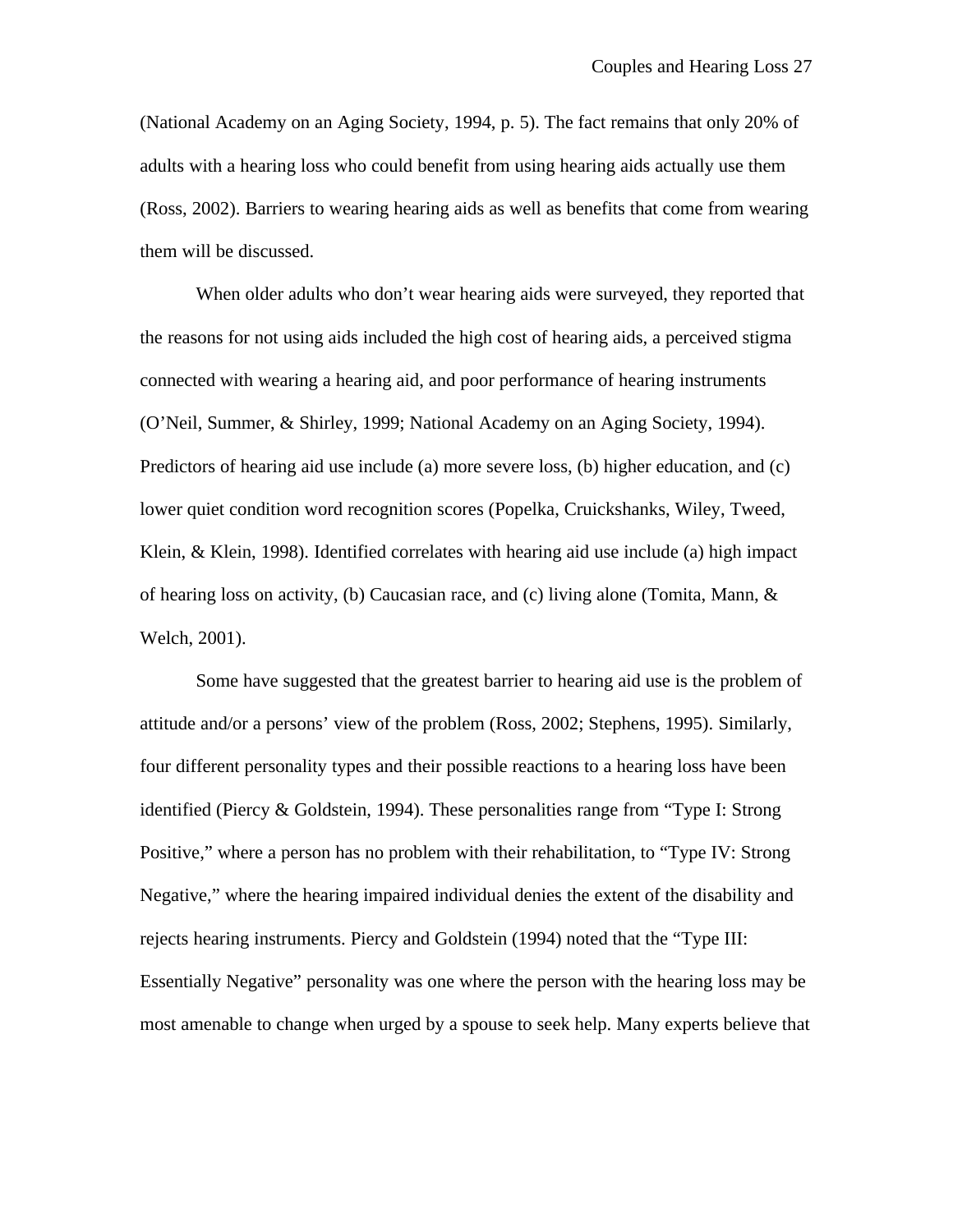it is important to involve the spouse (when available) in aural rehabilitation (Doherty, 1985; Kaplan, 1985; McCarthy, Montgomery, & Mueller, 1990; Miller, 1984).

Stephens and Meredith (1991) identified common benefits of hearing aid use, including increased satisfaction in watching television, general and individual conversations, and hearing in church meetings. Other benefits have been studied in connection with audiologic rehabilitation. These benefits have included participants' increased ability to use coping strategies, experiencing a change in attitude towards and perspective of the hearing impairment, and greater comfort in using hearing aids (Backenroth & Ahlner, 2000). In the present study, the use of hearing aids and other assistive listening devices was explored, as well as the influence that spouses have on the use of these devices.

#### *Family Relations within the Audiology Literature*

In 1976, Oyer and Hardick counseled, "To date we have paid all too little attention to the effects of hearing handicap on the basic unit of society, the family" (p. 62). Since that statement was made, some researchers have attempted to fill the void. Within the audiology literature, several studies have examined the responses of individuals to hearing loss in later life in connection with family relationships (Andersson, Melin, Lindberg, & Scott, 1995; Hallberg & Carlsson, 1991; Vesterager, Salomon, & Jagd, 1988). These studies usually acknowledged the impact of hearing loss on family and couple relationships, although their primary focus is often on individual psychological and non-familial social reverberations. The understanding of couple relationships that was gained from these studies will be discussed in relation to other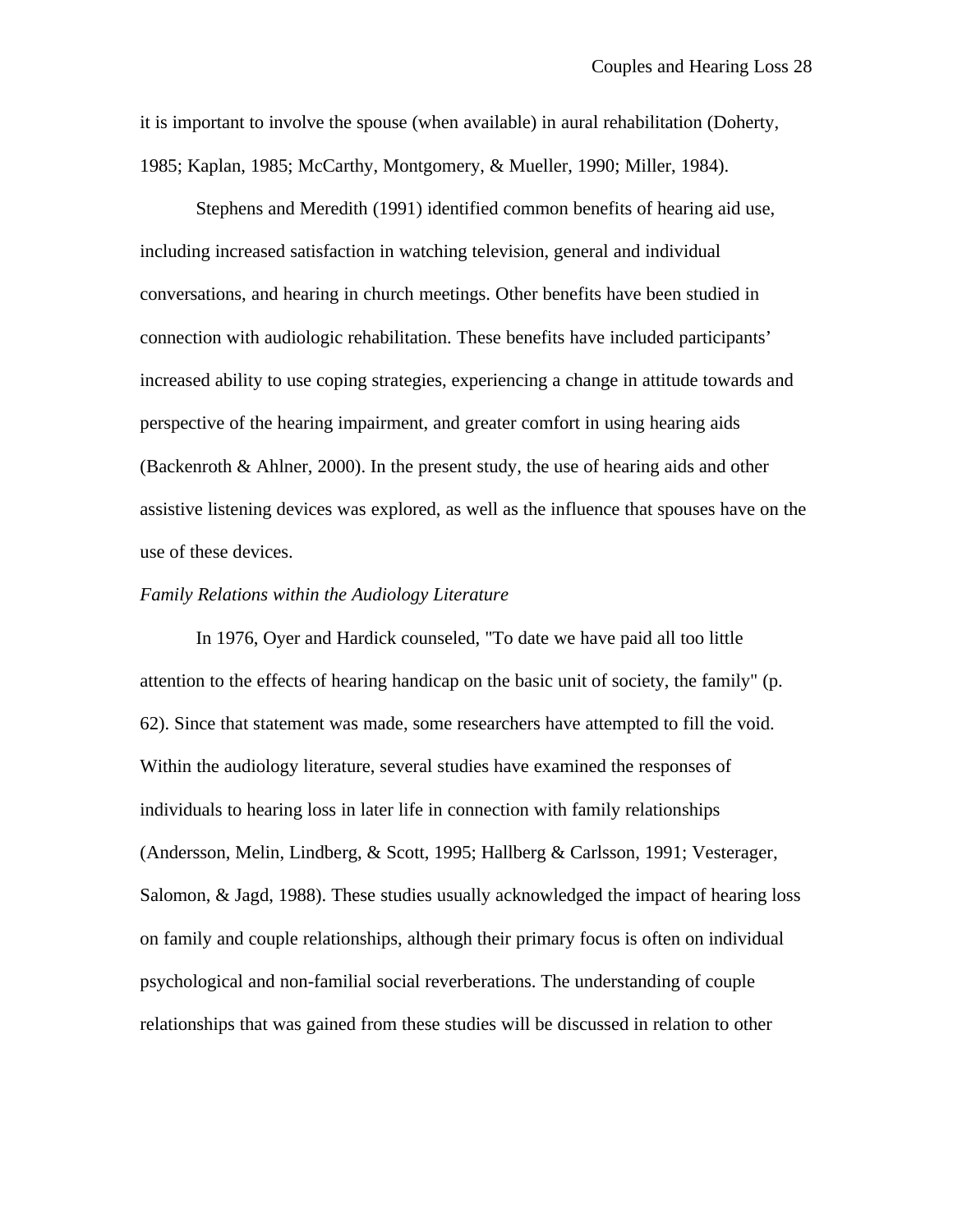nonempirical writings of the same topic. In addition, the audiology literature that focuses on occupational hearing loss and marital relationships and hearing loss will be reviewed.

*Sociological and psychological factor.* Early audiology literature that acknowledged an impact of hearing loss on interpersonal relationships was focused on psychological and sociological factors. O'Neil, Summer, & Shirley (1999) identified social and psychological implications of hearing loss. They included depression, life dissatisfaction, reduced health, and withdrawal from social activities. In addition, audiology researchers, in discussing psychological and sociological implications of hearing loss, identified possible effects on family relationships (e.g., Alpiner, 1964, 1978; Jones, Kyle, & Wood, 1985; Thomas, 1984). For example, Thomas (1984) found that research participants who reported that hearing loss had influenced the family, were more likely to experience psychological problems. He also reported that severe hearing loss may be related to considerable family stress.

Various psychological and sociological implications of a hearing loss and coping strategies used to deal with these situations have been identified. Some have suggested that hearing loss can affect intimate relationships, partners may judge the handicap of hearing loss more or less severely, persons with a hearing loss may not realize the impact their loss has on others, and early identification and evaluation is desirable (Jerger et al., 1995). In addition, face-to-face communication was only hampered when a severe hearing loss was present (Vesterager, Salomon, & Jagd, 1988). As a coping strategy, persons with hearing loss may attempt to avoid social situations or control them (Hallberg  $&$  Carlsson, 1991). In addition, to enhance sexual relationships, it has been suggested that the hearing impairment be accepted, understood, and discussed (Reiter,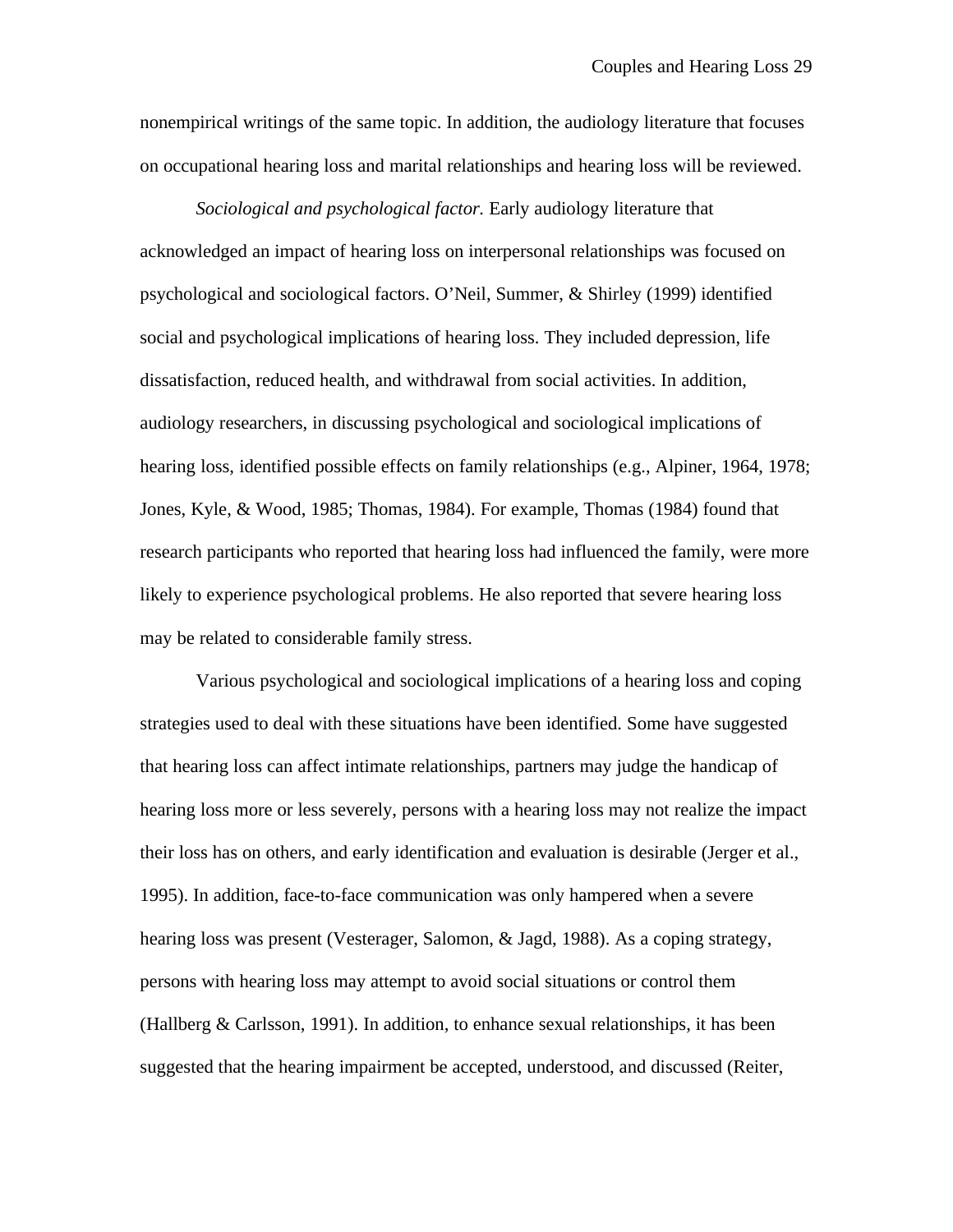1987). These issues seem relevant, and the coping strategies applicable, yet they are very general in the sense that they may vary depending on the context of the relationship. The current study helps fill this gap in the literature by describing specific aspects of couple relationships where one spouse has a hearing loss.

*Marital relations and hearing loss.* Hunter (1978) surveyed a group of adults who had experienced a hearing loss in adulthood, 50% of which reported having been divorced (as cited in Orlans, 1985, p. 43). Beattie (1981) found that a significantly higher number of husbands, as opposed to wives, reported that hearing loss had affected their marriage. She reasoned that these sex differences could be due to husbands with a hearing loss having to assume greater dependence upon their wives. Congruent with these findings, Kyle and Wood (1983) found that 86% of their sample who acquired a hearing loss reported that the loss had placed a strain on their family relationships. These findings suggest that husbands and wives who acquire a hearing loss (and their respective partners) may experience and adjust differently to the loss due to their social roles and expectations.

*Occupational hearing loss.* One group of researchers targeted couple relationships related to occupational hearing loss (Getty & Hetu, 1991; Hetu & Getty, 1991; Hetu, Lalonde, & Getty, 1987; and Hetu, Riverin, Lalande, Getty, & St-Cyr, 1988). The adults in these studies often acquired a hearing loss in adulthood due to working in a setting where high intensity noise was present.

In an investigation of 61 employees of a metal product plant, workers and their spouses were interviewed regarding the effects of hearing loss (Hetu et al., 1988). Findings indicated that workers had to give extra effort in communicating, they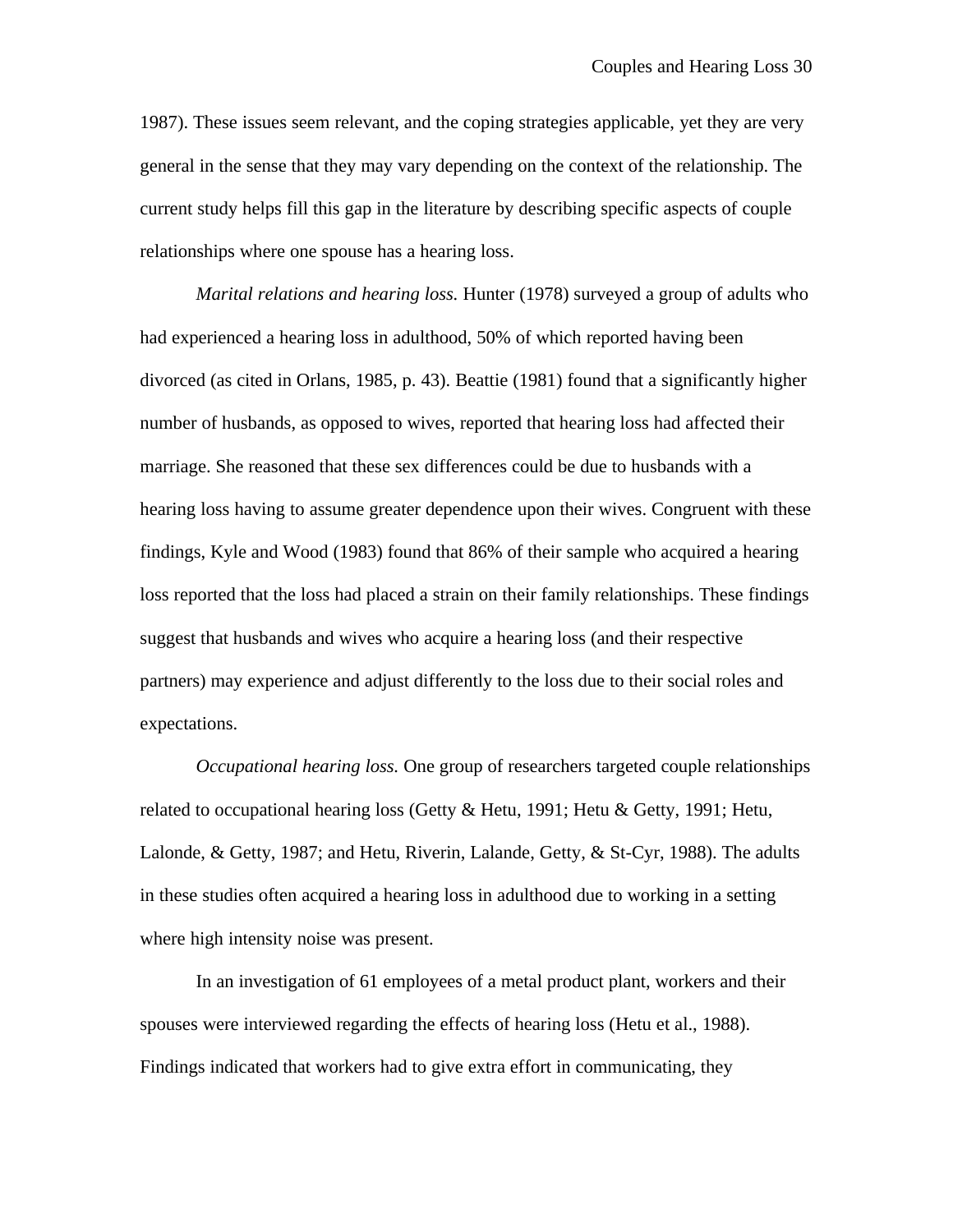experienced anxiety and stress when communicating, they experienced changes in their social activities, felt isolated when in groups, and at times had a negative self-image. The researchers discussed how these problems also influenced spouses of these workers. In response to this and other studies, Getty and Hetu (1991) developed an aural rehabilitation program for couples where one spouse had acquired an occupational hearing loss. They conducted a group intervention that consisted of four weekly meetings, a 1½-day weekend session, and an evaluation meeting. The researchers included spouses in the intervention. Findings from the groups suggested that workers reported their hearing loss to be less severe following the sessions; they felt more confident in their communications; and they took steps to improve their situation by telling others of their impairment, requesting help in communicating from conversational partners, and obtaining hearing aids.

Lastly, as a continuation of their work, Hetu (1993) published an overview of the literature addressing the effects of hearing loss on intimate relationships. The most salient points made in this review include; (a) hearing loss was not found to be associated with marital breakdown, (b) the gradual onset of acquired hearing loss in later life may lead to shared problems, but unshared solutions, (c) each spouse needs to receive support in their personal view of the situation, (d) the needs of both partners should be recognized in the audiological rehabilitation process. Within her suggestions for a model of aural rehabilitation, couples were encouraged to meet together with the audiologist or in group settings with spouses present. Hetu and colleagues have paved the way for further studies that examine couple relationships. Their audience is the field of audiology, yet many of their suggestions are applicable to marital therapy situations.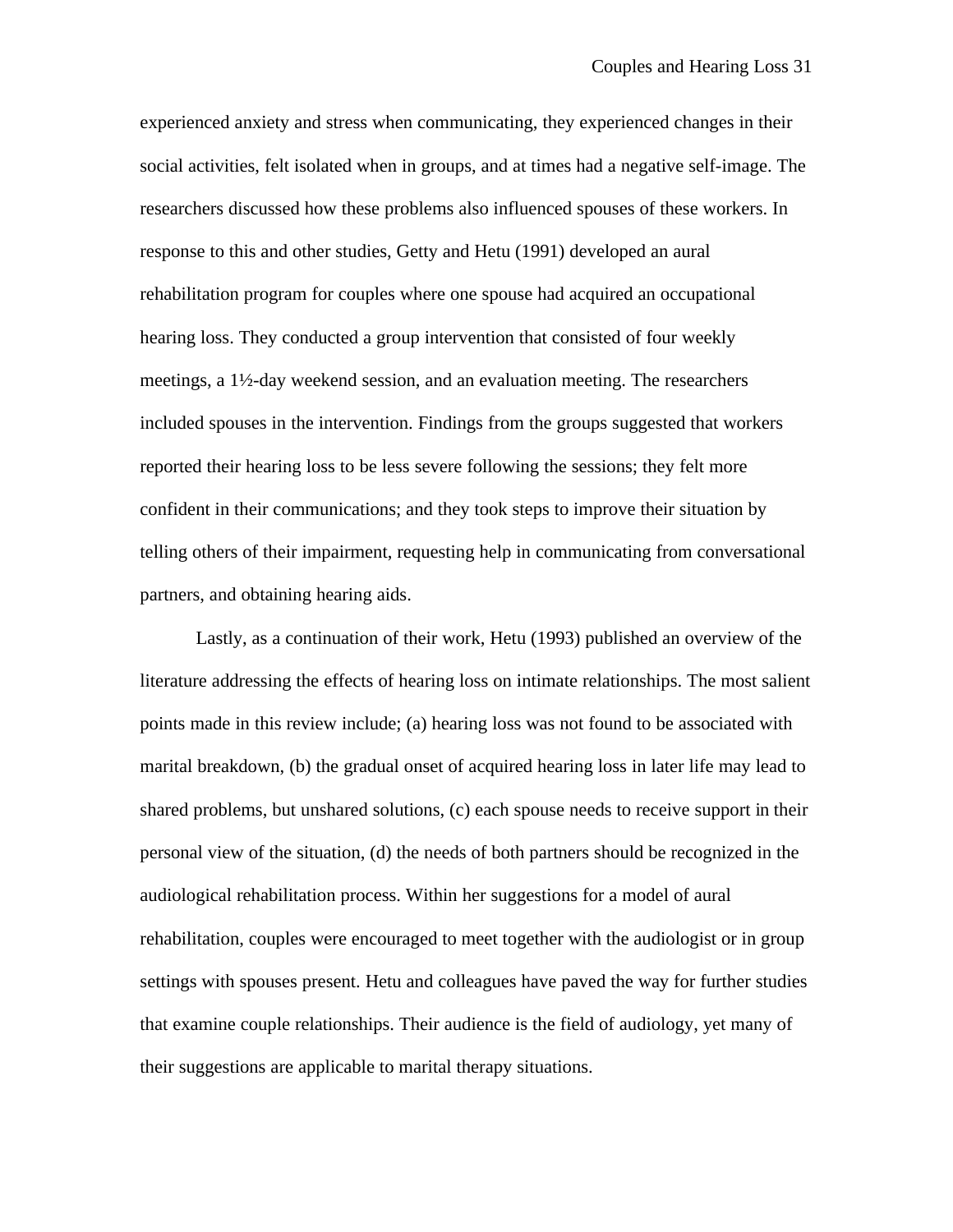## *Resilience*

The variety of adjustments people make to unexpected life experiences covers a wide range of possibilities. Resilience has been defined as "the capacity to rebound from adversity strengthened and more resourceful" (Walsh, 1998, p. 4). The foundation for this movement of research was in response to deficit-based models, being grounded in the concept of "solutogenesis" – suggesting a focus on how families remain healthy, rather than how they become ill (Antonovosky, 1987). To review relevant literature on resilience, a history of the study of resilience will be presented, followed by a discussion of critiques that have been offered on the concept of resilience.

*History of resilience.* The concept of resilience has an evolving history in the social sciences, pioneered by psychologists and psychiatrists who found some children who "developed well" despite adversity (Garmezy, 1971; Murphy, 1974; Werner & Smith, 1982). These and other researchers focused their attention on personal characteristics or traits of children who demonstrated well being in the face of adversity. Recent efforts to clarify definitions of resilience have labeled the above focus on inherent individual strengths as 'resiliency' (Coleman & Ganong, 2002).

In contrast to individual 'resiliency,' definitions of competent adaptations to risk and adversity based on relationship processes have most recently been termed 'resilience' (Coleman & Ganong, 2002). The process-oriented approach to resilience emerged as researchers chose to examine relationship processes found in families and communities rather than individual traits (Ganong & Coleman, 2002; Walsh, 1996, 2002). Walsh (2002) described a basic guiding premise to this approach as "stressful crises and persistent challenges influence the whole family, and in turn, key family processes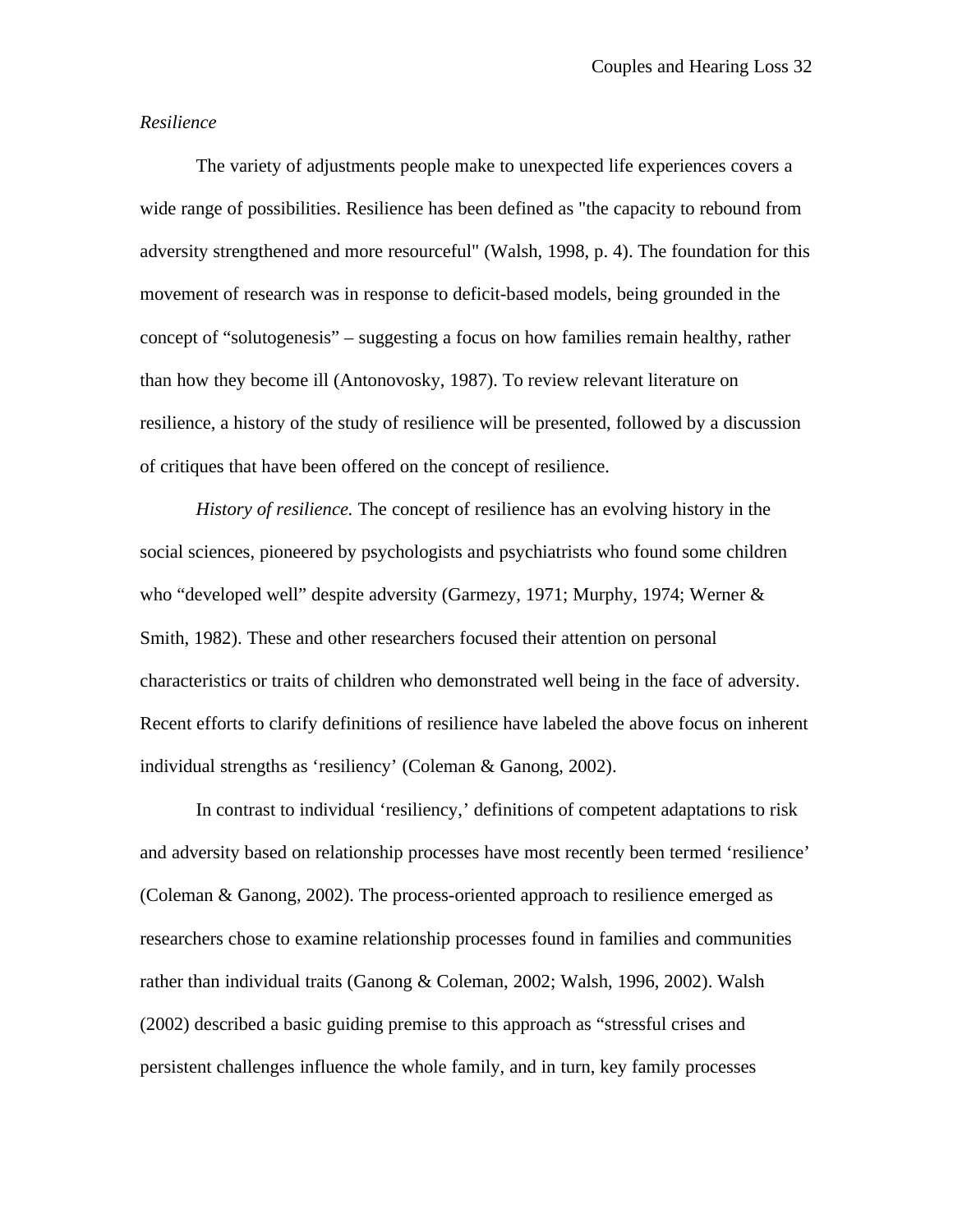mediate the recovery and resilience of vulnerable members as well as the family unit" (p. 130).

In addition to the resiliency vs. resilience clarification, recent discussions have differentiated practitioner definitions of resilience from researcher definitions of resilience. Patterson (2002) described the practitioner view as focusing on strengths rather than deficits, whereas the researcher approached is described as measuring "outcomes to explain unexpected competent functioning among families (and individuals) who have been exposed to significant risk(s)" (p. 349). Thus the "practitioner" view holds the assumption that all families have potential for resilience, it only needs to be explored with them, while the "researcher" view assumes that only certain families will be resilient in the face of adversity. For a more complete history of the concept of resilience, see recent articles by Coleman and Ganong (2002), Ganong and Coleman (2002), and Hawley, (2000).

*Family resilience.* Several authors have developed theoretical discussions of the family resilience concept (Coleman & Ganong, 2002; Ganong & Coleman, 2002; Hawley, 2000; Hawley & DeHaan, 1996; McCubbin, McCubbin, Thompson, Han, & Allen, 1997; Patterson, 2002a, 2002b; Walsh, 1996, 2002). However, few empirical studies examining family resilience have been published.

One research emphasis of family resilience has focused on the Resiliency Model of Family Stress, Adjustment, and Adaptation (McCubbin & McCubbin, 1993, 1996, 1998; Patterson, 2002a). Despite several theoretical discussion of this model, limited research has incorporated it empirically (see McCubbin et al., 1997, for a review of studies that support the idea of family resilience yet are based on some alternative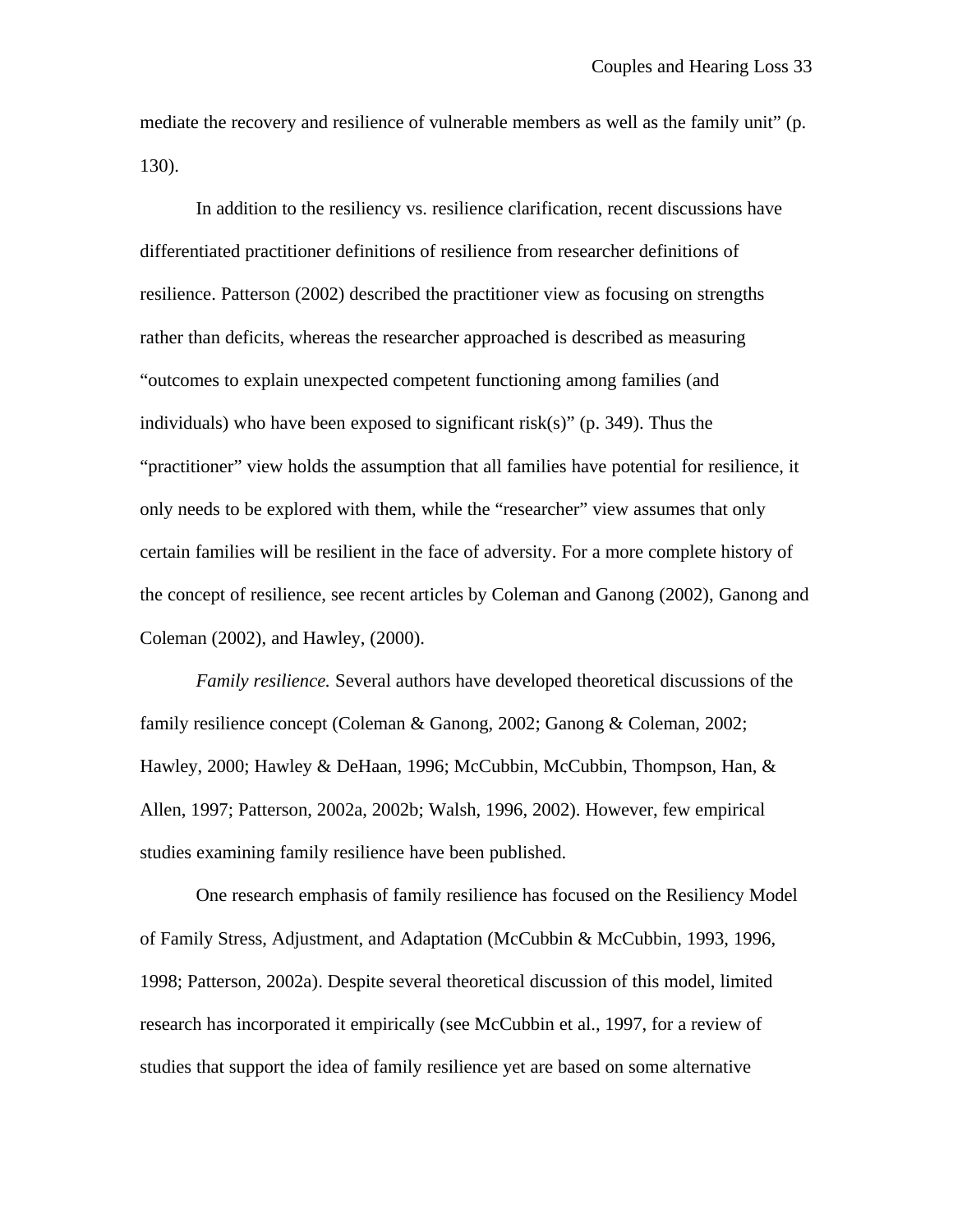theoretical framework, e.g., stress and coping). In one study of 26 families where a child had been diagnosed with cancer, six family resiliency factors were identified by McCubbin, Balling, Possin, Frierdich, and Bryne (2002). These factors included (a) the internal family strengths of rapid mobilization and reorganization, (b) support from the health care team, (c) support from extended family, (d) support from the community, (e) support from the workplace, and (f) changes in family appraisal. This study is one of the few that have actually collected data with the 'family' as the unit of analysis. Future studies might seek to collect family level data on resilience processes.

Rand and Katherine Conger and colleagues have established a research group in Iowa that has focused its efforts on family resilience in the face of economic hardship (see Conger & Conger, 2002). The results from two of their studies (Conger & Conger 2002; Conger, Rueter, & Elder, 1999) have indicated that family resilience is experienced in relation to economic hardship when spouses support each other emotionally and use effective problem solving skills. In addition, when parents were nurturant and involved in their adolescent's life, they helped the youth to be resilient to economic stress and to the life transition from adolescence to adulthood. These studies indicate the importance of spousal support and effective problem solving skills in marital relationships. They also provide evidence of resilience when parents are lovingly involved in their teenagers' lives.

A final empirical focus has been on family resilience in response to daily hassles or normative events, as opposed to non-normative stressors. One study examined couple maintenance strategies (positivity, assurances, openness, networks, sharing tasks) and relational characteristics (liking, commitment, control mutuality) in reference to the daily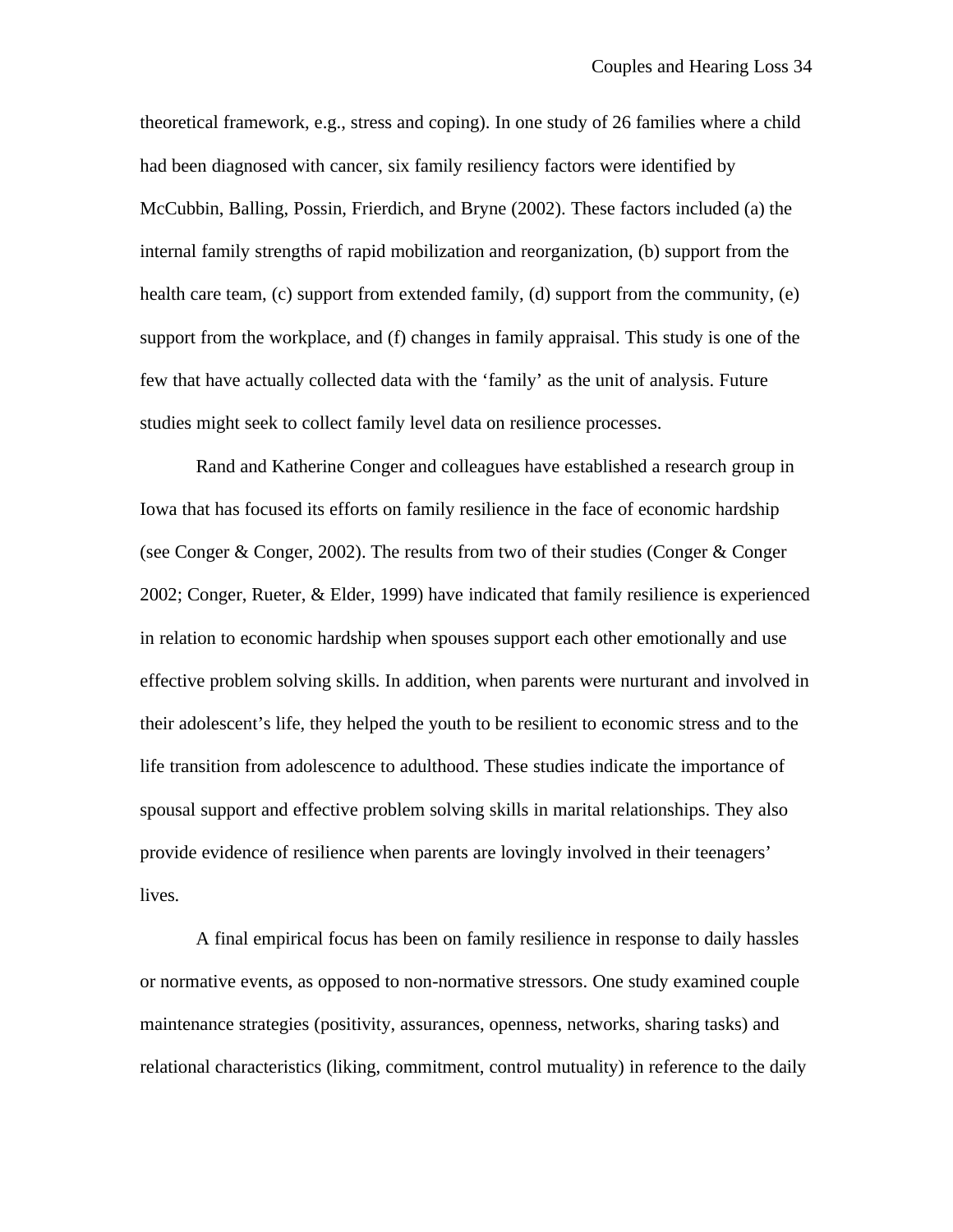challenges of 150 couples (Canary, Stafford, & Semic, 2002). The researchers found that maintenance strategies were related to relational characteristics, yet their efficacy depended upon their continued use. The researchers suggest that maintenance strategies may moderate the effects of exposure to risk and competence (Canary et al., 2002). A second study, related to daily hassles, assessed the intimacy and marital quality of 472 later life couples. The researchers of this second study were not specifically addressing resilience, yet it is interesting to note that intimacy mediated the relationship between daily stress and marital quality for both husbands and wives (Harper, Schaalje, & Sandberg, 2000). Thus, a number of important 'resilience' factors associated with marital relationships have been identified. Further research could help to establish these processes and characteristics in the study of resilience and resiliency in couple relationships.

*Critiques of the resilience concept.* Luthar and colleagues, (2000) presented a critical evaluation of the concept of resilience. Their critiques are grouped into four categories: "(1) ambiguities in definitions and terminology, (2) variations in interdomain functioning and risk experiences among ostensibly resilient children, (3) instability in the phenomenon of resilience, and (4) theoretical concerns, including questions about the utility of resilience as a scientific construct" (p. 543).

Coleman and Ganong (2002), as well as others, have suggested that researchers and practitioners be specific with their use of terminology related to resilience in order to lower confusion in the field. Specifically, Luthar et al. (2000) suggest general uses for terms such as resilience vs. resiliency and protective vs. vulnerability factors. In addition, the operationalization and measurement of resilience has varied widely, making it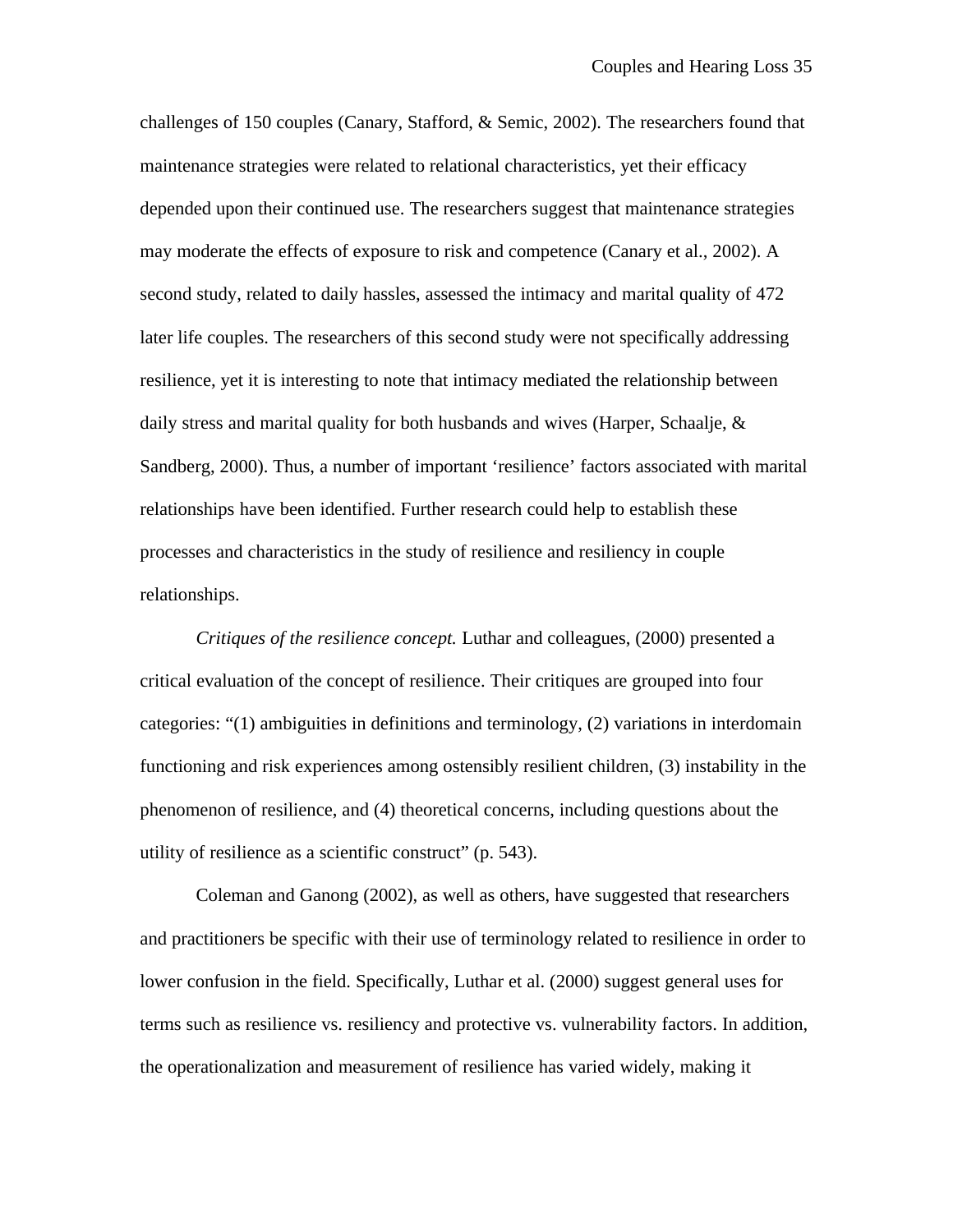difficult to compare results across studies. One general suggestion in response to these critiques is that those who write about resilience need to be overt in defining the terms that they use. Researchers also need to be specific in describing how they define risk, competence, and they need to justify their decisions (Luthar et al., 2000). Some have suggested that resilience adds little to the concept of positive adaptation to adversity (i.e., stress and coping paradigm). Defenses to this critique have argued their stance by differentiating between positive outcomes in the face of adversity vs. positive outcomes where normative experiences occur (Luthar et al., 2000). Patterson (2002) stated that "in many ways, the concepts that underlie it [resilience] are already contained in family stress theory, a focus on resilience draws greater attention to family success and competence" (p. 358). Thus, the problems that have been identified regarding the concept of resilience are valid critiques. However, suggestions stemming from the critiques can bring uniformity across disciplines regarding terminology and can bring understanding as research endeavors diversify.

## *Conclusion*

In summary, the literature focusing on couples in long-term relationships, illness and disability, marriage and family therapy, audiology, and resilience pertain to the current study. They provide a context in which to view hearing loss in the lives of later life couples.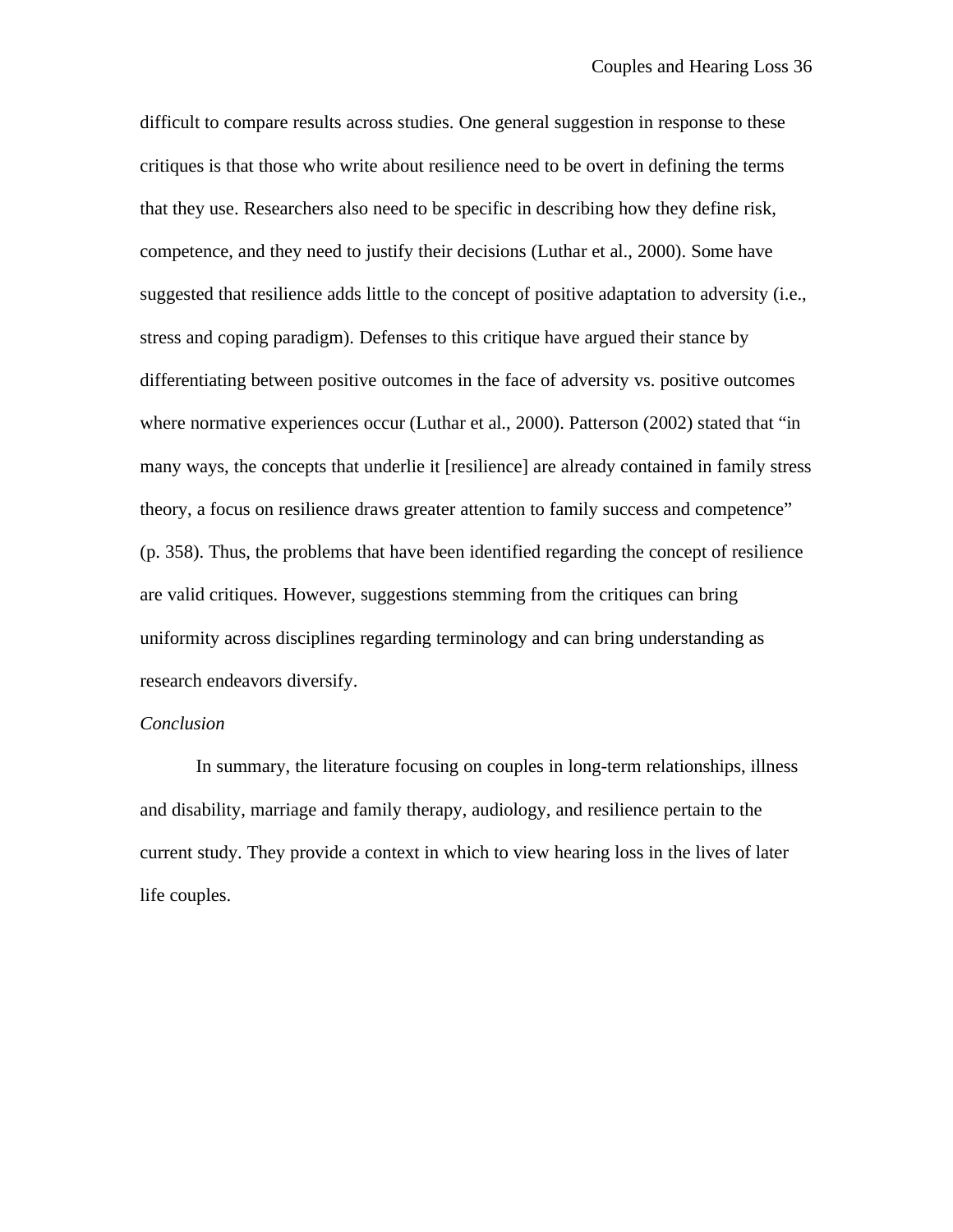#### CHAPTER III

## *Methodology*

The purpose of this research study was to examine couple relationships in which one spouse has acquired a hearing loss in later life. By using a qualitative method of inquiry, I explored the meaning couples give to their experiences related to hearing loss, how couples promote resilience despite their challenges related to the impairment, and how marriage and family therapists respond to the interaction processes of these couples. Quantitative marital satisfaction data and hearing impairment records were also collected and used to describe the situations of the research participants.

The major portion of the current study was carried out using a basic qualitative design (Merriam, 1998). This approach was used for a number of reasons. First and foremost, while the focus of family therapists on older adults is expanding, very little empirical exploration of later life relationships has been performed by family therapy researchers. In addition, within the audiology literature, several authors have suggested that qualitative methods be used to examine couple relationships where hearing loss is present, and to include both spouses in the investigation (Hetu, 1993; Hetu, Lalonde, & Getty, 1987). While a grounded theory method was not used in this study, some theoretical concepts and abstractions were found that can be applied in future research (Creswell, 1994). Also, while not strictly phenomenological in nature, this study was aimed at exploring the meaning that couples give to their experiences. By listening to their experiences first hand, I was able to explore the meanings that participants gave to their experiences. In addition, couple resilience processes were explored.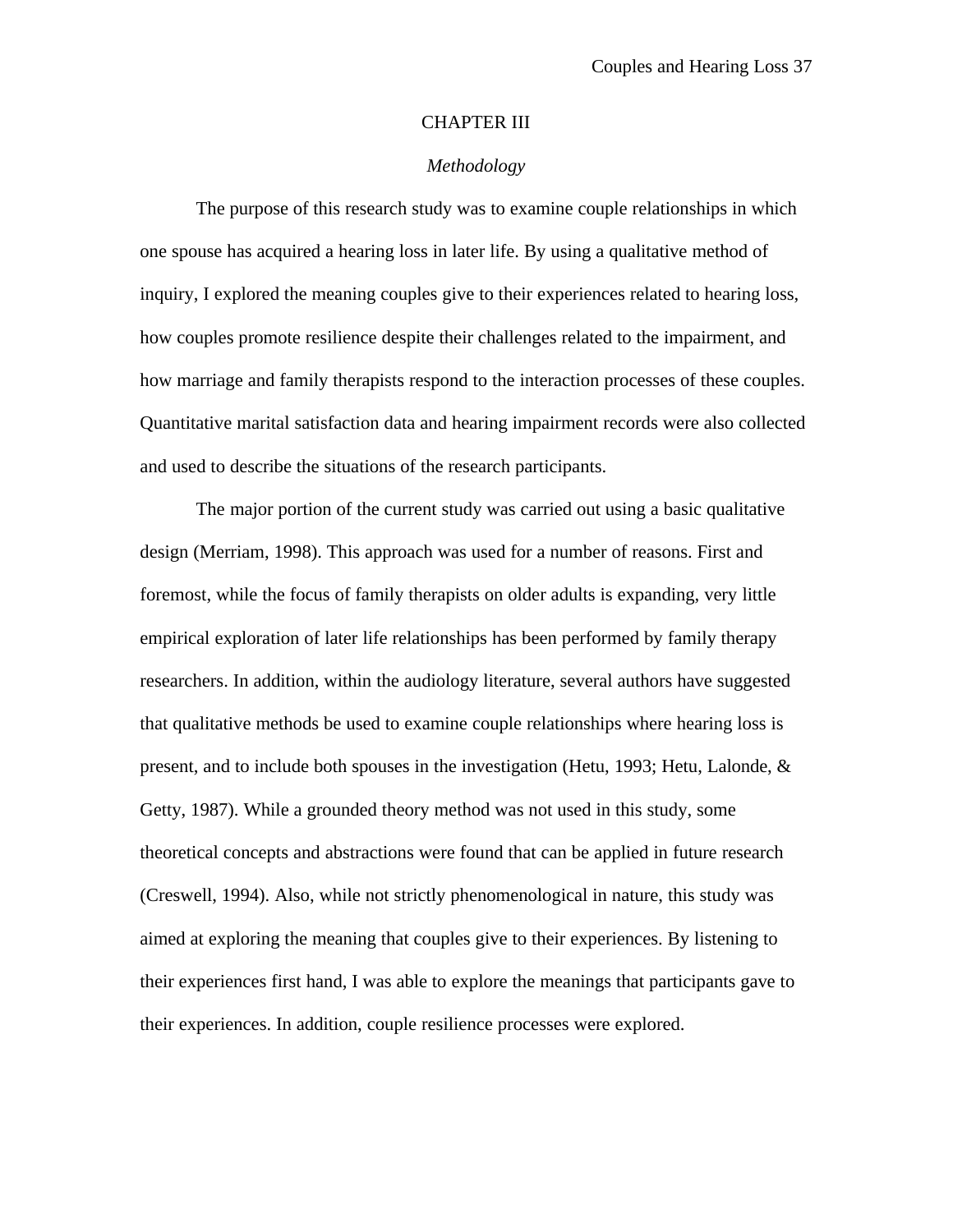# *Focus Groups*

As a second part of this study, a focus group was held with therapists to explore their responses to the couple dynamics revealed through couple interviews. Focus groups are planned discussions with a small number of participants, guided by a skilled interviewer (Krueger, 1994). As Piercy and Nickerson (1996) have suggested, focus groups are intended to provide a non-threatening environment where participants can share their views, opinions, and ideas on the topic at hand. Krueger (1994) discussed six advantages to using focus groups to gather research data. These advantages included (a) group dynamics can lead to creative, practical, and diverse pathways; (b) the focus group format allows the researcher to ask additional, unplanned questions; (c) focus groups have a high face validity; (d) focus groups can be relatively inexpensive; (e) focus groups can provide quick results; and (f) focus groups allow qualitative researchers to access larger sample sizes than might otherwise be possible.

The purpose of focus group in the current study was to create a bridge between couples in later life who are adjusting to a hearing loss and the clinical practice of marriage and family therapy. Therapists were asked how the resilience factors identified in the present study (as well as other results) might be used in therapy with hearing impaired clients and their spouses.

#### *Sample*

Potential couples were contacted through local audiologists and then through a snowball sampling method. Audiologists were included in the recruiting process because (a) therapists may receive referrals from audiologists, and (b) relatively few persons with hearing loss seek help from an audiologist, suggesting a severe level of impairment and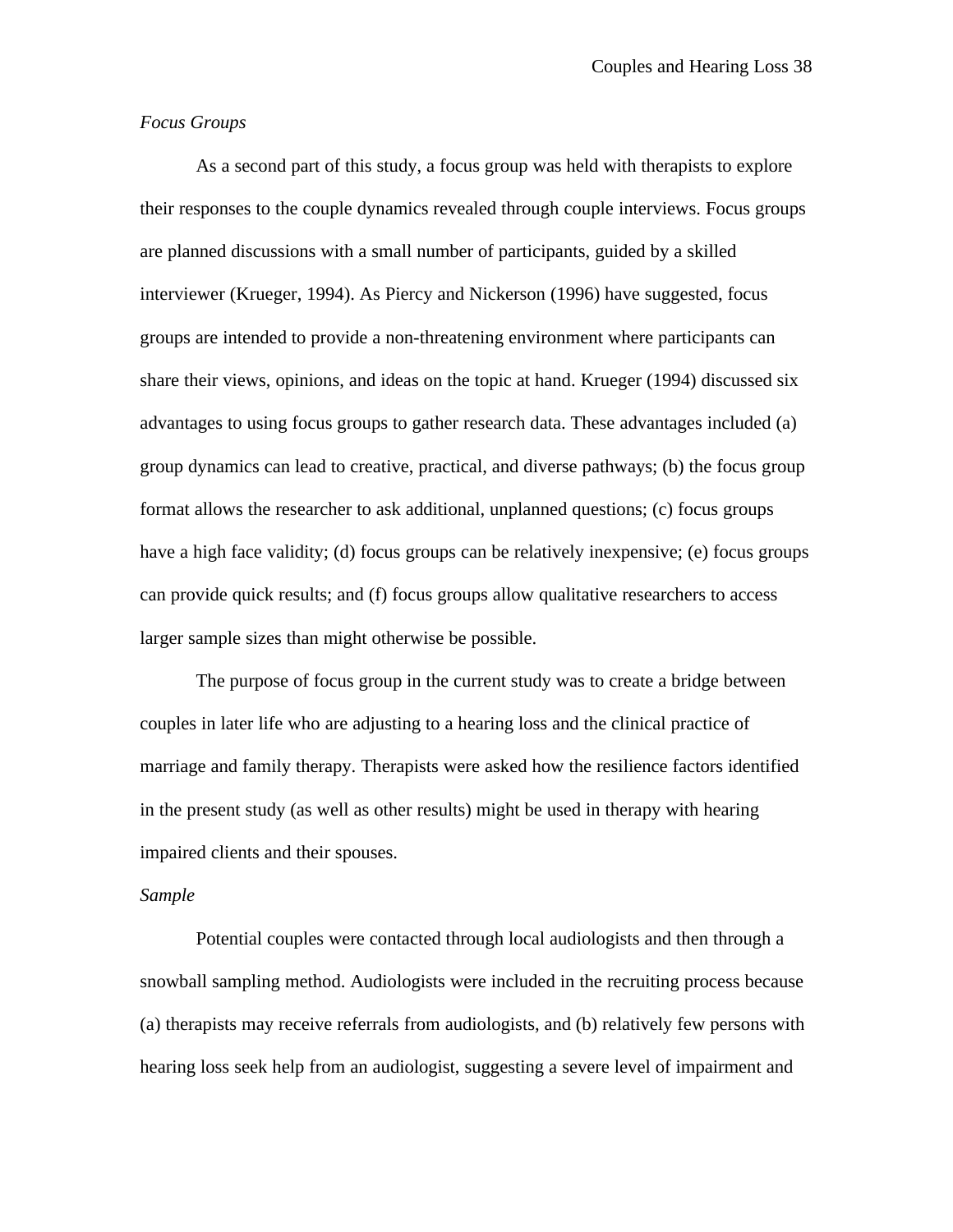also suggesting a willingness to improve their situation. A recruitment flier was mailed or given to audiologists in the area. The audiologists provided brief details about the project to their clients, and told them to contact me if they were interested in participating in the project (See Appendix B). Due to the difficulty of reaching couples where one spouse has a hearing loss, a snowball sampling method was also used. Potential couples were recruited through my acquaintances, who then suggested other couples they knew. Participants were selected based on the criteria of (a) acquiring a hearing loss as an adult and while living within the current marital relationship or experiencing a dramatic hearing loss after the formation of the current relationship, (b) having sought help from an audiologist or hearing aid dealer – thus helping to determine severity of the impairment, (c) having at least a self defined "mild" hearing impairment, and (d) being over the age of 60, in order to connect later life issues with the experiences of the participants.

I personally invited a total of fourteen couples to be interviewed in this study. Five of these declined to participate (e.g., one couple said that they did not feel they had adjusted well to the hearing loss and so they declined to participate), leaving nine couples to be interviewed. One interviewed couple was excluded after it was determined that they did not meet the inclusion criteria for this study. This couple did not meet the age criteria (they were 55 and 56 years old), and their experiences seemed very different from those of other couples in the study, in that both spouses had significant hearing losses throughout their relationship (the husband had a complete hearing loss in one ear since birth, and the wife had a hearing loss since early childhood). The final sample consisted of eight couples. One of these couples was referred from an audiologist, and the other 7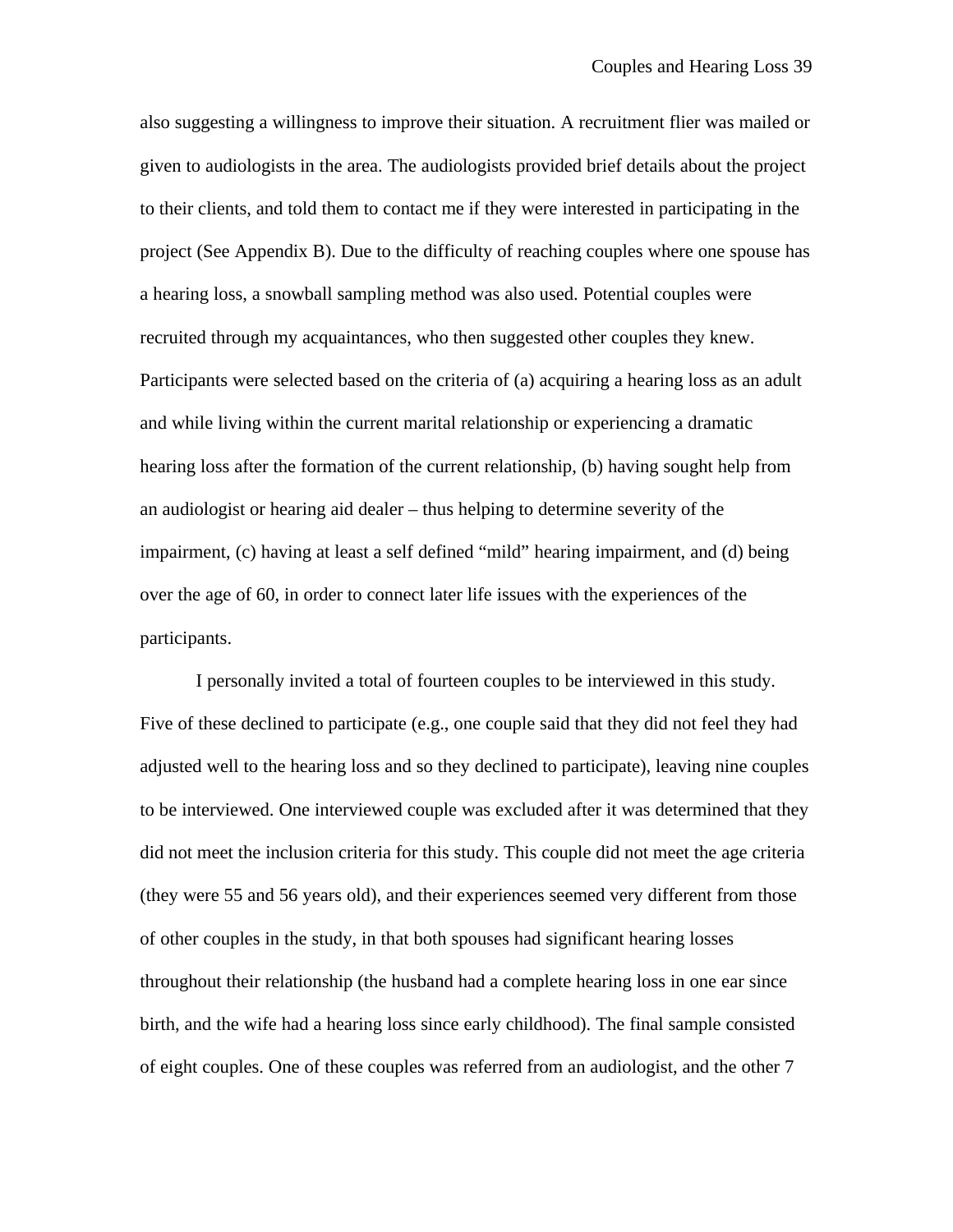were recruited using the snowball method. Of the couples in this study, five of the hearing-impaired spouses were the wives and three were the husbands. In addition, at least 3 of the non-impaired spouses reported that they thought they might have a hearing loss. This study focused mainly on the experiences of the couple in relation to the spouse with the most severe level of hearing loss. The current sample was very highly educated, came from the middle to upper socioeconomic status, and they had access to audiologic resources such as audiologists, advanced technology in hearing aids, and so forth. Contextual demographic characteristics of the couples is shown in Table 1.

| Age                                                                 | <b>Years Married</b>                          |
|---------------------------------------------------------------------|-----------------------------------------------|
| 4 couples in their 60s                                              | 1 couple $10$ years <sup><math>a</math></sup> |
| 4 couples in their 70s                                              | 1 couple $22$ years <sup><math>a</math></sup> |
|                                                                     | 6 couples between 37 and 51 years             |
| Education                                                           | Professions                                   |
| $2 - High School$                                                   | Merchandising                                 |
| 2 – Business or Vocational College                                  | Clothing and Textiles                         |
| $1 -$ Associate's Degree                                            | Accounting                                    |
| $4 - BS$ degrees                                                    | <b>Academic Professor</b>                     |
| $2 - MS$ degrees                                                    | <b>School Teacher</b>                         |
| $5 - PhD$ degrees                                                   | Artist                                        |
|                                                                     | Homemakers/mothers                            |
|                                                                     | Telecommunications                            |
| $a_{\mathbf{r}}$ $a_{\mathbf{r}}$ $a_{\mathbf{r}}$ $a_{\mathbf{r}}$ |                                               |

Table 1. Participant characteristics.

<sup>a</sup>In second marriage

Participants signed an informed consent form to allow access to audiology records (See Appendix C). The records were used to determine the severity of the hearing loss. Participant audiograms showed the type, severity, shape, and level of speech discrimination. The different types of hearing loss include (a) conductive: related to problems in the outer and middle ear, (b) sensorineural: related to problems in the inner ear, the  $8<sup>th</sup>$  nerve, and/or the auditory centers of the brain, and (c) mixed: a combination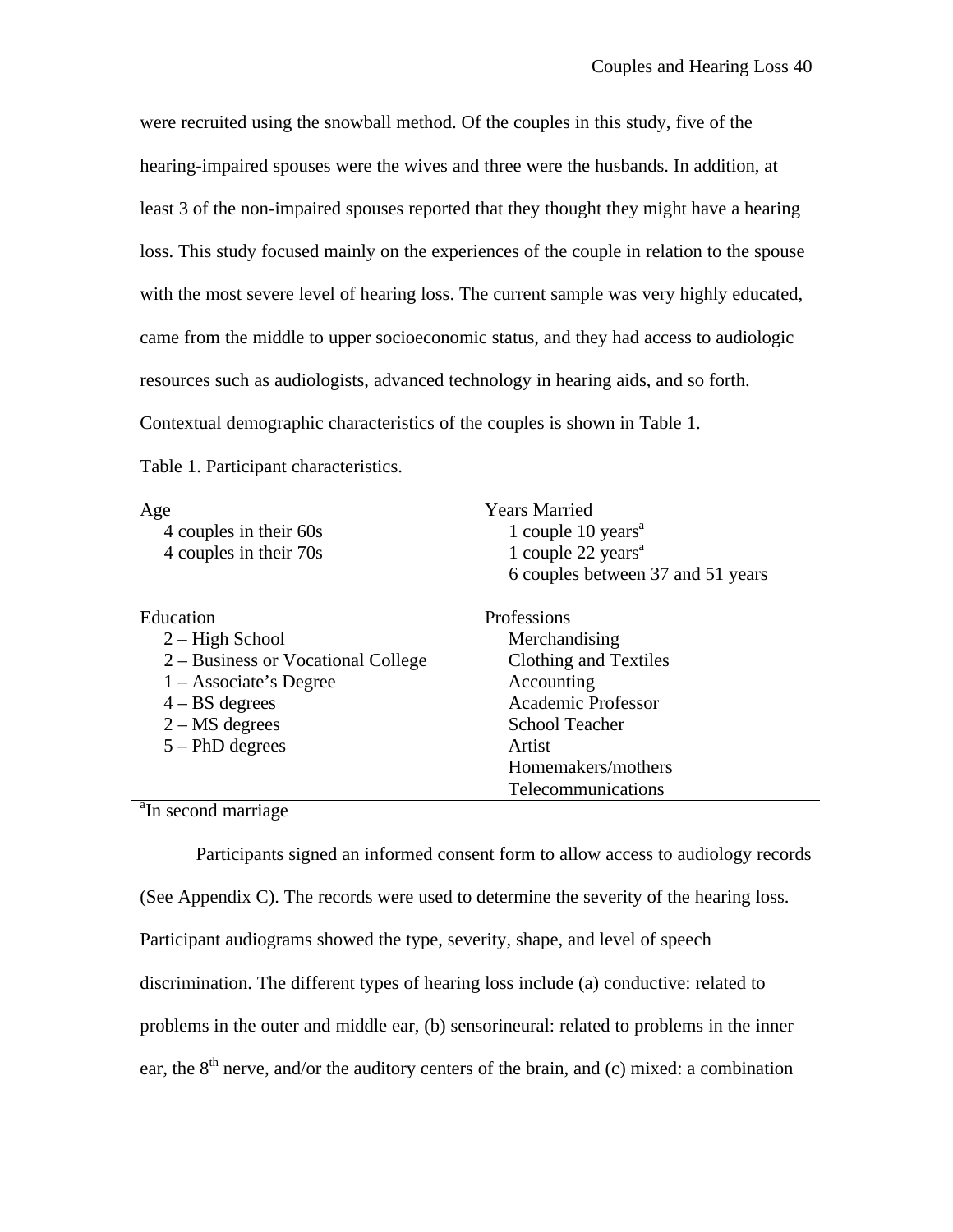of both conductive and sensorineural losses. The shape of a hearing loss describes the configuration of pure tone responses on an audiogram, indicating hearing loss at specific sound frequencies. The hearing loss frequency patterns of the participants in this study were shaped in the following ways: Flat (little difference in loss across sound frequencies), sloping (usually with better hearing at lower frequencies that gradually worsens at higher frequencies), fragmentary (some frequencies are not discernable), notched (hearing at one or more frequencies is significantly poorer than at other frequencies), and precipitous (a very steeply sloping hearing loss with less hearing sensitivity at the highest frequencies). Speech discrimination describes the ability to hear OK and recognize words presented in an audiologic setting.

Each of the research participants had met with an audiologist at some point for a hearing examination. As shown in Table 2, the participants of the current study had degrees of hearing loss that ranged from mild to profound. Speech discrimination levels also varied across the spectrum. The shapes of the hearing loss experienced by the research participants varied, yet generally indicated a lesser ability to hear higher pitched sounds. Also shown in the table, it was found that all of the research participants had experienced a sensorineural hearing loss. In other words, none of them suffered from hearing loss caused solely by damage to the outer or middle ear. Implications of these descriptors are shared in the discussion section.

The sample of the family therapist focus group included five marriage and family therapists. Two of the therapists worked for several years in private practice, while three of them were doctoral students.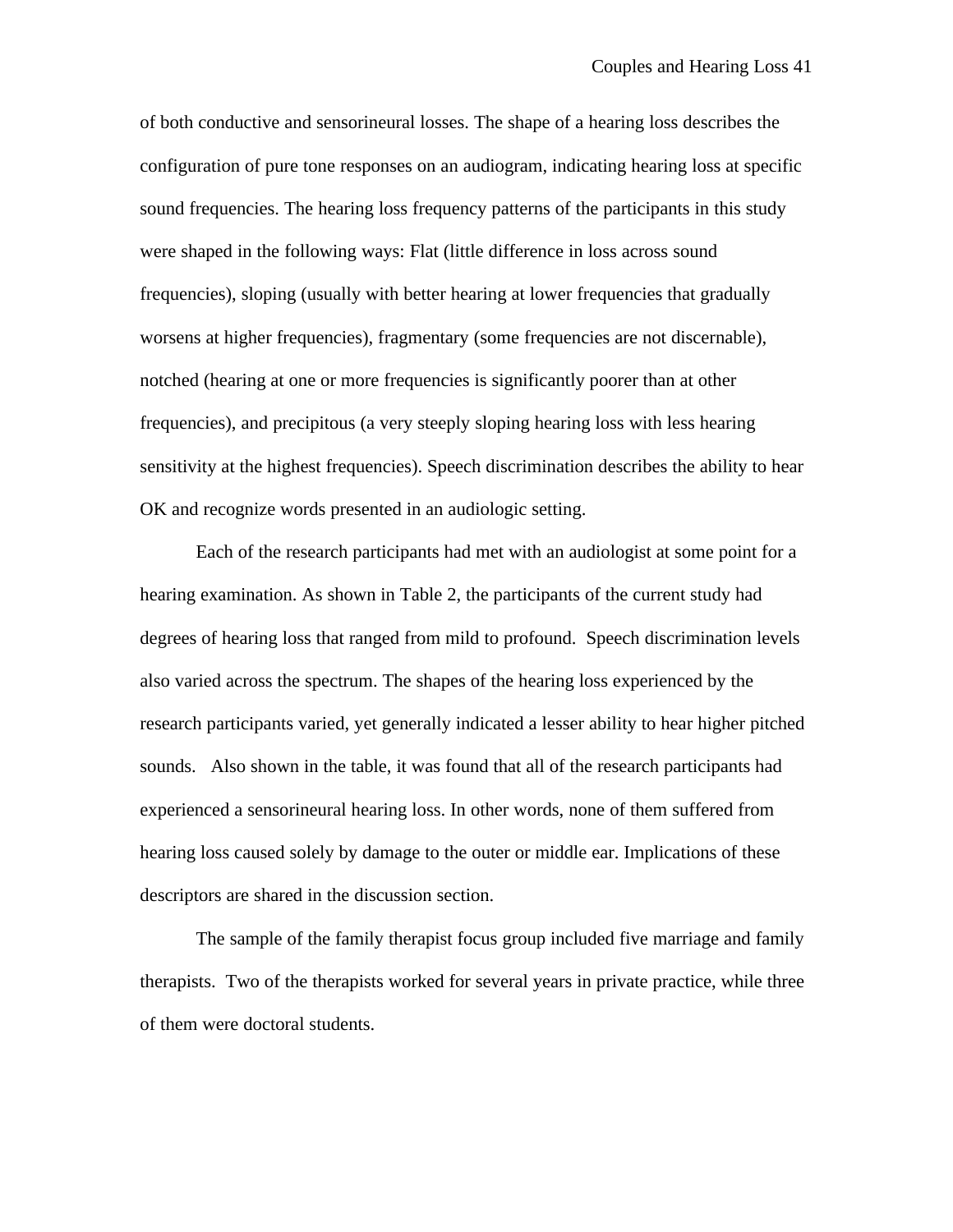| Participant                                                                                                                        | <b>Time Since</b> | <b>Specific Ear</b>       | <b>Degree of Loss</b> | Shape of Loss <sup>a</sup> | Type of Loss <sup>b</sup> | <b>Speech</b>                      |
|------------------------------------------------------------------------------------------------------------------------------------|-------------------|---------------------------|-----------------------|----------------------------|---------------------------|------------------------------------|
| <b>Pseudonyms for</b>                                                                                                              | <b>Onset of</b>   |                           |                       |                            |                           | <b>Discrimination</b> <sup>c</sup> |
| <b>Spouse with Loss</b>                                                                                                            | Loss              |                           |                       |                            |                           |                                    |
| Alice Akers (Wife)                                                                                                                 | 60 years          | Right                     | Profound              | Fragmentary                | Sensorineural             | CNT <sup>d</sup>                   |
|                                                                                                                                    |                   | Left                      | Profound              | Fragmentary                |                           |                                    |
| Melanie Stephenson<br>(Wife)                                                                                                       | 4 years           | Right                     | Mild                  | Precipitous                | Sensorineural             | Fair                               |
|                                                                                                                                    |                   | Left                      | Profound              | <b>CNT</b>                 |                           | <b>CNT</b>                         |
| <b>Stacey Johnson</b><br>(Wife)                                                                                                    | $10-12$ years     | Right                     | Moderate              | Sloping                    | Sensorineural             | Good                               |
|                                                                                                                                    |                   | Left                      | Moderate              | Sloping                    |                           | Good                               |
| Louise Jones (Wife)                                                                                                                | 3 years           | Right                     | Mild                  | Sloping                    | Sensorineural             | Excellent                          |
|                                                                                                                                    |                   | Left                      | Mild                  | Sloping                    |                           | Excellent                          |
| Jerry Gardner<br>(Husband)                                                                                                         | 20 years          | Right                     | Profound              | Fragmentary                | Sensorineural             | <b>CNT</b>                         |
|                                                                                                                                    |                   | Left                      | Moderate to Severe    | Fragmentary                |                           | Good                               |
| <b>Hugh Daines</b><br>(Husband)                                                                                                    | 20 years          | Right                     | Moderate to Severe    | Flat                       | DNT <sup>e</sup>          | Fair                               |
|                                                                                                                                    |                   | Left                      | Moderate to Severe    | Notch                      |                           | Poor                               |
| Jackie Poresky<br>(Wife)<br>$30-40$ years                                                                                          | Right             | <b>Moderate to Severe</b> | Flat                  | DNT <sup>e</sup>           | Fair                      |                                    |
|                                                                                                                                    |                   | Left                      | Moderate to Severe    | Flat                       |                           | Fair                               |
| <b>Jack Green</b><br>(Husband)                                                                                                     | 70 years          | Right                     | Severe                | Precipitous                | Sensorineural             | Poor                               |
|                                                                                                                                    |                   | Left                      | Profound              | Sloping                    |                           | Poor                               |
| <sup>a</sup> Shape describes configuration of pure tone responses on audiogram<br><sup>b</sup> Conductive, Sensorineural, or Mixed |                   |                           |                       |                            |                           |                                    |

Table 2. Audiologic Diagnostic Results: Descriptions of hearing loss for hearing impaired spouses.

<sup>c</sup> Levels of Speech discrimination, based on word recognition percentages [Excellent 95%, Good 90%, Fair 80%, Poor < 80%]

 $d$  CNT = Could not test

<sup>e</sup> DNT = Did not test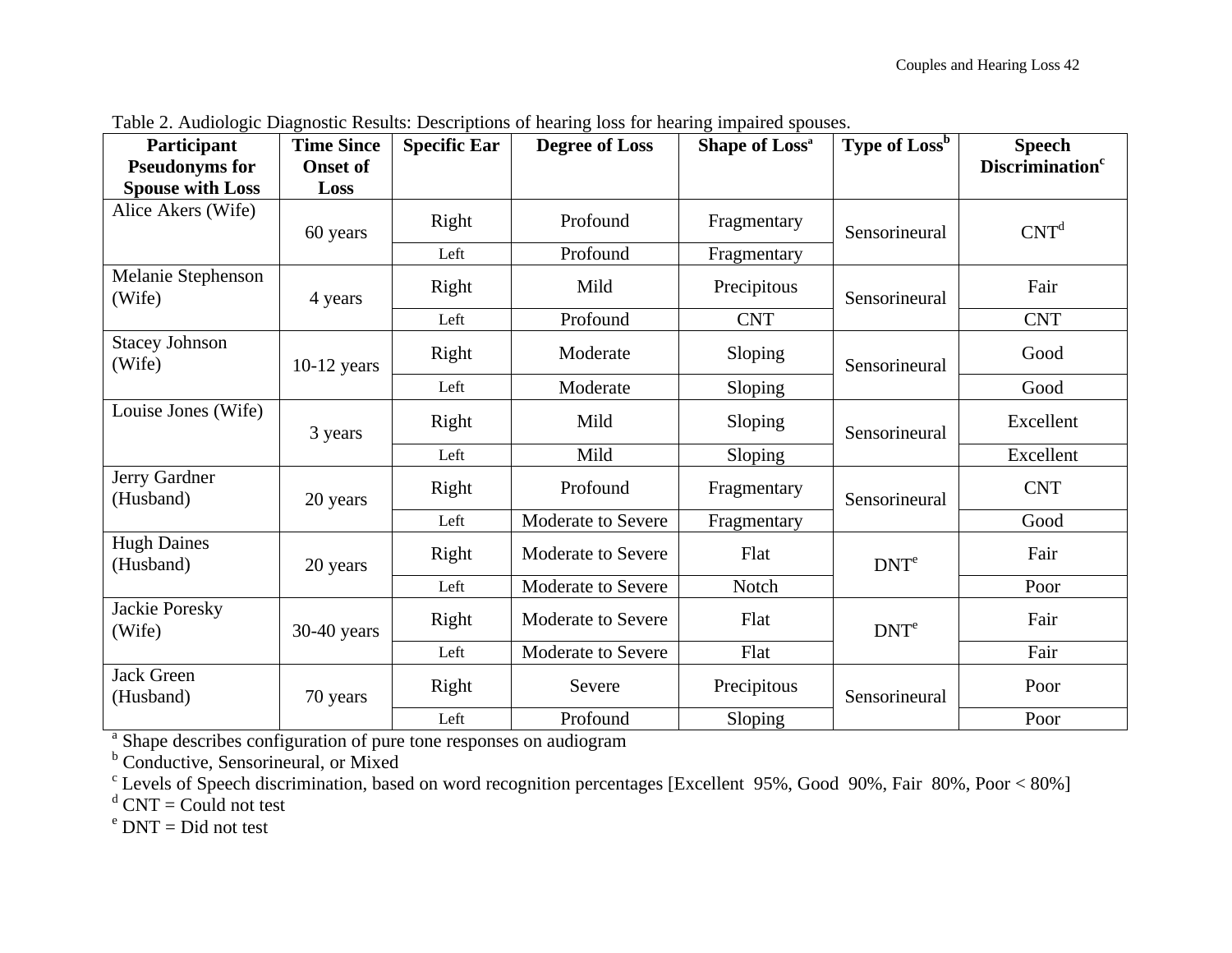## *Procedure*

In-depth, semi-structured interviews with couples were conducted to answer the first two research questions (See Appendix D). Interviews lasted an average of two hours. Each spouse signed an informed consent form to confirm their understanding of the research purposes and procedures (See Appendix E).

Couples were asked to describe their experiences surrounding the hearing loss, especially those related to their relationship. Open-ended questions were used to explore the belief system that couples use to understand the hearing loss. That is, couples were asked about how they "make sense" of hearing loss and whether it has any greater meaning for them and their relationships. In addition, they were asked about what they believe does or could help them to thrive in their relationship despite the hearing impairment. Lastly, I explored issues with individual spouses that they may have felt less comfortable discussing with their partners listening. This was done by asking individuals if they had anything else they would like to share (while the spouse was out of the room).

Following each interview, the researcher wrote field notes in a research journal to record impressions from the interview regarding couple processes, the context of couples' lives, and prevalent interview themes. In addition, entries were periodically made throughout the research process to record thoughts, ideas, and reactions to the research process. The integration of field notes and journal entries is discussed in the analysis section.

#### *Measures*

*Marital satisfaction.* The Kansas Marital Satisfaction Scale (KMS) was used to assess marital quality of the research participants in this study (See Appendix F). The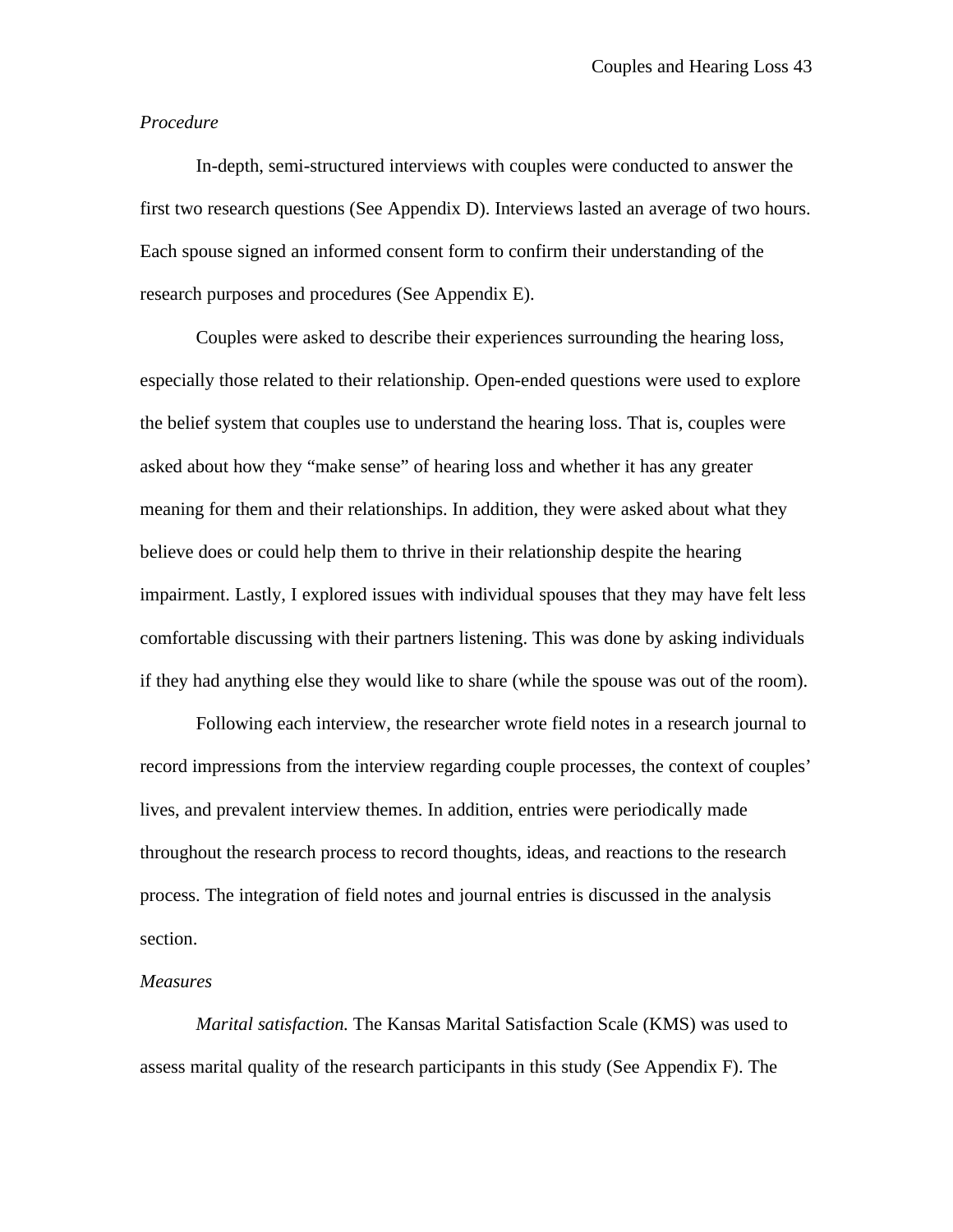KMS (Schumm et al., 1986) is composed of three items that ask (1) "How satisfied are you with your marriage?," (2) "How satisfied are you with your relationship with your wife/husband?," and (3) "How satisfied are you with your husband/wife as a spouse?" (Ja Jeong, Bollman, & Schumm, 1992). Each question is answered by choosing one of seven responses that range from "extremely dissatisifed" (a score of one) to "extremely satisfied" (a score of 7). Total scores can range from three (extremely high dissatisfaction) to 21 (extremely high satisfaction). Scores of 17 and below have been established as indicating clinically distressed relationships (Crane, Middleton, & Bean, 2000).

The KMS is a brief measure of marital quality. Several research studies have been carried out by Schumm and colleagues to establish validity and reliability for this measure. Research has given support to its construct validity (Ja Jeong, Bollman, & Schumm, 1992), and criterion validity (Schumm et al., 1985). Research has established concurrent validity with Spanier's Dyadic Adjustment Scale (Spanier, 1976) the Quality Marriage Index (Norton, 1983), and the Locke-Wallace Marital Adjustment Test (Locke & Wallace, 1959) (Grover, Paff-Bergen, Russell, & Schumm, 1984, White, Stahmann, & Furrow, 1994). In addition, test-retest reliability (*r* = .71) (Mitchell, Newell, & Schumm, 1983), and internal consistency reliability (*alphas* < .84) (Schumm et al., 1985) have been established. In addition to these statistical demonstrations of reliability and validity, the KMS has been shown to be a useful measurement instrument in assessing marital satisfaction in later life couples (Herman, 1994). Lastly, studies using the KMS to measure marital satisfaction in later life couples, have found no evidence that this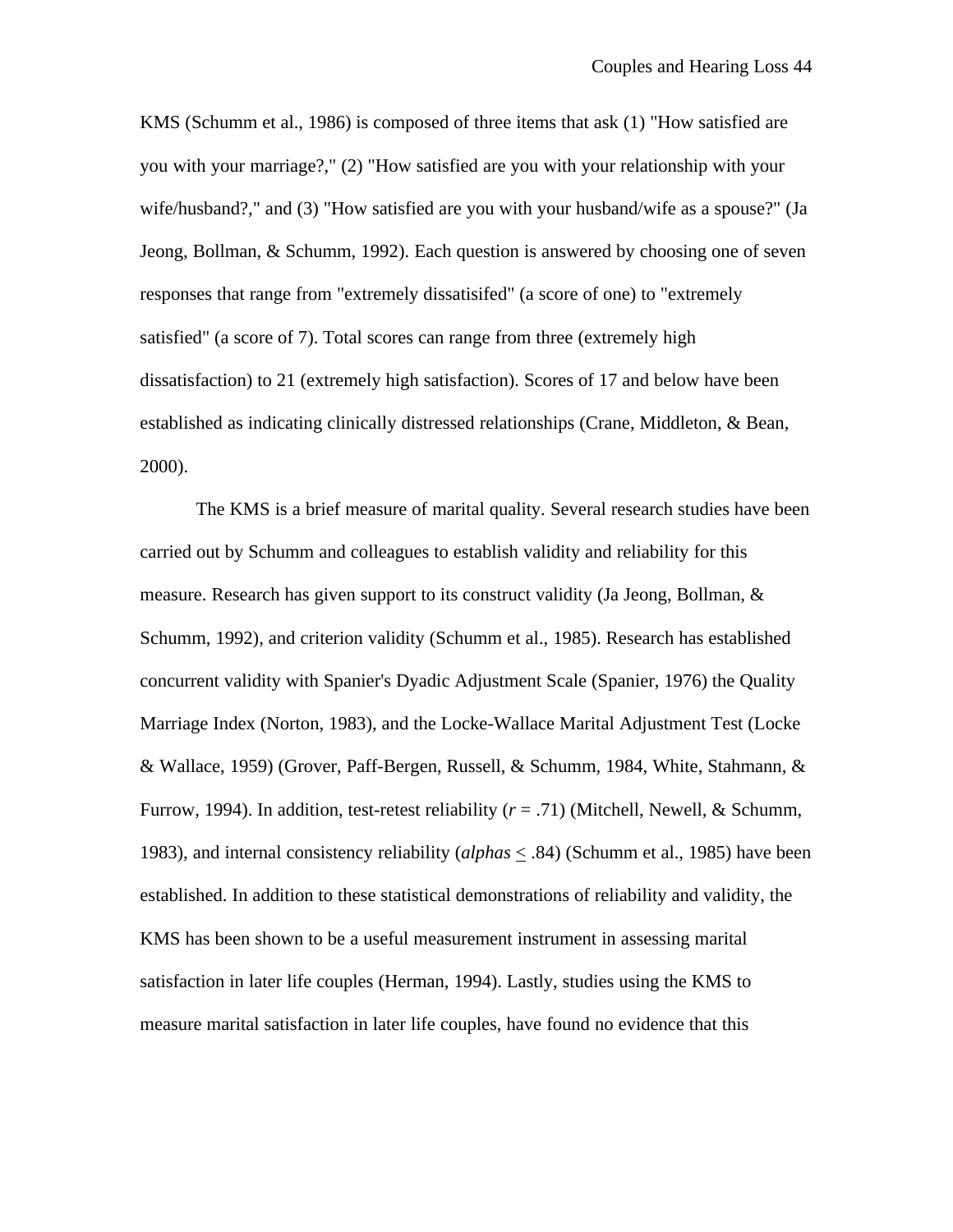measure cannot be used reliably and validly with older adults (Harper, Schaalje,  $\&$ Sandberg, 2000; Herman, 1994).

*Focus group questions.* Once the couple interview transcripts were analyzed, the most salient themes and categories were presented to a focus group of marriage and family therapists (See Appendices G, H for recruitment messages, and I for the informed consent). Specifically, a case vignette was shared with the group, and members were asked to give their clinical interpretations (See Appendix J for the Focus Group Discussion Guide). Quotes from the interviews were then shared to illustrate themes and therapists were asked to answer questions regarding the clinical interpretation of each theme. Therapists described how the themes might be applied to work in a therapy context. Questions regarding the processes of couple interaction were asked, and group participants shared their systemic impressions regarding the themes from the data.

Serving as focus group moderator, I took notes on major themes that arose during the group process (Piercy & Nickerson, 1996). In addition, the focus group was audio recorded and transcribed, in preparation for data analysis.

#### *Data Analysis*

A general qualitative approach was used in the current study to organize, analyze, and interpret themes and patterns from the available data sources. The QSR N6 computer software was used to help organize and code the interview transcripts and to support systematic data analysis procedures. Constant comparative analysis was used to inform each interview from previous findings (Gilgun, Daly, & Handel, 1992). The content of what the couples reported was analyzed, as were couple interaction processes that occurred during the interview.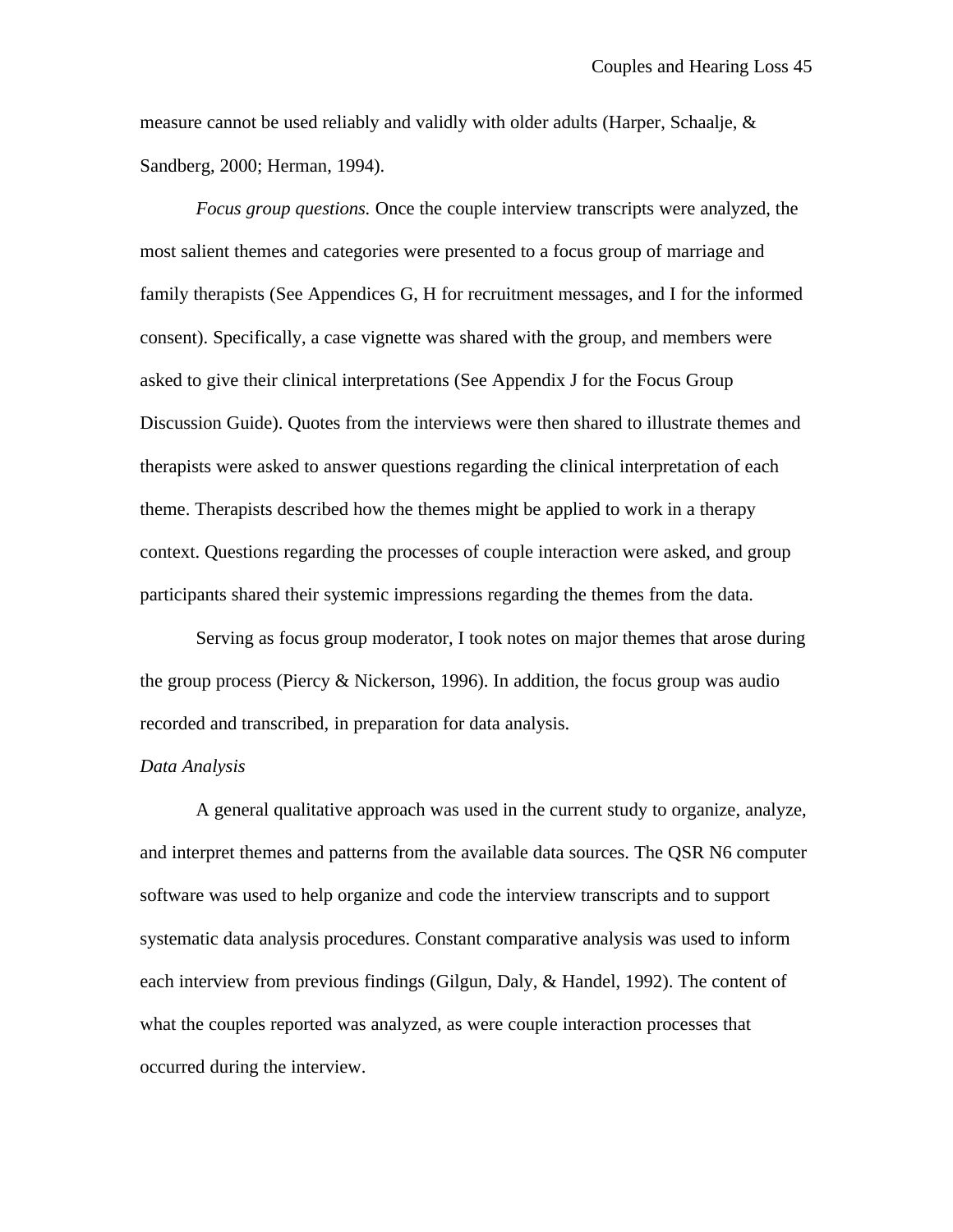Data analysis went beyond description of the findings. Categories and themes were also analyzed in comparison one with another (Merriam, 1998). The analysis process was ongoing and integrative. Interviews continued until there was a "saturation of categories" (Merriam, 1998). In addition to the interviews, a research journal containing field notes was integrated into the data analysis procedures. I emerged myself in the data by reading, rereading, and listening to the transcripts and journal. Data from the focus group were examined using a similar process. Through the focus group, the researcher inductively derived "understanding based on the discussion as opposed to testing or confirming a preconceived hypothesis or theory" (Krueger, 1994, p. 20).

In the current study, after the first five interviews were transcribed, I began analyzing the data. The basic coding procedure involved many steps, which are summarized below.

**Step 1: Reading and listening to couple interviews and focus group.** Initially, each interview was read or listened to, to gain an overall perspective of what was said by the participants. Preliminary themes and categories were noted during this process.

**Step 2: Re-reading of interviews, coding the interviews, identifying major themes, and grouping categories of themes.** Once the interview transcripts were imported into the QSR N6 software, they were read again and themes were coded. In other words, sections of interviews relating to specific themes were taken out of the interview and placed into categories with related data units (categories are called "nodes" in the QSR software). Each category (node) was then printed and re-read to identify salient themes within those categories. Salience was determined either through multiple expressions by one couple, through strong expressions made by one or few participants,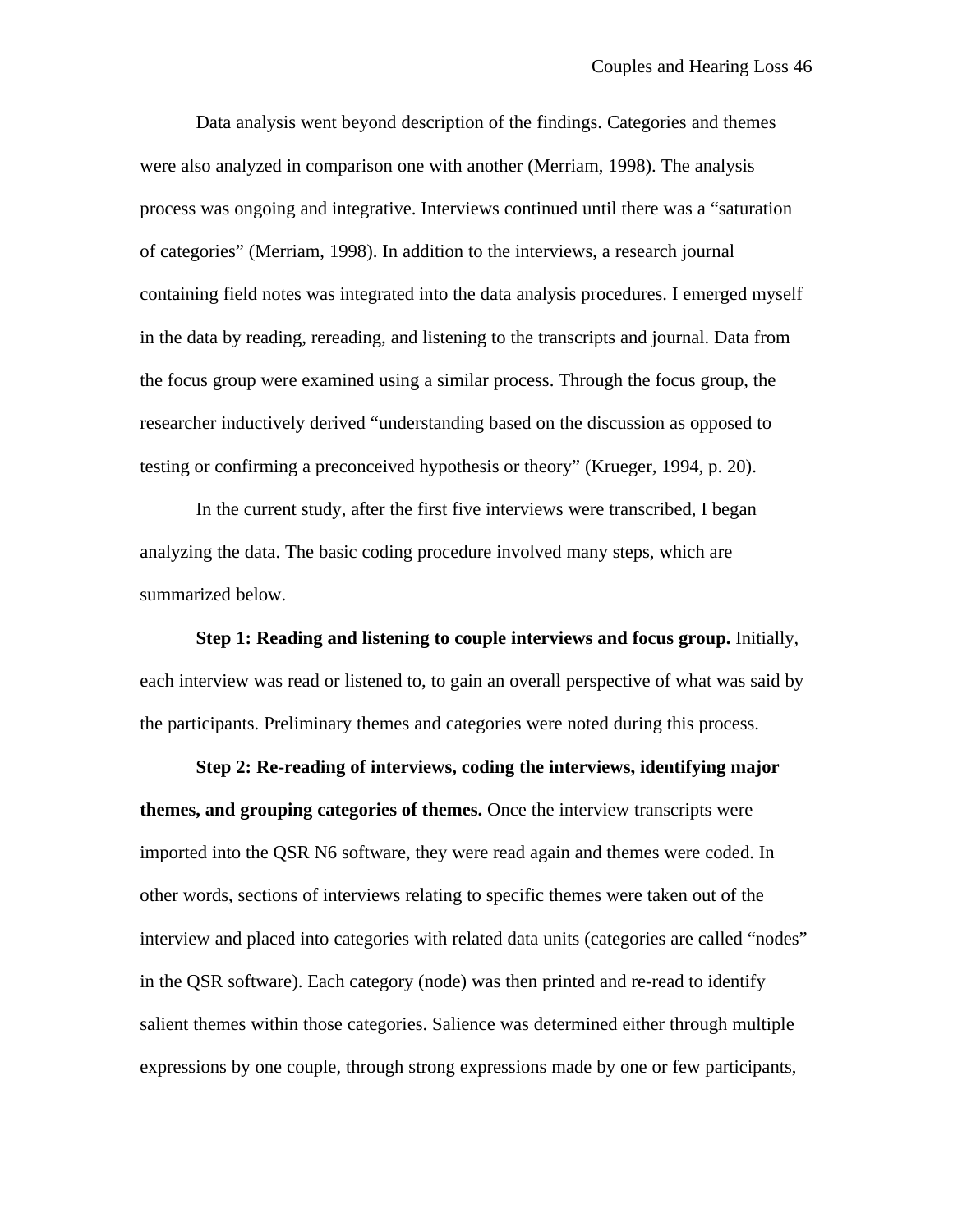or through expressions by multiple couples. Quotes that illustrated these themes were chosen to be included in the manuscript.

Categories were also read in comparison with each other and examined in relation to the theoretical framework and research questions of this study. Specifically, categories of data describing meaning were examined in relation to those describing resilience by exploring the connections that couples made between meaning and adaptation to the hearing loss. Following the analysis of the first five interviews, additional interviews were coded in succession. While no new categories were found in the latter three interviews, additional themes within categories were included in the findings.

#### **Step 3: Organized descriptions of data were presented to the focus group.**

Once themes were organized according to the theoretical framework of the study they were presented to the focus group. The focus group was initially proposed with the intent to examine resilience processes. However, as vignettes and quotes were shared, the focus group participants expanded beyond resilience to discuss potential problems that couples may face and strategies for intervention with these potential problems. Once transcribed, the focus group was listened to and read to identify and organize themes and categories of themes.

**Step 4: Integration of journal entries and informal discussions.** Journal entries were read and important themes were identified. The journal entries often contained reflections on couple processes and on the connections between meaning and resilience. Because of this, the journal entries provided direction for the organization of themes. Additionally, the researcher had several informal conversations with persons who were hard of hearing that provided insight into the data. For example, while traveling in an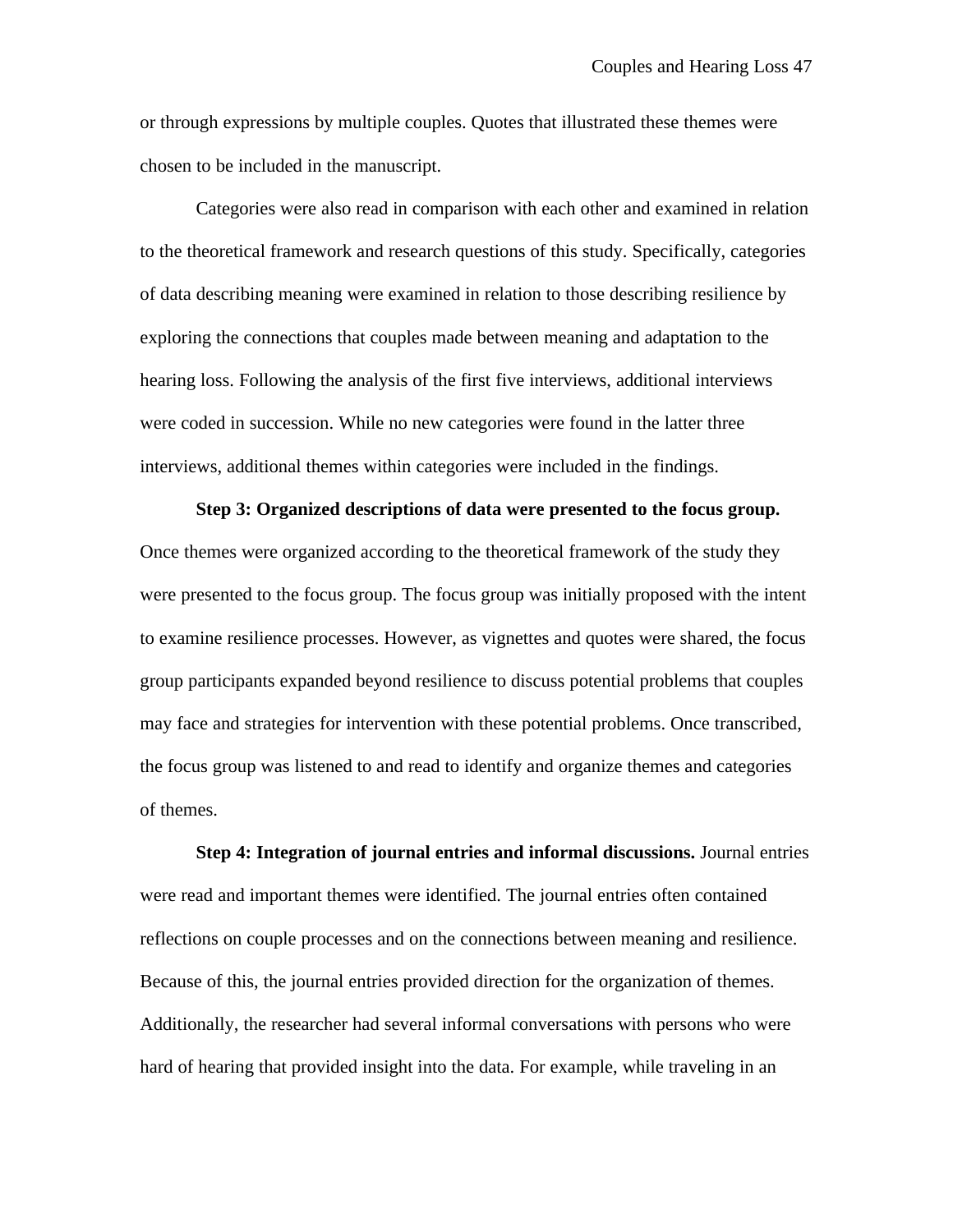airplane I was seated next to a gentleman wearing a hearing aid. His wife was next to him. During the course of the flight I shared my findings. This couple confirmed much of what I shared and also reflected on the organization of the categories related to meaning. They suggested that positive expressions of meaning followed acceptance and understanding of the hearing loss. Thus, the journal entries and outside conversations were a source of data triangulation for this study, as they supported the themes identified through the couple interviews.

**Step 5: Member checks.** A two-to-three page summary of each interview was made and then sent to the research participants to give them a chance to respond to how their interview was interpreted. Summaries were either sent through E-mail or through the U.S. postal services. Of the eight couples that were interviewed, two returned emails with comments, one returned a letter through the U.S. mail, and a fourth couple was spoken with by phone. While no new themes were identified through this process, findings were confirmed and important themes emphasized.

*Credibility, trustworthiness, and transferability.* Deliberate steps were taken in the research process in order to address the issues of credibility, trustworthiness, and transferability. These processes strengthen the quality and rigor of qualitative research studies (Anfara, Brown, and Mangione, 2002; Merriam, 1998). These steps, including triangulation of data sources, researcher reflexivity, and member checking of data, are organized in Table 3. The triangulation of data included the following: Data were gathered from couples, individual spouses, audiograms, marital satisfaction scores, a focus group, and field journal entries. Member checks were also performed in order to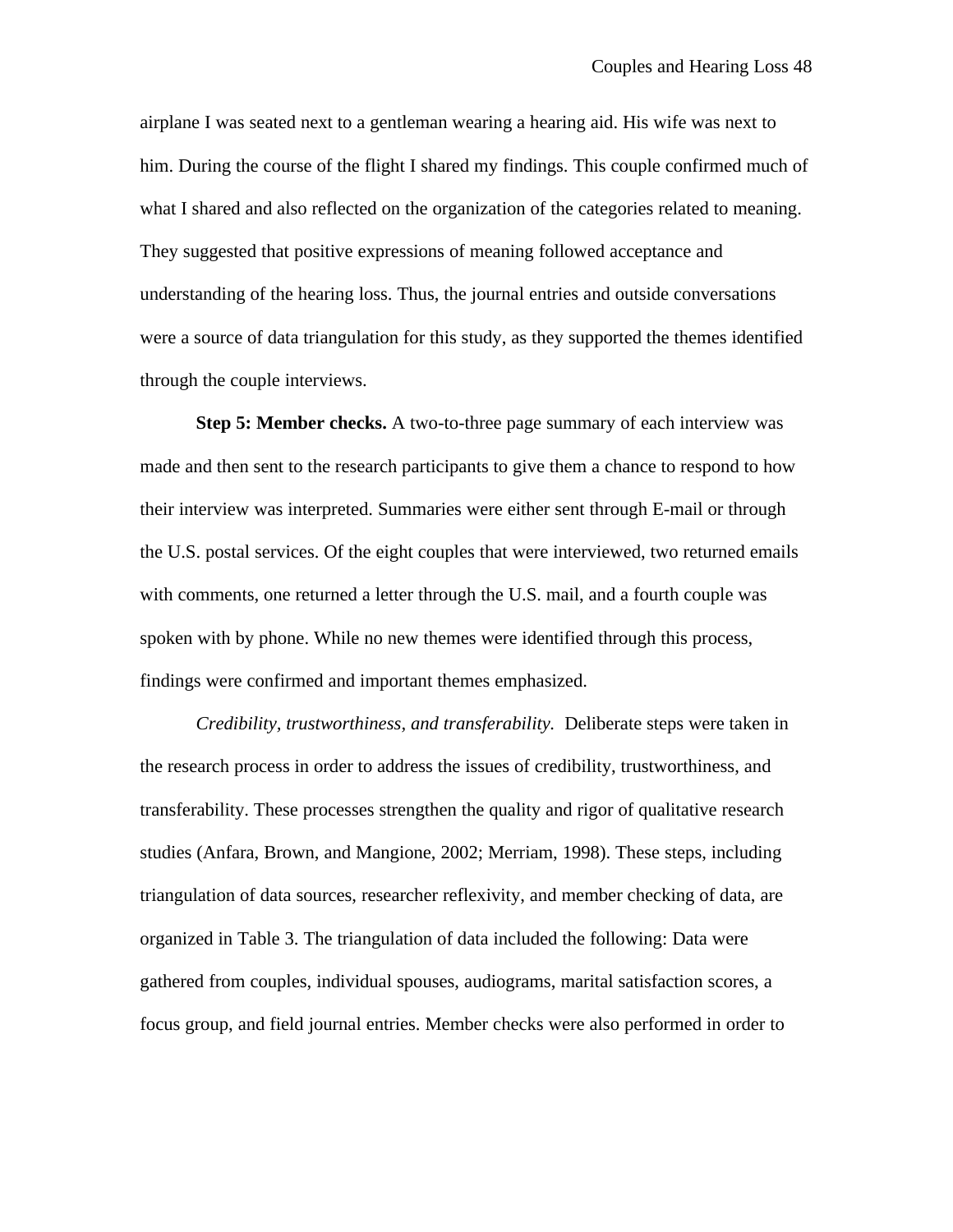strengthen the probability that I reported what the participants confirmed was their

experience.

Table 3. Methods of improving credibility, trustworthiness, and transferability.

| <b>Credibility: How readers can</b><br>know if the results are<br>consistent with the data<br>collected. | <b>Trustworthiness: How readers</b><br>can know that the<br>researcher's findings can be<br>trusted. | <b>Transferability: How readers</b><br>can know if the study's<br>findings might relate to the<br>circumstances of others. |
|----------------------------------------------------------------------------------------------------------|------------------------------------------------------------------------------------------------------|----------------------------------------------------------------------------------------------------------------------------|
| Triangulation of data                                                                                    | Triangulation of data                                                                                | Triangulation of data                                                                                                      |
| Couple interview data                                                                                    | Couple interview data                                                                                | Couple interview data                                                                                                      |
| Individual interview data                                                                                | Individual interview data                                                                            | Individual interview data                                                                                                  |
| Field notes                                                                                              | Field notes                                                                                          | Field notes                                                                                                                |
| Marital satisfaction scores                                                                              | Marital satisfaction scores                                                                          | <b>Marital satisfaction scores</b>                                                                                         |
| Audiograms                                                                                               | Audiograms                                                                                           | Audiograms                                                                                                                 |
| Focus group findings                                                                                     | Focus group findings                                                                                 | Focus group findings                                                                                                       |
| Member checking                                                                                          | Researcher reflexivity                                                                               |                                                                                                                            |
| Letters and E-mail messages                                                                              | Sections in the Introduction                                                                         |                                                                                                                            |
| sent to research participants<br>summarizing results from                                                | and Findings sections                                                                                |                                                                                                                            |
| their interview.                                                                                         |                                                                                                      |                                                                                                                            |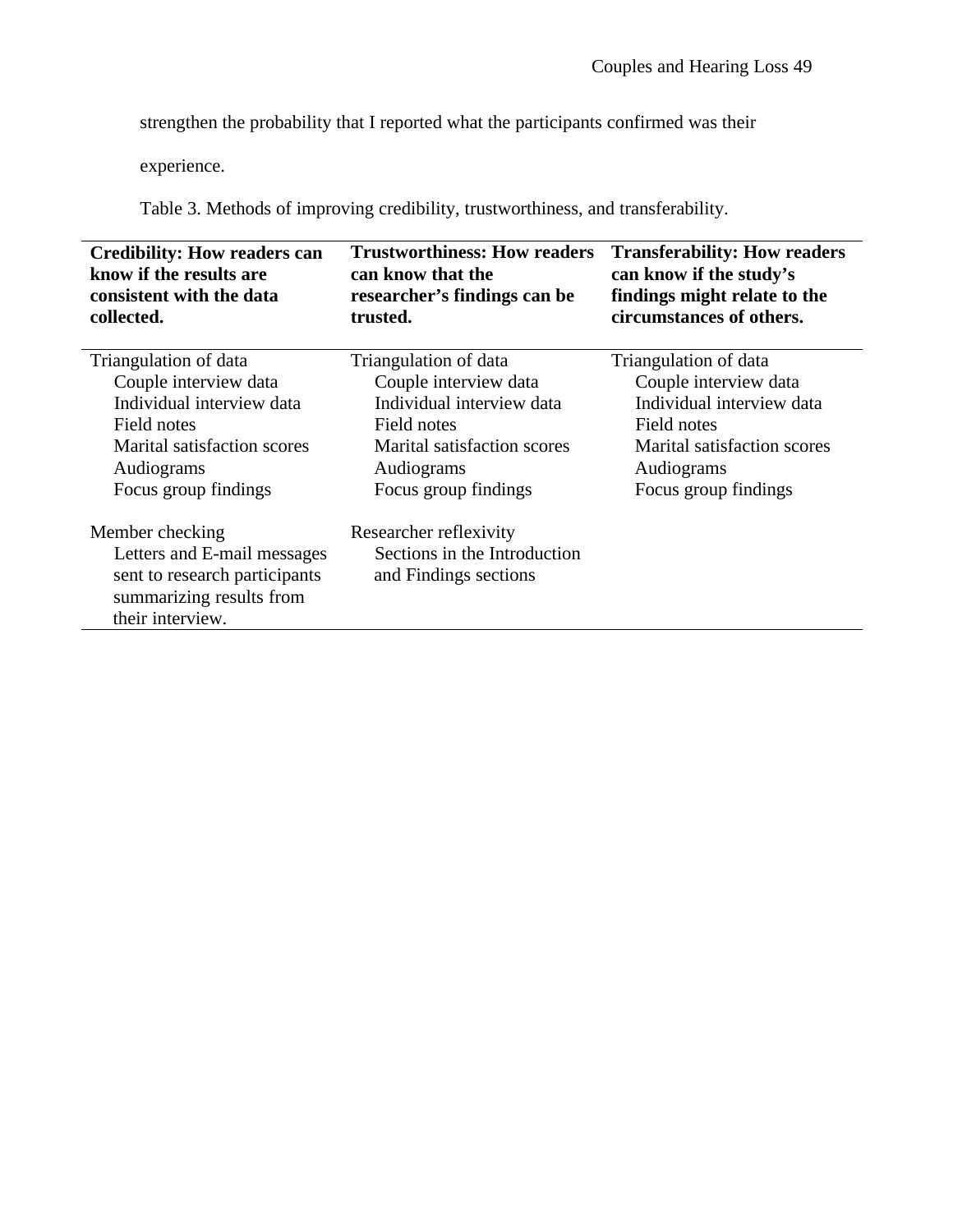#### CHAPTER IV

## *Findings*

## *Stories of Hearing Loss: The Context of the Study*

In order to provide a context in which to couch the findings of this study, a profile of one couple will be shared (additional profiles can be found in Appendix K). Each couple had a unique way of interacting, which is often identified in family therapy as their "dance" (Elliott, 1992; Watanabe-Hammond, 1990). While very different in many ways, they each described the significance and non-significance of the hearing loss. They also exhibited great relationship strengths and resources. As evident in the data, each couples' adjustment to the hearing impairment became an interwoven thread within the tapestry of their relationships.

*The Gardners.* I contacted the Gardners (a pseudonym) by phone prior to interviewing them. They agreed to participate in the study. The hard-of-hearing husband, Jerry, answered the phone and asked to have his wife (Amanda) get on the line to coordinate schedules. I had not realized that Jerry had stayed on the phone until almost the end of the conversation when he made a comment. I wondered if Amanda did a lot of the talking for Jerry in their relationship.

I arrived at the Gardner's home at about 9:30AM on a clear day that was cool and sunny. The house appeared to have been built in the early 1980s, and the yard was mixed with overgrown shrubs and a couple of rusty iron pieces of abstract art. Two cars were parked in the drive way; one was an old car that looked to be a model that came out in the 1970s, and the other one appeared to be a model built in at least the 1990s. Inside of the house, the walls were covered with beautiful artwork. The contrast between the old and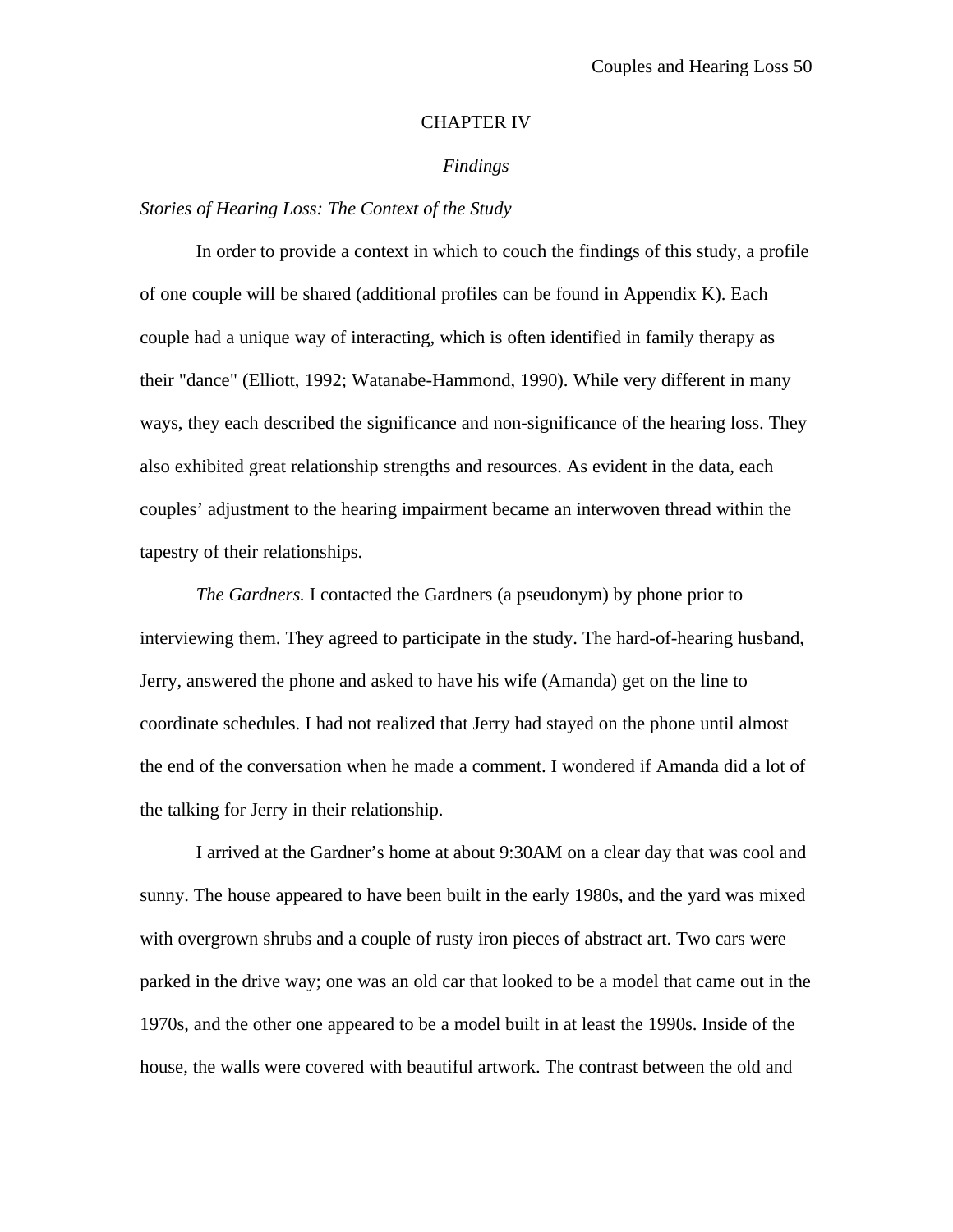the new in the surroundings appeared to parallel some aspects of the couple relationship. In some ways their relationship appeared to be based on traditional values, yet in other ways they were very open to exploring what was unknown to them.

I was greeted warmly by Jerry, who escorted me into the living room. Amanda then came upstairs into the same room, letting in two large, friendly dogs from the back porch area. Jerry, a 75-year-old college professor, had taught at a university for many years, and was still teaching. He shared several experiences throughout his life that may have led to a hearing loss.

Amanda was born in 1929. She and Jerry married in 1954, and they had raised two children together. Amanda was educated to be an elementary school teacher, and had worked as a stay-at-home mother and housewife after the first child was born. She first noticed Jerry's hearing loss when he did not respond to something she had said. He just looked at her as if he did not understand what she was saying to him. Jerry reported that he had many ear infections as a child, and that after going hunting his ears rang for a few days. In addition to the hearing loss, both Amanda and Jerry reported having experienced multiple health conditions throughout their lives. They attributed their couple resilience to all of these experiences, including the hearing loss.

To my surprise, and different from what my experience was with this couple on the phone, Jerry spoke first most of the time and it seemed that he spoke more than anyone else during the interview. He seemed pleased that someone would be interested to hear his story. Jerry reported being able to understand his loss because his father had acquired a hearing loss in later life. Jerry had struggled with some depression when he first lost his hearing, but had come to accept his loss over the years. Jerry and Amanda do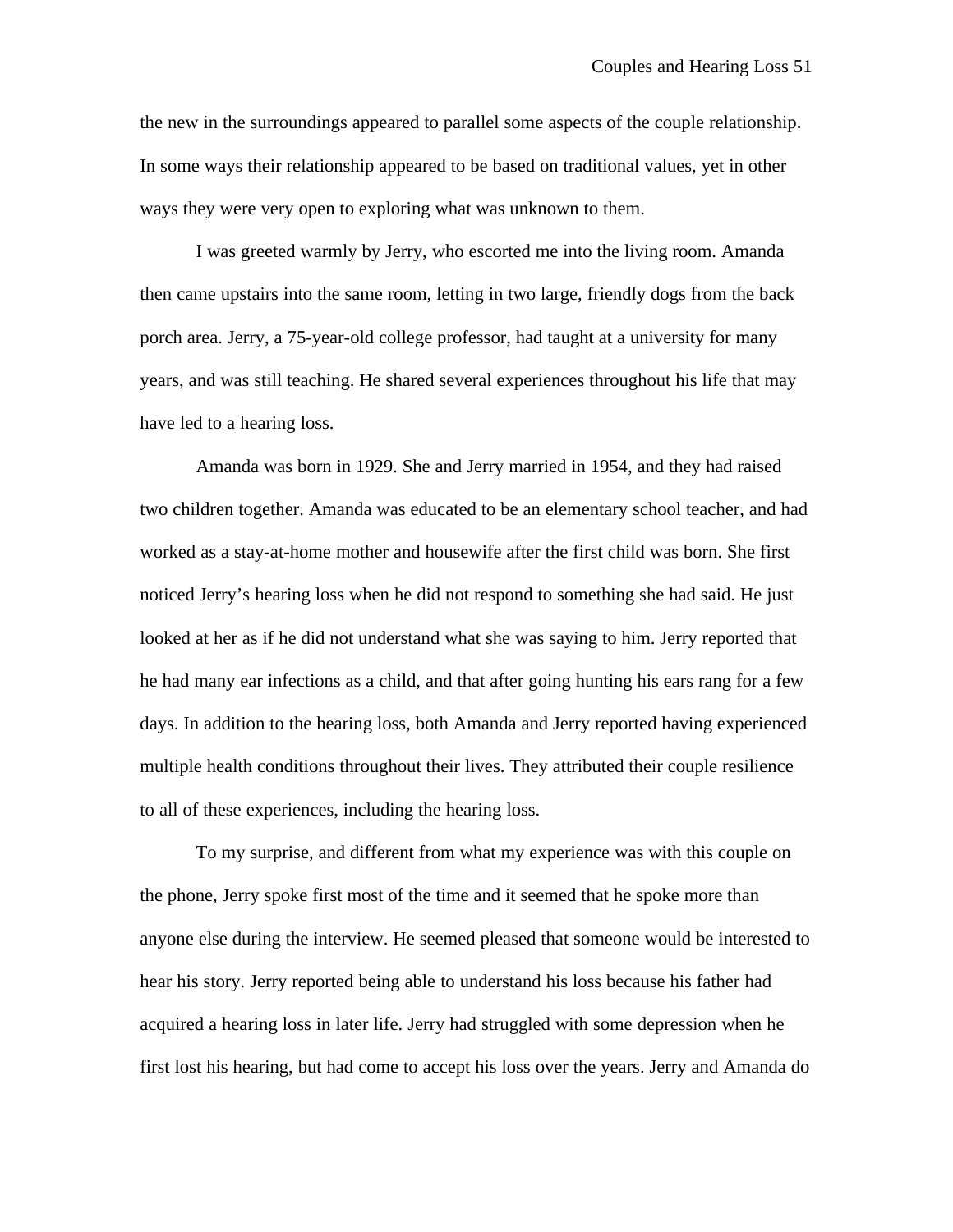not go out as much as they used to, but they still enjoy company in small group settings. Amanda sometimes repeats things in public when Jerry has not heard a question or comment. She is continually on the look out for him in group situations, making sure he is aware of comments made to him or questions asked. Jerry had lost some hearing in his right ear when he was young. His hearing had continued to deteriorate, but he could still function fairly well for a long time because his left ear had a normal hearing sensitivity. They reported that the most difficult part of the hearing loss was the sudden loss in Jerry's left ear, in addition to his gradual loss in the right ear. Thus, Jerry's better ear became deaf, and his poorer ear became his better ear. At this time Jerry sought out some assistive listening devices.

The couple interviews took place within contexts similar to the one described above. While it is construed through my own biased lens, the history and environment of the participants' lives, as presented, reflects the perspectives of these couples.

# *Findings from All Interviews*

Several noteworthy findings were examined within the data-rich interviews that were conducted for this inquiry. Themes related to the meaning of hearing loss will first be presented, followed by illustrations of resilience processes relating to hearing loss. Couple processes observed during the interviews will then be described. The last section includes findings from the focus group.

*Making Meaning of Hearing Loss (What meaning do couples give to their experience of one spouse acquiring a hearing impairment in adulthood?)*

During each interview, couples were asked how they made sense of the hearing loss and what meaning they gave to their experiences. Themes related to meaning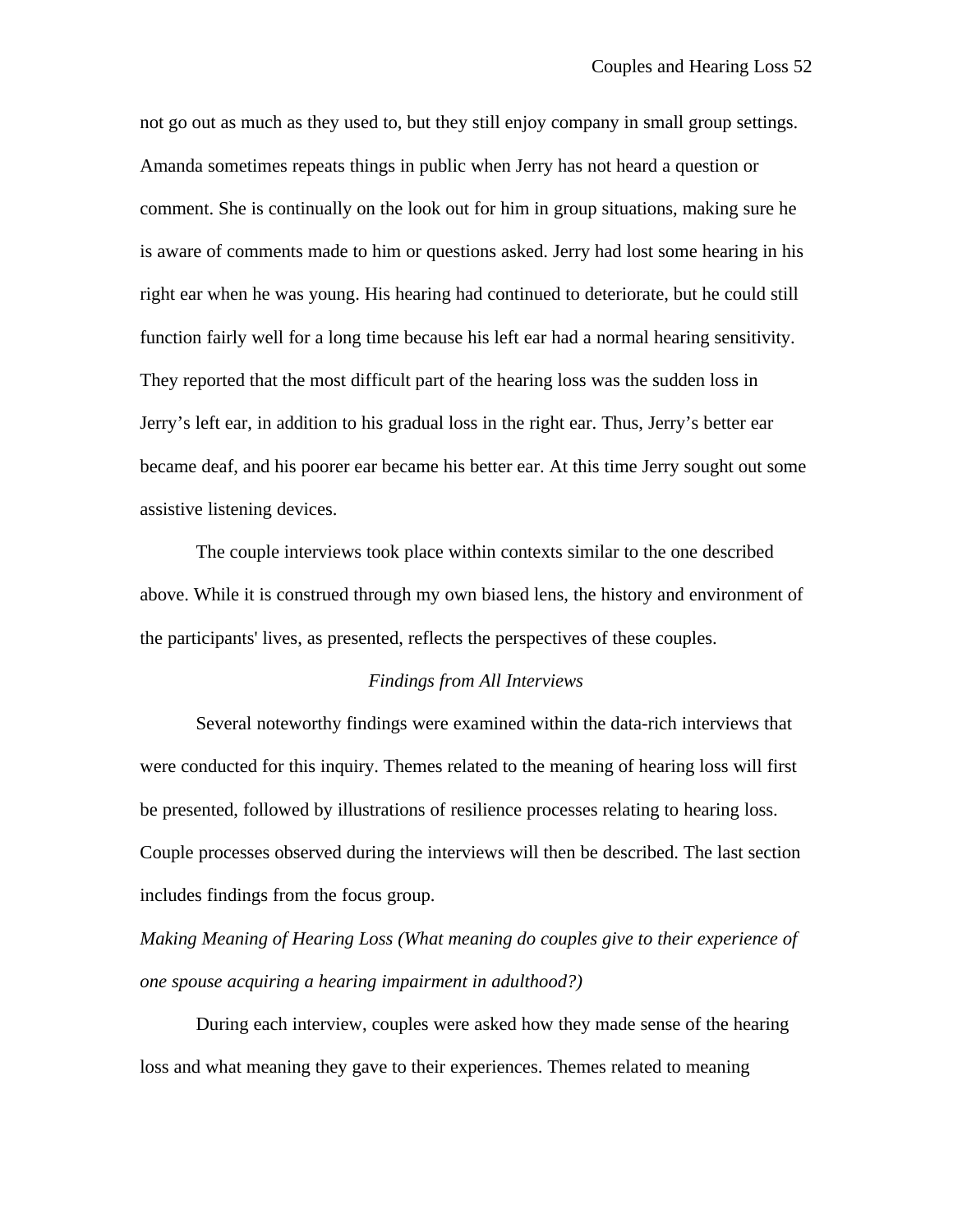included the process of coming to an understanding and acceptance of the hearing loss, and the belief systems that developed as these processes unfolded.

*Understanding and acceptance.* Several couples described elements of the acceptance process in relation to the limitations associated with a hearing loss. Some admitted to denying the hearing loss, while others came to accept it and then were able to focus efforts on other areas of their lives. One woman (Stacey Johnson - W<sup>\*</sup>) reported, "When I became conscious of it [her hearing loss] I kept trying to deny. I mean I did deny it by saying, 'that person certainly doesn't speak distinctly.' [laugh] And so I am vague about when I began experiencing a hearing loss." This same woman said later in the interview, "I am no longer ashamed of my hearing. The shame may be too strong a word. It wasn't shame as much as vain." Another participant (Jerry Gardner – H) spoke of the denial he had seen in others with a hearing loss. He said, "A lot of people don't admit they have a hearing loss. 'If you would quit mumbling I would understand you.' Well, that's not the point . . ." It seems that many who experience a gradual hearing loss make efforts to deny or cover-up any weakness associated with their hearing.

Using Patterson and Garwick's (1994) three levels of meaning, it could be that couples in the pre-acceptance stage might not (a) perceive the demands as being greater than their capacity, (b) view their relationship as having a communication handicap, and (c) include the reality of living with a hearing loss in their world view. As the hearing loss becomes more apparent, couples may adjust successfully or their coping skills may no longer compensate sufficiently. The adjustment processes influence the meaning of a hearing loss.

 $\overline{a}$ 

<sup>∗</sup> Pseudonym is given for the spouse or couple who is speaking and a "W" or "H" is given to indicate whether a wife or husband has the hearing loss.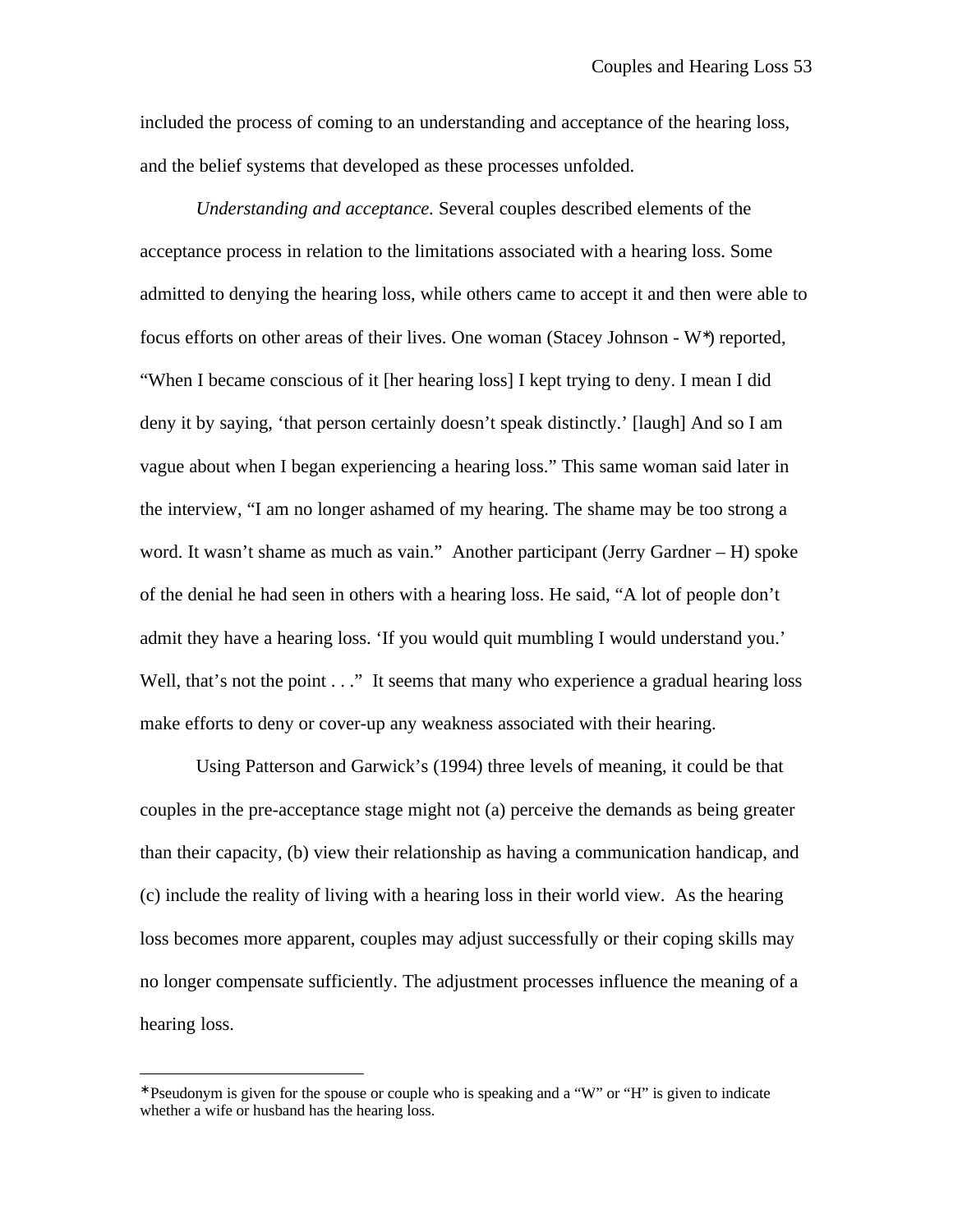At some point in time, many do come to an acceptance of their loss and seem able to begin focusing their energies on other areas of life. For example, one couple (Akers – W) said the following:

- H: It hasn't held her back. She goes on and does whatever it takes to get through life. I am sure she gets frustrated sometimes. Especially with the telephone because we all like to chit-chat on the phone. And she can't do that.
- W: Well, it is a loss for me. But I had to learn to accept it.

At the couple level, others described coming to an acceptance of the social limitations placed on them as a result of the hearing loss. One couple (Gardner – H) described their experience as the following:

- W: We managed by altering our lifestyle.
- H: We don't go to plays where there is a lot of dialogue. Because I just [don't] know what is going on.
- W: But we still do concerts.... We get permission to sit on the front row. Right up there and I think we are both rather introverted people and so getting up and going to big affairs…
- H: Parties and stuff, I haven't missed that at all.
- W: We don't enjoy that. In fact the last one we went to was a cook out, and it was out in the open and there were people there and he had a time. We came back home and the next day he said, "I am so tired, I feel terrible." We didn't do all that much, but he had been under so much stress that he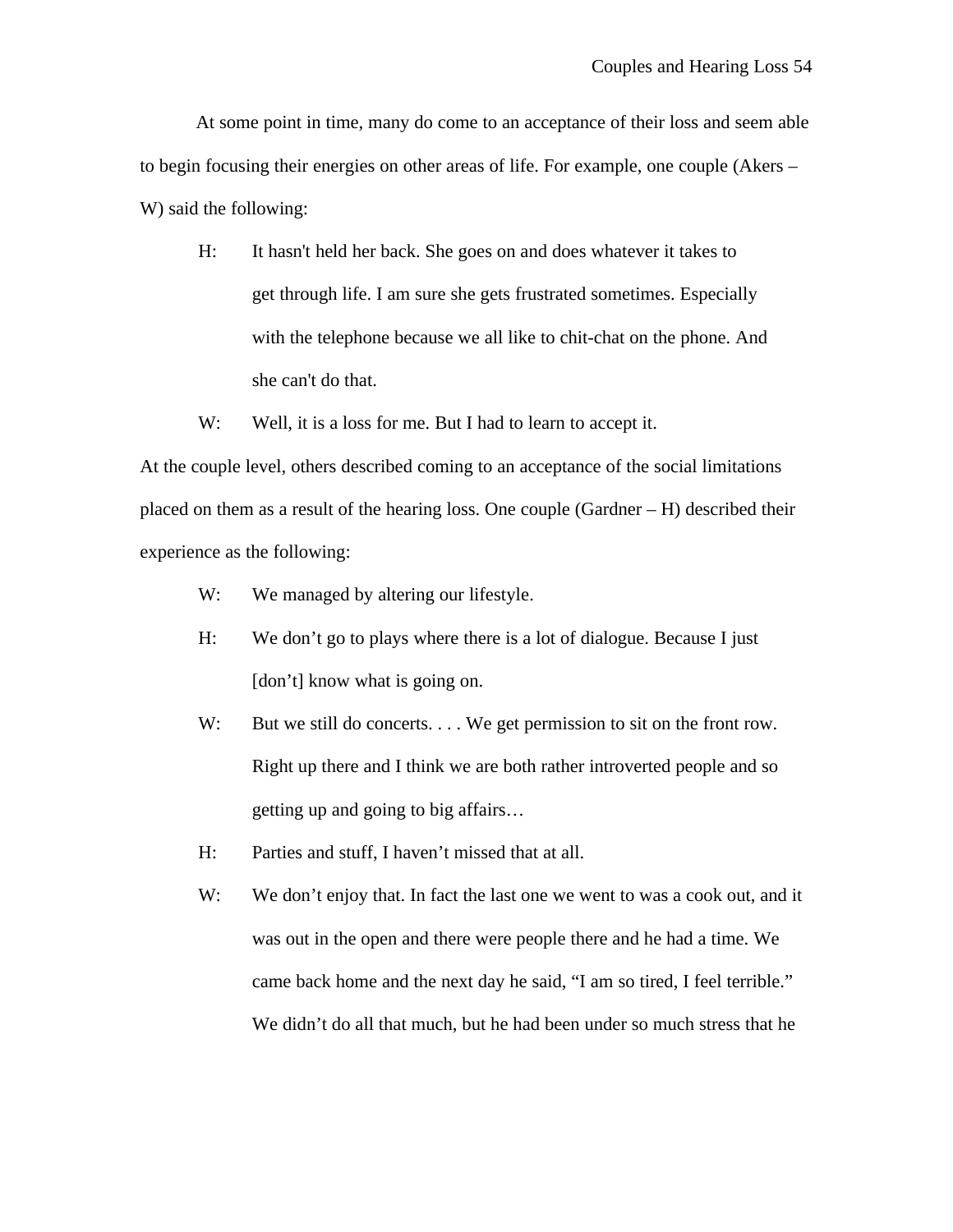felt exhausted the next day. It takes a lot out of him. . . . So we have just gradually eliminated all the things that cause him a lot of stress.

H: And she doesn't mind because she doesn't want to go either. Some couples in this study had similar discussions as this one, while other couples desired to increase their social outings slightly. In summary, both denial and acceptance of limitations seem to be key aspects of the meaning associated with hearing loss.

Almost invariantly, couples expressed coming to an understanding of the hearing loss and its effects on their relationship, in part by knowing the etiology of the hearing loss. Some couples expressed comfort in knowing the cause of their own or their partner's loss, (e.g., exposure to loud noise, illness, or congenital hearing loss. For example, one woman (Melanie Stephenson – W) said,

I don't know all the reasons. It could be genetic. This is a left ear thing in my family and yet I am not going to ascribe it to that right away. What I do know is that I have been diagnosed with Meniere's disease. So it is not so much only hearing loss. It is all the noises that compete. And I'm just at a medium level today where it is swishing and making funny little sounds in there. I am used to it now. I don't like it. But for the most part it's one of those things you contend with when it's chronic.

Similar to those who found meaning by knowing the cause of their loss, some couples expressed an understanding of their situation by attributing the hearing loss to normal aging processes. One spouse (Stacey Johnson - W) commented,

It is kind of like your eyesight. You know . . . everyone as they eventually get older have to go to a doctor and have glasses. I just think it is one of those things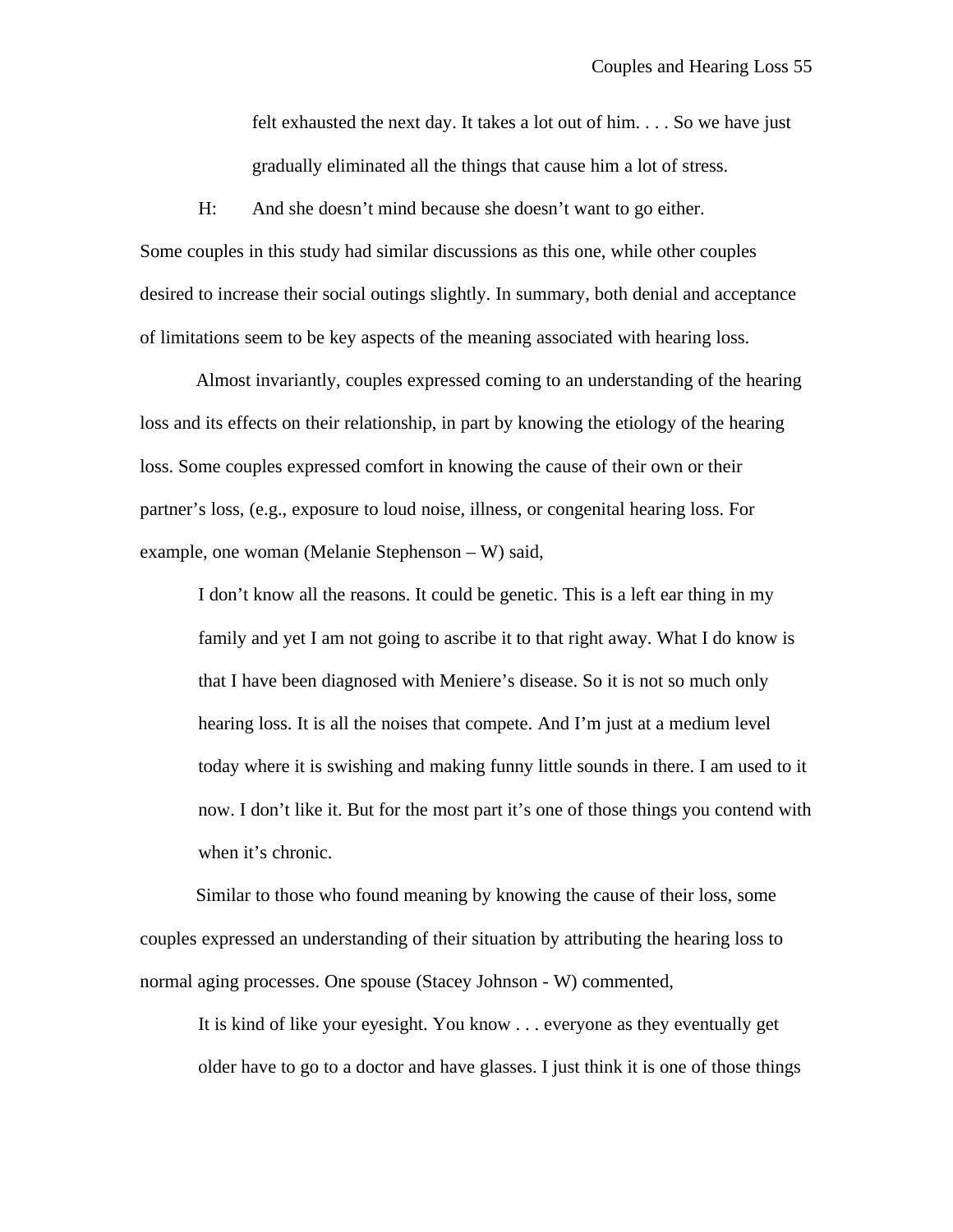with aging that happens to you.  $\ldots$  How can you make sense of a hearing loss? I just figure that is something that I have. A lot of people have it. As you get older you have a lot of things.

This woman's husband responded by saying, "You have to realize that you are not going to be the same when you are older. And I accept that."

In another case (Hugh Daines – H), despite knowing the cause of the loss, the participant argued that there was no "meaning" behind his hearing loss. It had just happened, and he was left to deal with it. For this couple, efforts to adjust to the hearing loss were directed more specifically toward living with the loss, rather than understanding it. This explanation, that a hearing loss (or other physical infirmity) in later life is somewhat expected, fits with the finding by Sharlin (2000) that long-term couples expect to encounter difficulties and have a mutual understanding that they will stay together no matter what.

# **Assertion: Some couples adjust to a hearing loss by avoiding over analysis, and instead, accepting it and accommodating accordingly.**

*Expressions of beliefs and values.* In addition to couples searching for explanatory understanding and acceptance of one partner's hearing loss, they also shared ideas that illustrated the beliefs and values underlying how the hearing loss was integrated into the total picture of their lives. Couples expressed gratitude for and an optimistic view of their current circumstances. They integrated humor into their lives relating to their hearing loss, and expressed the importance of experiencing pleasure through hearing. Through these expressions, the couples in this study shared multiple facets of meaning regarding their experiences.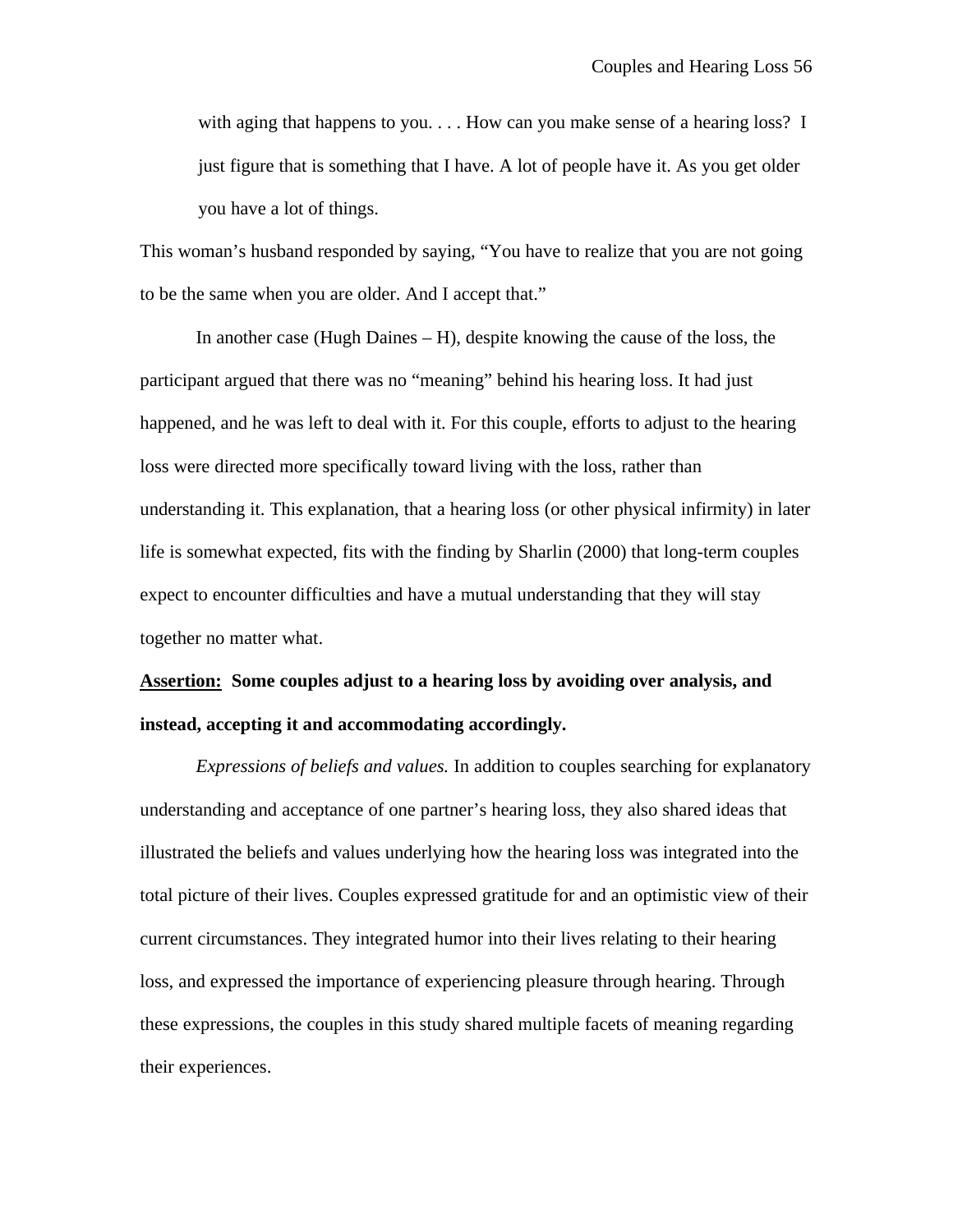Expressions of gratitude and optimism by the couples in this study provided insight into the beliefs they held about having a hearing loss. One hard-of-hearing spouse stated, "I am thankful that I am not really deaf. I am thankful and glad that I was able to hear with a hearing aid. That's all I can say. I am grateful..." Many of the couples also expressed gratitude for not having problems more serious than a hearing loss. One couple (Gardner-H) stated,

- H: I am still very active. A lot of friends my age can hardly walk. And there are other things worse. I feel like in a way I am lucky.
- W: He went on a 14 to 15 mile bicycle ride. He came back and had family [over] for supper.

For the most part, couples preferred viewing their circumstances optimistically rather than pessimistically. One hearing impaired spouse declared that he had enjoyed every step of the way by looking at the good side of things.

**Assertion: Some couples adjust by seeing positive aspects of life despite being in the midst of hearing loss.**

These examples are a few of the many comments that couples made that minimized the difficulties associated with hearing loss. Couples also contextualized experiences of loss by discussing their hearing problems in relation to additional hardships faced by themselves, as well as others.

Humor was evident, to some degree, in each of the interviews conducted. Couples used humor in different ways, demonstrating how they felt about the hearing loss. Some comments seemed to flow from a deep resentment of the other spouse's hearing loss. One respondent (Shawn Stephenson – W) commented, "She'll just pretend she hasn't heard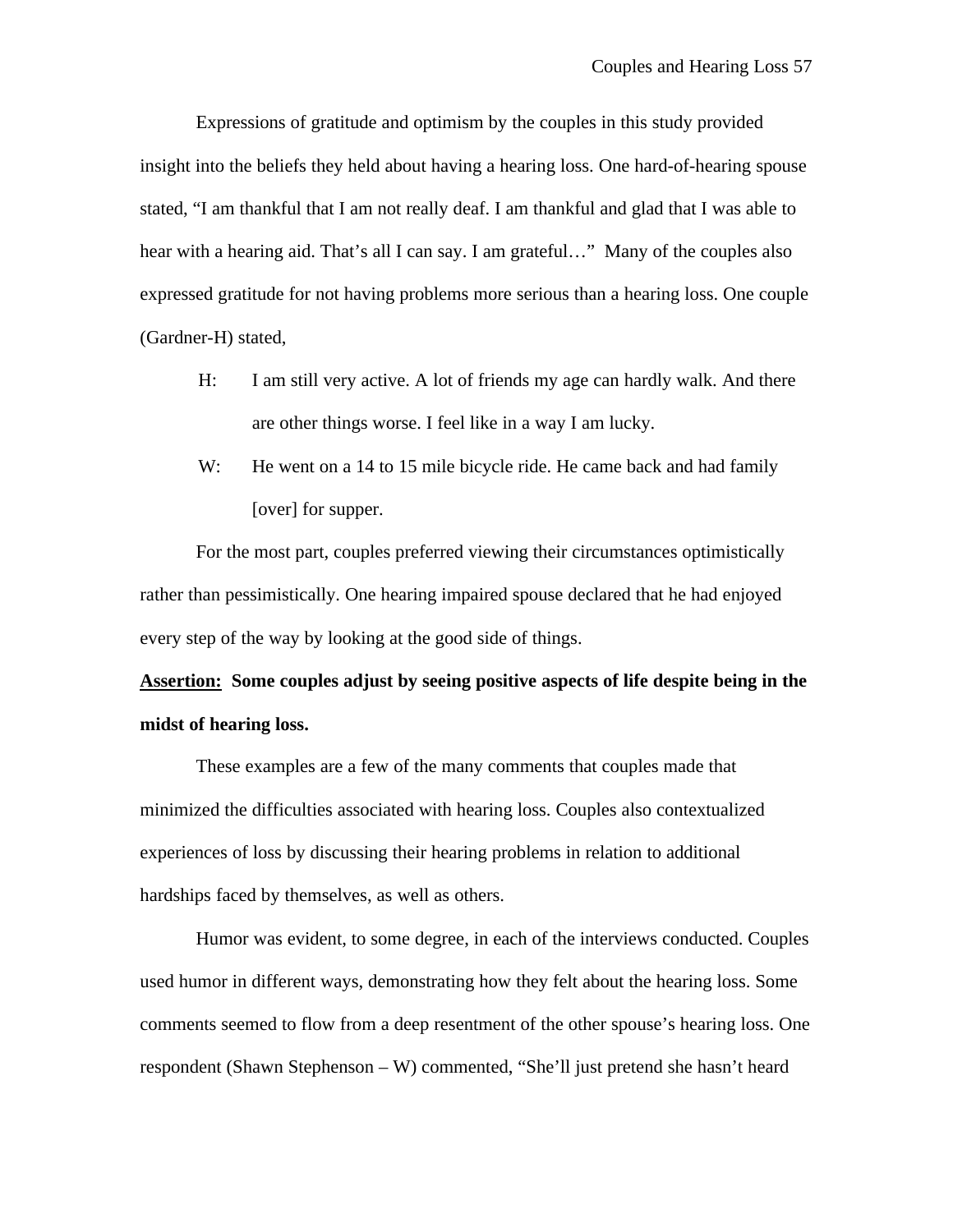you" (husband was the only one in the room laughing at this point). Another interview discussion (Stephensons  $-W$ ) revealed this same sarcasm. The discussion went as follows:

- W: It [the hearing loss] isn't something that I really worry about....
- H: It is because of all those rock concerts you used to go to.
- W: (laughs) Something I never did.
- H: (laughs)
- W: Just to make sure the record is perfectly clear. See, I can hear quite well."
- I: When it is really important.
- H: (laughs) . . . You just hit the nail right on the head. She can hear it if it is important. If she doesn't want to hear it, then she can't. You finally analyzed this whole physical infirmity.

Humor was also used in playful jest, which seemed to lighten conversations. When asked how the hearing loss was expected to influence the marital relationship in the future, one non-impaired spouse responded that he had the divorce proceedings already drawn up (both spouses laughing). The wife quickly labeled this comment as a "cornball" joke.

Couples often shared humorous stories that had happened to themselves or to people they knew with a hearing loss. These stories helped to clarify the meaning that couples placed on their hearing loss. One couple (Stacey and Wally Johnson – W) told the following story:

W: I am in a bridge club and I noticed sometimes someone would bid and I wouldn't be able to hear it. It was real funny when I got my hearing aid and I was playing bridge, somebody heard I got a hearing aid and said, 'I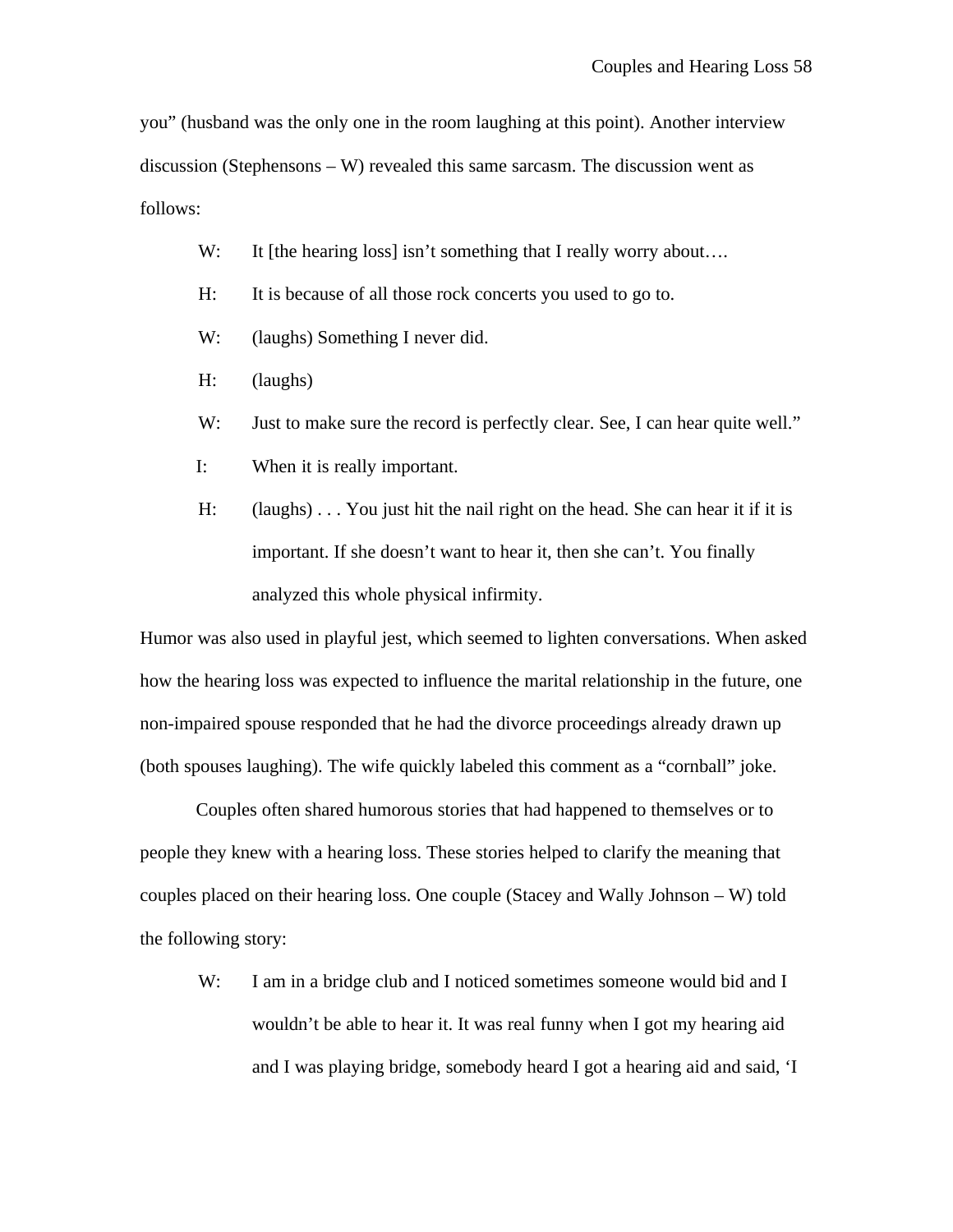didn't know you were deaf.' I said I wasn't deaf, I just wasn't hearing well.

- H: That particular person is more deaf than she is. . .
- W: That day we all got a joke, saying, 'What did you bid? What did you bid?' (laughing) They all needed hearing aids, they just didn't want to go and get them. One lady told me, 'I just don't want to have to fool with them. . . . I know I need it, but I don't want to.' You just have to make up your mind. It is not like you are totally deaf. I just wanted to hear what is going on.

This couple seems to place a value on admitting possible benefits derived from using hearing aids. They demonstrate this belief by joking about those around them who have not decided to use assistive listening devices. Additional coping behaviors demonstrated by couples who share this belief could include openly acknowledging the hearing loss to increase the likelihood of being able to hear.

**Assertion: Humor about one's hearing loss can be either a coping mechanism or a reflection of tension. The intent (given and received) seems to indicate the difference in meaning.**

A last expression of values and beliefs associated with hearing loss was related to the ability to experience pleasure through hearing. Pleasure through hearing was expressed in two different ways. First, couples talked about the pleasure of being able to hear again with the use of assistive listening devices. One hard-of-hearing man (Hugh Daines – H) said, "I gave up playing the piano about 15 to 20 years ago and only when I got this recent model [of hearing aid] have I gone back to playing." A non-impaired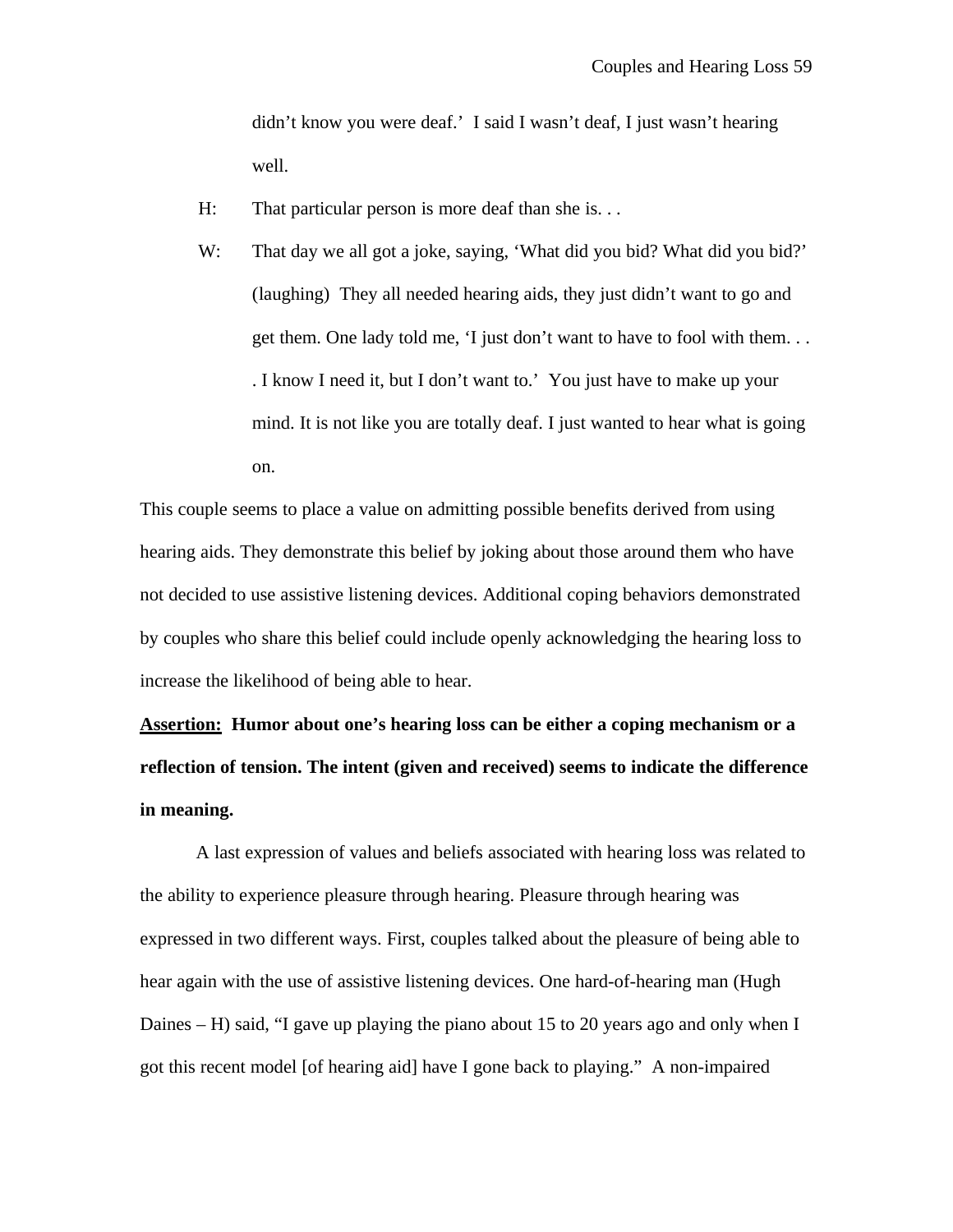spouse (Wally Johnson  $-W$ ) recounted what happened when the audiologist put the hearing aid in his wife's ear for the first time. He said,

He [the audiologist] put it in her ear and started talking with her. And I could see her smile, and he said, 'I am going to go around the corner and keep talking in the same voice.' So he kept on talking. He walked out of his office and turned the corner and she could hear. Her eyes just lit up and she has never . . . The first thing she does in the morning is put them in. And the last thing she does at night is take them out.

On the other hand, some respondents indicated that they had lost experiences of pleasure when they had to rely upon devices to hear. Several of the research participants talked about not being able to hear the birds like they used to. They also talked about being able to listen to music with only one instrument or one voice. These comments leave room for questions of what the couples may have lost in their relationships that were based on pleasurable sounds. For example, intimate expressions often involve spoken words. **Assertion: The use of hearing aids is more successful for some people than others,**

#### **and thus more critical in coping for some than others.**

*Beyond description.* Just as Walsh (1996) argued that belief systems are connected to the way families respond to life difficulties, the couples in this study seemed to base their responses to the hearing loss on their beliefs. When couples found meaning surrounding the hearing loss through a medical diagnosis, they made efforts to understand the illness, its repercussions, and ways to deal with it. When the hearing loss was attributed to aging processes, efforts were often focused on assistive listening devices. And, when no meaning was attached to the hearing loss, a certain value was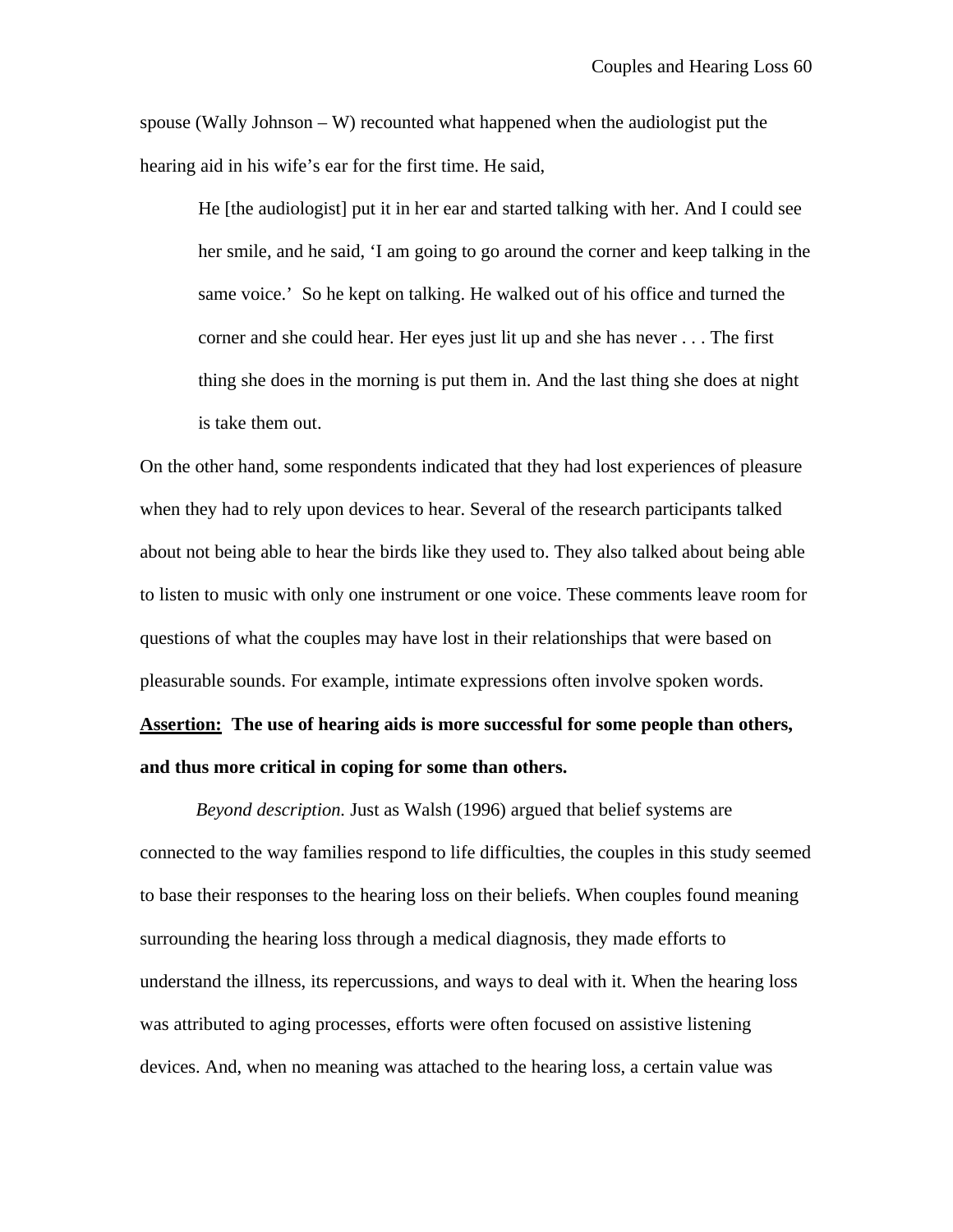placed on just "dealing" with life as it came. Thus, it appears that while most of the couples used assistive listening devices, read materials related to their situations, and endured their situation to some extent, a connection can be made between the meaning of hearing loss and the response to the loss.

In addition, couples suggested that their relationship was strengthened from coming to an understanding of their situation. This understanding provided them with the knowledge to successfully meet the expected difficulties associated with their health problems. In response to dizzy spells that accompany Meniere's disease, one hard-ofhearing spouse (Gardner – H) said, "Yeah, but now we know how to handle them and he just helps me by giving me space and quiet. It takes about 20 minutes for my head to stop spinning." Another spouse (Tom Jones – W) compared his situation to what it would be like if he were younger. He said, "We have a pretty good idea of the problem. A young couple may not have adjusted." Confidence and comfort seemed to come through understanding the situation. In his article discussing sexual intimacy when a spouse has a hearing loss, Reiter (1987) suggested that success is most likely when couples are able to accept, understand, and discuss limitations related to the hearing loss.

Many of these comments were made by individuals, yet it is important to remember that they were made in the presence of their spouses. Unseen smiles were given, heads nodded, and tears dropped in response to these comments. It could be said that the *couples* accepted the hearing loss experienced by one partner. *Couples* searched to understand how the hearing loss came about. *Couples* joked and chided each other about their situation. They were optimistic or pessimistic together, and they experienced pleasure and a loss of pleasure together, as a result of the hearing loss. Typically only one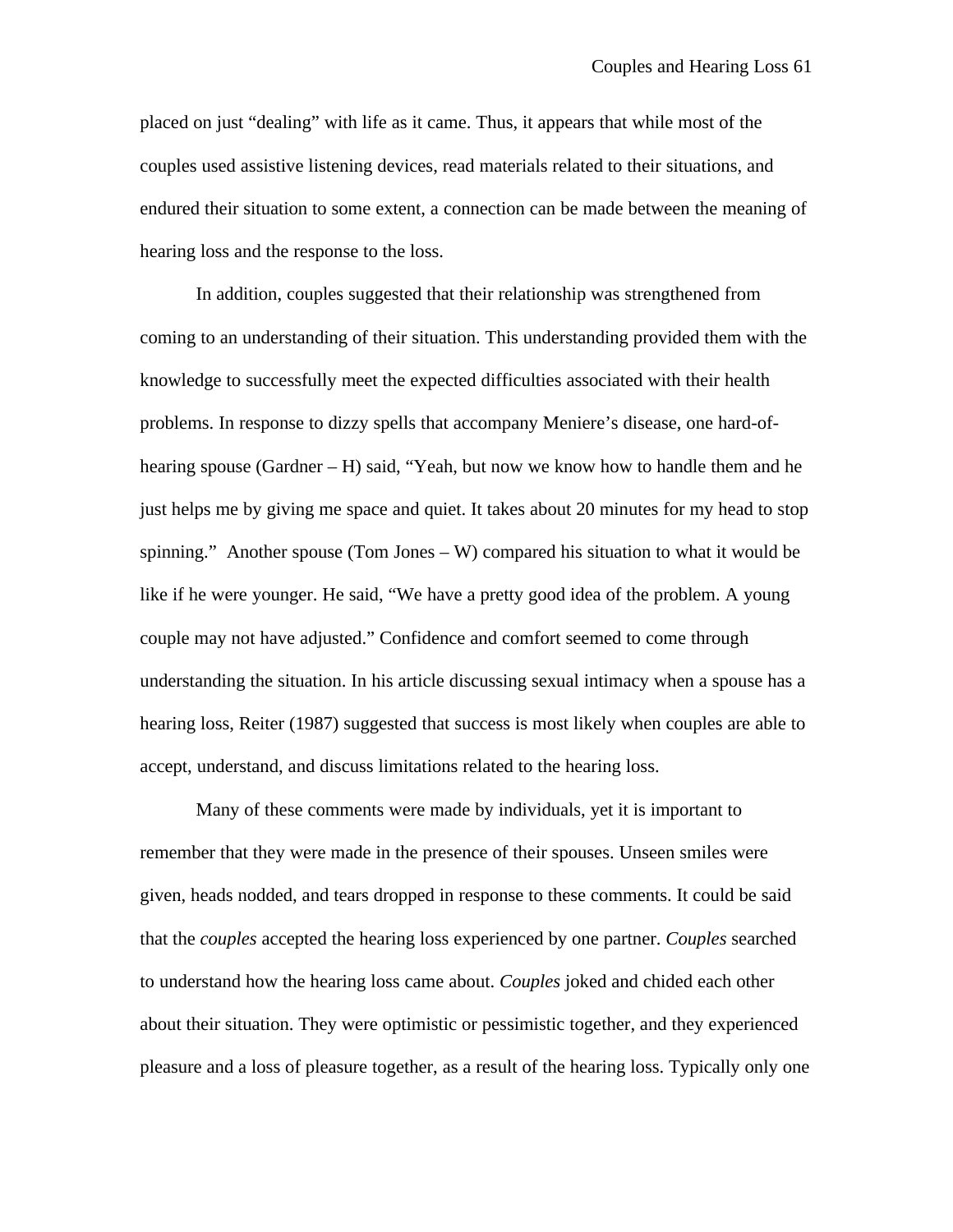spouse had a hearing loss, but both searched for meaning and held beliefs about their situation regarding that loss.

*Stressors, Struggle, and Strength: Marital Resilience (What relational adjustments do couples make to promote successful aging and resilience in response to the challenge of hearing loss?)*

Each of the couples interviewed in this study had experienced stressors related to the hearing loss in one partner. In addition, at least one partner in each relationship had experienced other health problems that were at least as stressful, if not more so, than those related to the hearing loss. Specific relationship struggles were observed within each of the couple interviews. Despite the stressors and struggles experienced by these couples, overarching themes of relationship resilience were prevalent in adjusting to one spouse's hearing loss.

*Stressors*. Audiology literature has suggested that individual struggles can be associated with acquiring a hearing loss. For example, O'Neil, Summer, and Shirley (1999) identified a relationship between hearing loss and symptoms such as depression, life dissatisfaction, reduced health, and withdrawal from social activities. Nearly all of the partners with the hearing loss in this study described experiences that supported those symptoms. Likewise, some of the couples in the current study reported minor individual difficulties. For example, one couple (Akers - W) talked about the hearing impaired spouse's loneliness. They said:

H: That is probably the hardest thing she has had to deal with. Not being able to talk with friends or family even. You know, our kids or grandkids, even on the telephone, that has been very difficult. It is still hard.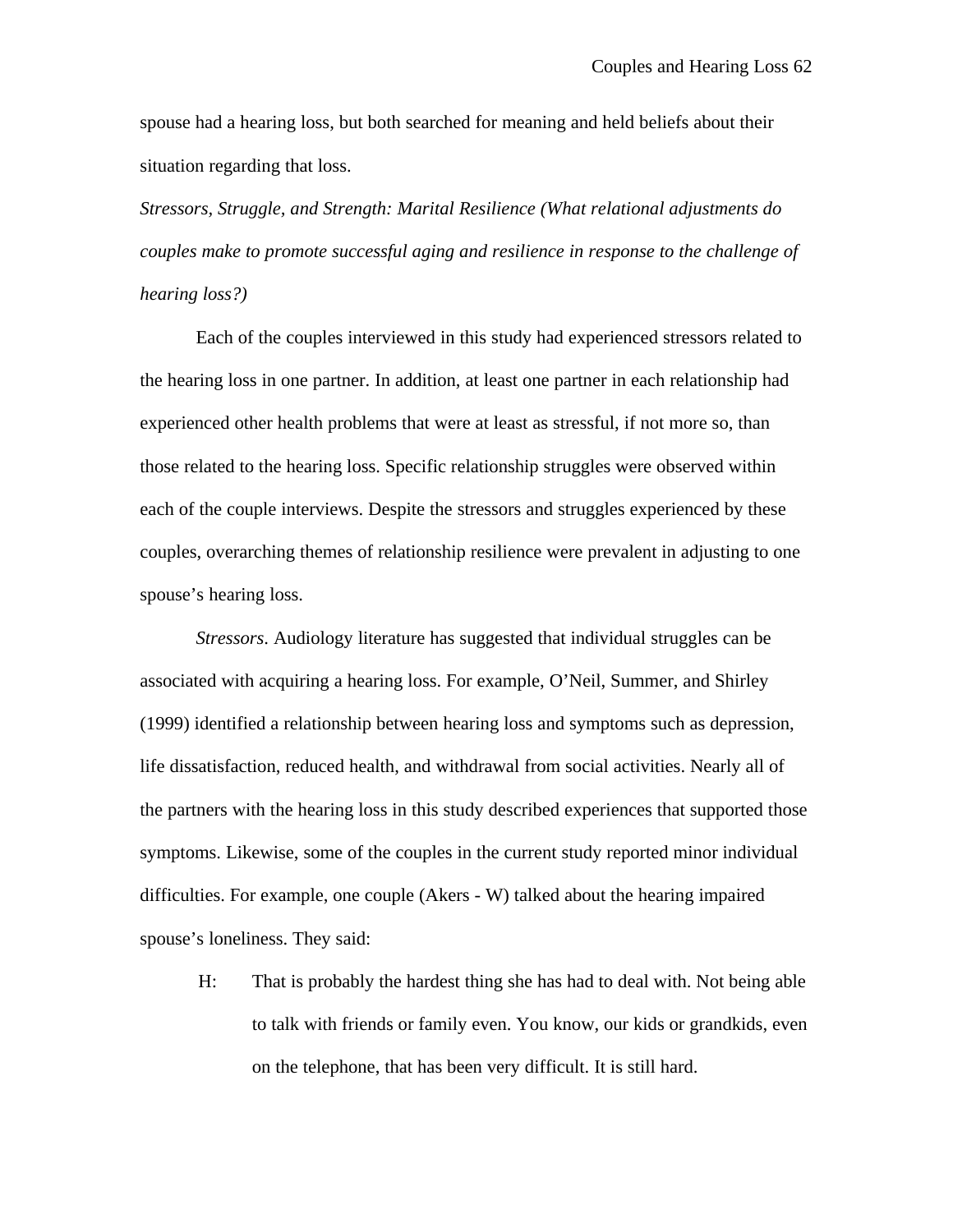W: I'm a loner, you see. You see I don't have any friends to talk to or anything.

Other couples mentioned experiences that seemed to reach a clinical level of seriousness. This was usually evident when participants used clinical terms to describe their situation, such as trauma, depression, and anger. One couple (Gardners – H) said:

- W: Right after he was having so much trouble and lost the hearing from the surgery in the right ear. . . . That was quite traumatic and he was very, very angry for a few years.
- H: And depressed.
- W: Angry and depressed. And that was hard. Those few years were hard. A good bit.
- H: I don't know if it affected our relationship. We just had to adjust.
- W: But the first few years were hard. He just wasn't the same. He was angry a lot. And I guess it would be if somebody had had both legs cut off or arms. I know that people that have a sudden thing happen, they do get angry until they accept [it].

Other stressors reported by couples included dealing with a hearing related illness (e.g., Meniere's disease), not being able to communicate in group settings, not being able to watch movies or TV, being embarrassed in social situations, and having difficulty dealing with batteries and squealing of hearing aids. Again, these stressors were often discussed by couples as affecting both spouses in the relationship. This finding is congruent with the research of Kyle and Wood (1983), whose work suggested that family relationships (in contrast to individual lives) were likely to be strained by a hearing loss.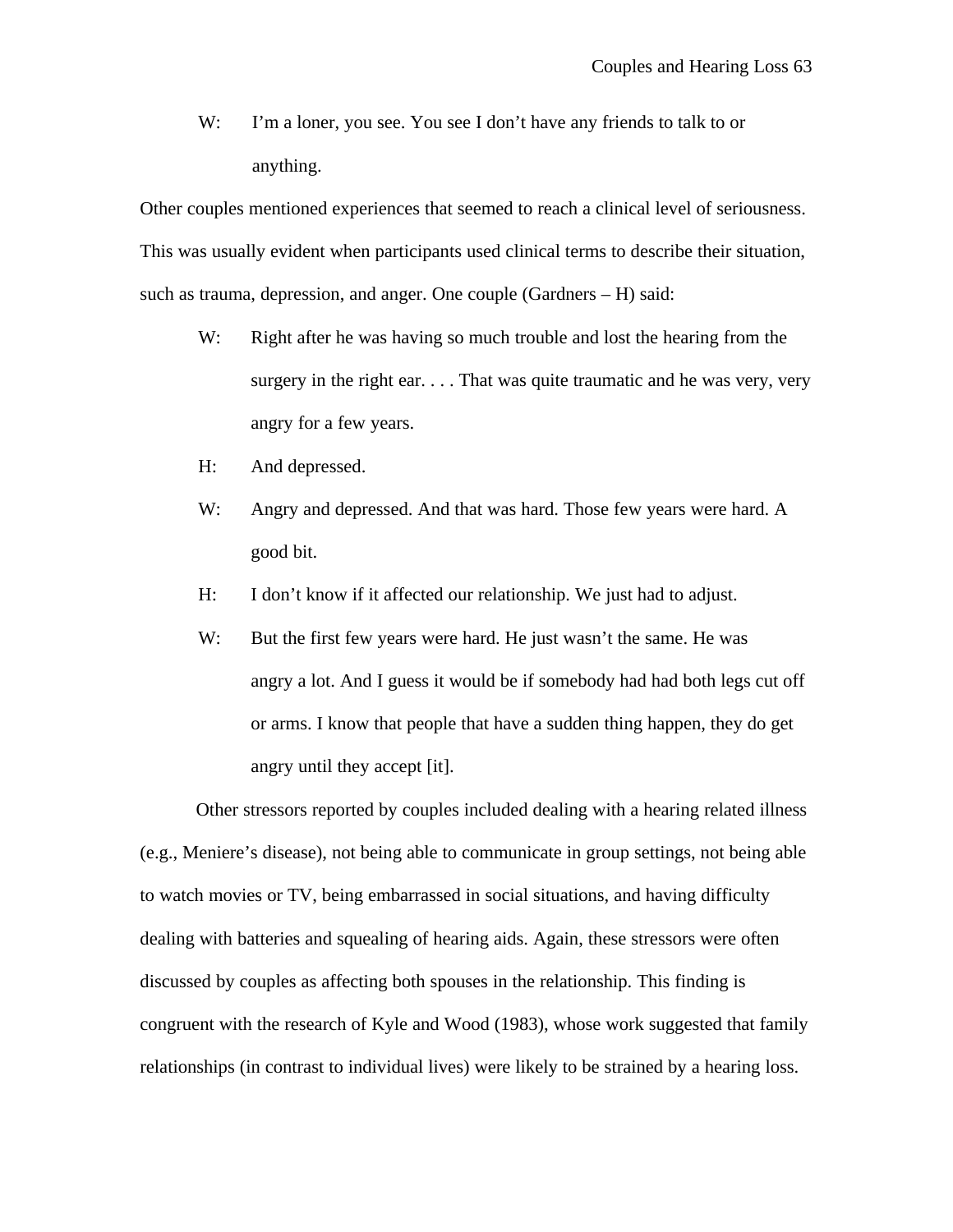**Assertion: While some of the stressors related to a hearing loss typically affect individuals, it was clear from the current study that negative repercussions related to the hearing loss were experienced by both spouses within the context of their relationship.**

Health problems unrelated to the hearing loss were reported to have a unique influence in the participants' lives. Specifically, in nearly every interview, couples said that some other health problem had affected their lives as much or more than the hearing loss. Some of the health conditions mentioned by the couples in this study included heart problems, high blood pressure, severe eye problems, cancer, mental illnesses, hip replacements, and neural complications. One spouse (Amanda Gardner – H) commented, "He has been through an awful lot. He had prostate cancer surgery, by-pass surgery, two operations on his ears. In a six-year period." Couples reported the severity, danger, and chronicity of these health issues, and their impact on their relationship. One husband (Wally Johnson – W) stated that between his wife's cancer and the health problems his father faced, "We didn't have a whole lot of time for intimacy." Thus, while the influences of additional health stressors in couples' relationships were not examined in depth in this study, the participants acknowledged their role in the development of their relationship and couple interaction.

**Assertion: Obtaining a history of health problems from couples can be helpful, as any number of health issues can add overlying stressors to the couple relationships.**

*Relationship struggles and resilience.* Specific relationship difficulties tied to the hearing loss became apparent during each of the interviews. Each couple had unique struggles and frustrations, and at the same time each couple exhibited strengths and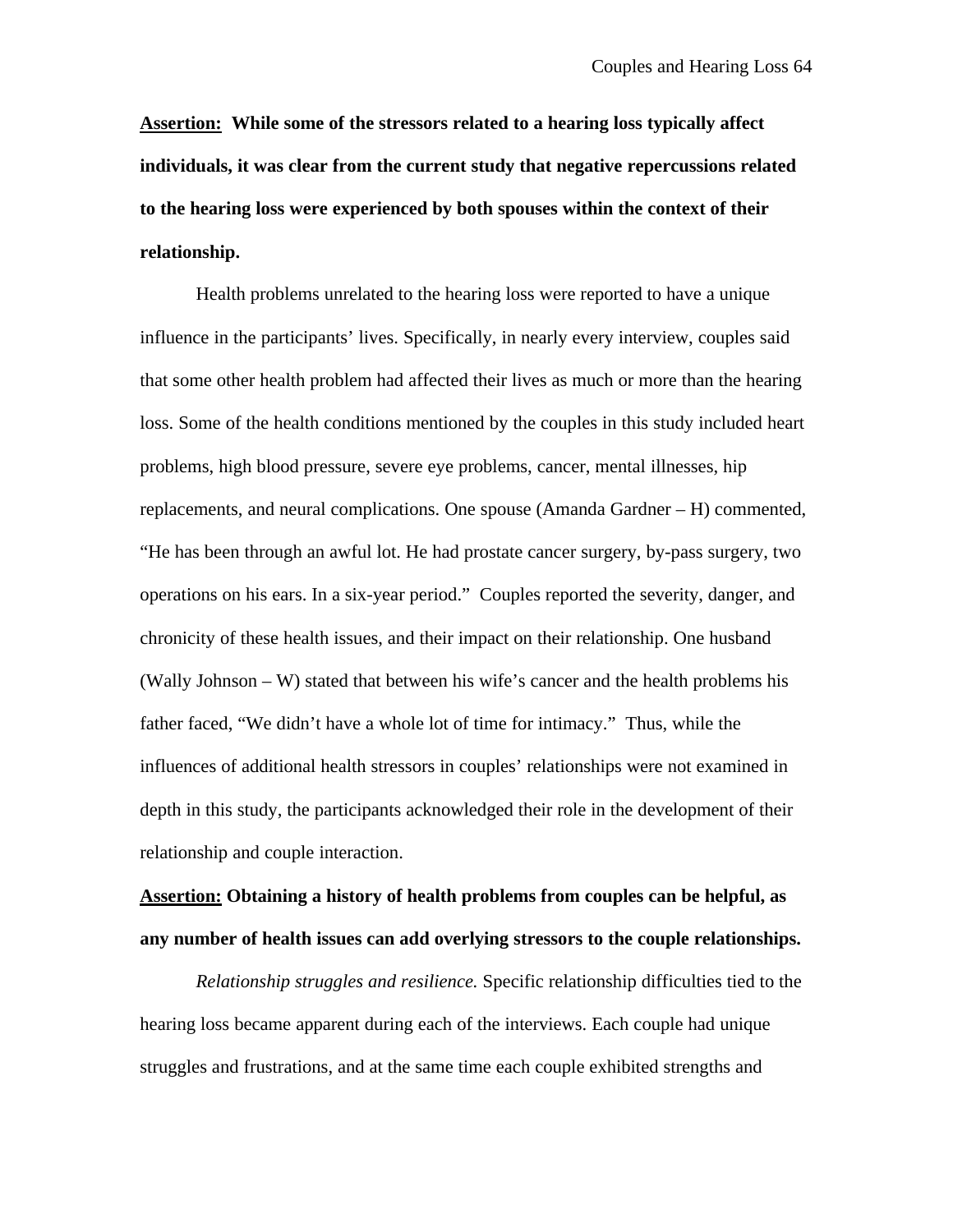resilience. Communication processes seemed to be especially strong for the couples. In addition, multiple resilience resources were reported and demonstrated by the couples who were interviewed.

A list of the specific relationship stressor areas relating to hearing loss can be found in Table 4. The difficulties that couples struggled with the most became apparent throughout each interview, whether or not the couple explicitly identified them. It is interesting to note that all of the relationship stressors illustrate problems of couple communication. When this theme is viewed in isolation it might seem that the couples have problems communicating with each other. However, demonstrations of resilience were revealed through the qualitative analysis of these relationship struggles. As exemplified by one couple (Poresky – W):

- I: What lessons have you learned from the hearing loss in your relationship?
- W: Would you repeat that?
- H: That's the lesson!
- W: [No comment, with a confused look]
- I: What lessons have you learned?
- W: You mean between us?
- I: Yes.
- W: Well, I guess to be more tolerant is the big one.
- H: I mean, that is the lesson. When you asked the question, "Would you repeat that?" Well, that's it. That question in some sense draws you closer together.

As in this case, the strength is sometimes found in the midst of the struggle.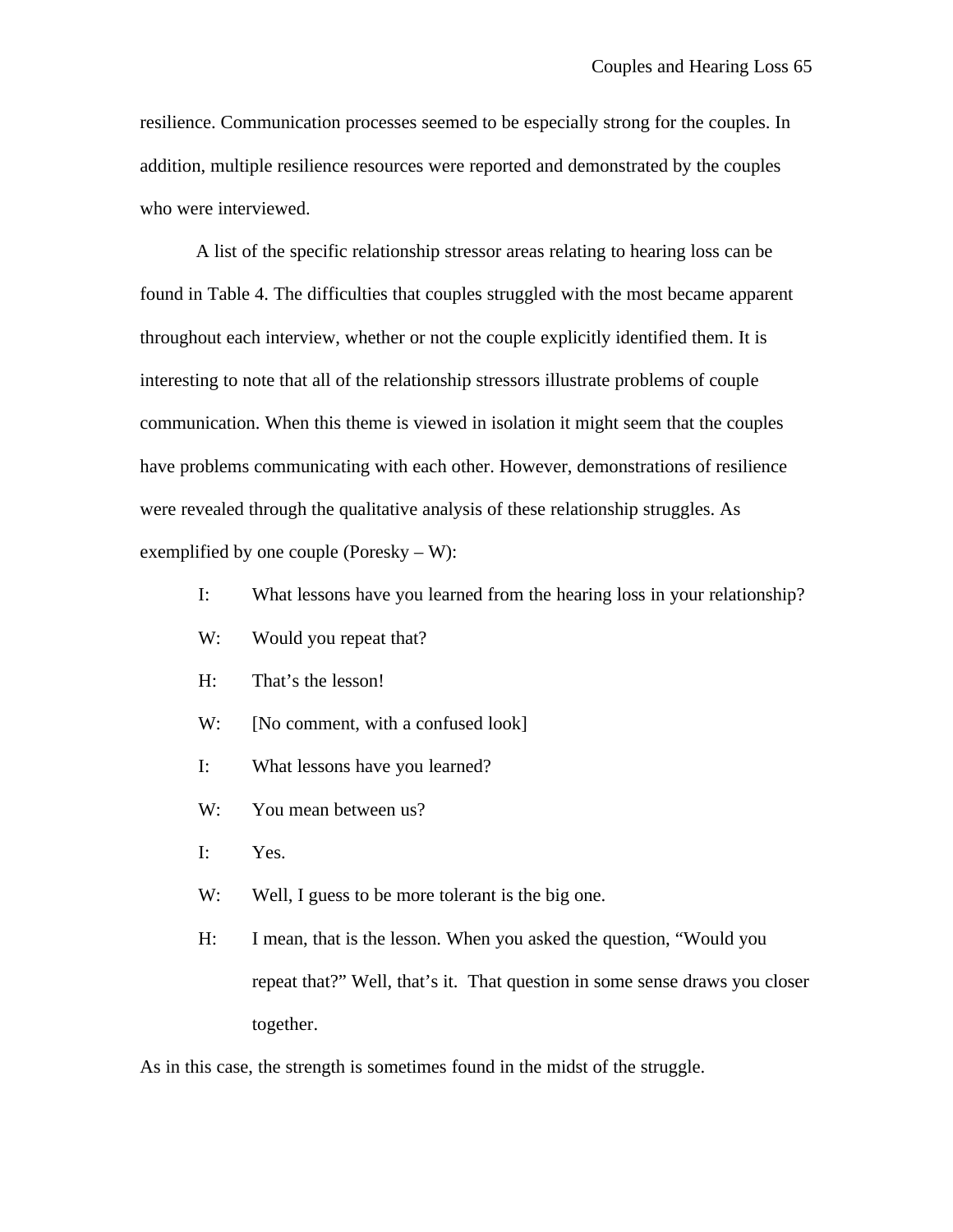It was also found that when the couples were discussing their communication problems in the interviews, they were often carrying on a conversation with one another. For example, one couple (Stephenson – W) took turns expressing their points of view regarding their struggle:

- H: I have a couple of things. If she doesn't quite hear something sometimes . . . I can't always hear whether she has heard. And I would much prefer being told, "Could you say that again. I couldn't hear what you said." And my response must then be, to say it more clearly, and not to yell.
- W: And I am at fault sometimes at not answering right away. Because I don't know what I have heard and I am hoping he will say it again without me asking him to say it again. Or, I am trying to really run my recorder and "What did I hear?" And so I am hesitating and there's a pause and it is long enough that he is wondering if I have heard anything at all.
- H: Lots of times…
- W: That happens quite a lot.
- H: Lots of times it is useful if you tell somebody something and they say, "OK." Rather than no response.

The competence that couples demonstrated in discussing areas of potential conflict peacefully supports the work by Carstensen, Gottman, and Levinson (1995), who found that later life couples tended to be more affectionate and to express less emotional negativity than their younger counterparts. While the current study did not include a younger comparison group, this finding suggests that some couples in long-term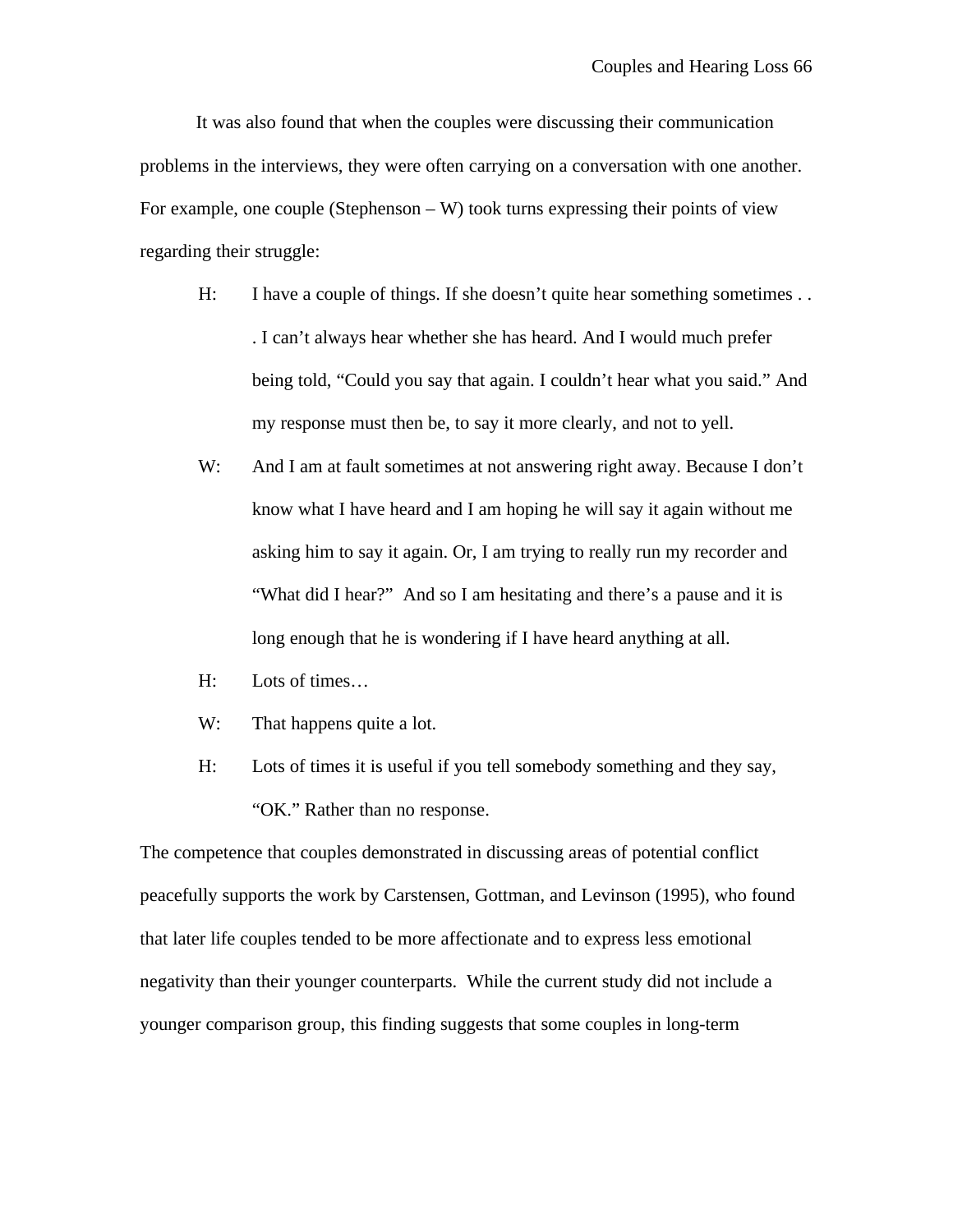relationships have learned to communicate with less conflict about problem areas in their

relationship.

Table 4. Hearing-Related Relationship Stressor Areas for Each Couple in the Current

Study.

- 1. Difficulty in communicating while driving (hearing impaired spouse cannot hear over the car noises, and non-impaired spouse cannot drive and talk simultaneously) (Gardner).
- 2. Problems when one spouse switches subjects when talking with the hearing-impaired spouse on the phone (Akers).
- 3. Hearing-impaired spouse sometimes cannot hear what is said, and does not respond (either trying to figure out what was said or hoping partner will repeat without being asked) (Stephenson).
- 4. Embarrassment in social situations when hearing-impaired spouse makes irrelevant comments or answers questions that were not asked (Johnson).
- 5. When non-impaired spouse talks to hearing-impaired spouse from a different room, it is not clear whether the hearing-impaired spouse heard what was said or if the message was purposefully ignored (Jones).
- 6. Hearing-impaired spouse becomes annoyed when his partner speaks too loudly. The normal-hearing spouse says that when she gets excited she tends to raise her voice unintentionally (Daines).
- 7. The hearing-impaired spouse feels left out of conversations between her husband and their son at the dinner table. It is especially difficult for her to follow the conversation because she uses some lip reading to assist in conversations, and sometimes the spouse and son make little effort to face her when speaking (Poresky).
- 8. The non-impaired spouse gets frustrated when her husband does not hear all that she tells him. She usually attempts to get his attention before speaking but sometimes omits this. The husband has the tendency to be thinking of what he will say next, rather than focusing on what his wife is saying. This was evidenced by his numerous interruptions while she was speaking during the interview (Green).

In addition to couples communicating well about their struggles, they

demonstrated and reported confidence in their communication skills. Couples often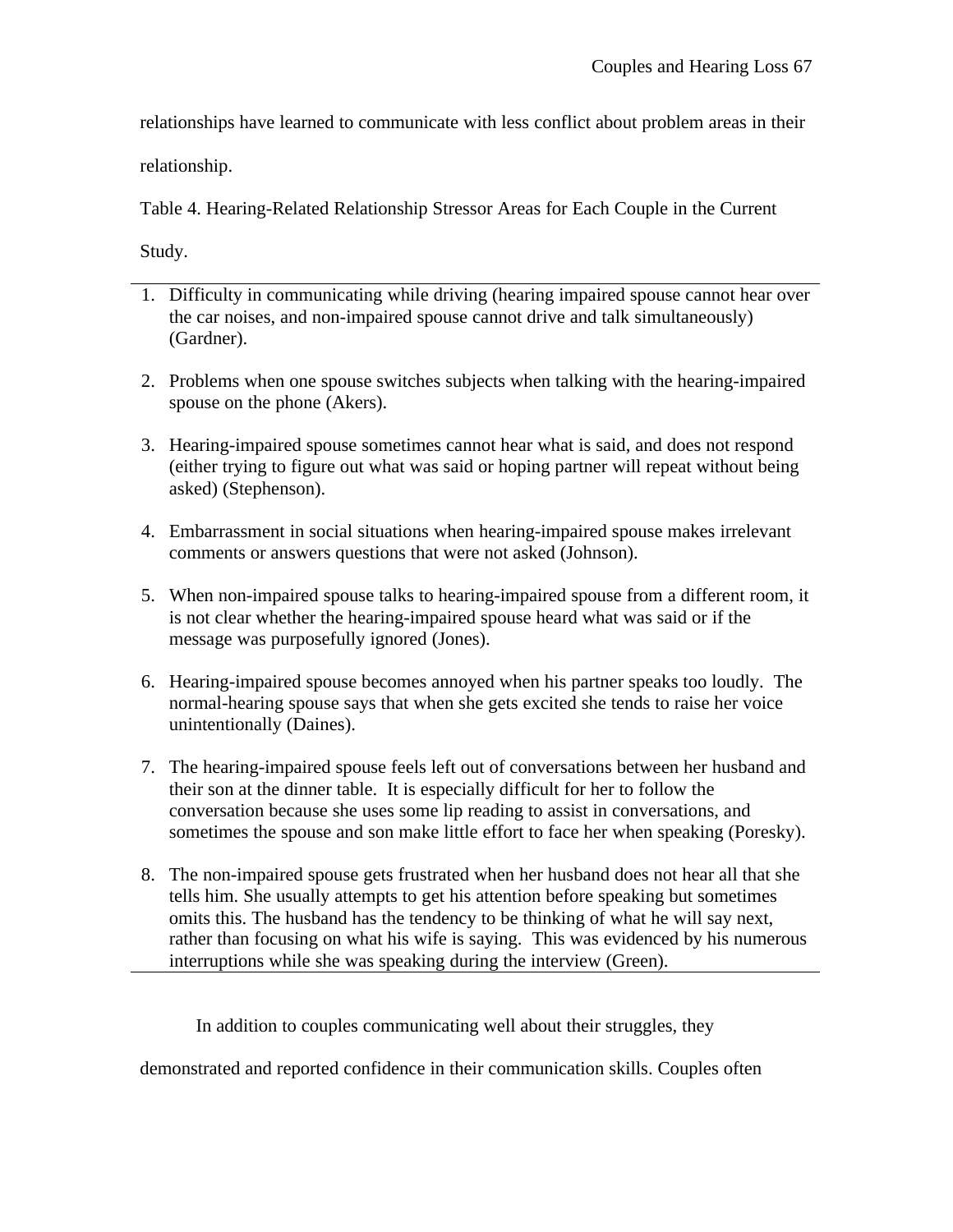described the nonverbal communications they used with each other, such as "a touch on the knee and a touch on the elbow." One spouse (Akers - W) commented to the other, "Don't you think that communicating is the best part of the marriage." Often, couples demonstrated communication competence by (a) sensing when I, the interviewer, wanted to ask another question, (b) listening carefully to the person speaking, and (c) waiting until the person speaking finished sharing an idea. These examples illustrate the confidence that couples can develop in their communications despite a hearing loss. **Assertion: When one partner in a couple relationship acquires a hearing loss there is typically difficulty in at least some aspect of communication. At the same time, because of the necessary emphasis on communicating, these couples may become effective communicators in other ways.**

Discussions of family coping, adaptation, and resilience have shown that often those who demonstrate a capacity to rebound when faced with stressful situations are those with access to community resources (McCubbin, Balling, Possin, Frierdich, & Bryne, 2002). Specific resilience resources discussed by the couples in this study included having models of resilience and learning from others' mistakes, utilizing technologically advanced assistive listening devices, and deriving strength through spirituality.

Linked to the genetic etiology of hearing loss, couples in this study often reported that a parent, grandparent, or older sibling had developed a hearing loss at some time. Also, given that hearing loss is more prevalent in later life, participants often mentioned having friends and neighbors with a hearing loss. These friends, family members, and acquaintances served as models for the participants in this study in both positive and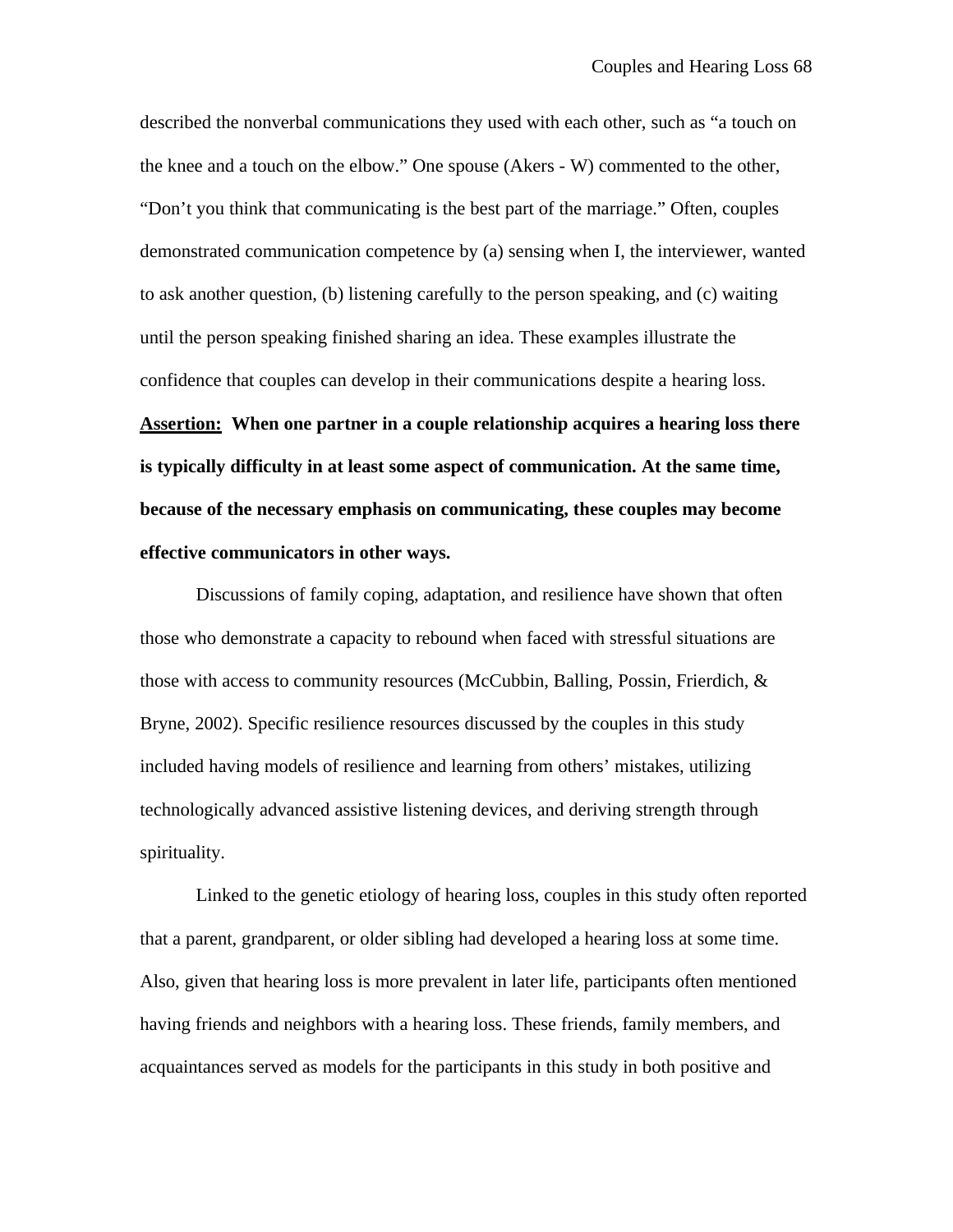negative ways. One participant described how a sister had gotten a hearing aid that had been very helpful at first. However, the sister had never had it adjusted or maintained, which resulted in an unhelpful hearing instrument. Others described how they would never have made the decision to purchase expensive hearing aids without having heard a positive experience from someone else that they trusted. In addition to having positive examples, these couples often expressed that their own successful adaptation to the hearing loss had influenced people around them to seek out positive ways of coping.

Many of the hard-of-hearing adults that I interviewed used hearing aids or other assistive listening devices. Some of the less typical technological advances that they used included closed caption for TV and movies, TDD telephones, telephones with a volume control, and transmitter equipment with headphones in theaters. In addition to using these devices, several research participants took speechreading courses or made special efforts to learn speechreading skills.

Previous research findings suggested that assistive listening devices positively influenced people's attitudes towards the hearing loss and enhanced their ability to use coping strategies (Backenroth & Ahlner, 2000). Conjunctively, assistive listening resources were reported by participants in the current study to be extremely helpful within their couple relationships. One spouse (Stacey Johnson – W) said, "I would think that the hearing aids have been just as much a blessing to him as they have been to me." Others went so far as to say that getting the hearing aids had been more helpful to their relationship than any other adjustment the couple had made. These comments illustrate the systemic benefit of technological advances in family relationships.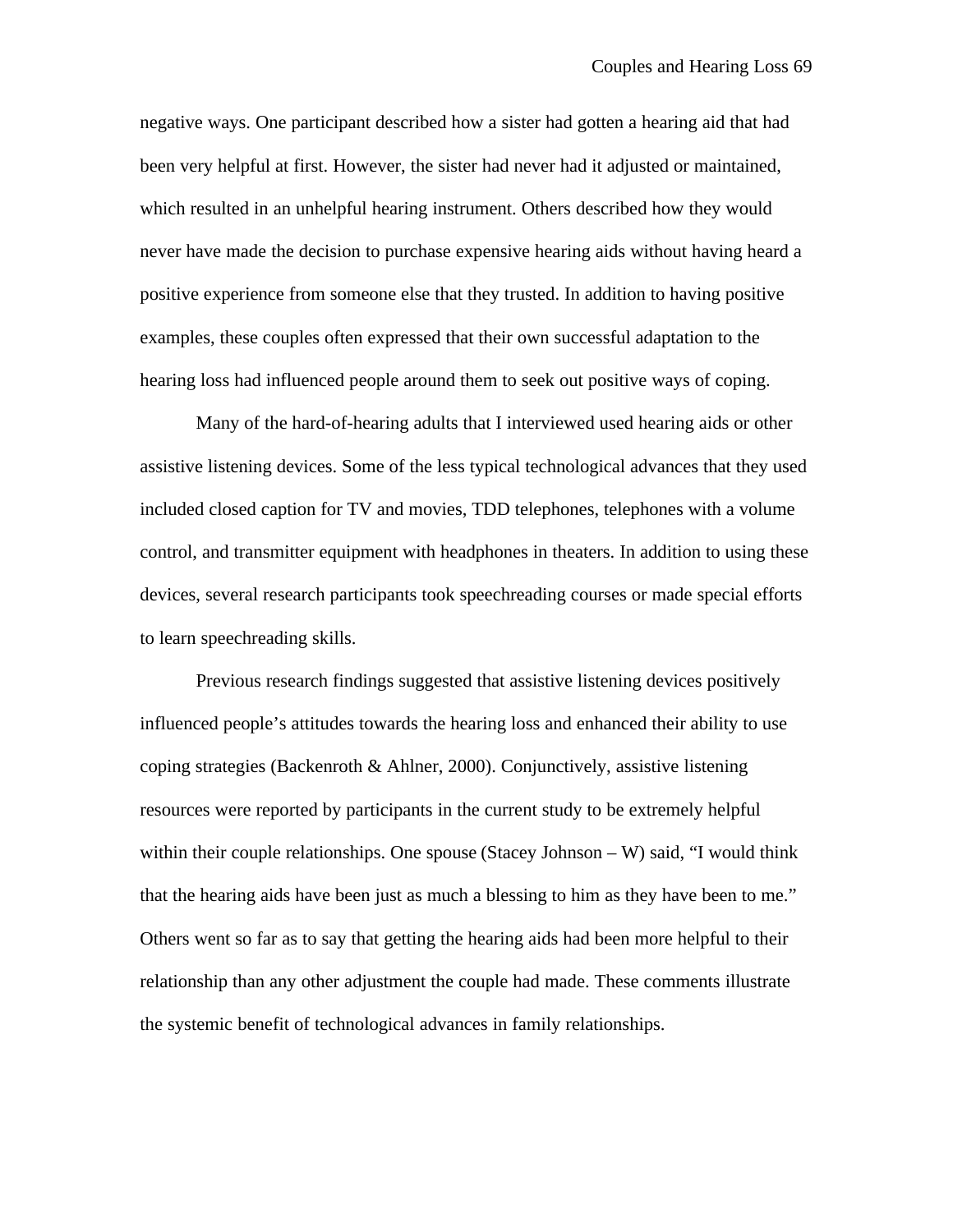Another demonstration of relationship resources closely linked to assistive devices is the support that non-impaired spouses gave to their hard-of-hearing spouses in seeking professional audiological assistance. Couples discussed the delicate balance of being supportive of their spouse in using hearing aids, yet not being overbearing about it. One participant (Louise Jones – W) actually received advice from an audiologist suggesting that she not "pressure him [her husband] into coming to see me." This caution was balanced with supportive encouragement. The ability of the couples interviewed in this study to demonstrate supportiveness without pushing their partners illustrates the relationship resilience of these couples.

When asked if and how spirituality played a role in couples' adjustment to the hearing loss, participants reported that their faith in a Supreme Being helped them to accept the hearing loss and to deal with the resultant difficulties. Both the hearing and the hearing-impaired spouses related the support they received through their faith and through prayer. When asked what she did when times got tough, one participant (Akers – W) replied, "I pray." The husband then responded, "We do that, and then we sit and talk things over and discuss them." Another spouse (Wally Johnson – W) said, "I don't pray for her to be healed, I pray for her to be comforted." Other statements that illustrated the resource of spirituality included, "If you have faith that things will work out" and "God will help us deal with these."

**Assertion: Couples access support for resilience through seeing others who are resilient, using hearing instruments, assistive listening devices, communication management, and finding comfort and meaning in their faith.**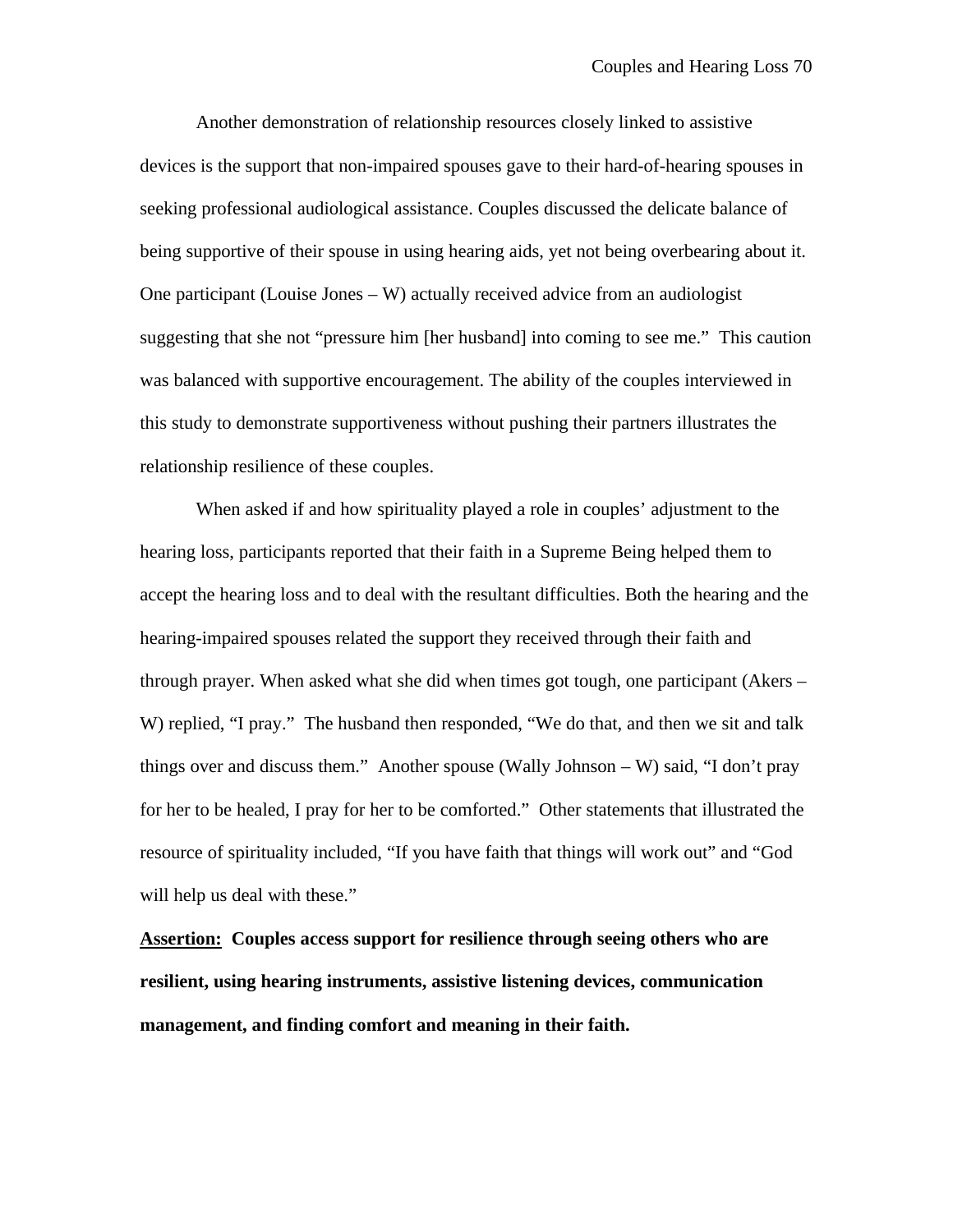*Illustrations of resilience processes through couple interaction.* In qualitative research, the investigator becomes the tool or instrument through which data are gathered. The data are filtered through the investigator's experience and understanding. The filter created by my training in marriage and family therapy became apparent to me during the interviews of this study when I began to differentiate between the content and process of the couples' interaction. The content of the interviews included the themes that the couples talked about, and the process of their relationship reflected the themes that they acted out. Couples also described past couple processes retrospectively when they were asked about changes in their relationship before, during, and after the hearing loss was acquired. Lastly, audiogram reports and marital satisfaction scores also reinforced the strain and strength evident in these couple relationships.

Couple processes or the relationship "dances" that played out during this study further established aspects of marital resilience in response to the adversity of a hearing loss. Themes of relationship resilience that couples enacted during interviews and discussed in retrospect included processes related to spousal caregiving, the re-balancing of emotional ledgers, and the development of marital relationships over time. While less healthy couple processes were also evident during the interviews, this discussion will primarily focus on those that evidenced resilience.

As expected, couples acted out and discussed processes of spousal caregiving in response to one spouse's hearing loss. Interestingly, the hearing spouses often performed most of the extra-marital communications. They were the ones who typically spoke with me on the phone to make arrangements for the interview. They usually answered the door to greet me when I visited their homes, and they often repeated and interpreted my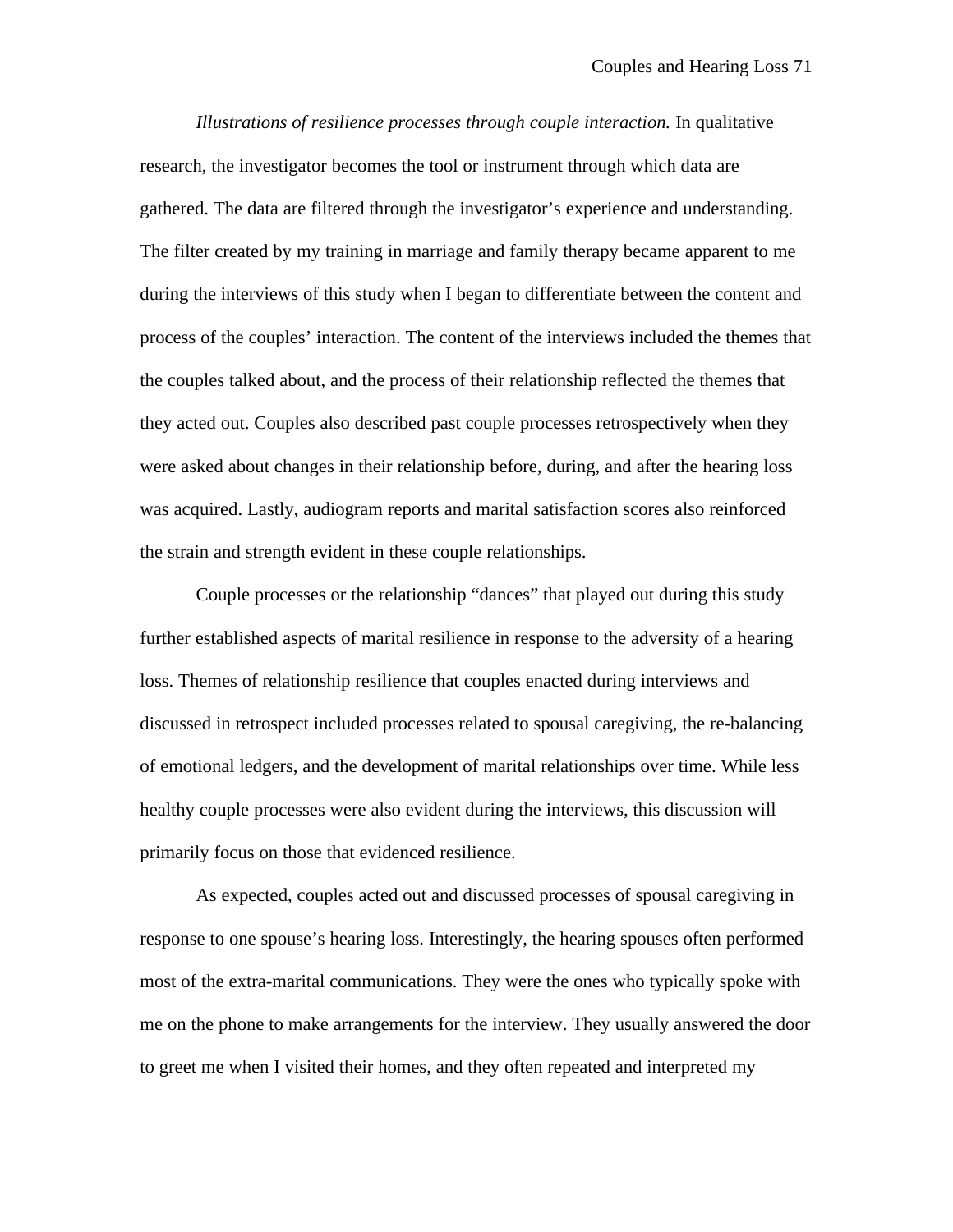questions to the hearing-impaired spouse. Also, I was asked to sit next to the "good" ear of the hearing-impaired spouse (often by the non-impaired spouse).

Couples spoke freely about the dependence and interdependence they felt in their relationships. One spouse (Alice Akers - W) said, "I depend on him for everything. I can't do anything without him. I would be lost without him. I wouldn't know what to do with myself." Another hearing-impaired spouse (Melanie Stephenson – W) commented, "I have become even more dependent on him. . . . We are interdependent sometimes to a frightening degree, and I realize that." These comments and the caregiving nature of the couple relationships in this study confirm the wisdom in conducting this study with couples rather than individual spouses. It seems that the couples' interdependence was acknowledged through the research process by making couples the unit of analysis.

Couples also expressed evidence of caregiver responsibilities through their activities with one another. Non-impaired spouses reported that they often acted as hearing aid assistants, interpreters in group settings, alarm clocks, and "scout[s]." One spouse (Amanda Gardner – H) said, "I am like a scout  $\ldots$  looking ahead or watching him to see whether he is aware of what is going on . . . because I know he won't be able to grasp some situations that are verbal." Another couple (Gardner – H) acknowledged the difficulty of balancing caregiving with autonomy. They shared:

- W: I don't mother him as much. When this first happened it was like dealing with a handicapped person. I was tending to mother him. He would say, 'Don't mother me.' And, I guess I don't do that [anymore].
- H: No.
- I: So you had to adjust and balance the independence?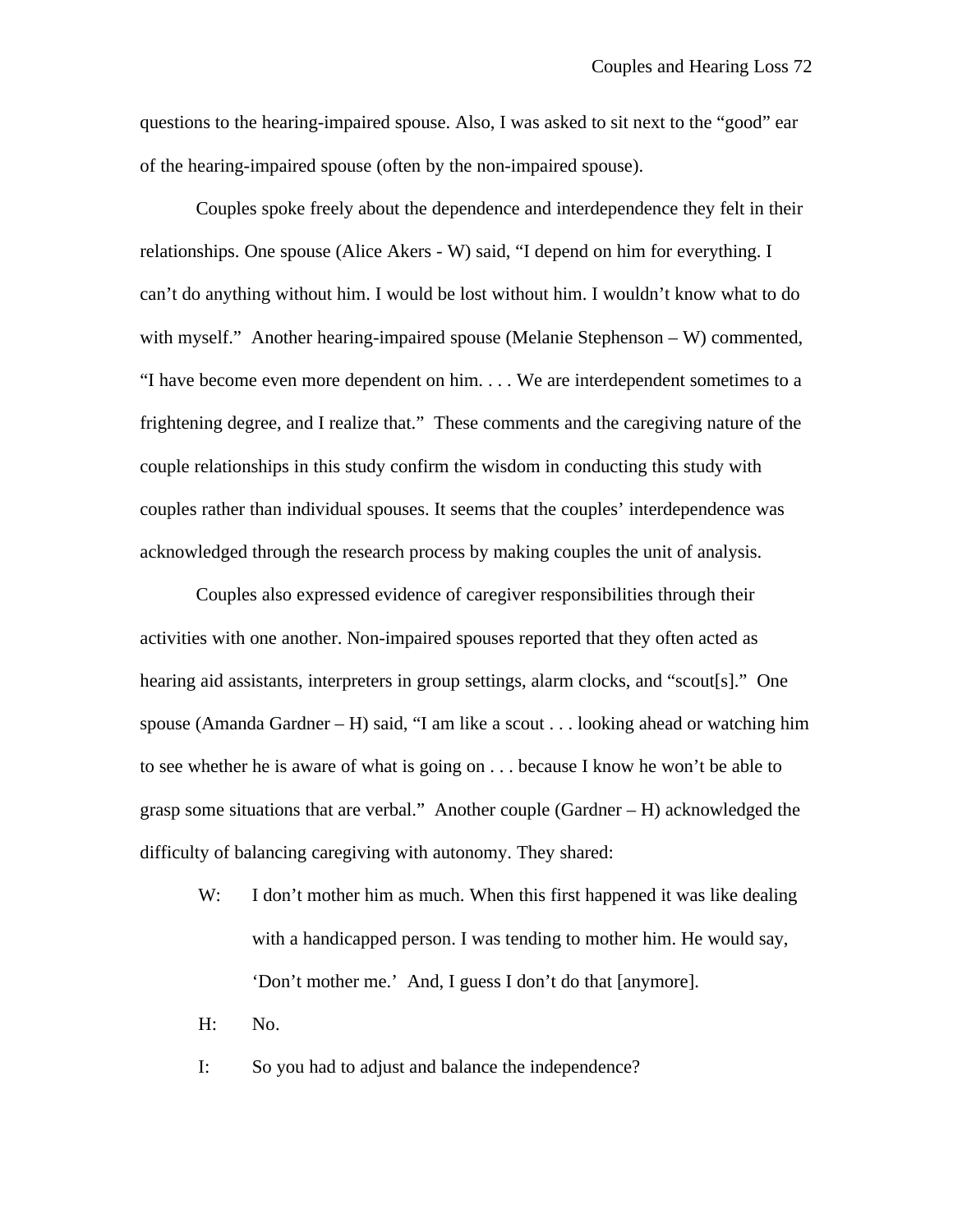W: Yeah.

I: (To husband) You wanted to do everything you could on your own?

W: I am not struggling to help him.

H: She understands my limitations better, I guess.

The ability of couples to help one another while fostering the independence of the hearing-impaired spouse demonstrates characteristics of a healthy caregiving relationship.

Literature related to the caregiving of older adults often stresses the importance of fostering control and autonomy in the person being cared for. It also acknowledges that health problems can lead to imbalance, disequalibrium, and change in couple relationships (Dwyer, 1994). Beckham and Giordano (1986) stated that imbalanced caregiver relationships could result in anger and hurt, and if not alleviated, could eventually lead to abuse. The couples in the current study demonstrated an encouragement of individual independence for the partner with a hearing loss. It would be interesting to learn the caregiver dynamics of the couples who refused to participate in this study because they did not feel they had adjusted well to the hearing loss.

It is interesting to note that the literature related to caregiving and couple relationships is mainly focused on situations where activities of daily living are provided by the healthy spouse. The level of care given by spouses discussed in this literature is often far beyond that given when one spouse has a hearing loss. Future research could examine differences between caregiving spouses who perform necessary functions of daily living and those who act more as supports.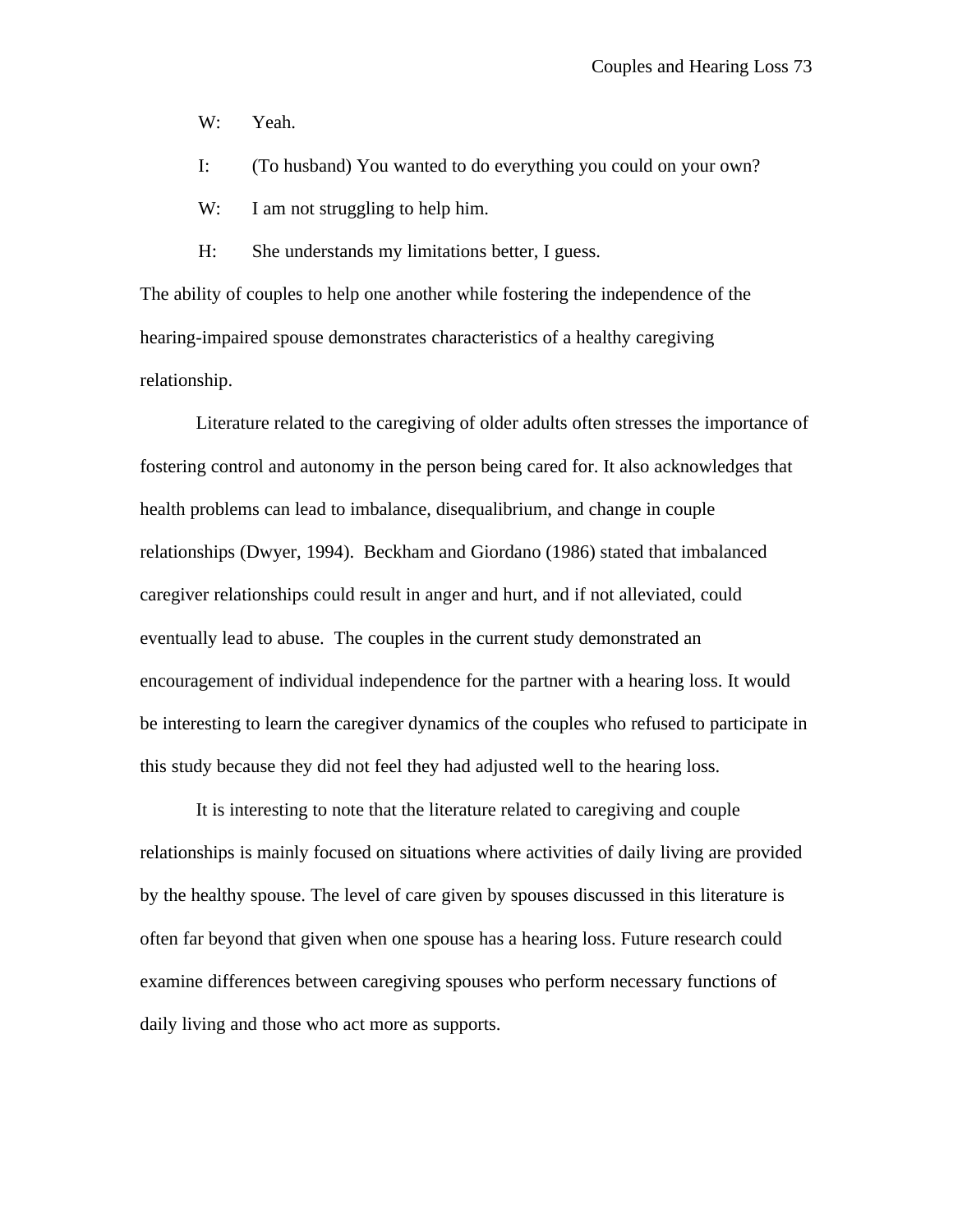## **Assertion: Non-impaired spouses often perform caregiver roles and it is sometimes difficult for couples to keep a healthy balance between support and autonomy.**

The second relationship theme that emerged in the interviews was the rebalancing of emotional ledgers between spouses. This theme was frequently played out when a comment was made that devalued one spouse or put one spouse above the other. Negative comments often were made in jest and then later during the interview, a rebalancing attempt was made. This type of interaction can be illustrated by the example given in Table 5. It was interesting to note that most of the re-balancing occurred in response to some joking about the limitations associated with a hearing loss. It seemed as if the non-impaired spouses sometimes responded to the hearing loss with humor that echoed common societal stereotypes of hard-of-hearing persons. Jokes were made about the benefit of not hearing the non-impaired spouse snore at night and about the hearingimpaired spouse selectively filtering out "inconvenient" sounds or requests. Yet, those with the hearing loss vehemently defended themselves by stating that not hearing the snoring was a miniscule benefit in comparison to their losses, and that they never pretended to not hear something (although they may have chosen to ignore something – as all people do sometimes).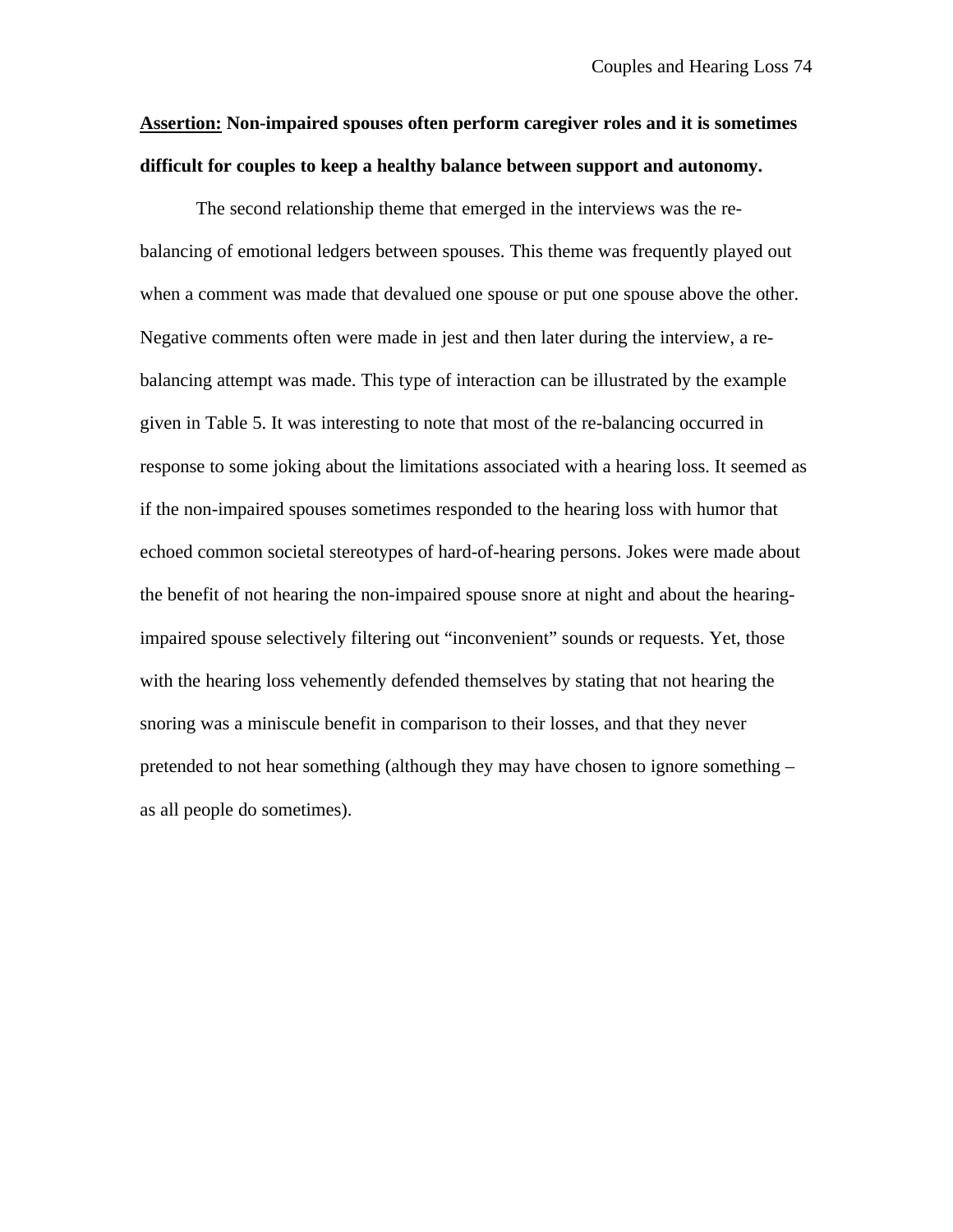| (Stephenson)<br>Wife joking<br>with husband:                                                                                           | W: The poor fellow has suffered. Not just the last four years, but for<br>all of our marriage, by me telling him that he has this groveling<br>monotone voice and would he please clear his throat and enunciate.                                                                                                                                                                                                                                                                                                                                                                        |
|----------------------------------------------------------------------------------------------------------------------------------------|------------------------------------------------------------------------------------------------------------------------------------------------------------------------------------------------------------------------------------------------------------------------------------------------------------------------------------------------------------------------------------------------------------------------------------------------------------------------------------------------------------------------------------------------------------------------------------------|
| Husband joking<br>of a time the<br>wife was in<br>pain:                                                                                | W: The host was on the floor and (wife had a dizzy spell).<br>H: Looking back at it, it was pretty funny.<br>W: Well, maybe he thinks so, I don't think so.<br>H: Well, as soon as I realized what the score was,<br>W: Yah.<br>H: It wasn't something catastrophic, it was a little unfortunate, but<br>There were some funny things that happened.                                                                                                                                                                                                                                     |
| Husband joking<br>about the<br>hearing loss:                                                                                           | H: It [wife's hearing loss] is because of all those rock concerts you<br>used to go to.<br>W: (laughing) Something I never did.<br>H: (laughs)<br>W: Just to make sure the record perfectly clear. See I can hear quite<br>well.<br>I: When it is really important.<br>H: (laughing) That's just whatYou just hit the nail right on the<br>head. She can hear it if it is important. If she doesn't want to hear it,<br>then she can't. You finally analyzed this whole physical infirmity.<br>W: (not laughing) Now, he is joking.                                                      |
| Attempt by<br>husband to re-<br>balance by<br>explaining that<br>he would not<br>joke with wife if<br>they did not<br>love each other: | H: When you understand the leaps and bounds and you know that it's<br>in fun and things are ok I realized this a long time ago when I was<br>in the Army, if you knew a guy really well you could cuss him out. If<br>you didn't know a guy very well, you'd better be careful about how<br>you talk to him. You know there is that relationship, you can deal<br>with people that you know and like and that know that you're in a<br>way you are kidding.<br>W: Yah, well sure, we tease those that we love.<br>H: You just have to know how far you can go when you tease<br>someone. |
| Re-balance by<br>wife:                                                                                                                 | W: I'm a very lucky woman, I mean. This is easy. And, sometimes<br>we almost sound too gushy.                                                                                                                                                                                                                                                                                                                                                                                                                                                                                            |
| Rebalance by<br>husband:                                                                                                               | H: You have to understand that my wife is a very powerful<br>personality and a very powerful person because she is very intelligent<br>and she has some awesome talent. And she doesn't always recognize<br>this, but it is true. She is not always easy to deal with, but<br>she cares about a lot of things and a lot of people. And you mix that<br>with sensitivity. $\ldots$                                                                                                                                                                                                        |

Table 5. An Illustration of Re-balancing the Emotional Ledger During an Interview.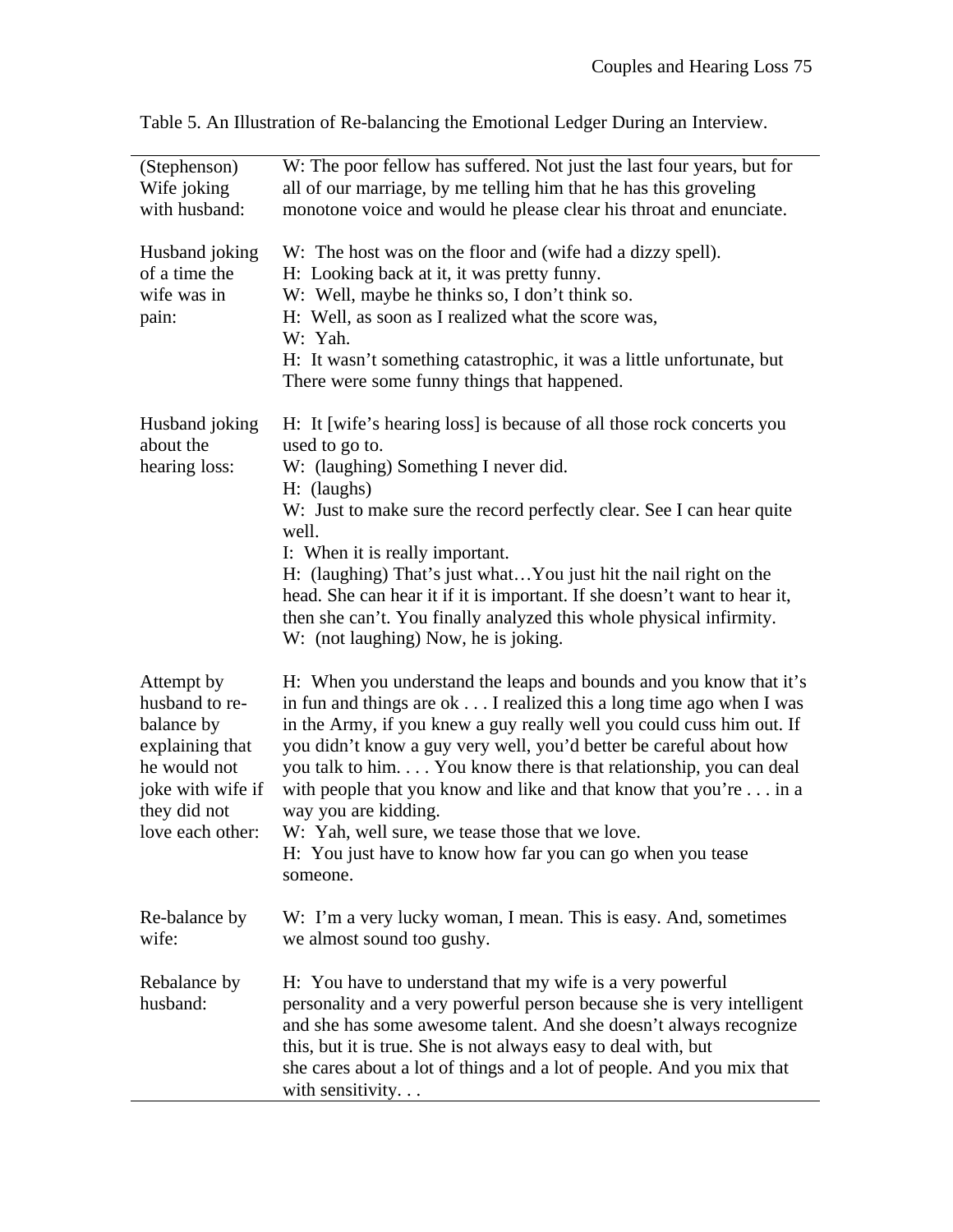**Assertion: Couples may express negative feelings related to the hearing loss through sarcasm or stereotypical statements, yet those with a healthy relationship foundation will often balance these comments with caring expressions.**

The third theme of couple interaction evidencing resilience processes was the development of couple relationships. Couples described the development of their relationships dating from before the hearing loss was acquired until the present time. They discussed how they had grown together in spite of challenges, how their social interactions had changed with the hearing loss and with time, how their confidence in couple communication had grown, and how they did not believe the hearing loss had significantly influenced the growth of their relationship. Couples shared metaphors that described their relationship in connection with the hearing loss, and the growth that had occurred in response to adversity, and they demonstrated resilience through sustained gains in their relationship.

To better understand the context of each couples' experiences with one partners' hearing loss, they were asked to tell how it was acquired, how they began to interact with hearing specialists, and how they interpreted their experiences. Couples gave a marital history of sorts, describing the events that occurred in their relationship with regards to the hearing loss. One couple (Akers – W) reminisced:

H: Our devotion to each other is much stronger than it was when we first started out 40 years ago. And it gets stronger. And I think difficulties, even her hearing problem, or other difficulties makes your devotion, if you really love each other . . . it really makes your love deeper and stronger. Draws you closer together. Of course that goes along with your spiritual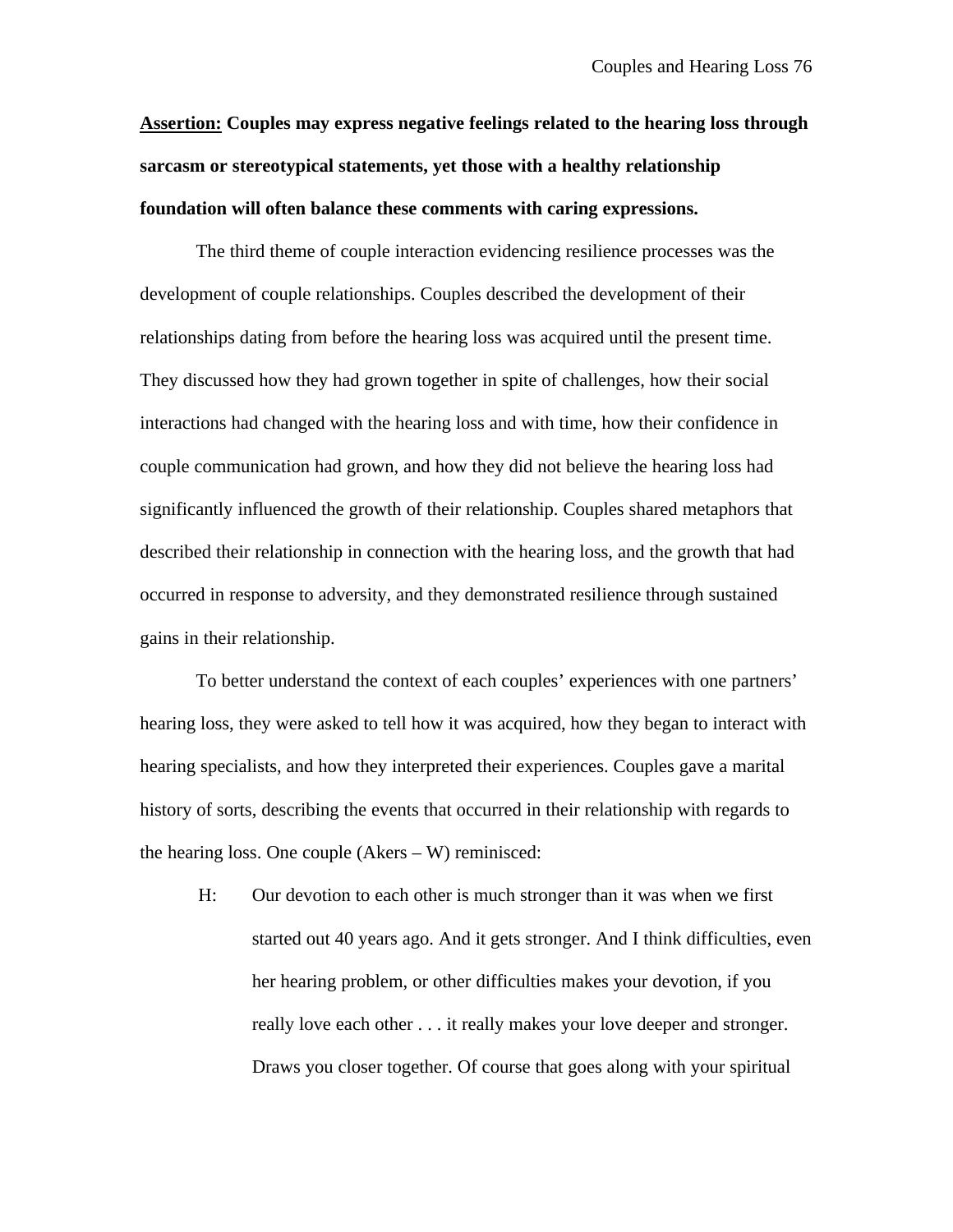beliefs too. I'm not a fanatic. But we are Christian and we do love each other, and we trust in our spiritual relationship with God.

W: But I don't think it happened until the children left. I think, when it happens after your children leave, you have more time to spend with each other, so that's when it started.

This couple was not the only one to report the positive impact of post-retirement couple time on their relationship. Others commented that because of retirement they had time to care for one another in their physical infirmities.

Other couples emphasized the social changes in their relationship. Some reported slow decreases in social activities partially due to the hearing loss, and partially due to their changing needs to be active in many social gatherings. One couple (Stephenson – W) summarized these two points well when they said:

- H: As far as the hearing is concerned, you know it has influenced our personal lives and our social lives incrementally, not in major ways.
- W: And, so we have just changed our emphasis. There are things that we don't do much anymore and other things that we do . . . . I mean it is just an aging thing and I think it is important to change and adapt.

 Couples described how they were communicating more confidently now and with less conflict, and that they expected their relationships either to stay the same or get better in the future. Since getting hearing aids, one wife (Stacey Johnson – W) commented, "I certainly feel that the relationship is better because I don't feel like I am answering things that he didn't ask." Another participant (Melanie Stephenson – W) stated, "We simply don't have as much to argue about as we used to. (Laughing) We are not raising those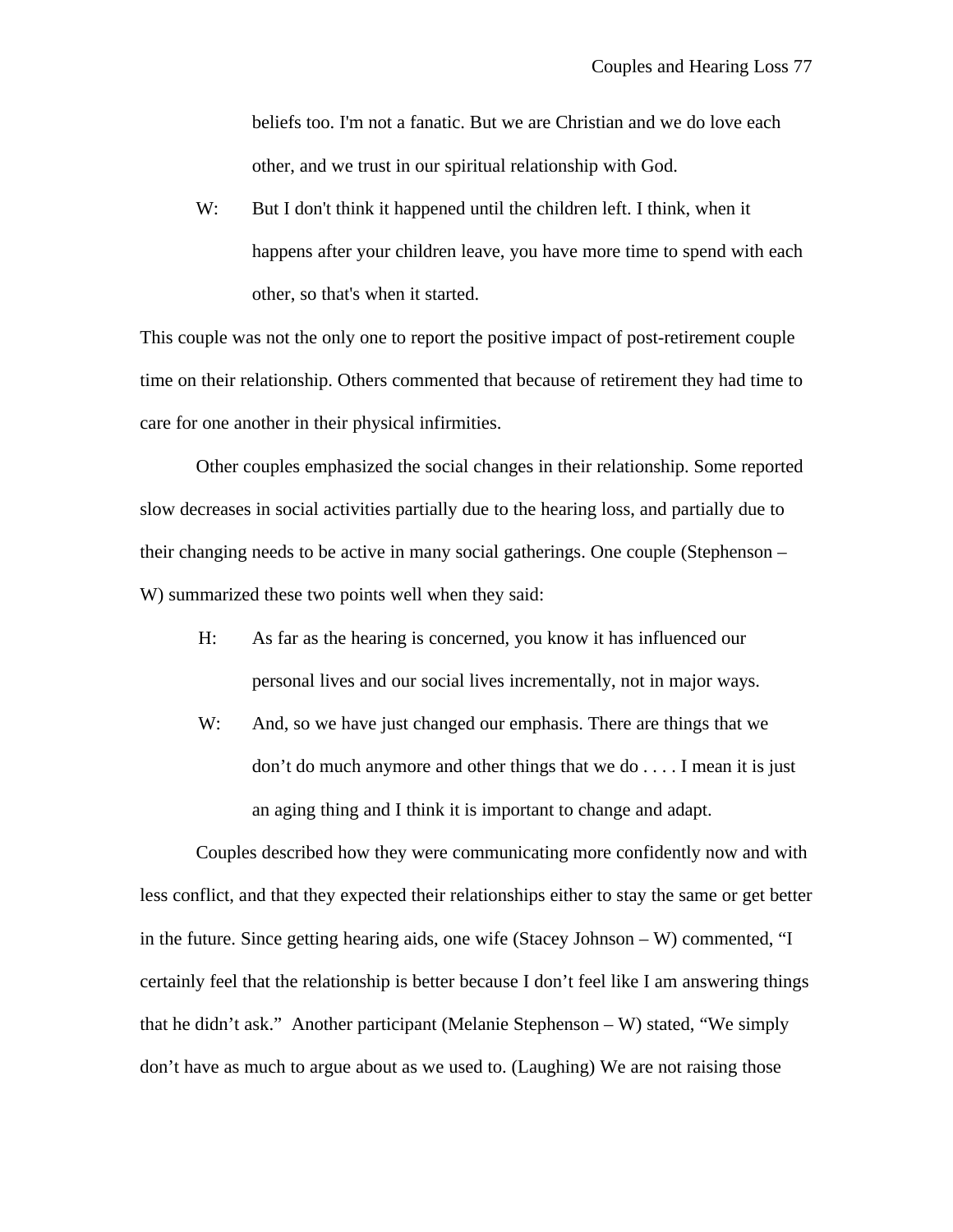children anymore." Again, developmental family processes seem to be influencing the development of the couple relationship. Lastly, in response to a question regarding what the couple relationship had been like since the hearing loss was acquired, the hard-ofhearing husband (Jerry Gardner – H) replied, "Well, it hasn't changed much." Similarly, couples often expressed that they didn't believe the hearing loss would influence their couple relationship in the future. One couple (Stephenson – W) discussed this possibility of the hearing loss getting worse in the future. They said,

- W: We will help each other more and more. We will become more and more interdependent and that is what marriage is about.
- H: I don't expect her to become totally deaf. I don't expect it to change. It may get worse. She may need to have a hearing aid. We will adapt to that. . . . We will work on it. Whatever the problems [are] that come up, we will do our darndest to solve them. What more can you do?

Couples' experiences of their relationship growing closer, whether due to their efforts to overcome difficulties or as a result of family and life developmental changes, gave hope that they would overcome and enjoy life in the future.

Couples were asked if they could think of a metaphor that would capture their relationship in context of the one spouses' hearing loss. Several couples struggled to answer this question, yet others shared some insightful images. One couple compared their relationship to a locust sapling. It was described as being young and vibrant, yet with little spines all over it that were prickly in the relationship. Another couple (Akers – W) compared their relationship to a seed. The wife said, "As years [go by] you grow it, your love gets deeper and deeper. At this point right now, we are so deep in love that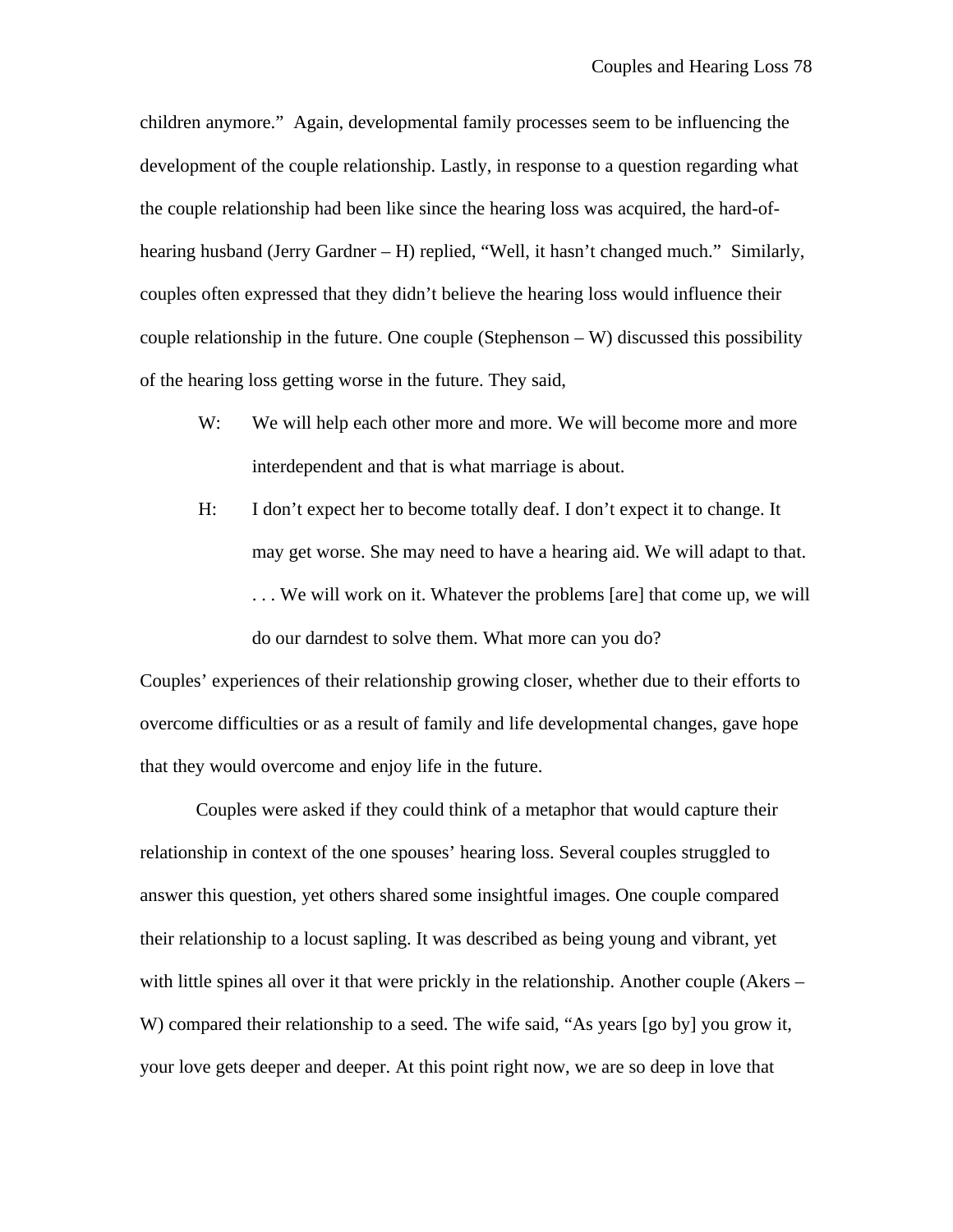we've never shared before. . . . It's like the seed grew stronger." Another couple (Stephenson – W) described their experiences as smoothing off the rough edges. They said:

- H: It is like some days the Rocky Mountains will look like the Appalachians. . . . They will be different, but they won't be any less beautiful.
- W: Ok, the edges are rubbed off. Polished rock. . . . I have got it right in front of me. There are these rocks I brought back right from Norway and one has been on the shoreline where the granite still has all its crisp edges and another one has been really washed in a really hard driving mountain stream. Well, any old marriage, and I do mean old marriage, gets a little rounded off.

While couples were not always able to verbalize a metaphor of their relationship, they did view and describe their relationships as being strong. One couple (Gardner – H) in which the husband had been through several health problems (including hearing loss) observed:

- H: The combination [of illnesses] made us strong. She has had to go through all three of them. In some ways it is probably harder on her. . . . Anything like that will tend to make you stronger. Any kind of adversity.
- W: I have been through a lot with him.

The strength and resilience reported by these couples seemed developmental in nature. As Staudinger and associates (1993) discussed, plasticity and reserve capacity are often overlooked traits of later life couple relationships. Thus, as couples mature and grow in their relationships, they may have the ability to change as needed. They may also draw upon a reserve capacity that has built up over the years they have spent together.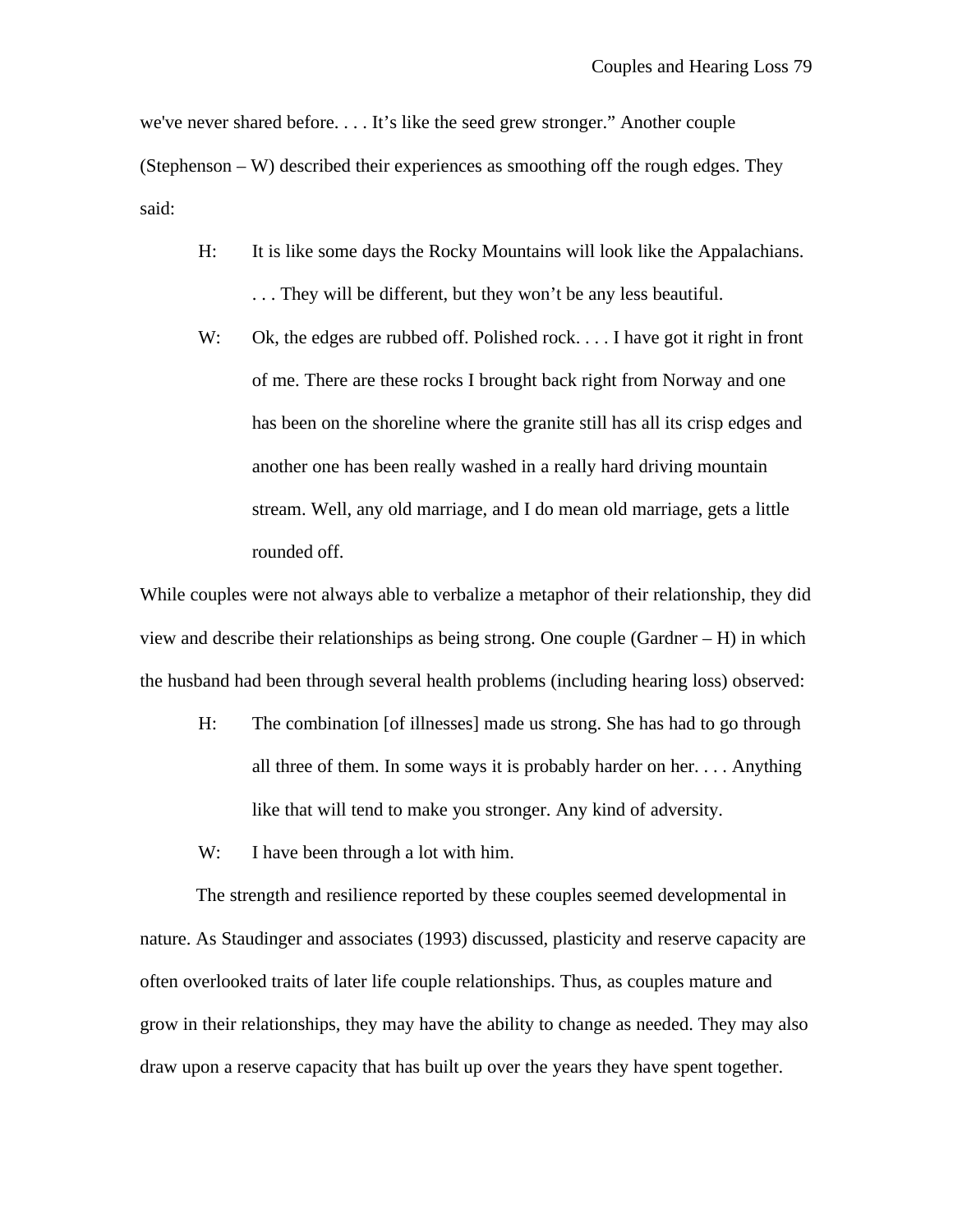**Assertion: Couples view hearing loss as either not affecting the core development of their relationship, or as strengthening it.**

Couples expressed gains in their relationships that were sustained over time. These gains further support the notion of resilience in the couples of this study. Themes of sustained gains included the finding that couples were still very engaged in a number of activities and they helped each other by compensating for one another's physical losses.

Specifically, couples said that when their activities were limited by the hearing loss they chose to focus on other manageable activities. Couples expressed an enjoyment for reading, working (some were retired and doing part-time work, others were still working full time), traveling, going to theater performances and movies, and enjoying family gatherings such as children's weddings. This modification to a couple's activities is a good illustration of the selectivity processes of successful aging, as discussed by Baltes and Baltes (1990). Just as the theory suggests, the couples in this study chose to focus their energy on a selection of their previous activities (or new activities) wherein they could still function successfully.

Very often couples made comments such as the "deaf leading the blind," each spouse bringing "half-a-wit" to the relationship in order to function, and so forth. Spouses were found compensating for each other. One spouse interpreted during an interview, while another spouse read or wrote for the partner. One spouse cooked all the meals, did the laundry, and cleaned the house, while the other dealt with all of the paperwork items. Another non-impaired spouse reported that she encouraged her husband to focus on activities that did not involve as much hearing, such as using the computer, golfing, and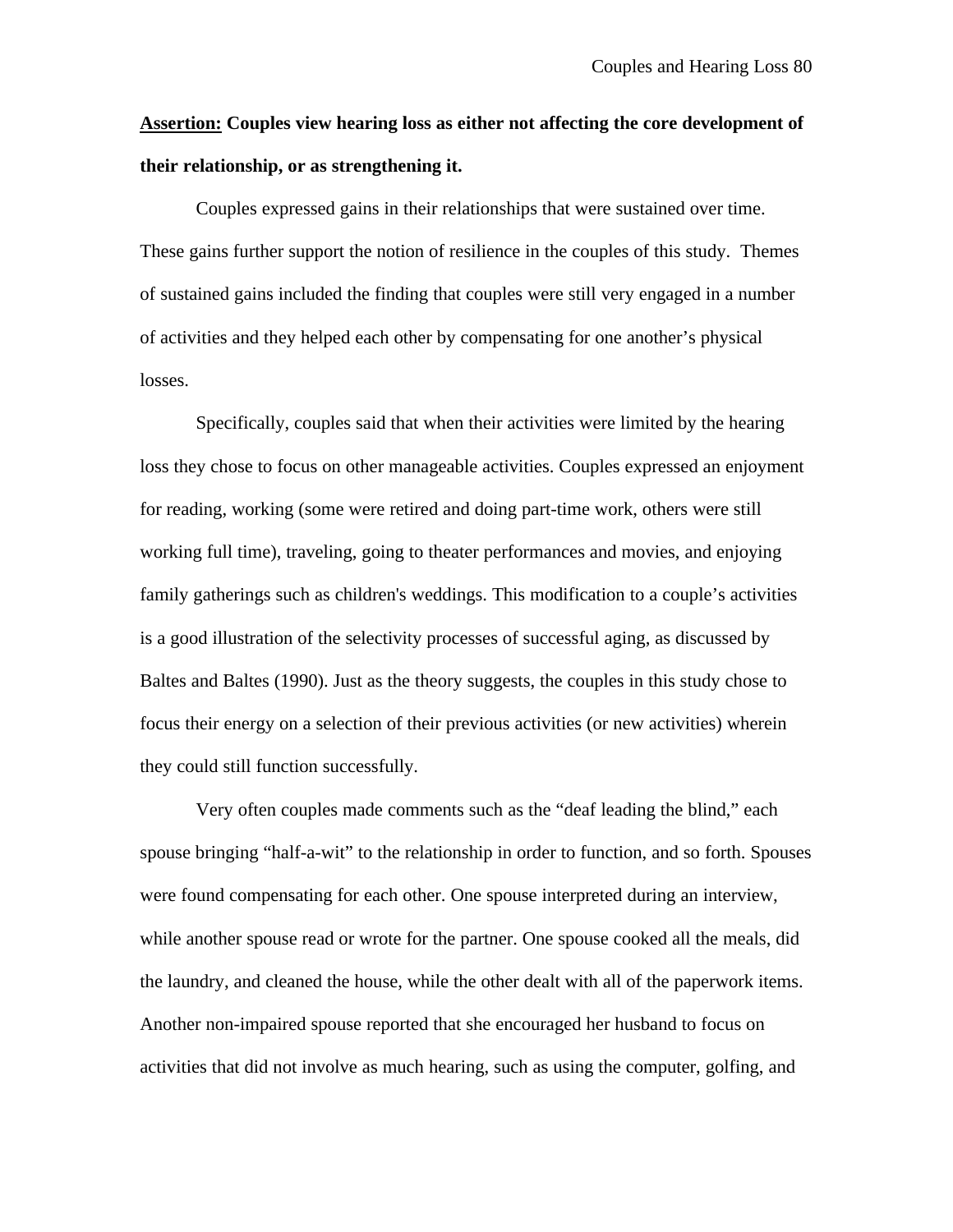flying model airplanes. Couples roles were often prescribed by the partners' physical limitations. Yet couples joked about this, and seemed grateful that they could help each other out. The word interdependence was used frequently. An example of this can be seen in one participant's (Gardner – H) comments. The wife said:

We laugh sometimes, he has better eyes than I do. With his glasses. I have a problem seeing road signs and so he reads road signs for me if I am driving. . . . When I get so I can no longer walk because I can't see, I'll get a wheel chair and he can push and . . . can see when the light turns or whatever and I can hear the policeman buzzing at us. (laughter) And off we will go.

Thus, couples' resilience processes were exhibited through positive development of couple relationships, descriptions of relationship growth through adversity, and sustained relationship gains. Also, couples showed their resilience to imbalanced emotional relationship ledgers and to caregiver aspects of couple relationships where one spouse has a hearing loss.

**Assertion: Some couples adapt to selective changes that accompany a hearing loss by refocusing their energies in ways that they can still find satisfaction. In addition, in some relationships where both spouses have physical limitations, spouses compensate for each other's losses with their strengths.**

*Marital satisfaction and levels of hearing loss.* The KMS scores for the research participants in this study are shown in Table 6. These scores reflect the high marital satisfaction of the current research participants. They also support the resilience demonstrated by couples in the interviews and through their reports of successful adjustment to the hearing loss.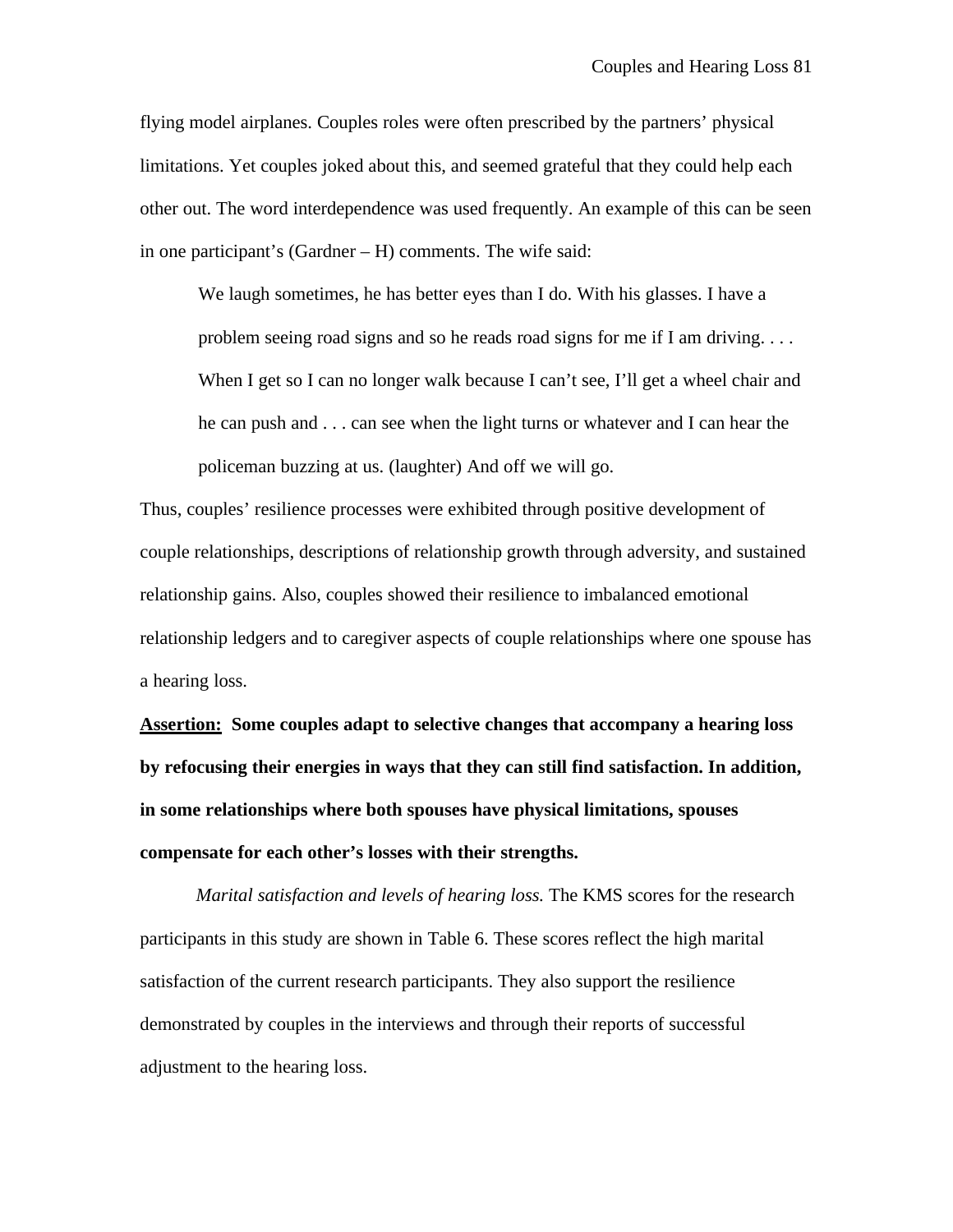| Couple Pseudonyms | Husband's<br>Score | Wife's Score    |
|-------------------|--------------------|-----------------|
| Akers             | 21                 | 21 <sup>b</sup> |
| Stephenson        | 21                 | 21 <sup>b</sup> |
| Johnson           | 21                 | 21 <sup>b</sup> |
| Jones             | 21                 | 21 <sup>b</sup> |
| Gardner           | 21 <sup>b</sup>    | 21              |
| Daines            | 18 <sup>b</sup>    | 18              |
| Poresky           | 18                 | 21 <sup>b</sup> |
| Green             | 18 <sup>b</sup>    | 18              |

Table 6. Participants' Kansas Marital Satisfaction Scale<sup>a</sup> Scores by Spouse.

<sup>a</sup> Scores reflect responses to three questions, with 21 being the maximum score. <sup>b</sup> Spouse with the hearing loss.

Note: The range of possible KMS Scale scores is 3 to 21.

The audiogram reports that were described in Table 2 of the Methods chapter showed that four of the hearing impaired spouses had experienced a hearing loss at the "profound" level in at least one ear (in couples number one, two, five, and eight). It is interesting to note that only the last couple interviewed had KMS scores that were lower than the highest score possible. The individual circumstances of these couples aid in understanding the marital satisfaction despite the profound levels of hearing loss in half of the participants. The hearing impaired spouse in the first and last couples both had acquired their initial hearing loss as young children. Although they had significant additional losses in hearing as adults, they both had much more time to adjust to their losses. The hearing impaired participants in the second and fifth couples both had better hearing in one ear, and at least fair speech discrimination. Thus, their ability to communicate with their spouses was better than it would have been if they had had a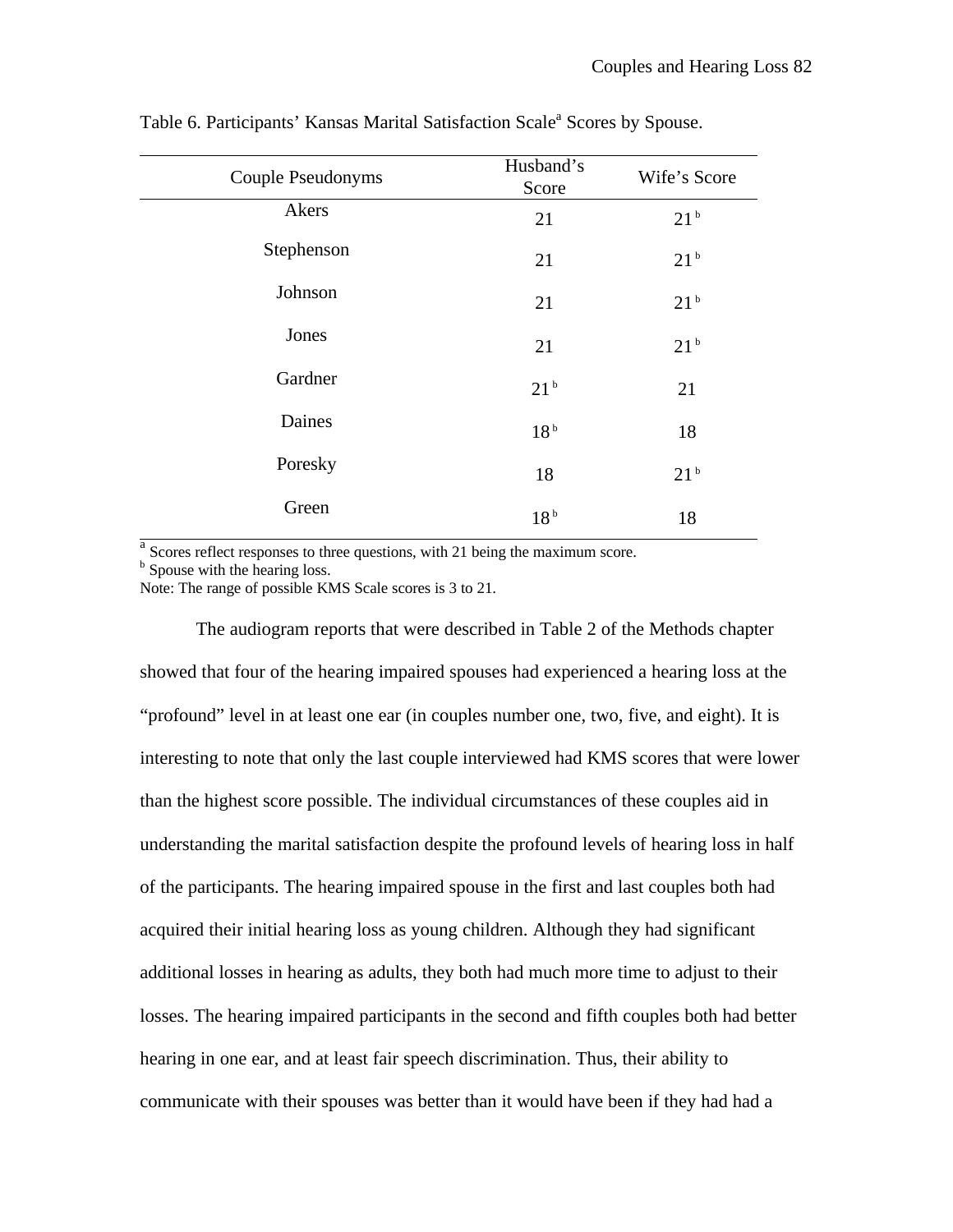profound loss or poor speech discrimination in both ears. Future research examining relationships wherein the hearing loss has reached the profound level, and has been of shorter duration, might reveal that severity and duration play important roles in marital satisfaction.

These descriptions of resilience are supportive of the types of competence discussed by Luthar and colleagues (2000). These types of competence included doing exceptionally well despite adversity, sustaining positive adaptation over time, and recovering well from traumatic experiences. Some couples in this study seemed to respond unexpectedly well despite severe, chronic hearing losses. Some sustained positive adaptation throughout the gradual loss of age-related hearing impairment, and some recovered well from traumatically sudden hearing losses. Thus, while not all couples exhibited resilience in all aspects of their relationship, each showed resilience processes in some way.

*Clinical Protocol with Hearing Impaired Clients (How might marriage and family therapists use or support the adaptive strategies that the participants identify in therapy with clients who experience similar circumstances?)*

The following section describes and expands insightful themes gathered from a focus group with experienced marriage and family therapists. Therapists' responses to themes from the interviews were grouped into three categories: couple dynamics, possible clinical situations with these couples, and the therapist/client relationship. In addition, therapists mentioned that the group discussion was very informative regarding hearing loss and that they would be able to better serve clients with a hearing loss due to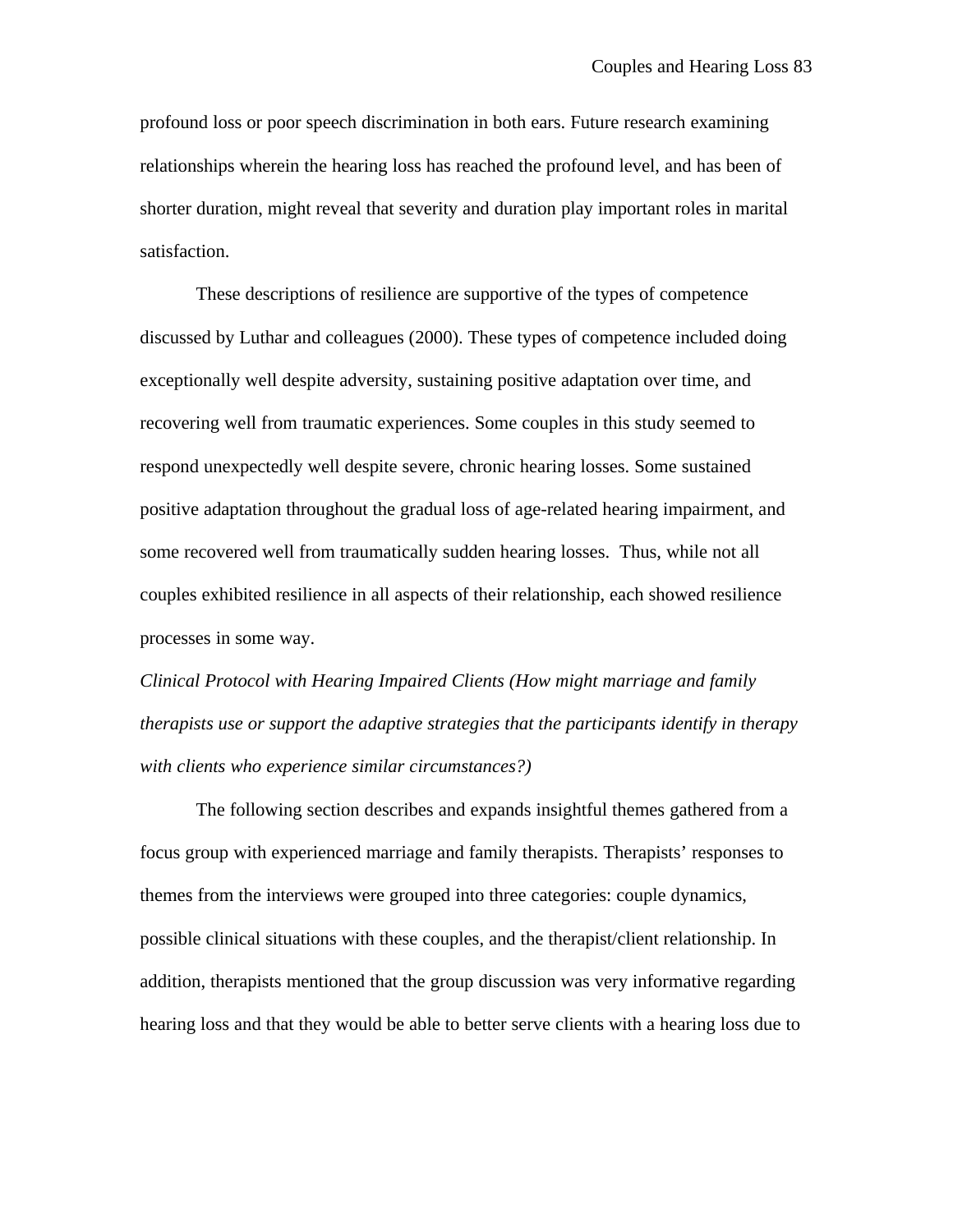the information shared. Interestingly, therapists' inquiries during the group supported the couple interview data, and acted as a source of triangulation.

*Couple dynamics.* Various clinical insights were shared by the therapists regarding the systemic ramifications of hearing loss in couple relationships. These themes included gender influences, communication processes, and caregiver processes.

Clinicians identified gender influences in couples where one spouse has a hearing loss. The clinicians suggested that men might be more likely to distance themselves emotionally by giving less effort to communicate when presented with ongoing stressors. They suggested that men who take on a macho image might say, "I don't need this. I don't want help. I can make it on my own." From the couple interviews, one couple (Gardner – H) discussed their experience of gender influencing couple communication. They said:

- W: A hearing-impaired person [has] to learn to communicate their feelings. I think women are better about that than men are. Men are notorious about not sharing their feelings. He is frustrated. Or at one point he was going to bed at 8:30 because of the trauma of the television noise. . . . If he could communicate, why . . .
- H: Communicating is really hard.

### **Assertion: Clinicians working with couples should take into account how gender might influence couple interactions and adjustment to a hearing impairment.**

Some themes were identified in relation to couple communication processes in the context of hearing loss. Clinicians observed that with hearing loss, couples may be left to struggle with the most basic of communication processes, and that it might be tiring for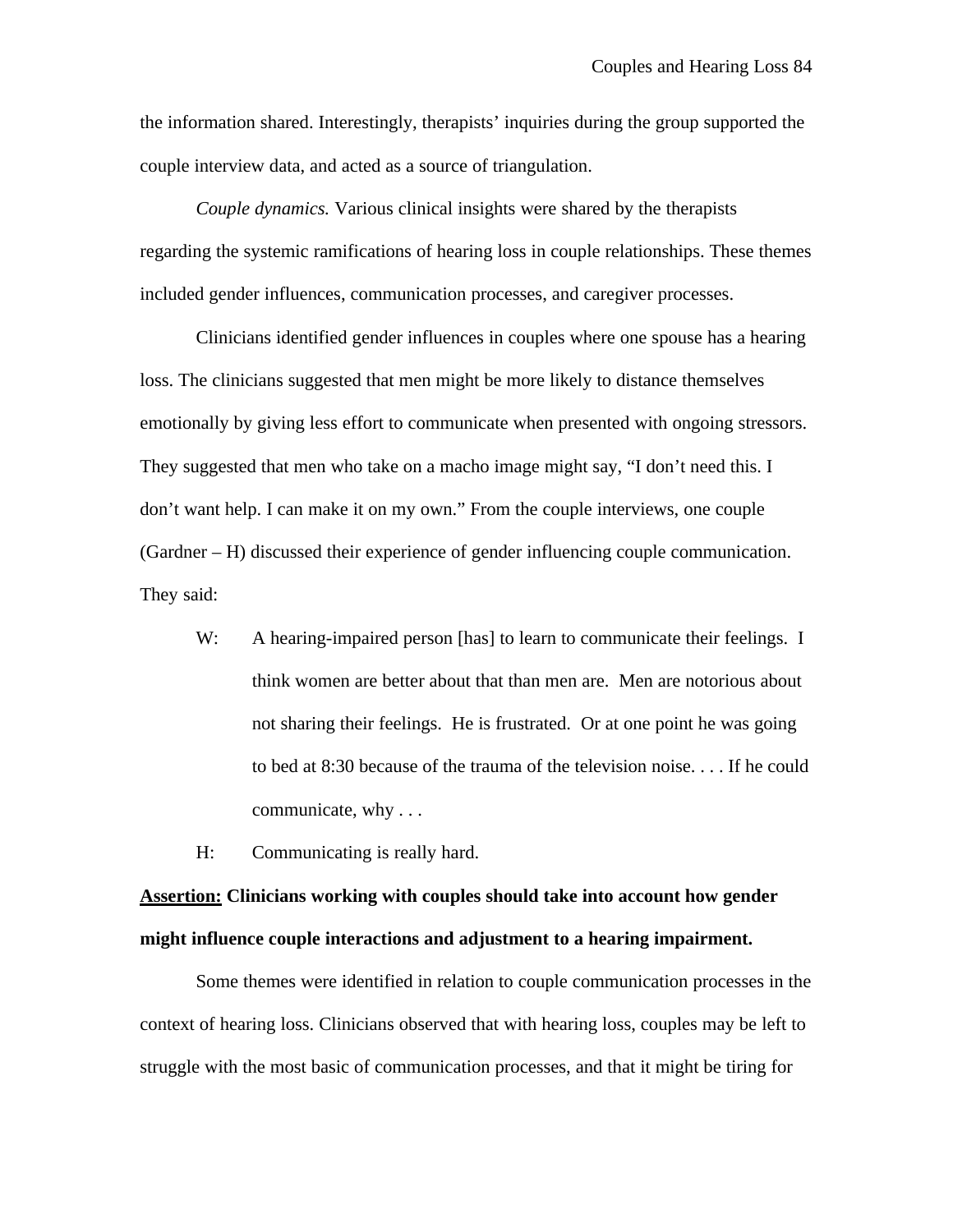them to constantly struggle at that level. One clinician commented, "Just the irritation and frustration and bothersomeness of it not being as perhaps simple as it used to be. You have to ask yourself, 'Is it worth this much trouble communicating or should I just sit and stay quiet.'" The systemic repercussion of this scenario is that if one partner develops a tendency to tune out, the couple relationship will be affected. It was suggested that these communication struggles are likely emotionally draining to both spouses, necessitating relational coping mechanisms. In fact, the focus group participants agreed with one clinician, who said that, "individual ways of coping in a couple are actually systemic, because the [unimpaired] partner is always affected by what the other individual does."

According to symbolic interactionism theory, couple interaction, the roles each spouse carries out, and the life context shape the identity of the couple (LaRossa  $\&$ Reitzes, 1993). Thus, ongoing responses to hearing-related difficulties can shape the couple relationship for better or worse. The therapists in the focus group seemed to be saying that the communication difficulties related to hearing loss would likely weigh on couple relationships, and influence their development negatively. In contrast, the couples in the current study most often reported that they either did not think the hearing loss had affected their relationship development, or that it had influenced their relationship positively.

**Assertion: According to the focus group clinicians, some couples seeking therapy may have developed unhealthy couple interactions related to the hearing loss, which have negatively influenced the couple relationship identity.**

The delicate processes involved in relational coping mechanisms can be depicted well through caregiving situations. Therapists gave the opinion that it can be difficult for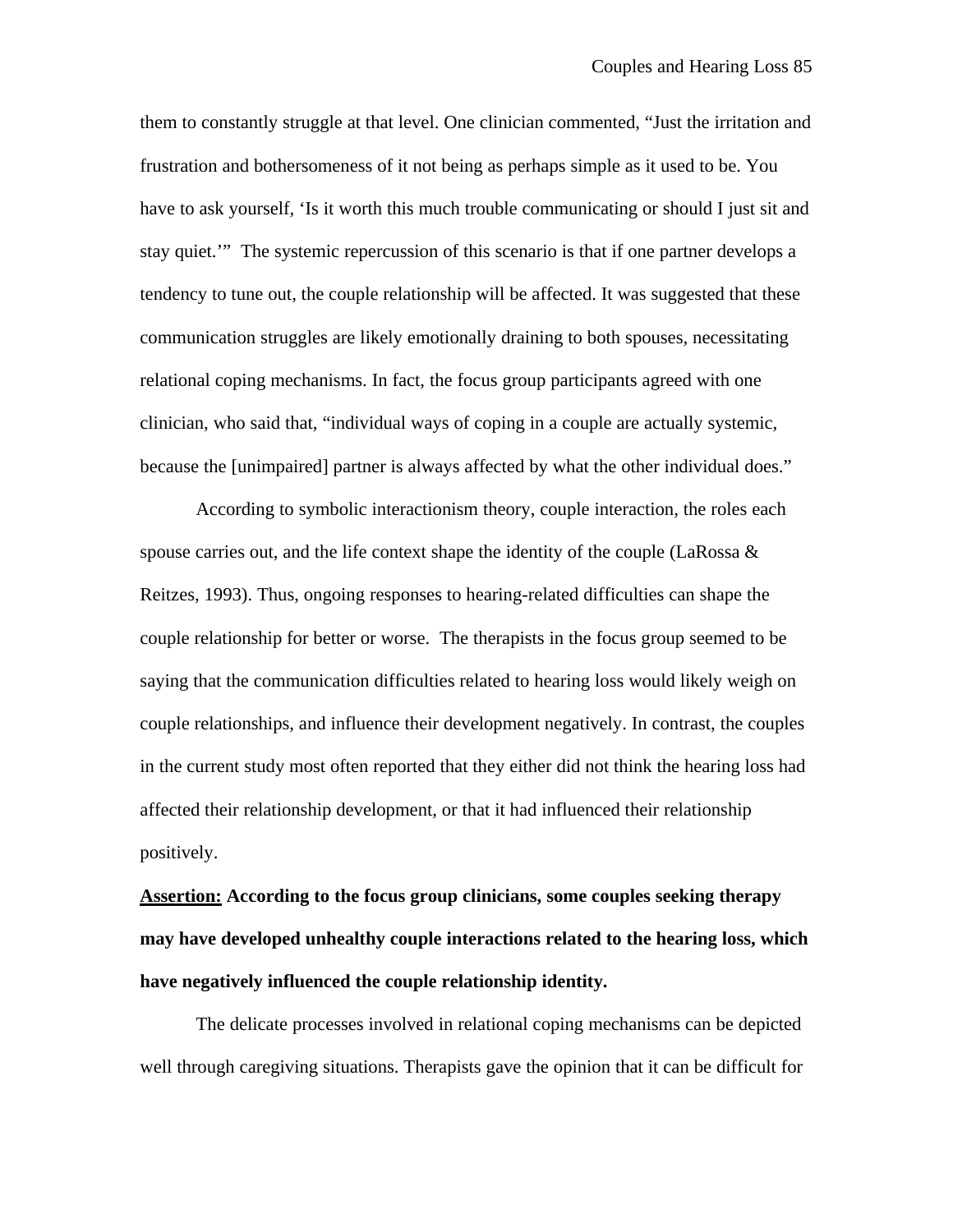couples to find a balance in autonomy versus dependence when a health stressor is introduced into couple relationships. It seemed important that couples be in agreement regarding the "satisfaction with the outcomes of caregiving." Clinicians suggested that when one spouse is over-dependent on the other, imbalances can lead to major difficulties in the relationship. As mentioned earlier, discussions in the literature on spousal caregiving have suggested that imbalances and boundary issues can lead to relationship conflict (Giordano &Giordano, 1983). In summary, it seems that therapists working with couples in caregiving situations should assess (a) the balance of emotional, mental, and physical responsibilities carried by each spouse and (b) the couples' satisfaction with how the responsibilities are situated.

As a parallel process extending from the couple relationship to the therapeutic relationship, Beckham and Giordano (1986) suggested that therapists be aware of the "balance" of attention they give to each spouse when one has a physical illness. Specifically, they encouraged therapists to overtly reassure the spouse with the disability that they (therapists) are striving to help both partners. In doing this, therapists can model healthy levels of responsibility, autonomy, and independence for their clients.

An example from the current study illustrates this balance. One non-impaired spouse seemed to take full responsibility for conflicts around communication difficulties that occurred. A clinician in the focus group wondered if the couple had agreed upon this balance, or if they had somehow gotten into a pattern of one spouse acting as the "good parent," and the hearing-impaired spouse as a child – being "diminished somewhat." It was acknowledged that the care-taking spouse "might have an altruistic or benevolent idea around the caregiver or care-taking responsibility to cause [his wife] not to feel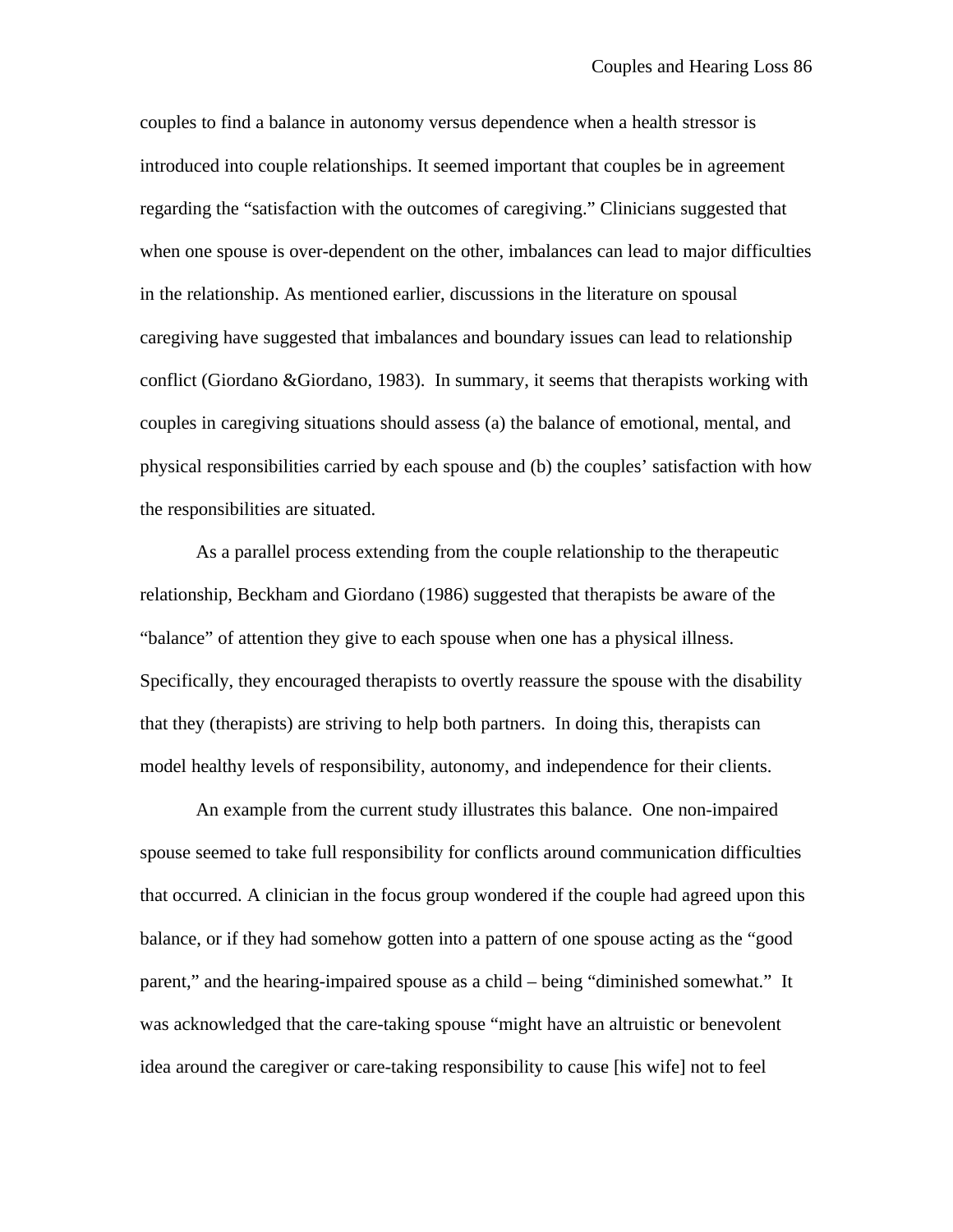worse in her loss." In this situation, it could be important to assess the power differential in the relationship, and to look at the couple's satisfaction with their arrangement.

Of further clinical interest to caregiving in couple relationships, Van Amber and colleagues (1996) found in the family therapy literature that the most frequently reported presenting problem for older adults who sought psychotherapy was related to spousal caregiving. This finding suggests that therapists would be wise to assess couples for caregiving situations and their possible repercussions, in all couples seeking services when one partner has an impairment.

### **Assertion: Once healthy couple relationship processes can be strained with the introduction of health problems and resulting care-taker roles.**

*Possible Clinical Situations.* The family therapists in the focus group were aware that the couples interviewed for the study were adapting well, for the most part, to the hearing loss. In this context, they gave examples of how the couples' situations could be adapted to a more clinical population. They then offered interventions they might use with hearing-impaired clients. One potential problem they mentioned was the buildup of frustration, anger, and depression from the small alterations in communication routines. A clinician explained, "You wouldn't think that driving down the road and talking with your spouse is a problem, but it is becoming one." In situations such as these, the clinicians wondered about the processes of grieving, loss, and acceptance of both spouses. It was suggested that the main goal with such couples might be to help them come to accept their condition by understanding where it came from, allowing couples to move on in their lives.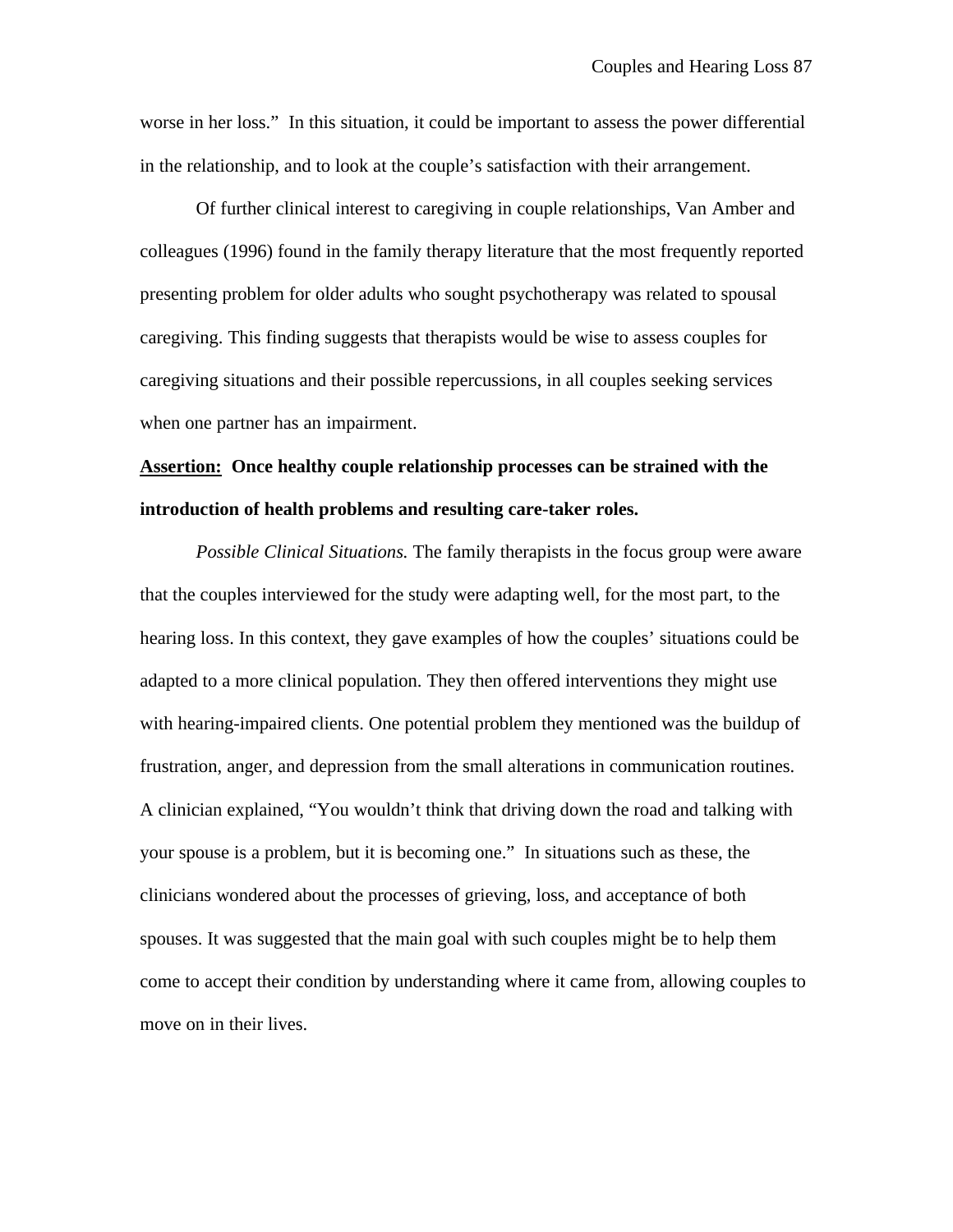In connection with acceptance, the therapists considered the course of the illness as playing an important role in how couples adjusted. They wondered about the gradual vs. sudden onset of the hearing loss, and how couples' experiences fit with their life expectations. Rather than focusing on the severity of the hearing loss, clinicians seemed to agree upon the importance of inquiring about the couples' perception of the loss. This suggestion relates directly back to the theoretical model of this study, with attitudes and beliefs influencing adaptation responses. One therapist suggested that a therapeutic way of approaching acceptance would be through couples' narratives of the hearing loss. This suggestion is based on White and Epston's (1990) model of narrative therapy. Simply stated, in the narrative model the negative stories of peoples' lives are deconstructed and then "reauthored" using language that describes life more positively. The focus group clinicians indicated that when acceptance of a hearing loss had not been reached, couples could re-story their narrative to include coming to terms with their situation and moving forward.

In contrast to couples in the current study, therapists noted that some clinical couples may not be able to rebalance the emotional ledger in response to negative comments. Gottman's (1999) idea of the "emotional bank account" was suggested by one clinician as possibly being helpful. In couples where the foundation of an emotional bank account was not well established, Gottman has suggested that couples have stressreducing conversations on a daily basis, and that they make efforts to "turn towards" each other more often than turning away from each other.

Other interventions were suggested by clinicians in the focus group. Some of these included (a) asking the non-impaired spouse how the hearing loss has influenced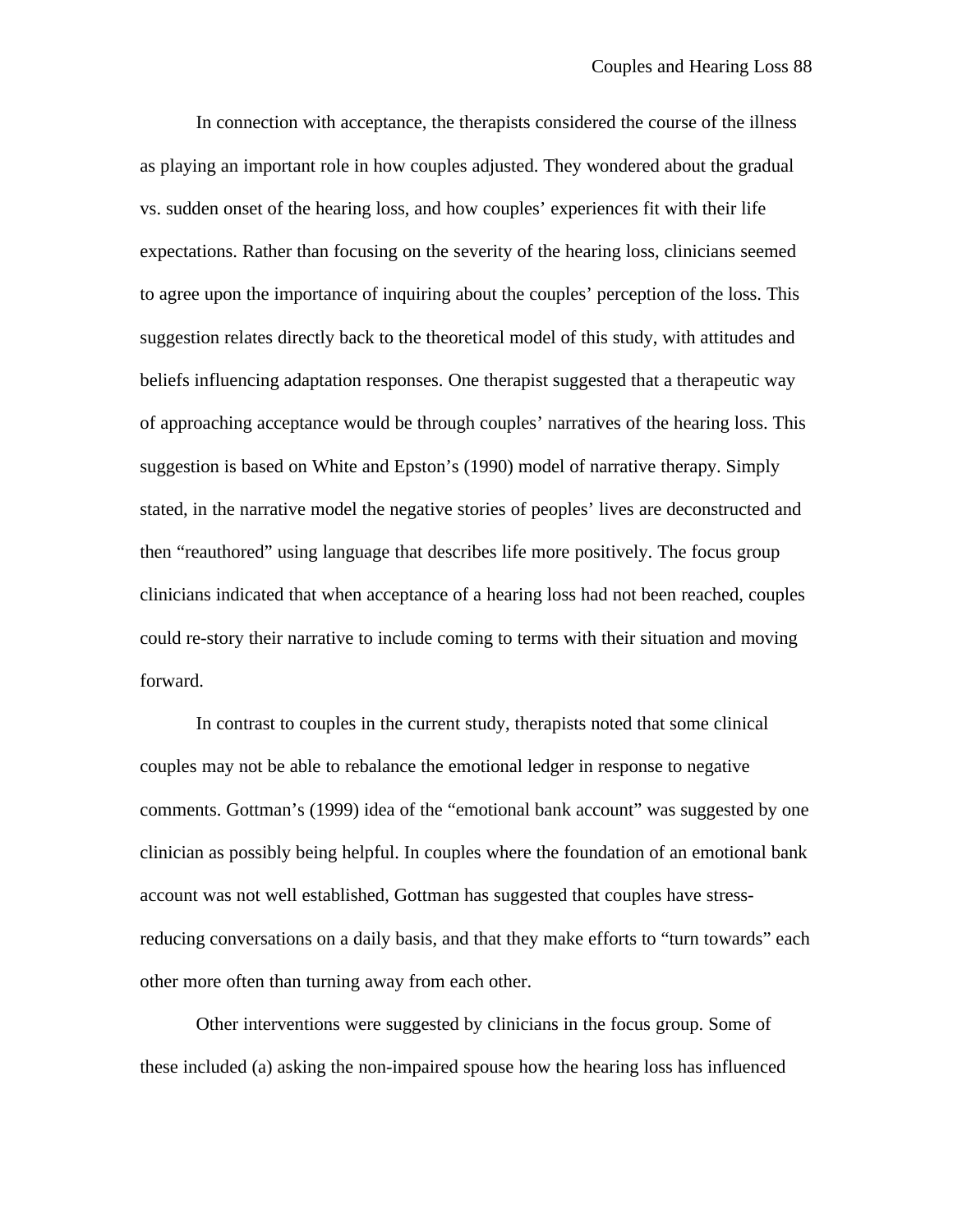his or her life, (b) creating psychoeducational opportunities around hearing loss issues, (c) focusing on the strengths that couples bring to therapy that have helped them to deal with stressors, and (d) helping couples to make second order changes (i.e., changes that go beyond a mere behavioral modification).

# **Assertion: Marriage and family therapists can be equipped with systemic and narrative therapy models, as well as clinical interventions, that may be useful in helping couples that struggle with stressors related to hearing loss.**

*The therapist – client relationship.* Family therapists have identified similar patterns of interaction (parallel processes) between family relationships and client/therapist relationships (Doehrman, 1976; as cited in Todd & Storm, 1997). Parallel to couple adjustments made for individual hearing losses, the therapeutic relationship can be influenced by a client's hearing loss. Clinicians agreed that the hearing loss of a client would likely have an influence on the communication processes in therapy. They suggested that just as partners can become irritated by small communication difficulties, the therapeutic relationship can be jeopardized by the discomfort of making added efforts to communicate. In addition, therapists reported that they sometimes have the tendency to favor communication with a more verbal spouse in couples therapy. Related to hearing loss, therapists may inadvertently favor communication with the non-impaired spouse. In response to this type of situation, one therapist commented,

As a therapist I ask the one who hears better to not be as quick to speak . . . [that] I need to hear this from her or from him (the hearing-impaired spouse) right now. Be very literal about that. It puts them on the spot for a response.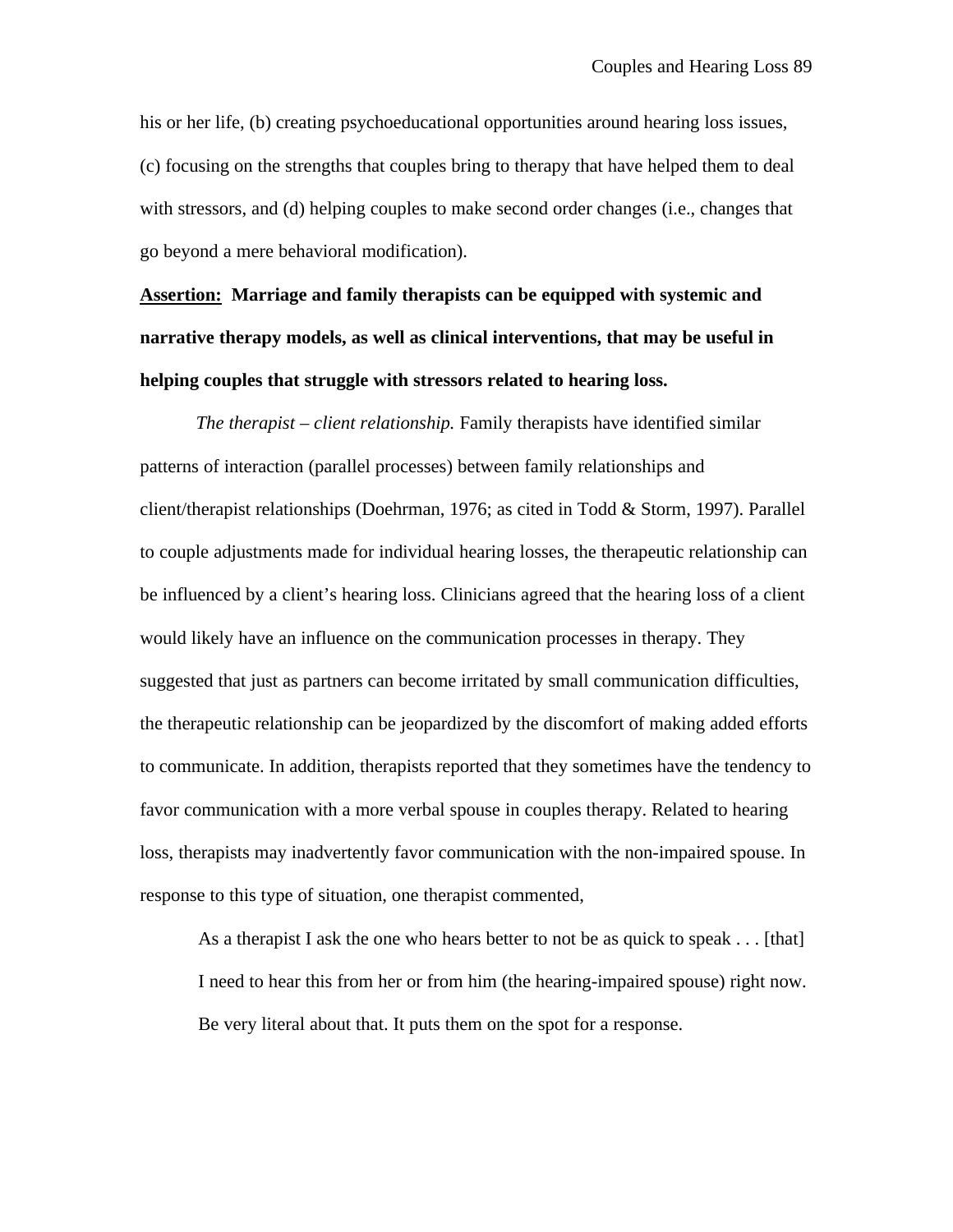**Assertion: As is often the case in therapy, processes between family members can play out in the therapeutic relationship. Therapists should strive to be aware of how a client's hearing loss could influence the therapeutic relationship and in-session communication processes.**

The themes from the focus group, as examined by the researcher, demonstrated data triangulation with those from the couple interviews. Namely, when presented with a case scenario of a couple with a hearing loss, the therapists were interested in finding out about the process of acceptance for couples and how one spouse's loss influenced the other spouse. Therapists responded to vignettes by pointing out strengths in the couple relationships, affirming the evident resilient couple processes. The discussion of themes from the focus group will further illustrate the overlap between the two sources of data. *Conclusion*

In conclusion, couples' reports of their experiences and situations indicated processes related to making meaning of one partner's hearing loss. Participants' beliefs and values surrounding the hearing loss seemed to be linked to their relationship adjustments. Many responses were categorized as demonstrating resilience and strength. Additional couple processes were observed and shared in retrospect, which highlighted relational resilience. Clinical applications of the themes from the couple interviews built upon systemic couple processes and revealed areas for clinical intervention with couples where one spouse has a hearing loss.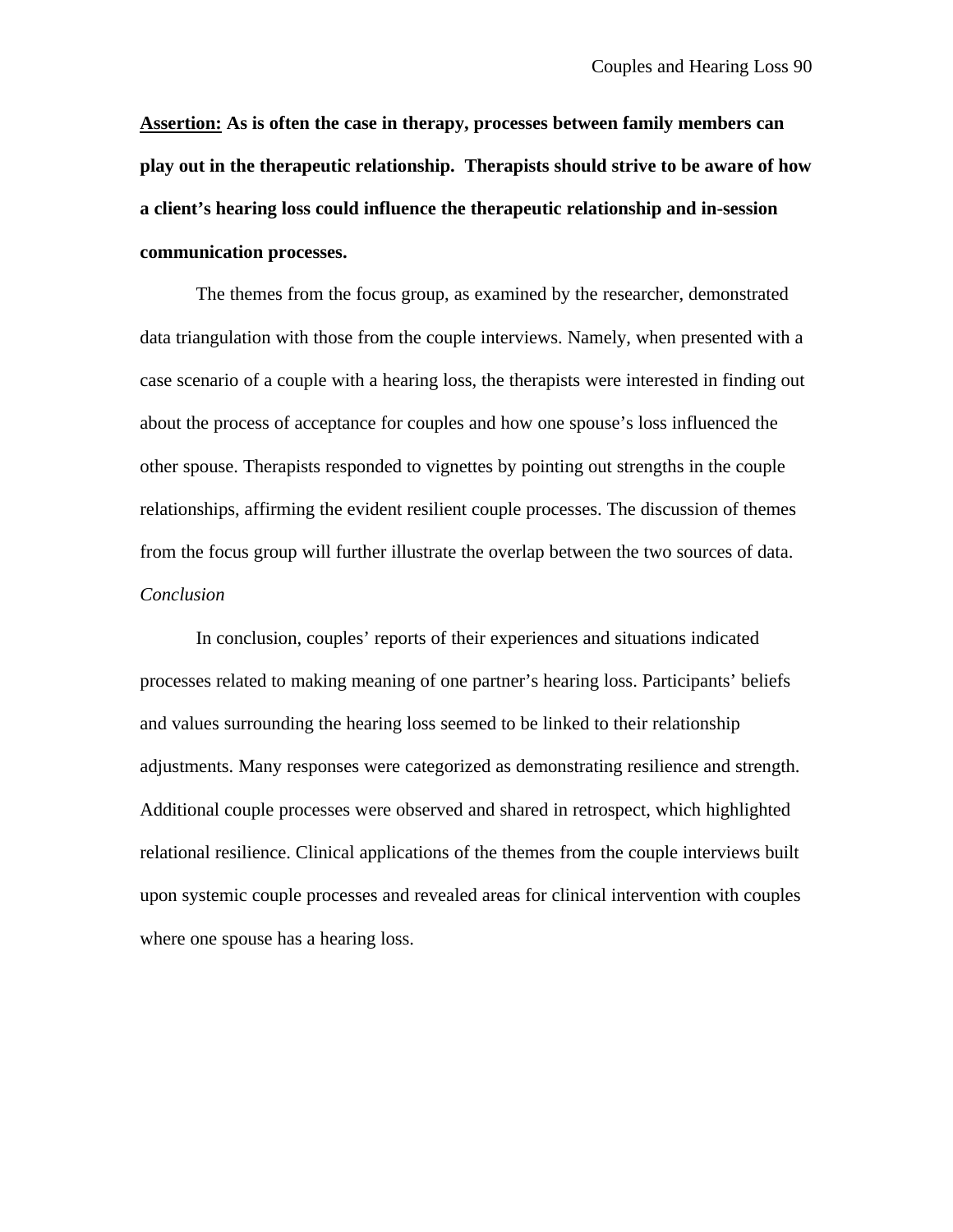#### CHAPTER V

#### *Discussion*

As exemplified in the Findings chapter, results from the current study were supportive of previous research findings and published literature. The research questions were answered through the meaning that couples made of their experiences, the resilience processes that they reported and demonstrated, and the clinical insights shared by focus group clinicians. The findings from this study give direction for future work. Implications seem applicable to family resilience theory, marriage and family therapy practice, audiology practice, and future research. In addition, a discussion of researcher reflexivity is shared.

#### *Family Resilience Theory*

For the purposes of the current study, resilience was defined as when couples were exposed to a significant risk (hearing loss) and they showed positive adaptation in their relationship despite that risk. Taking into account the researcher model of resilience, a significant level of risk was established (by participants having gone to an audiologist), and successful adaptation was measured (through the marital satisfaction scale). From the practitioner perspective, resilience processes were explored with all of the couples regardless of their level of hearing loss and their reported level of marital satisfaction. Greater emphasis was placed on the exploration of resilience processes within couple relationships than on determining whether a couple had adapted successfully or not. In this sense, each couple in this study demonstrated characteristics of resilience.

In addition to demonstrating exposure to significant risk and the positive adaptation to that risk, resilience was found in both the characteristics of the couples (i.e.,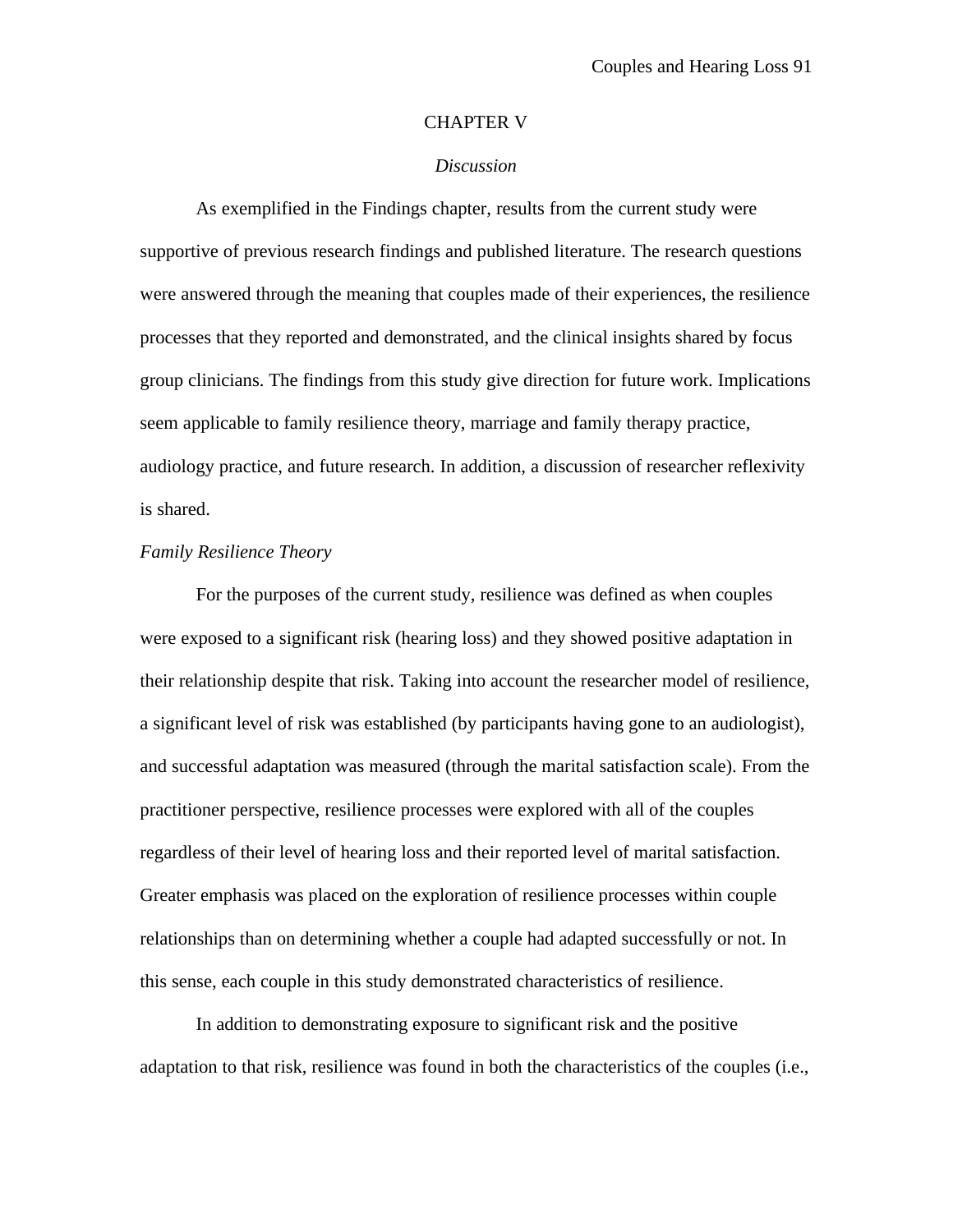protective factors), and in the fruits of resilience (i.e., resilient outcomes). In this study, protective factors were related to the strengths evident in couple relationships. Likewise, resilient outcomes were shown through demonstrations of resilience that seemed to result from relationship strengths.

Recent articles were published in special issues of *Family Relations* and the *Journal of Marriage and the Family* that focused on resilience. The authors of the lead articles asked questions for investigators in the field to answer with future research. Answers to some of their questions can be taken from the current study.

First, Ganong and Coleman (2002) stated:

Care is needed in conceptualizing what is meant by risk. . . . A definition of risk that seems to evolve from this collection of papers is that risks are chronic (ongoing mechanisms or factors) and may include developmental issues, gender issues, and structural issues, societal issues, or both. Risks may come in multiples, they may primarily involve one family member or several, and they may initiate outside of the family as well as within. Which of these views of risk can we, as family scholars, accept? If multiple definitions of risk are applicable, do they evoke the same or diverse resilience processes?

From one point of view, the current study included multiple definitions of risk. Both men and women with a hearing loss were interviewed. Developmental issues were relevant because of the increasing likelihood of someone having a hearing loss in later life. Also, only one spouse had a hearing loss in most of the couples from this study. From this perspective, it was interesting to find that both men and women sought to gain understanding and acceptance of hearing loss. The hearing loss was either acquired or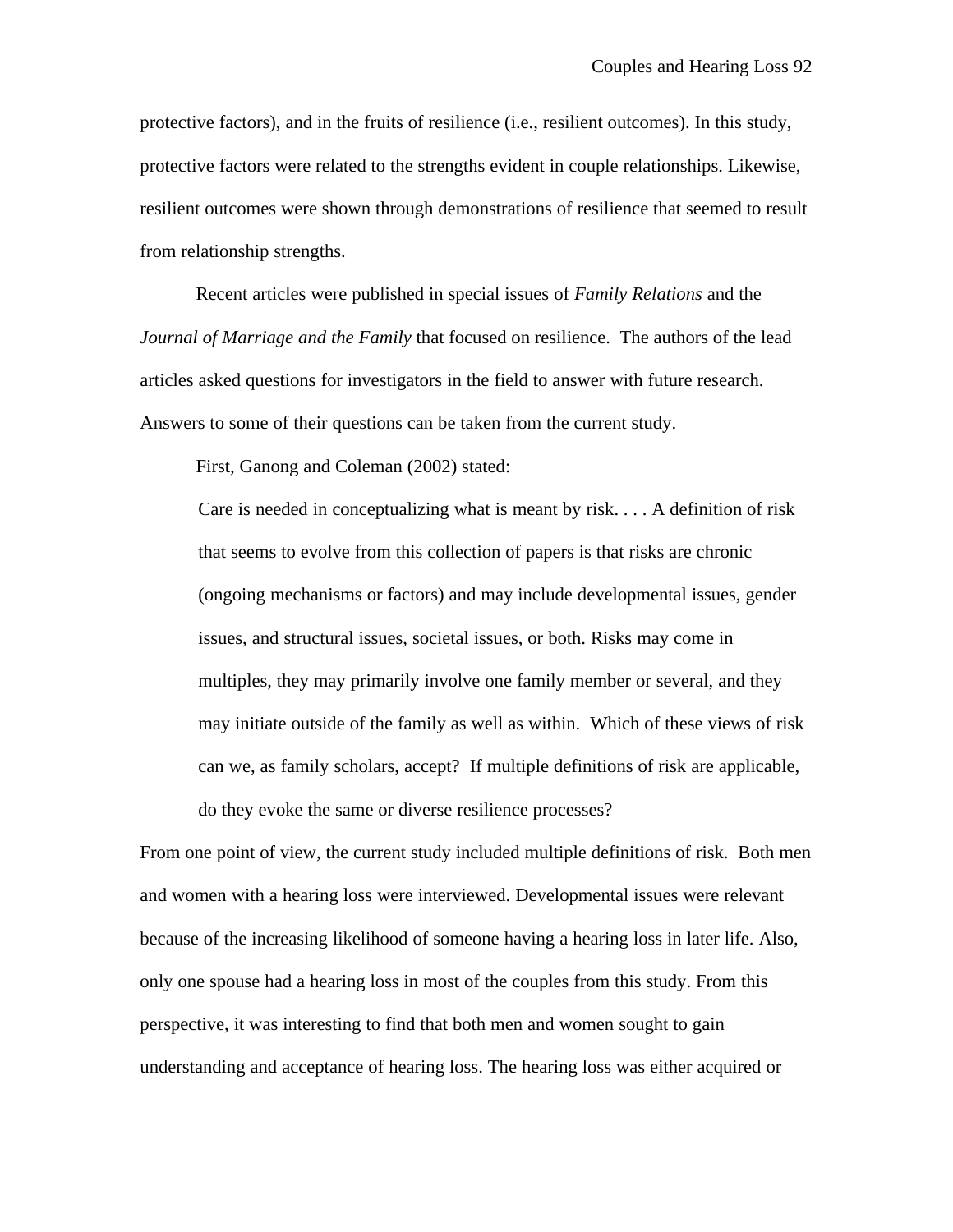significantly worsened in later life, and only one spouse personally experienced the primary stressor of a hearing loss.

With these differences in mind, the resilience processes described in the current study were still similar across couples. On the other hand, if factors such as gradual *versus* sudden onset of hearing loss, mild *versus* severe loss, older *versus* younger couples, or higher *versus* lower socioeconomic factors were to be included in the same study, it seems that different resilience processes would be explored.

Second, Coleman and Ganong (2002) asked, "Conceptually, what does the construct 'family resilience' add to the 'positive adaptation to stress' literature?" This question addresses the need to acknowledge the important work that has been done in the positive adaptation to stress literature (e.g., Boss, 1987; Hill, 1949; McCubbin & McCubbin, 1996).

In an attempt to integrate these two models, Patterson (2002) argued that "the concepts that underlie it [family resilience theory] are already contained in family stress theory, [however] a focus on resilience draws greater attention to family success and competence" (p. 358). Applying these ideas to the current study, it could be said that all of the couples in the present study exhibited successful adaptation, and some of them described their experiences with hearing loss as being resilient. For example, some said that their relationships were stronger as a result of other health problems they had faced. These couples reported that their relationship was made stronger despite the adversity. The current study supports Patterson's (2002) discussion of these two models, and appeals to her call for qualitative research by describing the meaning making and resilience processes involved in couple relationships where one spouse has a hearing loss.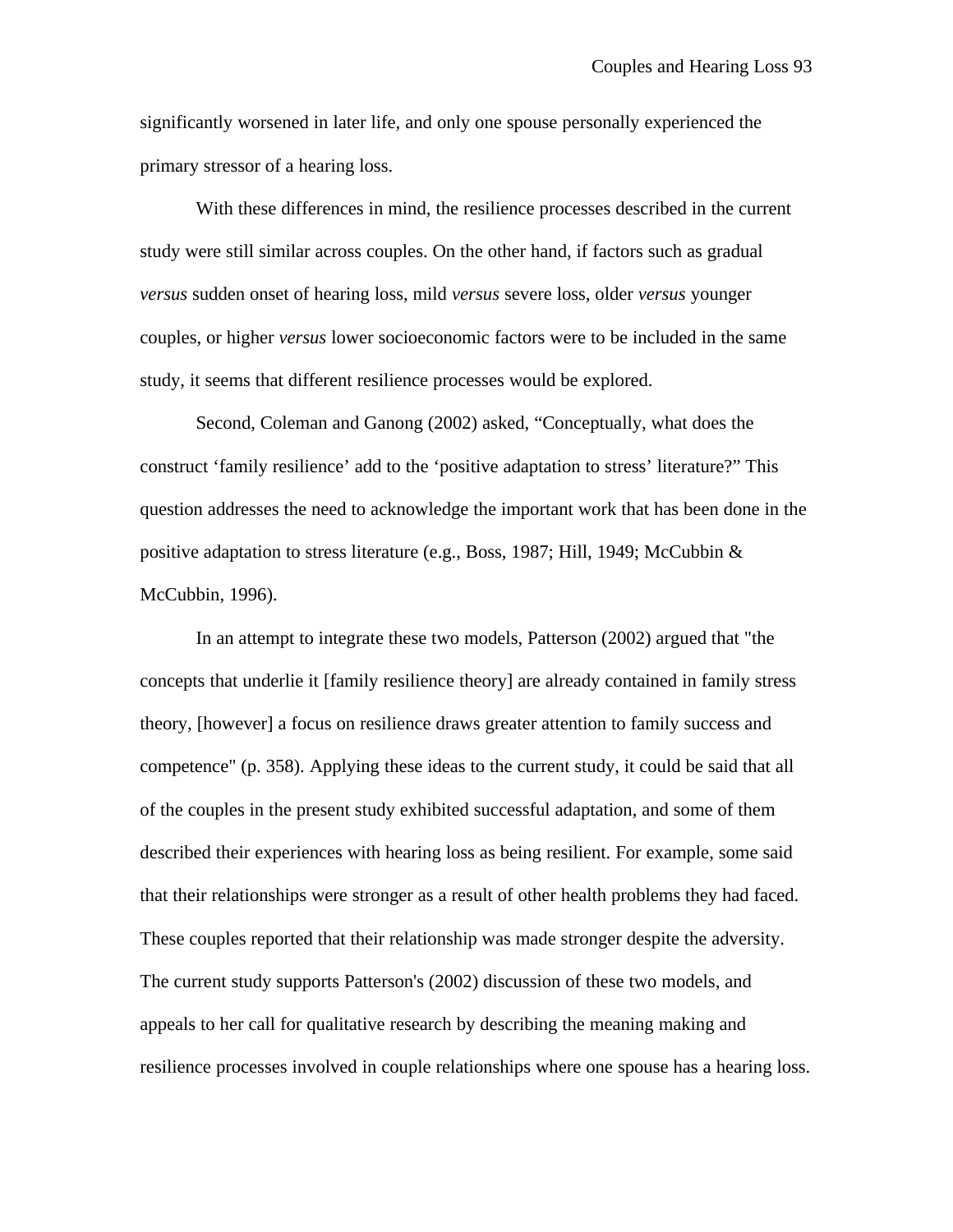A debate similar to successful adaptation *versus* resilience has played out in the field of gerontology through the concepts of successful aging *versus* aging well. This debate began as different models of successful aging presented conflicting definitions of what it meant to age well. The Rowe-Kahn (1998) model stressed low risk of disease and disability, high mental and physical functioning, and an active engagement with life. A contrasting model by Baltes and Carstensen (1996) emphasized self-perceptions of successful aging by asking how well one is doing considering his or her situation. A recent pair of articles appeared in *The Gerontologist* (2002), which discussed the current state of the field regarding the integration of "successful aging" and "aging well." Kahn (2002) commented on the complementary nature of these models. Moreover, he said, "The theoretical integration of these three models is a task for the future. In the meantime, all three are useful as research guides" (p. 726). Relating back to the current study; the integration of successful aging models parallels the possibilities for the family stress and family resilience theories.

Third, Coleman and Ganong (2002) asked, "How does the 'family resilience' practitioner address within-family variations in response to adversities and effectiveness of coping strategies?" In the current study, some couples showed within-variation responses to the hearing loss. For example, one spouse seemed to cope with the hearing loss at times by dominating the discussion of most conversations. Privately, the wife of this participant informed me that her husband did not listen well during couple conversations. For the husband in this situation, this coping was adaptive. For the wife, this coping was not successful. It seems from this example that family resilience can not be established unless the processes involved are beneficial to all members of the family.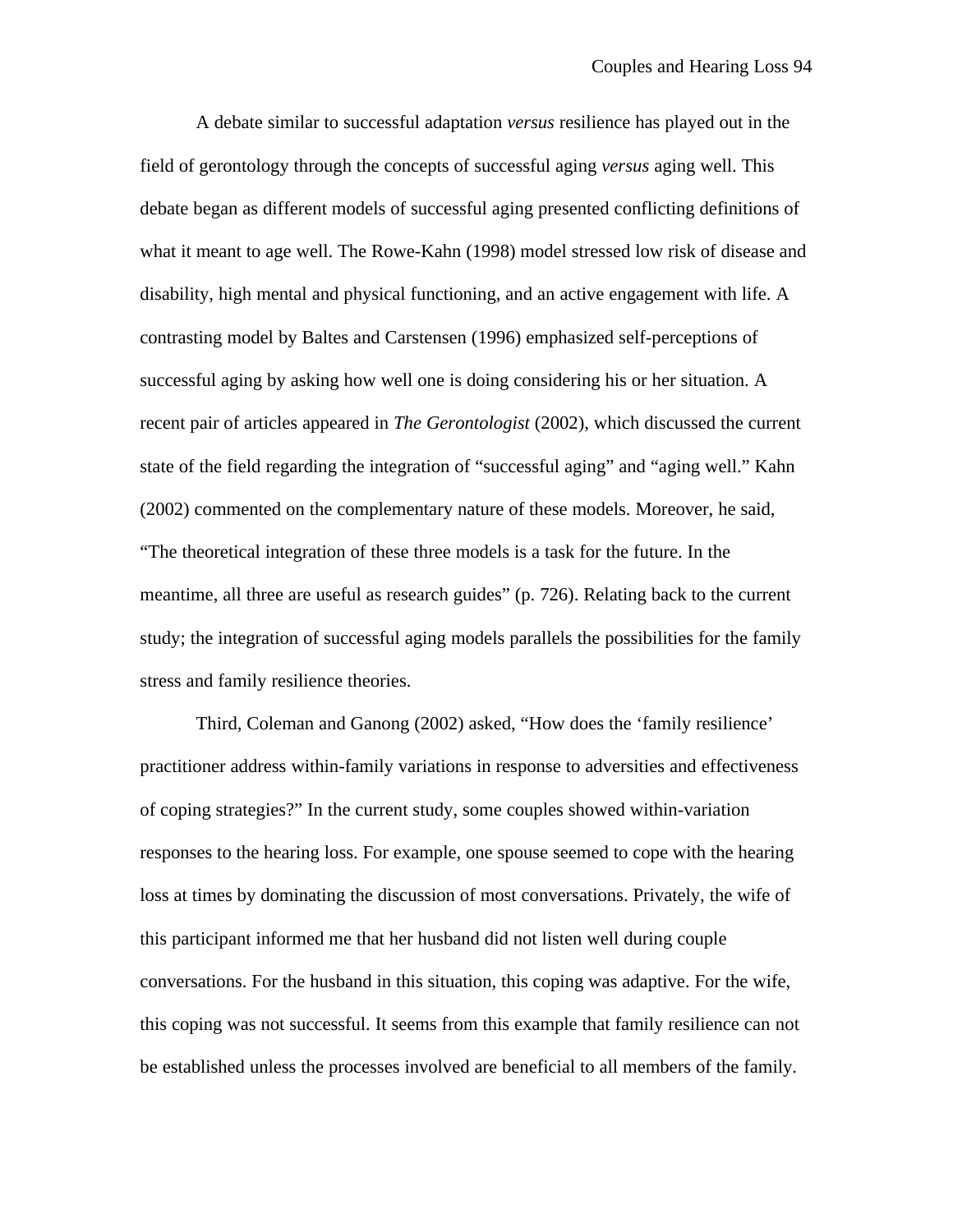This differs from individual resiliency, which focuses on individual processes. This question would need to be revisited when the relationships of more than two members are examined.

In addition to answering these questions, the current study seems to move the theoretical framework of couple resilience forward. Specifically, by examining the experiences of couples as the unit of analysis, the development of meaning and belief systems are expanded from individual processes to relational ones. While it may be that Walsh and others have labeled the processes involved in family resilience as relational, there seems to be little research that has examined how a couple came to understand and accept their situation – together. In other words, it seems that the relational construct of meaning has been identified in the literature, yet the relational process of reaching meaning seems underdeveloped at this point in time. Future research could examine this process in greater detail. Therefore, just as Kübler-Ross (1969) has described the process of individual grieving, researchers might be able to identify couple and family processes of working together to understand the resilience processes they go through.

*Marital Satisfaction.* According to the Kansas Marital Satisfaction Scale Scores, all of the research participants reported to be either "Very Satisfied" or "Extremely Satisfied" in their marriage. These high scores seem to reinforce the expressions of relationship resilience despite a hearing loss of one partner. Furthermore, it is interesting to note that all but one couple had congruent satisfaction scores, even though the scales were administered to spouses individually. This compatibility of couples' scores shows the congruence of spousal perceptions of their relationship. It is also interesting to note that the one couple that reported differing levels of spousal satisfaction was actually the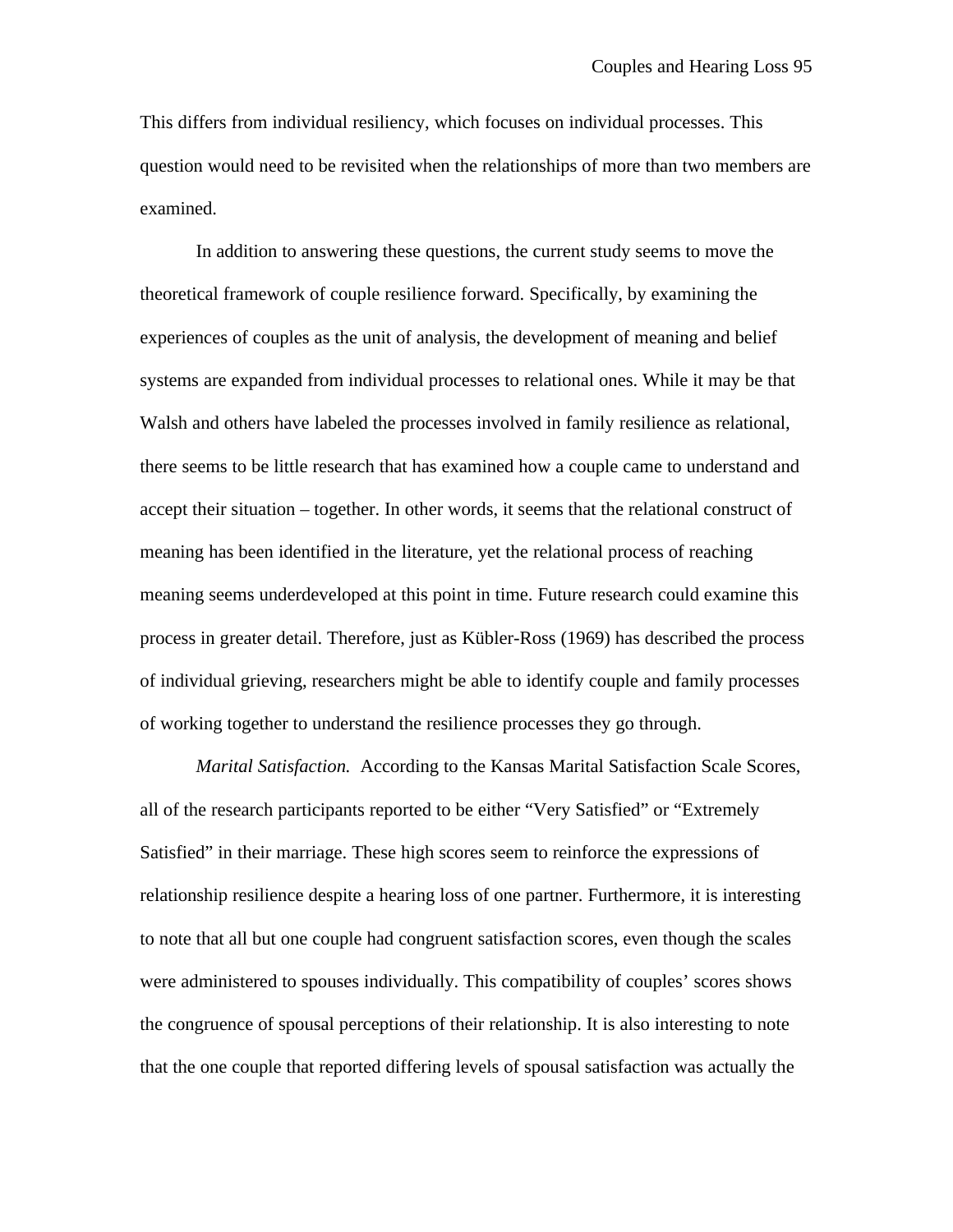only couple interviewed who demonstrated physical affection during the interview. At one point in the interview, the couple tenderly held hands while talking about their experiences. Thus, while KMS scores were not the same for both of these spouses (one was 18 and the other was 21), scores for each were relatively high.

Taking the KMS scores and the couple interviews into account, it seems that each of the couples in the current study exhibited a strong marriage relationship, regardless of the severity and duration of the hearing loss. When the different levels of hearing loss and speech discrimination results were examined, it was evident that some of the couples had to adjust to a greater level of loss. In addition, the duration of time since the hearing loss varied. Thus, some couples may have to make more significant relationship changes, depending on the severity and duration of the hearing loss acquired. At the same time, level of hearing loss, by itself, did not seem to be indicative of marital satisfaction for the couples in this study. A few couples, who likely did not have high KMS scores, refused to be interviewed in this study. Their refusal may reflect the marital satisfaction and couple resilience of the current sample. Future studies might explore the relationship between factors of hearing loss and relationship satisfaction in greater detail.

All but one couple in the current study included one spouse that used hearing aids. Each participant that used hearing aids seemed to be satisfied with the aids. Future research might also explore marital satisfaction in relation to satisfaction with hearing aid use.

### *Implications for Marriage and Family Therapists*

Several ideas from the literature can be helpful for family therapists working with couples in which one spouse is hearing-impaired. Hetu (1993) found that hearing loss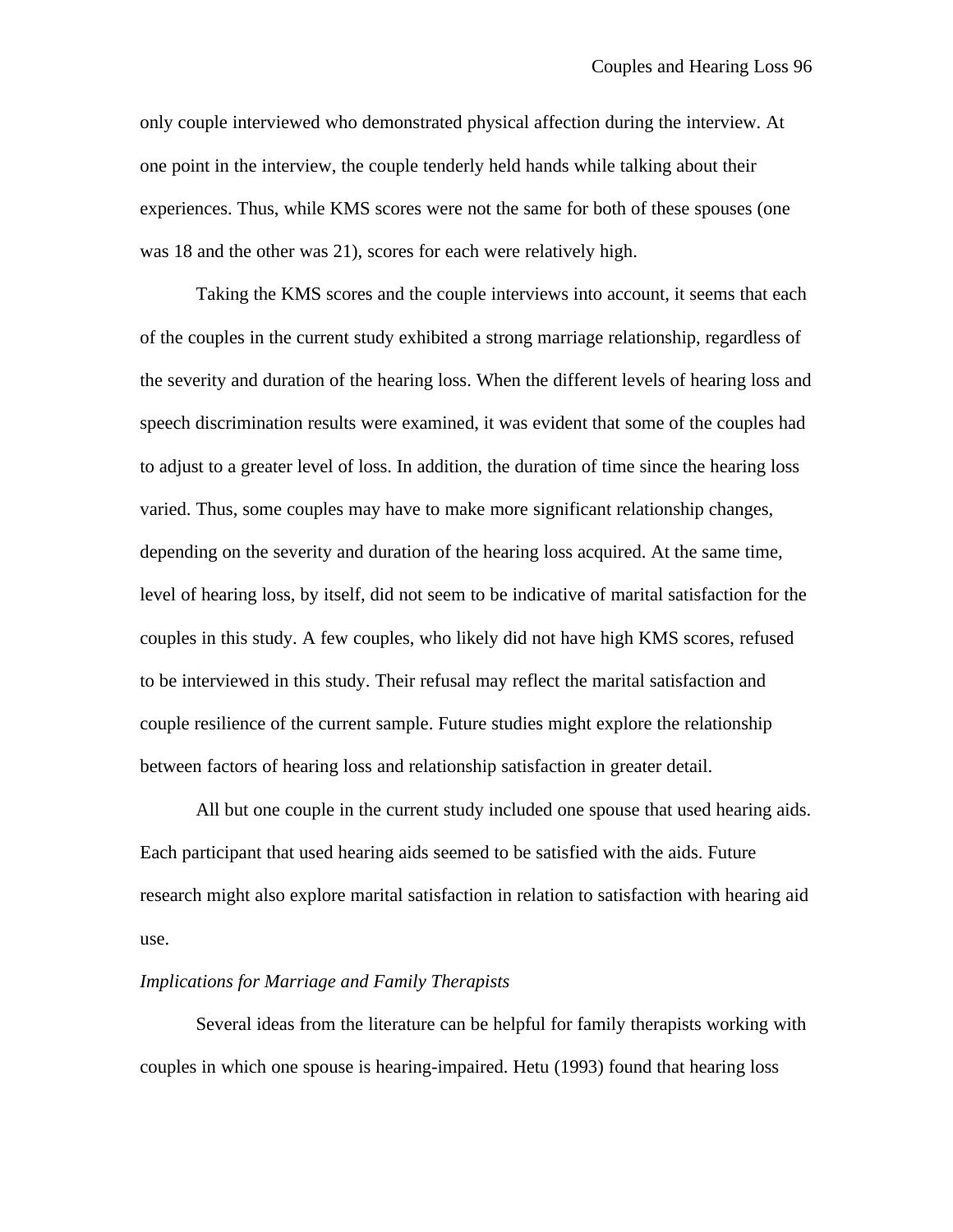was not associated with marital breakdown, that couples with a hearing loss had a shared problem with unshared solutions, that each spouse needs to be supported in his or her view of the hearing loss, and that audio-rehabilitation should include both partners. Piercy and Piercy (2002) listed several suggestions for therapists, including ideas related to basic couple communication processes, advantages of assistive listening devices, encouragement for communication balance between therapist and clients, encouragement for clients to be assertive of their hearing-related needs, and encouragement for partners with a hearing loss to seek out support from others in similar circumstances. Below are listed ideas from the current study. These ideas are organized according to the source of data that they came from. Some were derived solely from the focus group, others from my observations during couple interviews, and others are a combination of both.

#### **Focus Group Ideas**

- Just as communication processes in couples where one spouse has a hearing loss can be difficult, so to can communication between hearing-impaired clients and their therapist be difficult. Therapists should be aware of the couple dynamics so as to avoid duplicating unhealthy parallel processes in therapy.
- As basic communication processes can deteriorate with a hearing loss, therapists can encourage clients to communicate about their processes of communication.
- Clinicians can include psychoeducation in their work with hearing-impaired clients. They can seek out knowledge on hearing loss or the clients themselves can teach the therapist so that the process of therapy can occur within an informed context.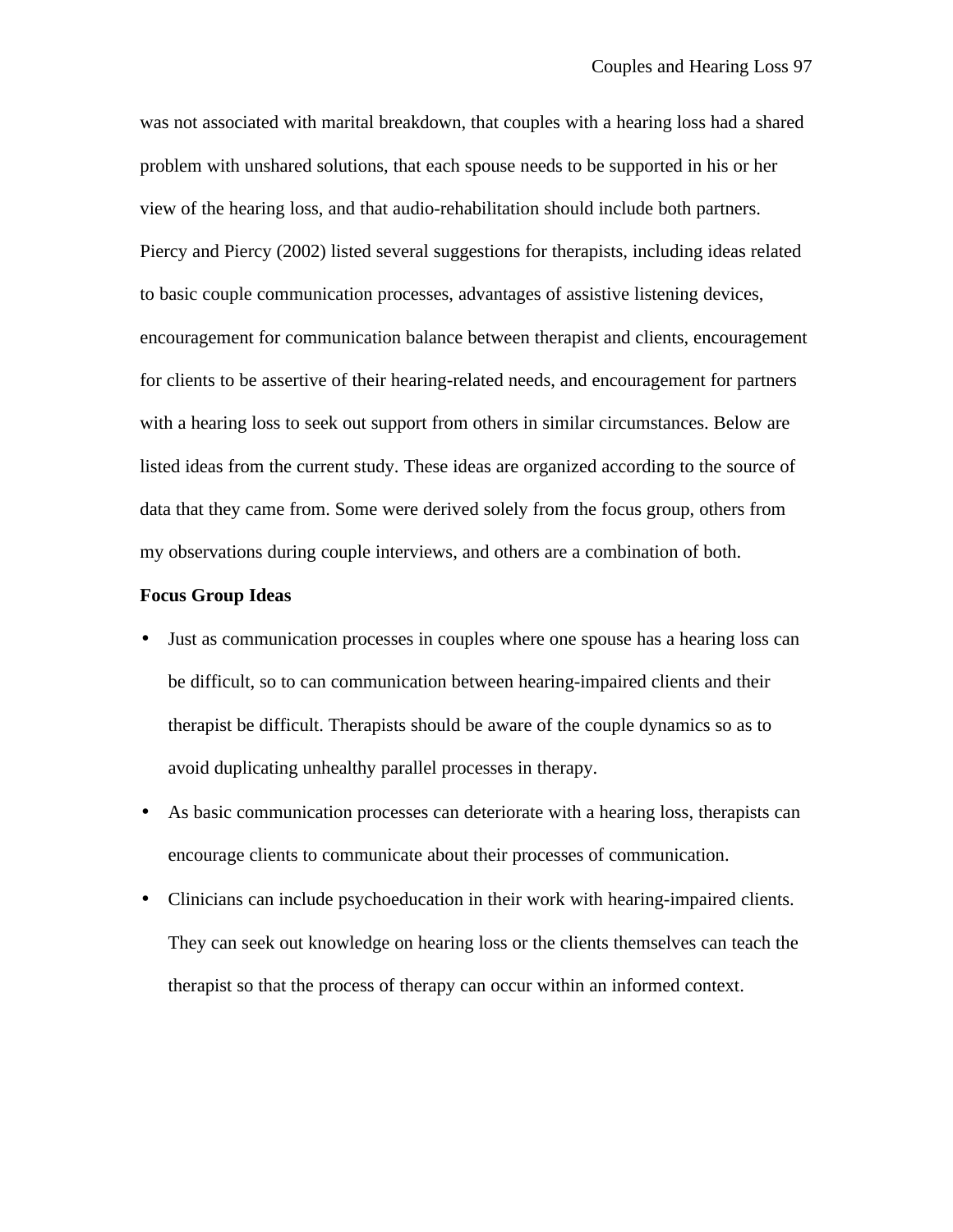#### **Researcher Observations**

- Just as with any illness or impairment, couple identities can be greatly influenced by a hearing loss. Therapists can make efforts to understand how the thread of hearing loss is woven into the tapestry of the clients' lives.
- By using a "clinical" definition of resilience (Walsh, 1996), therapists can look for and find strengths in every couple relationship where one spouse has a hearing loss.
- By encouraging clients to share the positive and negative examples of adjusting to a hearing loss that they have encountered, therapists can tap into couples' latent resources.
- Whether or not a health history is given at the beginning of therapy, clinicians can benefit greatly by understanding the health problems that couples face.
- When frustrations around hearing loss are expressed by clients, therapists can look for, observe, and even encourage balancing statements (e.g., "But he's my all time great supporter, interpreter") that help to define and "balance" couple relationships by according the hearing impaired spouse special respect or recognition of some kind.

#### **Combination of Research Observations and Focus Group Ideas**

- Hearing loss may not be identified as the presenting problem, yet if present will most likely play into the relationship of the clients. This was evident in the interviews as more than one couple reported that they did not believe the hearing had impacted their relationship much.
- Given that each couple in this study had some specific communication struggles, therapists should make efforts to identify the hearing-related relationship stressor that affects their clients the most.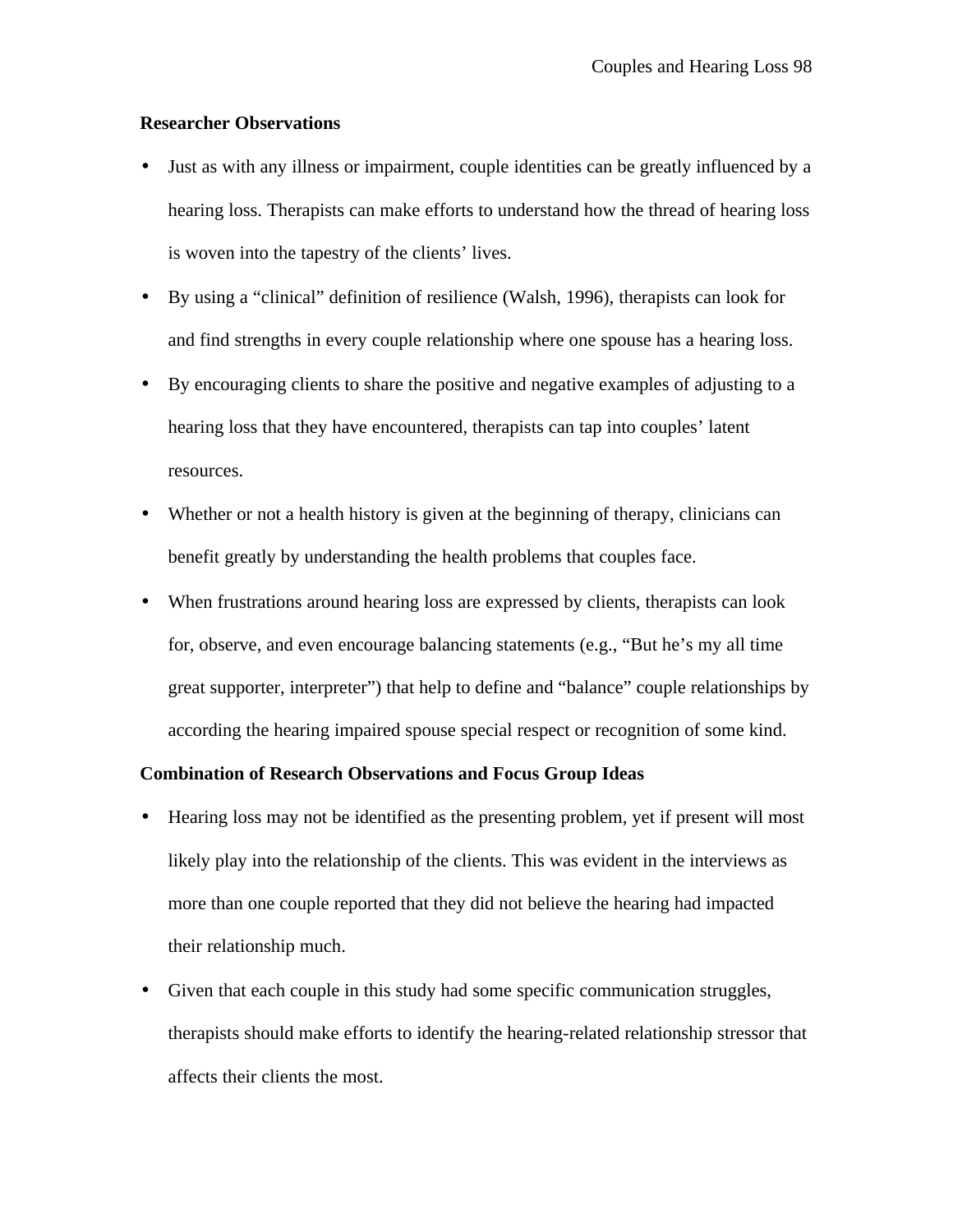• When one spouse has a hearing loss, the other spouse can become a caregiver of sorts. By assessing the balance between autonomy and dependence, therapists can become aware of how couples have adjusted to compensate for the loss.

As the population of older adults increases in the United States, and as older adults are projected to increasingly receive psychotherapy services (Zarit & Knight, 1996), marriage and family therapists can provide informed assistance to their older clients who experience a hearing loss in later life. In addition to these suggestions, marriage and family therapists' systemic training equips them with knowledge about couple relationships that can be invaluable in working with hearing-impaired clients. *Implications for Audiologists*

For audiologists, it seems that the first important theme is that of meeting with both spouses when possible (Hetu et al., 1993). This can apply to initial appointments and also for rehabilitation (Abrahamson, 2001). Audiologists can teach couples about the etiology of the hearing loss, which may help them let go of blame and guilt. Audiologists could teach couples about successful communication strategies, how spouses can be supportive of one another, and how they can adapt in light of the gradual changes (Piercy & Piercy, 2002). They can teach couples about assistive listening devices as well as hearing aids. This might encourage couples to look into technological advances that might ease some of the relationship strains related to the loss. In short, audiologists can provide information that can be helpful for couples with a hearing-impaired spouse, as they learn to live with the hearing loss.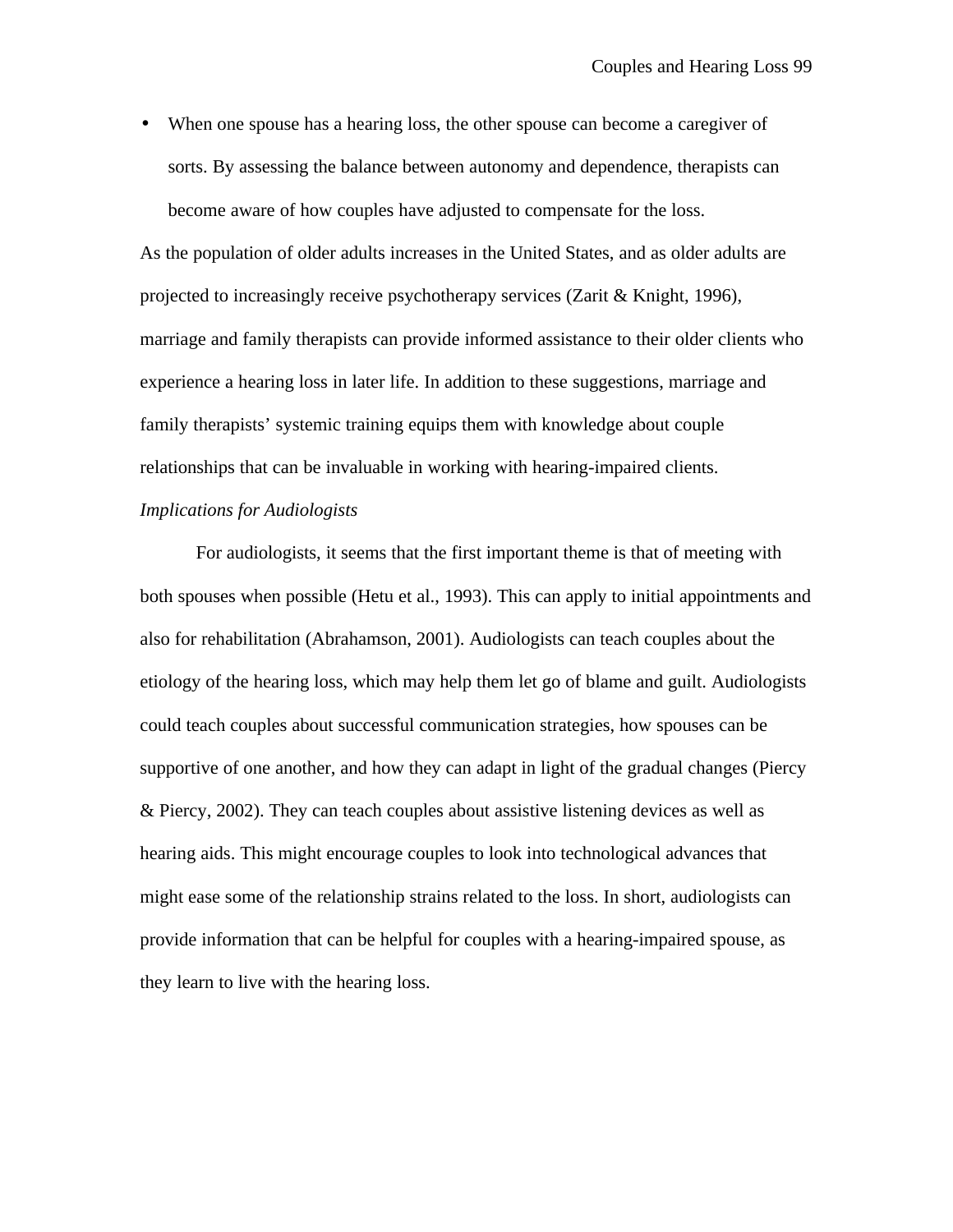#### *Directions for Future Research*

The qualitative nature of the present study lays a strong foundation for future research. By first seeking to understand the experiences of hearing loss in couple relationships from couples themselves, the resulting constructs related to their experiences can be taken and applied to larger scale studies. Family relationships in diverse cultural groups, educational levels, and socioeconomic backgrounds of the hearing impaired can be examined. This becomes especially important as the current study focused on an exceptionally elite group of couples. The perceptions of couples who are experiencing relationship distress (possibly not unlike the group of couples who refused to participate in this study) are likely different from those in the current study.

Every couple in this study mentioned health issues other than the hearing loss that were either as difficult or more difficult to adapt to than the hearing loss. It is important to understand individual illnesses and their unique influences on relationships. However, it also seems that to analyze one illness separate from many others that are interconnected could breed misleading results. Thus, future research could examine couple relationships in which multiple chronic health conditions exist. The definition of risk should be expanded, and the processes involved with making meaning and living resiliently should be identified within the complex context of multiple stressors.

Relating to hearing loss, future research should explore couple relationships in early and middle adulthood where one spouse has a hearing loss. Experiences of those who have a sudden *versus* gradual onset of hearing loss with varying levels of severity should be explored, as well as couple relationships where both spouses have severe hearing losses. Due to the uniqueness of the current sample, with all couples reporting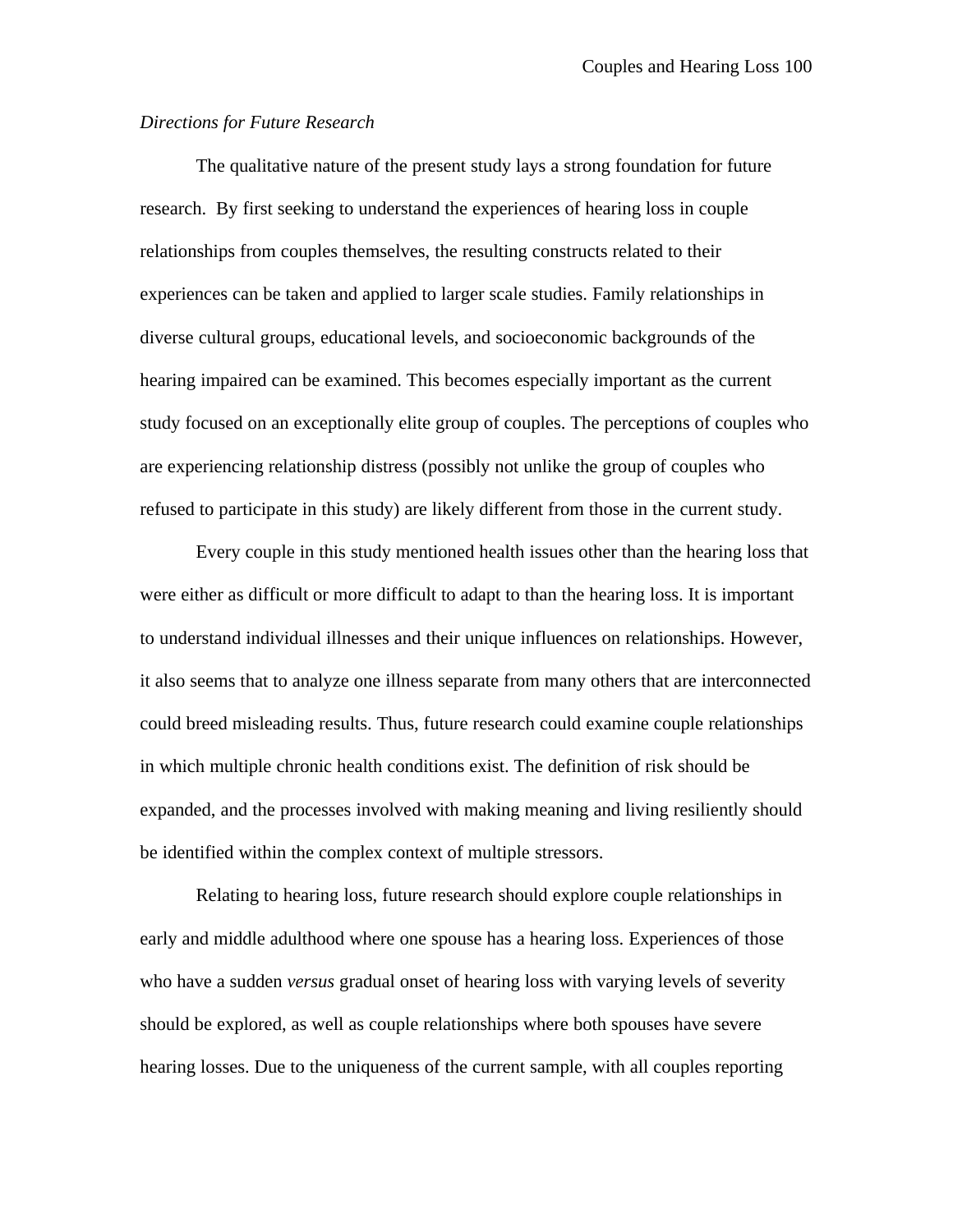fairly high marital satisfaction, research with couples who are unhappy could lend great insight and allow for contrast and comparison. With the technological advances of cochlear implants, the relationships of couples going from not hearing to hearing also should be explored.

Many people who have inquired about my doctoral research have responded by saying something like, "Oh, really! My father has a hearing loss." Just as a hearing loss of one spouse affects the other, hearing impairments experienced by grandparents, parents, siblings, and other relatives, influence the lives of their family members. For example, one participant in this study reported that she no longer spoke to her father who lives hundreds of miles away because it was too frustrating to try to talk on the phone. The current study lays the groundwork for exploring such intergenerational relationships influenced by hearing loss.

As mentioned in the findings section, most of the caregiving literature focuses on those relationships where a caregiver assists with activities of daily living or instrumental activities of daily living. Those relationships where care is given to a lesser degree, such as with hearing loss, may involve different couple processes. As discussed in this study, the care given in these situations may branch out into the social realm or to activities involving interpersonal communications that enhance the quality of life. Thus, future research could examine differences between caregiving spouses who perform necessary functions of daily living and those who act more as supports.

#### *Researcher Reflections*

Reflexivity has been defined as the researcher's awareness of how he or she influences the social world of the research participants, and in turn how the research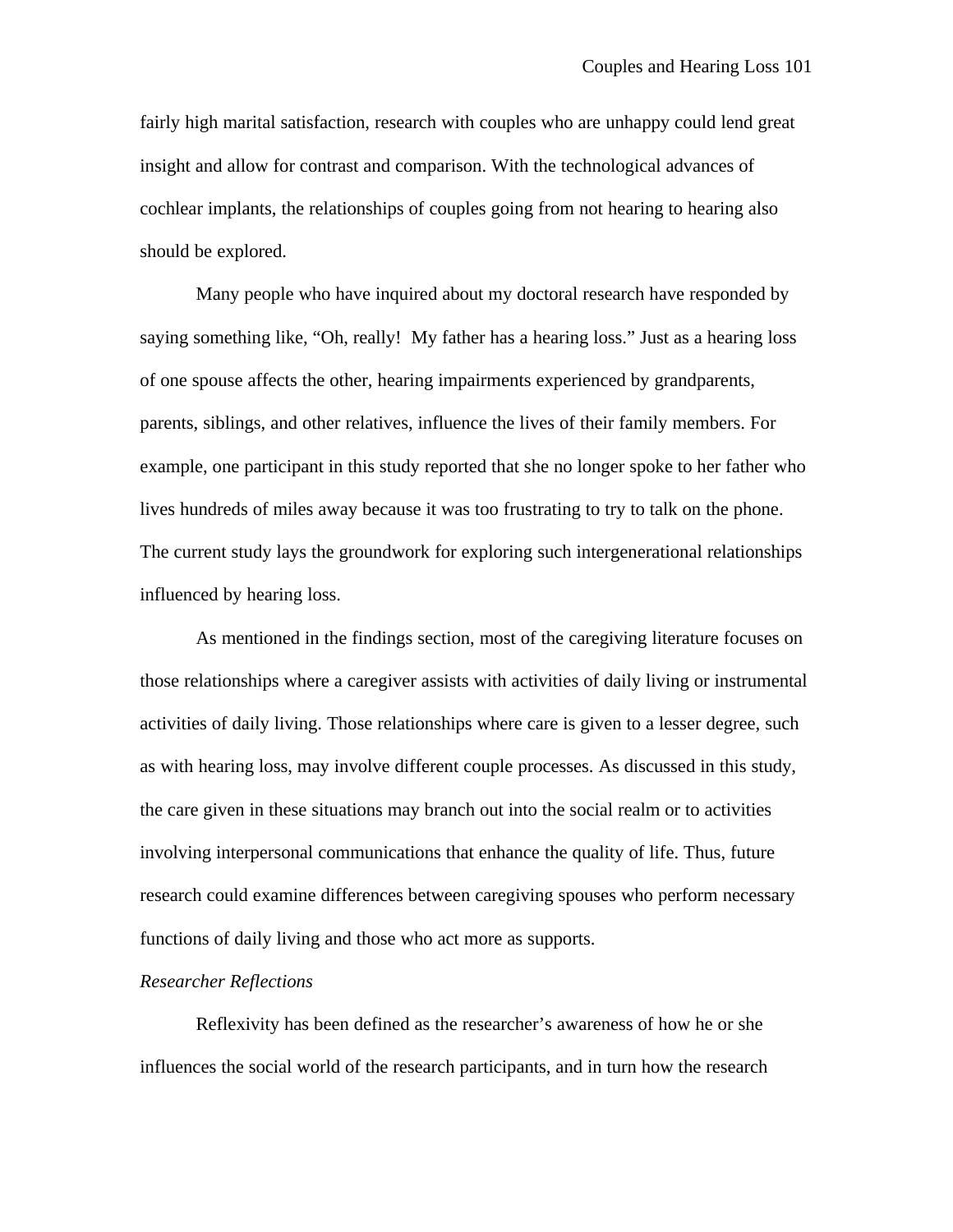process influences and is reflected back through the researcher (Rossman & Rallis, 1998). The next few paragraphs are an extension of the "Role of the Researcher: Personal Reflections" section found in the introduction of this study. That first section described some of my personal experiences and background that are likely to have influenced the research process. This section is used to describe the perceived impact that I had on the research process. It also includes reflections of the impact that the research process has had on me.

*Going into their world.* It has seemed that my personal connection with hearing loss, through the experiences of my family members, has provided a lasting desire to learn about hearing loss and relationships. It has seemed that couples could tell that I cared about their experiences and wanted to learn from them. Sensing my interest has seemed refreshing to the hearing-impaired participants, who said that they did not talk indepth about their loss often.

My comfort in these couples' homes and their lives may have been influenced by my previous training in gerontology and research experiences with older adults. I found that similar to working with participants of the VT Adult Day Service, there was a quickly gained trust between myself and the participants. This allowed us to speak freely in the interviews. The trust may have also been influenced by the snowball sampling method, with participants inviting me to come into their homes because a good friend of theirs referred me to them.

Entering the couples' systems as a newcomer, I was treated with a socially appropriate distance. Participants put their "best foot forward" during the interviews. However, sometimes one spouse would disclose something revealing about his or her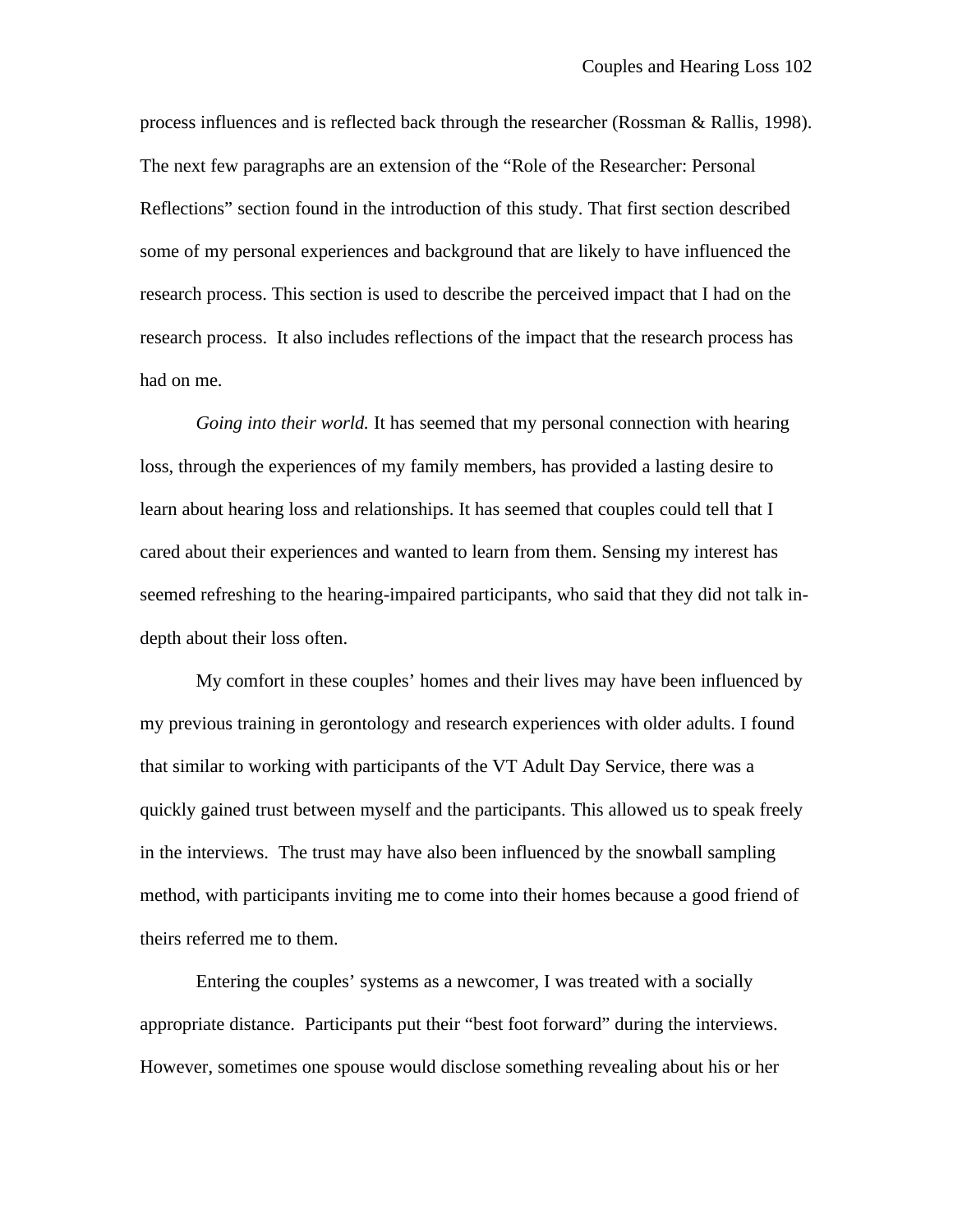partner that seemed to not typically be shared in social settings. Most often there was a sense of trust between the two spouses, and it seemed that permission was granted to "go there." My sense of how the couples were feeling with each other throughout the interviews was enhanced by my training in marriage and family therapy. Research participants may or may not have been aware that I sensed their level of comfort. Some interviews flourished under such disclosure, leading couples to self-discovery, whereas others revealed discomfort and introspection by the participants. In the latter case, those couples seemed slightly relieved to see me leave.

My personal optimism seemed to influence the direction of the couple interviews at times. I often reflected positive interpretations of couples' experiences. Couples seemed to enjoy a positive discussion about a topic that has been painful for each at one point or another.

*Entering my world.* In addition to my influence on the research process, I have been influenced by this study. Regarding my family, I had the opportunity to visit one of my grandfathers during the study. We talked about how his hearing loss came about, how it had progressed throughout the years, and his use of hearing aids. During our conversation, he took out his recently purchased digital (completely in the ear) hearing aid and showed it to me. The outer portion of the hearing aid matched his skin color, while the part that was inserted into the ear was a fluorescent blue – not what I would have expected my grandfather to be wearing! This was a rewarding and bonding interaction between my grandfather and me. My work on a topic of interest to him drew us closer together.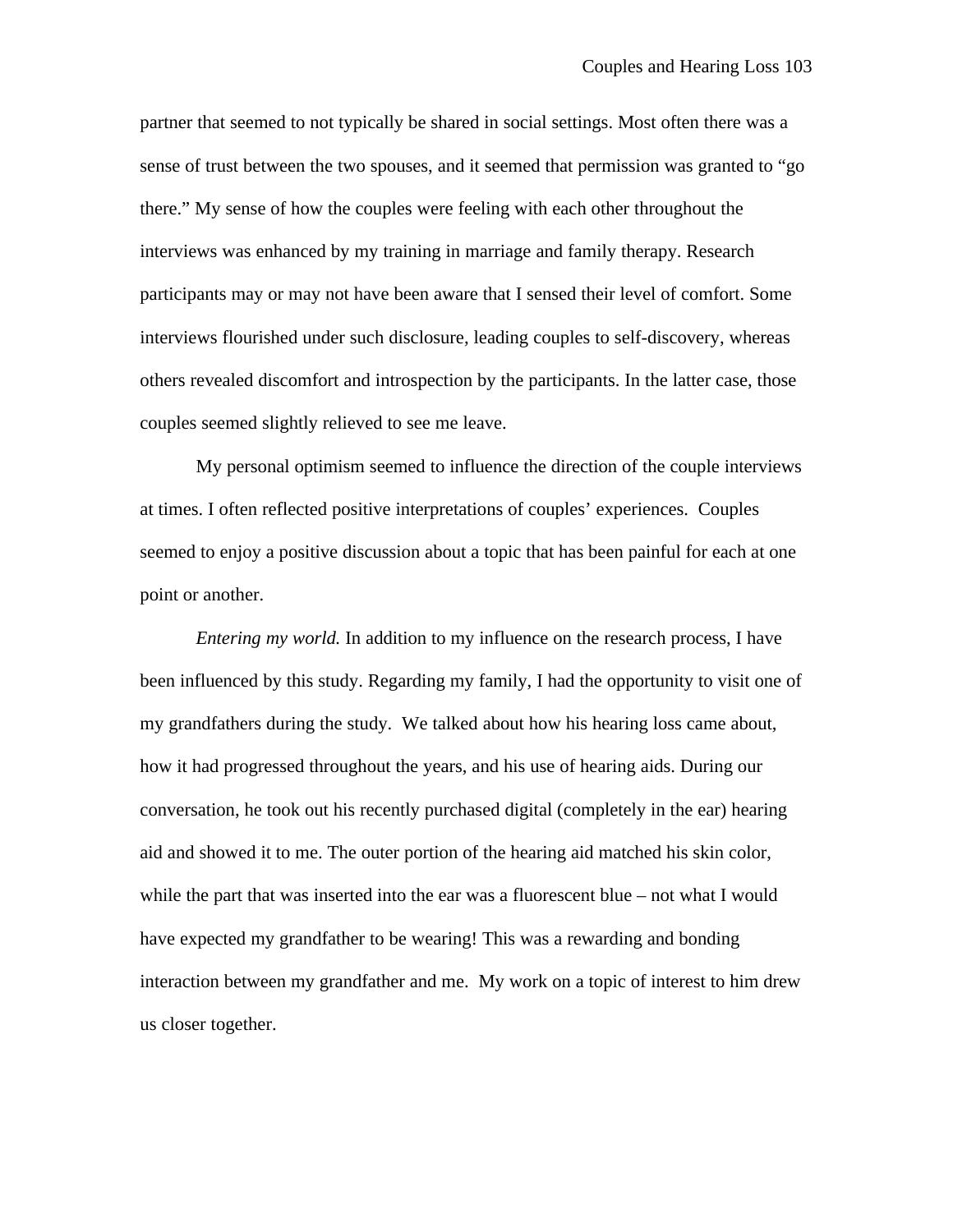Throughout this study I have become more sensitive to persons with a hearing loss. My discomfort in communicating with hard-of-hearing persons has dissipated as I have learned to speak more slowly and distinctly and to face the person while talking. I have greater sympathy for those with a hearing loss when I speak with them on the phone, and greater empathy for the normal-hearing spouses who forget at times to communicate purposefully. Evidenced by my lengthy conversations with friends and acquaintances about their hearing loss, my comfort with hearing-impaired adults is growing.

I was surprised to find how similar qualitative interviews with couples about a life stressor were to therapy. I was often amazed and pleased to see couples learning so much about their situation by conversing about it with a third party asking questions. At times I was struck by how similar the interviews were to therapy (i.e., couples arguing about something or me asking personal questions). I made efforts not to take sides with one spouse over the other. At times negative couple interactions became apparent, yet I made no attempt to intrude on this process as I was in the role of the researcher and not the clinician.

In summary, my personal and professional experiences had an impact on the research process and the participants' lives. Similarly, my life did not go uninfluenced throughout this inquiry. The discussion of these insights reflects the reflexive nature of this study. This reflexivity becomes another source of data introduced into the analysis. *Conclusion*

In conclusion, this exploration of couple interaction processes when one spouse is hearing-impaired provided insights into the meaning attributed to hearing impairment and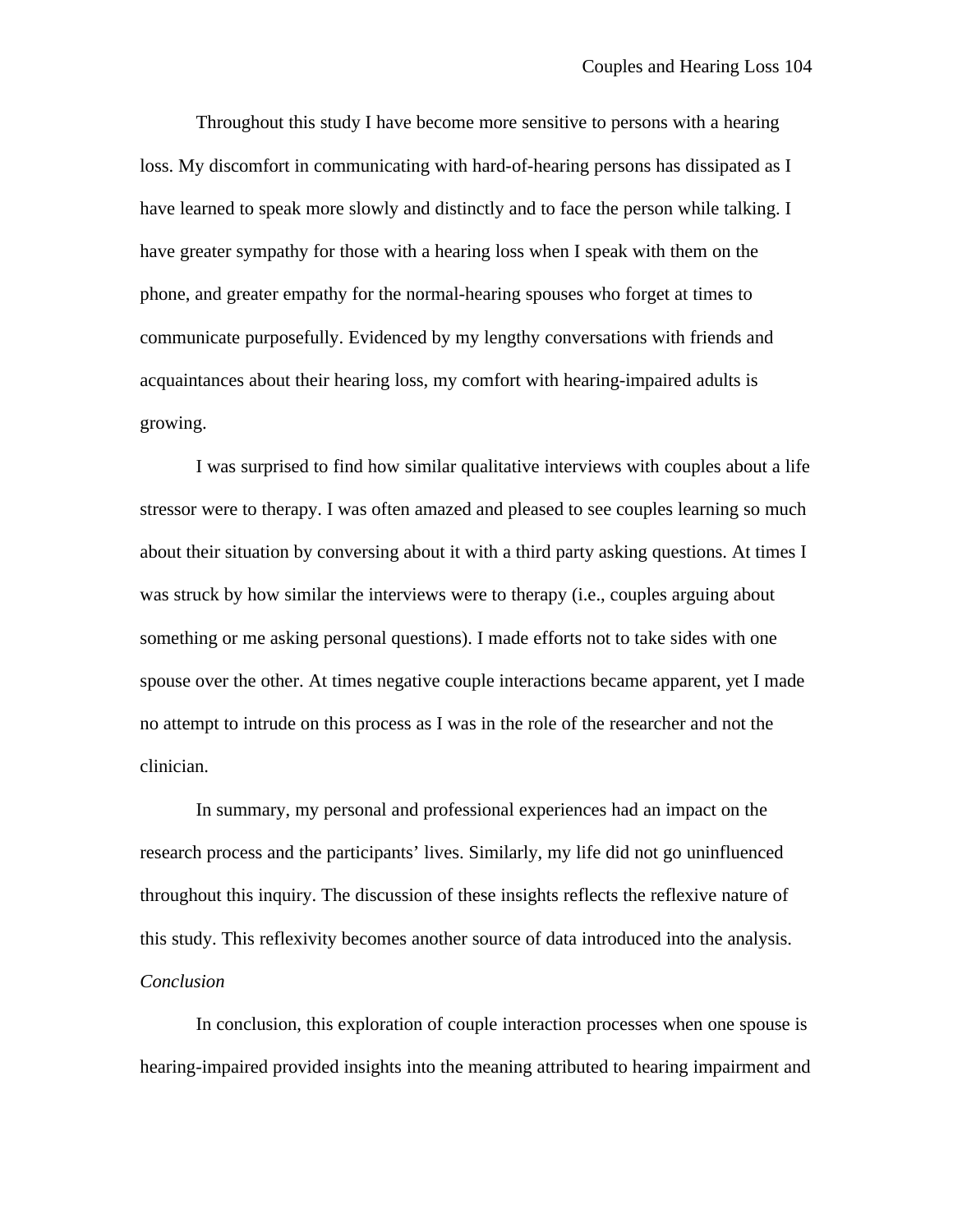the resilience expressed by these couples. Understanding and coming to an acceptance of hearing loss occurs for individuals who acquire a hearing loss in later life. At the same time, the hearing loss that individuals have influences their partners. It then becomes important for couples to obtain an understanding and acceptance of the hearing loss together. They see their relationship through their world view, which in turn influences how they work together to overcome the adversity. Like muscles when exercised, the couple relationship often becomes stronger as a result of coping with communication difficulties. Many couples facing the hearing impairment of one spouse are living resilient lives together. However, there are likely many that are coping less effectively. Audiologists undoubtedly come in contact with couples who run the gamut of resilience. Family therapists may also work with couples or clients with hearing impaired family members. Suggestions for these professionals can give some guidance for informing their work with these clients. Professionals who are informed about the often unspoken and unheard stories relating to hearing loss, can then serve their clients with greater knowledge, empathy, and hope.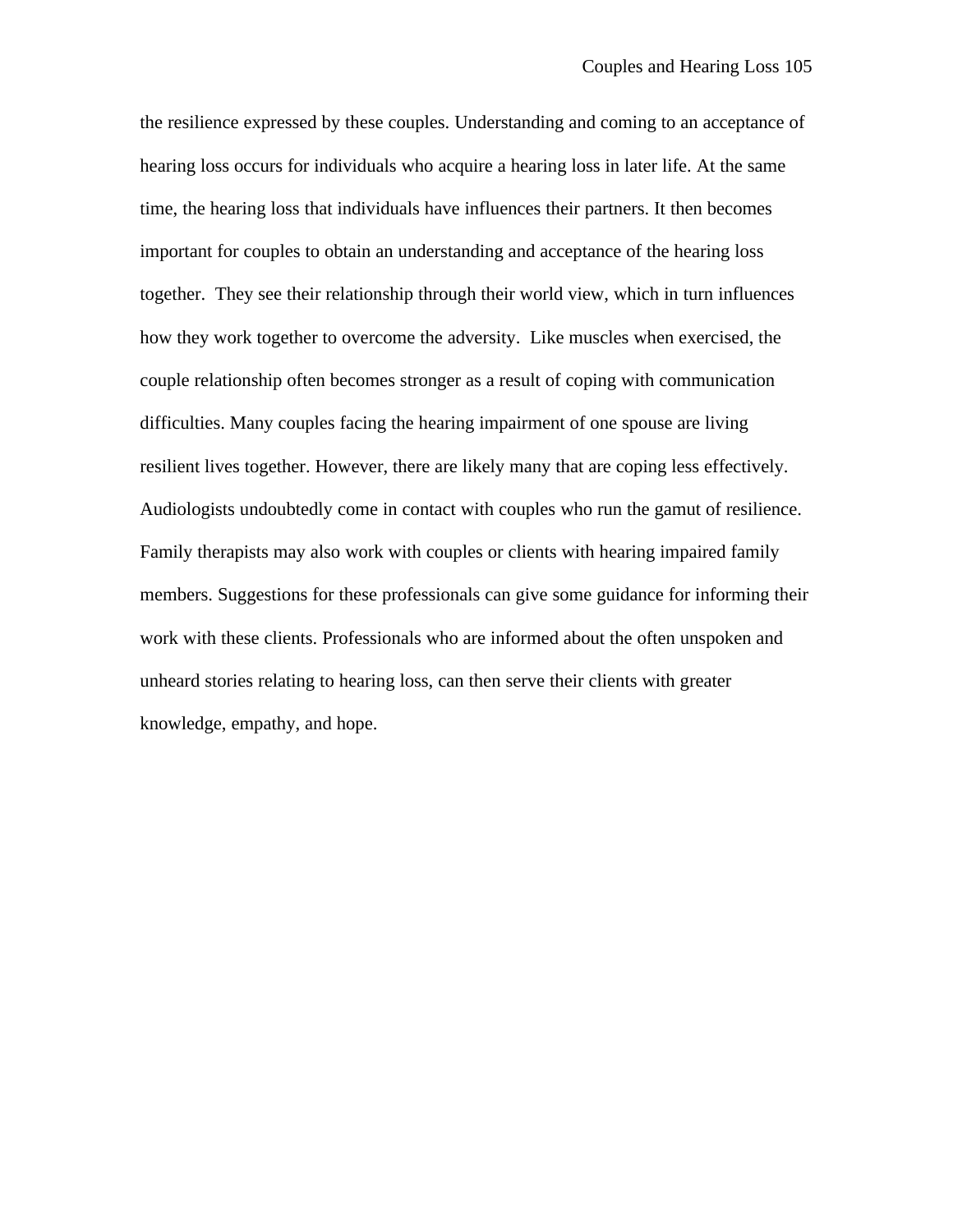#### REFERENCES

Abrahamson, J. (2001, August). Materials for audiologic rehabilitation: Help getting started. *The Hearing Review, 24,* 26, 28, 29, 64.

Alpiner, J.G. (1964). Audiologic problems of the aged. *Geriatrics, 18,* 19-26.

Alpiner, J.G. (1978). Psychological and social aspects of aging as related to hearing rehabilitation of elderly clients. In M.A. Henoch (Ed.), Aural rehabilitation for the elderly (pp 169-184). New York: Grune & Stratton, Inc.

Anderson, S.A., Russell, C.S., & Schumm, W.R. (1983). Perceived marital quality and family life-cycle categories: A further analysis. *Journal of Marriage and the Family, 45,* 127-139.

Andersson, G., Melin, L., Lindberg, P., & Scott, B. (1995). Dispositional optimism, dysphoria, health, and coping with hearing impairment in elderly adults. *Audiology, 34,* 76-84.

Anfara, V.A., Brown, K.M., & Mangione, T.L. (October, 2002). Qualitative analysis on stage: Making the research process more public. *Educational Researcher,* 28- 38.

Antonovosky, A. (1987). *Unraveling the mystery of health.* San Francisco: Jossey-Bass.

Backenroth, G.A.M., & Ahlner, B.H. (2000). Quality of life of hearing-impaired persons who have participated in audiological rehabilitation counseling. *International Journal for the Advancement of Counseling, 22(3),* 225-240.

Baltes, P.B., & Baltes, M.M. (Eds.). (1990). *Successful aging: Perspectives from the behavioral sciences.* New York: Cambridge University Press.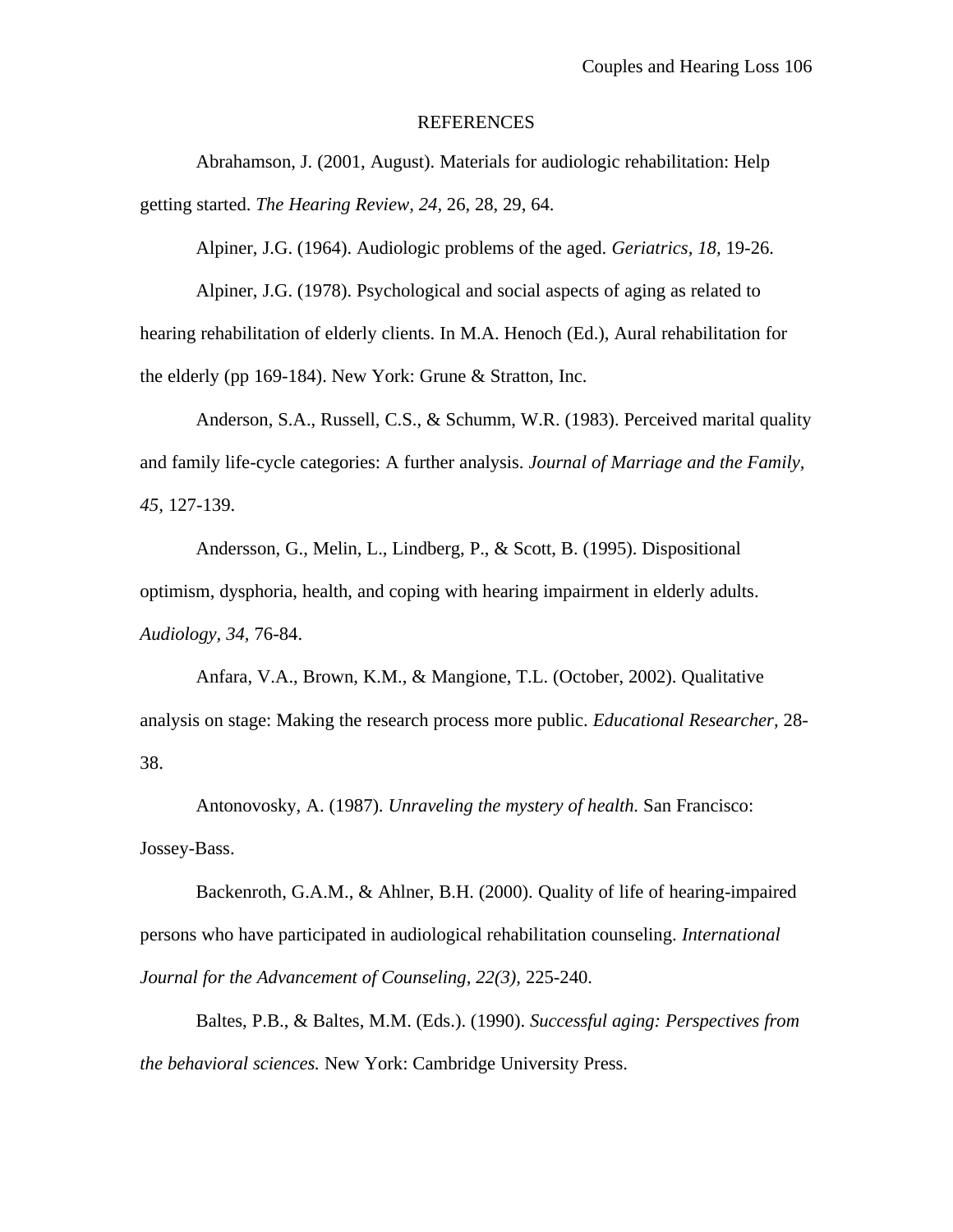Barth, J.C. (2000). Families with chronic physical illness. In W.C. Nichols, M.A.

Pace-Nichols, D.S. Becvar, & A.Y. Napier (Eds.), *Handbook of family development and intervention* (pp. 439-452). New York: John Wiley & Sons.

Beattie, J.A. (1981). *Social aspects of acquired hearing loss in adults.* A report on the research project funded by the Department of Health and Social Security and carried out in the Postgraduate School of Applied Social Studies, University of Bradford (England), 1978-1981: Summary of Contents and Findings.

Beckham, K., & Giordano, J.A. (1986). Illness and impairment in elderly couples: Implications for marital therapy. *Family Relations, 34,* 257-264.

Bishop, D.S., Epstein, N.B., Baldwin, L.M., Miller, I.W., & Keitner, G.I. (1988). Older couples: The effect of health, retirement, and family functioning on morale. *Family Systems Medicine, 6,* 238-247.

Boss, P. (1987). Family stress. In M.B. Sussman & S.K. Steinmetz (Eds.),

*Handbook of marriage and the family* (pp. 695-724). New York: Plenum.

Brink, T.W. (1979). *Geriatric psychotherapy.* New York: Human Sciences Press. Brown-Standridge, M.D., & Floyd, C.W. (2000). Healing bittersweet legacies:

Revisiting contextual family therapy for grandparents raising grandchildren in crisis.

*Journal of Marital and Family Therapy, 26,* 185-197.

Burr, W.R. (1973). *Theory construction and the sociology of the family.* New York: Wiley.

Canary, D.J., Stafford, L., & Semic, B.A. (2002). A panel study of the associations between maintenance strategies and relational characteristics. *Journal of Marriage and Family, 64,* 395-406.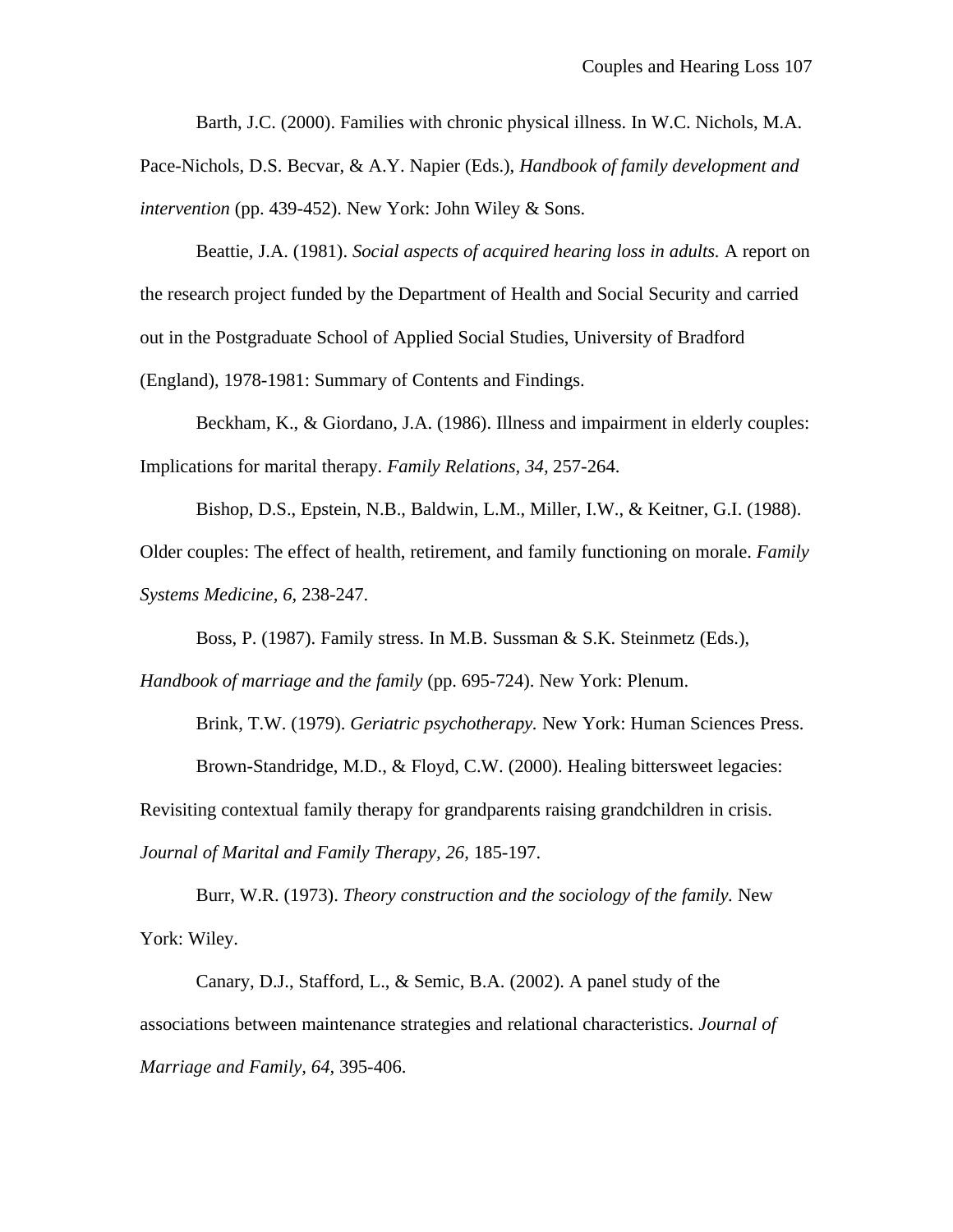Carstensen, L.L., Gottman, J.M., & Levenson, R.W. (1995). Emotional behavior in long-term marriage. *Psychology and Aging, 10,* 140-149.

Carter, B., & McGoldrick, M. (1999). *The expanded family life cycle: Individual, family, and social perspectives (3rd ed.).* Boston, MA: Allyn and Bacon.

Coleman, M., & Ganong, L.H. (2002). Resilience and Families. *Family Relations, 51(2), 101-102.*

Conger & Conger (2002). Resilience in Midwestern families: selected findings from the first decade of a prospective, longitudinal study. *Journal of Marriage and Family, 64,* 361-373.

Conger, R.D., Rueter, M.A., Elder, G.H. Jr. (1999). Couple resilience to economic pressure. *Journal of personality and Social Psychology, 76(1),* 54-71.

Crane, D.R., Middleton, K.C., & Bean, R.A. (2000). Establishing criterion scores for the Kansas Marital Satisfaction Scale and the Revised Dyadic Adjustment Scale. *American Journal of Family Therapy, 28(1),* 53-60.

Creswell, J.W. (1994). *Research design: Qualitative & quantitative approaches.* Thousand Oaks, CA: Sage.

Dickson, F.C. (1997). Aging and marriage: Understanding the long term, later life marriage. In W.K. Halford & H.J. Markham (Eds.), *Clinical Handbook of Marriage and Couples Interventions* (pp. 255-269). New York: John Wiley & Sons.

Doherty, W.J. (1985). Family interventions in health care. *Family Relations, 34,* 129-137.

Dwyer, J.W. (1994). The effects of illness on the family. In R. Blieszner & V.H. Bedford (Eds.), *Aging and the family* (pp. 401-421). Westport, CT: Praeger.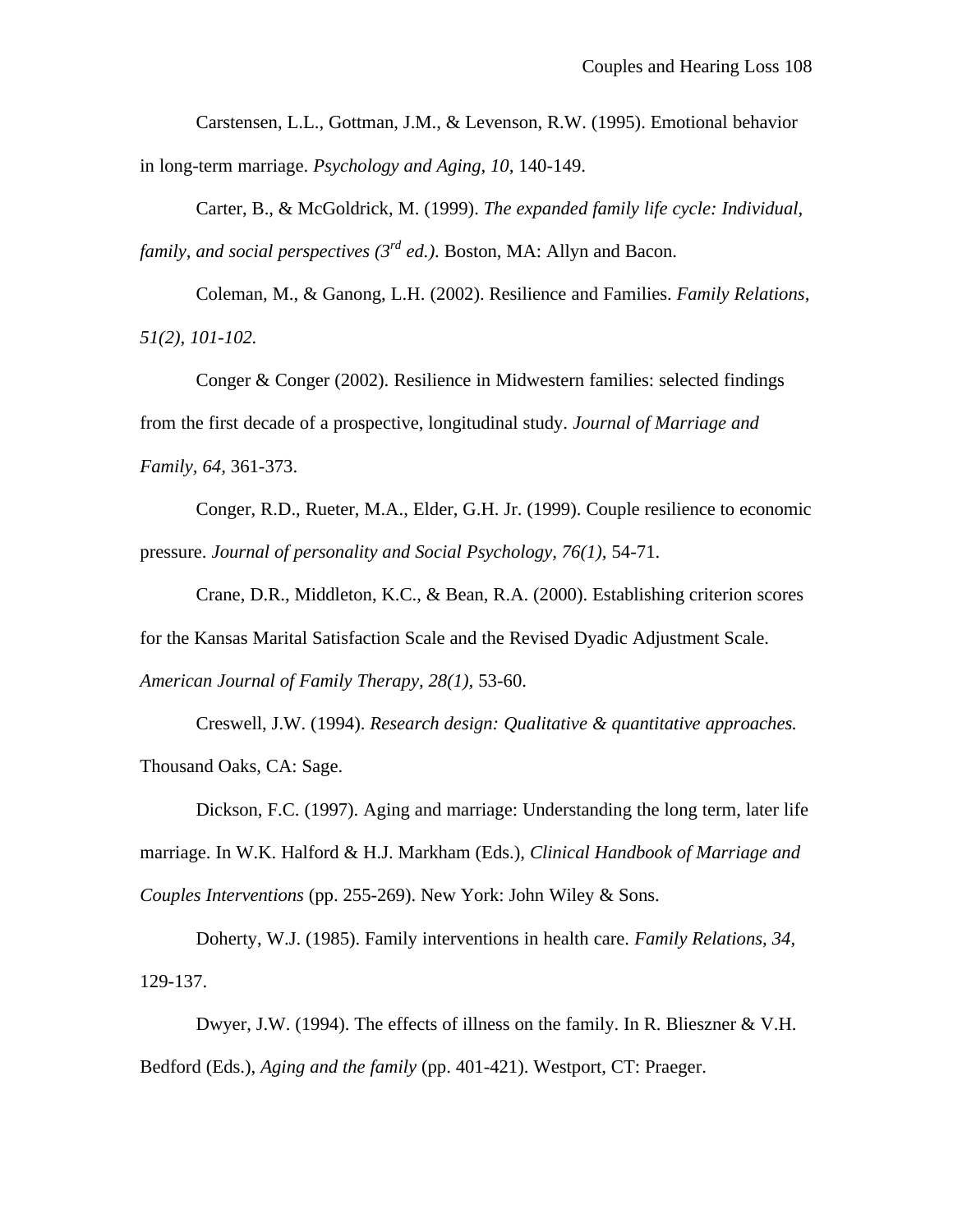Elliott, A. J. (1992). The Dance of Relationship. *Transactional Analysis Journal, 22(1),* 43-47.

Fincham, F.D., Bradbury, T.N., & Scott, C.K. (1990). Cognition in marriage. In F.D. Fincham & T.N. Bradbury (Eds.), *The psychology of marriage: Basic issues and applications* (pp. 118-149). New York: Guilford.

Fincham, F.D., Bradbury, T.N. (1987). The impact of attributions in marriage: A longitudinal analysis. *Journal of Personality and Social Psychology, 53,* 510-517.

Fink, S.L., Skipper, J.K., & Hallenbeck, P.N. (1968). Physical disability and problems in marriage. *Journal of Marriage and the Family, 30,* 64-73.

Fishbein, M. (1967). *Readings in Attitude Theory and Measurement.* New York: John Wiley & Sons, Inc.

Ganong, L.H., & Coleman, M. (2002). Family resilience in multiple contexts.

*Journal of Marriage and the Family, 64,* 346-348.

Garmezy, N. (1971). Vulnerability research and the issue of primary prevention. *American Journal of Orthopsychiatry, 41,* 101-116.

Garwick, A.W., Detzner, D., & Boss, P. (1994). Family perceptions of living with Alzheimer's disease. *Family Process, 33,* 327-340.

Getty, L., & Hetu, R. (1991). Development of a rehabilitation program for people affected with occupational hearing loss; 2. Results from group intervention with 48 workers and their spouses. *Audiology, 30,* 317-329.

Gilgun, J.F., Daly, K., & Handel, G. (Eds.). (1992). *Qualitative methods in family research.* Newbury Park, CA: Sage.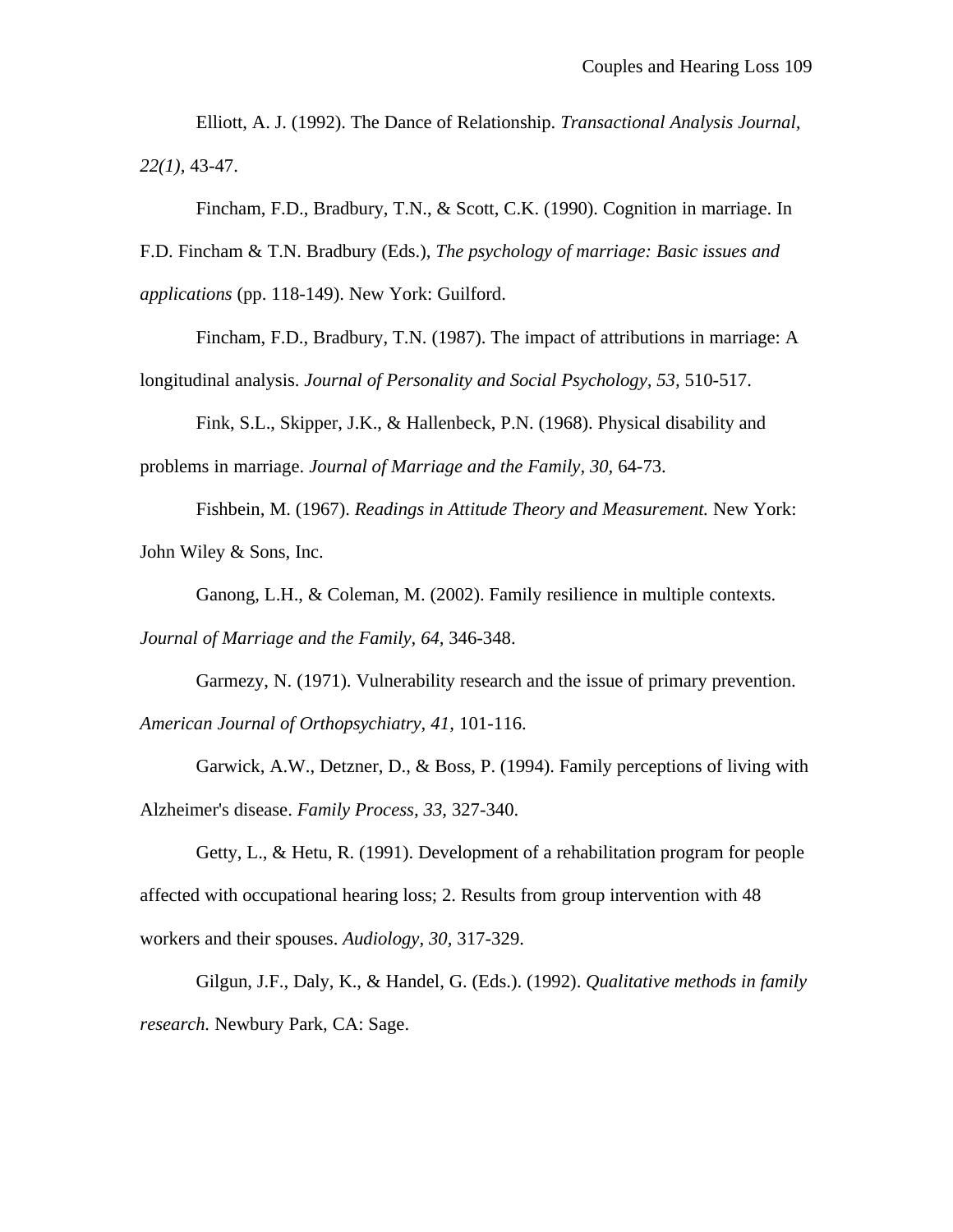Giordano, N.H., & Giordano, J.A. (1983, November). *Individual and family*

*correlates of elder abuse*. Paper presented at the 36th Annual Scientific Meeting of the Gerontolotical Society of America, San Francisco, CA.

Glenn, N.D. (1990). Quantitative research on marital quality in the 1980s: A critical review. *Journal of Marriage and the Family, 52,* 818-831.

Grand, A., Grand-Filaire, A., & Pous, J. (1993). Aging couples and disability management. *International Journal of Aging & Human Development, 37,* 119-137.

Greenbaum, J., & Rader, L. (1989). Marital problems of the "old" elderly as they present to a mental health clinic. *Journal of Gerontological Social Work, 14,* 111-126.

Grover, K.J., Paff-Bergen, L.A., Russell, C.S., & Schumm, W.R. (1984). The Kansas Marital Satisfaction Scale: A further brief report. *Psycholgocial Reports, 54,* 629- 630.

Herman, S.M. (1994). Marital satisfaction in the elderly. *Gerontology & Geriatrics Education, 14(4),* 69-79.

Hallberg, L.R.M., & Carlsson, S.G. (1991). A qualitative study of strategies for managing a hearing impairment. *British Journal of Audiology, 25,* 201-211.

Hargrave, T.D., & Hanna, S.M. (1997). Aging: A primer for family therapists. In T.D. Hargrave & S.M. Hanna (Eds.), *The aging family: New visions in theory, practice, and reality* (pp. 39-58). New York: Brunner/Mazel.

Hawley, D.R. (2000). Clinical implications of family resilience. *The American Journal of Family Therapy, 28,* 101-116.

Hawley, D.R., & DeHann, L. (1996). Toward a definition of family resilience: Integrating life-span and family perspectives. *Family Process, 35,* 283-298.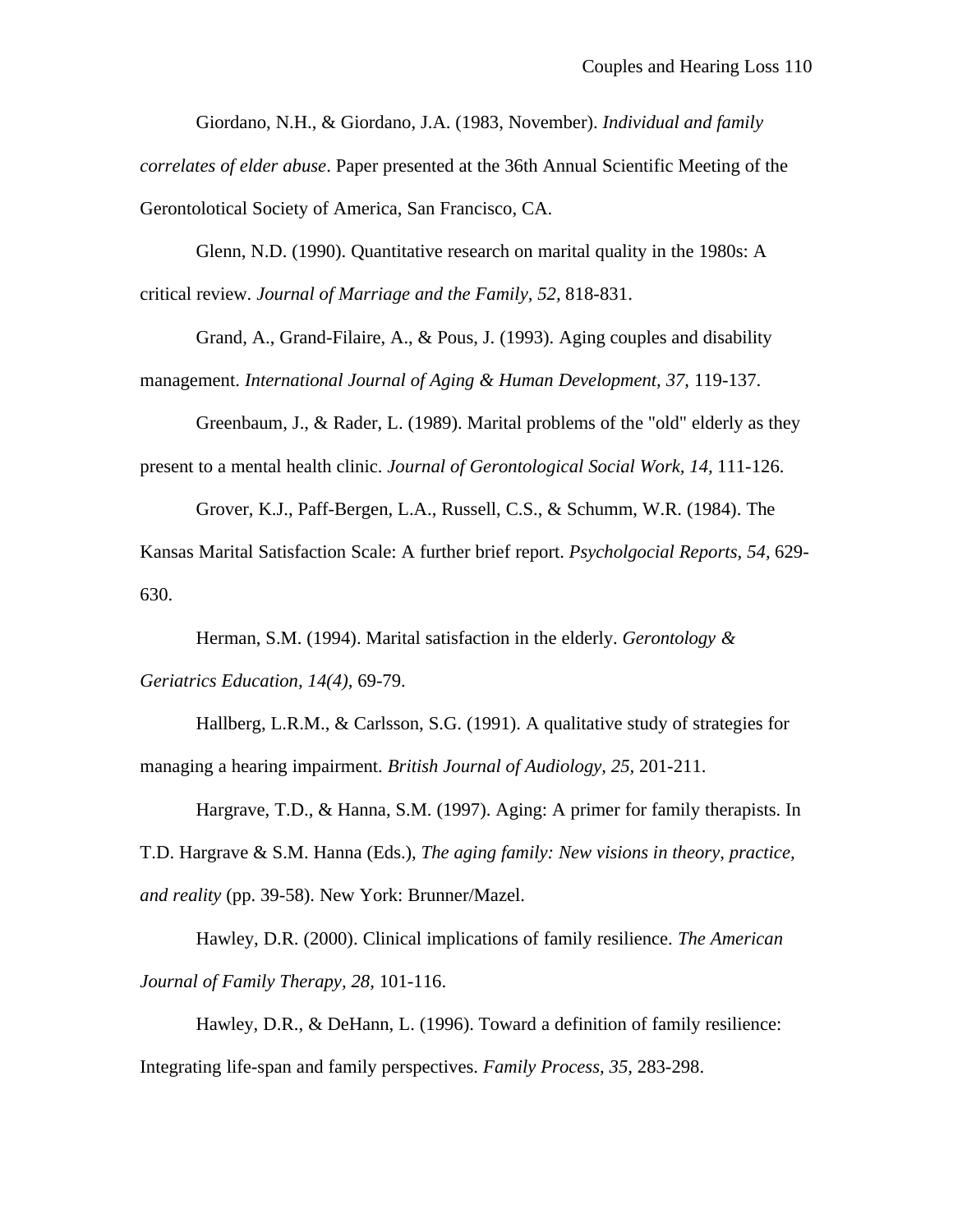Hess, B.B., & Soldo, B.J. (1985). Husband and wife networks. In W.J. Sauer  $\&$ 

R.T. Coward (Eds.), *Social support networks and the care of the elderly: Theory, research, and practice* (pp. 67-92). New York: Springer.

Hetu, R., & Getty, L. (1991). Development of a rehabilitation program for people affected with occupational hearing loss; 1. A new paradigm. *Audiology, 30,* 305-316.

Hetu, R., Jones, L., & Getty, L. (1993). The impact of acquired hearing impairment on intimate relationships: Implications for rehabilitation. *Audiology, 32,* 363-381.

Hetu, R., Lalonde, N., & Getty, L. (1987). Psychosocial disadvantages associated with occupational hearing loss as experienced in the family. *Audiology, 26,* 141-152.

Hetu, R., Riverin, L., Lalande, N., Getty, L., & St-Cyr, C. (1988). Qualitative analysis of the handicap associated with occupational hearing loss, *British Journal of Audiology, 22,* 251-264.

Hill, R. (1949). *Families under stress.* New York: Harper & Row.

Hull, R., Jones, L., & Getty, L. (1994). The impact of acquired hearing impairment on intimate relationships: Implications for rehabilitation. *Audiology, 32,* 363- 381.

Hunter, C.C. (1978). *A pilot study of late deafened adults.* Master's thesis. California State University, Northridge.

Huyck, M.H. (1994). Marriage and close relationships of the marital kind. In R. Blieszner & V.H. Bedford (Eds.), *Aging and the family* (pp. 181-200). Westport, CT: Praeger.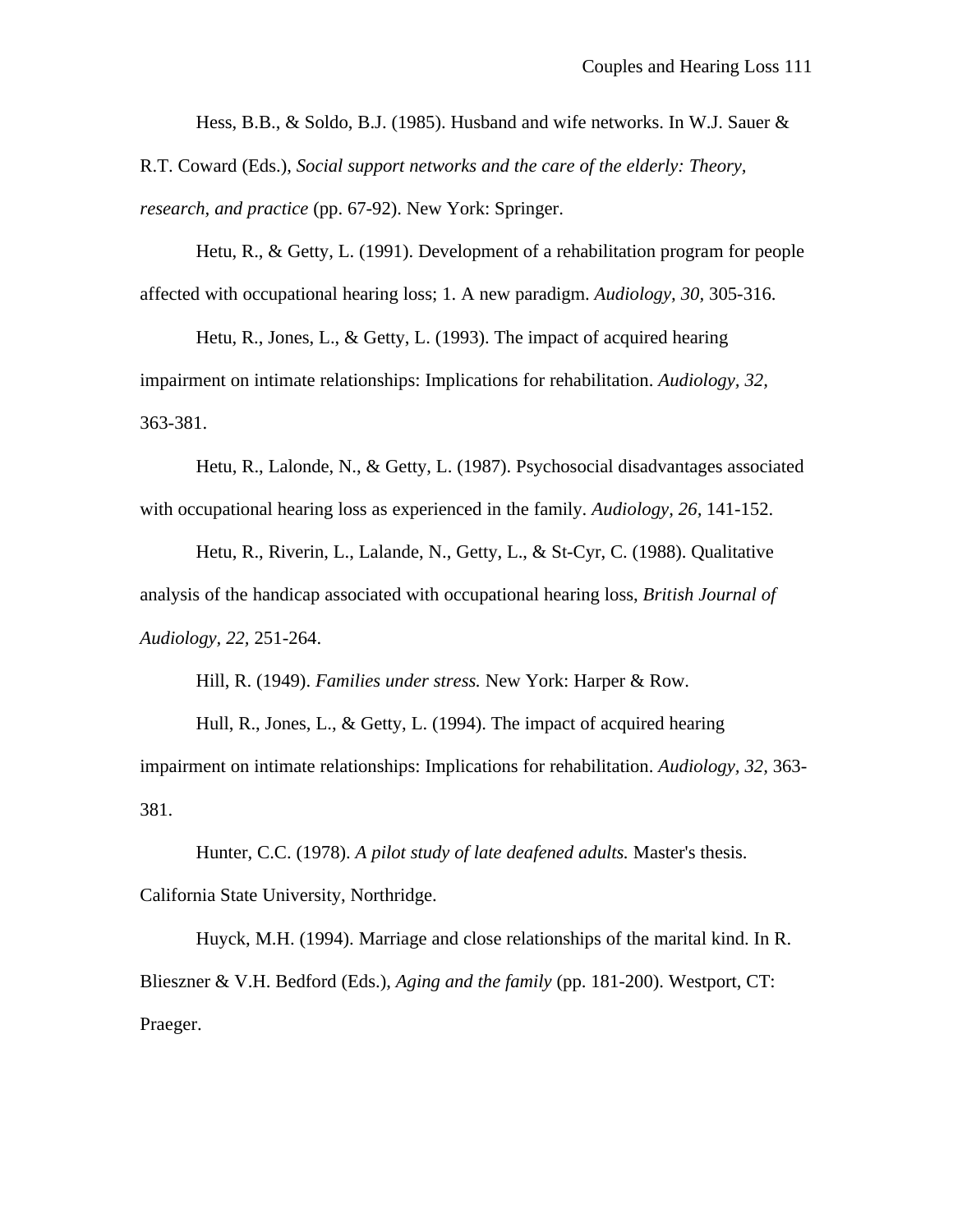Ja Jeong, G., Bollman, S.R., & Schumm, W.R. (1992). Self-reported marital

instability as correlated with the Kansas Marital Satisfaction Scale for a sample of midwestern wives. *Psychological Reports, 70,* 243-246.

Jerger, J., Chmiel, R., Wilson, N., & Luchi, R. (1995). Hearing impairment in older adults: New concepts. *Journal of the American Geriatric Society, 43(8),* 928-935.

Johnson, S., & Lebow, J. (2000). The "coming of age" of couple therapy: A decade review. *Journal of Marital and Family Therapy, 26,* 23-38.

Jones, L., Kyle, J., & Wood, P. (1985). *Words apart: Losing your hearing in adult life.* London: Tavistock.

Kahle, L.R. (1984). *Attitudes and social adaptation: A person-situation interaction approach.* New York: Pergamon Press.

Kaplan, H. (1985). Benefits and limitations of amplification and speechreading for the elderly. In H. Orlans (Ed.), *Adjustment to adult hearing loss*. San Diego, CA: College-Hill Press.

Kaslow, F., & Robison, J.A. (1996). Long-term satisfying marriages: Perceptions of contributing factors. *The American Journal of Family Therapy, 24,* 153-170.

Keicolt-Glaser, J., Malarkey, W., Chee, M., & Newton, T. (1993). Negative behavior during marital conflict is associated with immunological breakdown.

*Psychosomatic Medicine, 55,* 395-409.

Krueger, R.A. (1994). *Focus Groups: A practical guide for applied research (2nd ed.).* Thousand Oaks, CA: Sage.

Kübler-Ross, E. (1969). *On death and dying.* New York: Macmillan.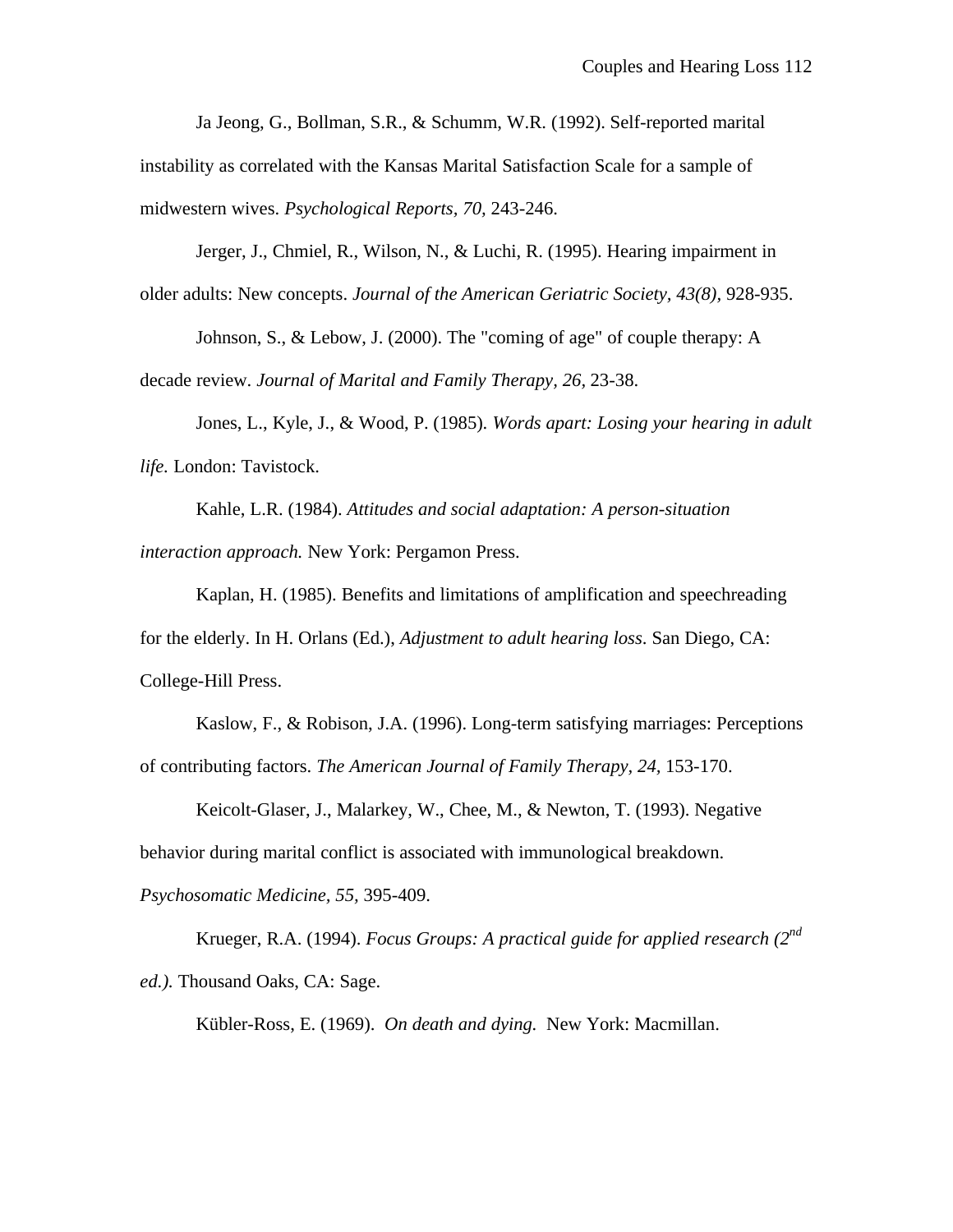Kyle, J.G., & Wood, P.L. (1983). *Social and vocational aspects of acquired*

*hearing loss.* Final report to MSC, School of Education Research Unit, University of Bristol.

Lazarus, R.S., & Folkman, S. (1984). *Stress, appraisal, and coping.* New York: Springer.

Lee, G.R. (1988). Marital satisfaction in later life: The effects of nonmarital roles. *Journal of Marraige and the Family, 50,* 775-783.

Levenson, R.W., Carstensen, L.L., & Gottman, J.M. (1993). Long-term marriage: age, gender, and satisfaction. *Psychology and Aging, 8,* 301-313.

Levenson, R.W., Carstensen, L.L., & Gottman, J.M. (1994). The influence of age and gender on affect, physiology, and their interrelations: A study of long-term marriages. *Journal of Personality and Social Psychology, 67,* 56-68.

Locke, H.J., & Wallace, K.M (1959). Short marital-adjustment and prediction tests: Their reliability and validity. *Marriage and Family Living, 21,* 251-255.

Long, J., & Mancini, J. (1990). Aging couples and the family system. In T.H.

Brubaker (Ed.), *Family relationship in later life* (pp. 29-47). Newbury Park, CA: Sage.

Luthar, S.S., Cicchetti, D., & Becker, B. (2000). The construct of resilience: a critical evaluation and guidelines for future work. *Child Development, 71(3),* 543-562.

Lyons, R.F., Sullivan, M.J.L., Ritvo, P.G., & Coyne, J.C. (1995). *Relationships in chronic illness and disability.* Thousand Oaks, CA: Sage.

Marsiske, M., Delius, J., Maas, I., Lindenberger, U., Scherer, H., & Tesch-Romer, C. (1999). Sensory systems in old age. In P. Baltes and K. Ulrich Mayer (Eds.), *The Berlin aging study: Aging from 70 to 100* (pp. 360-383). New York: Cambridge.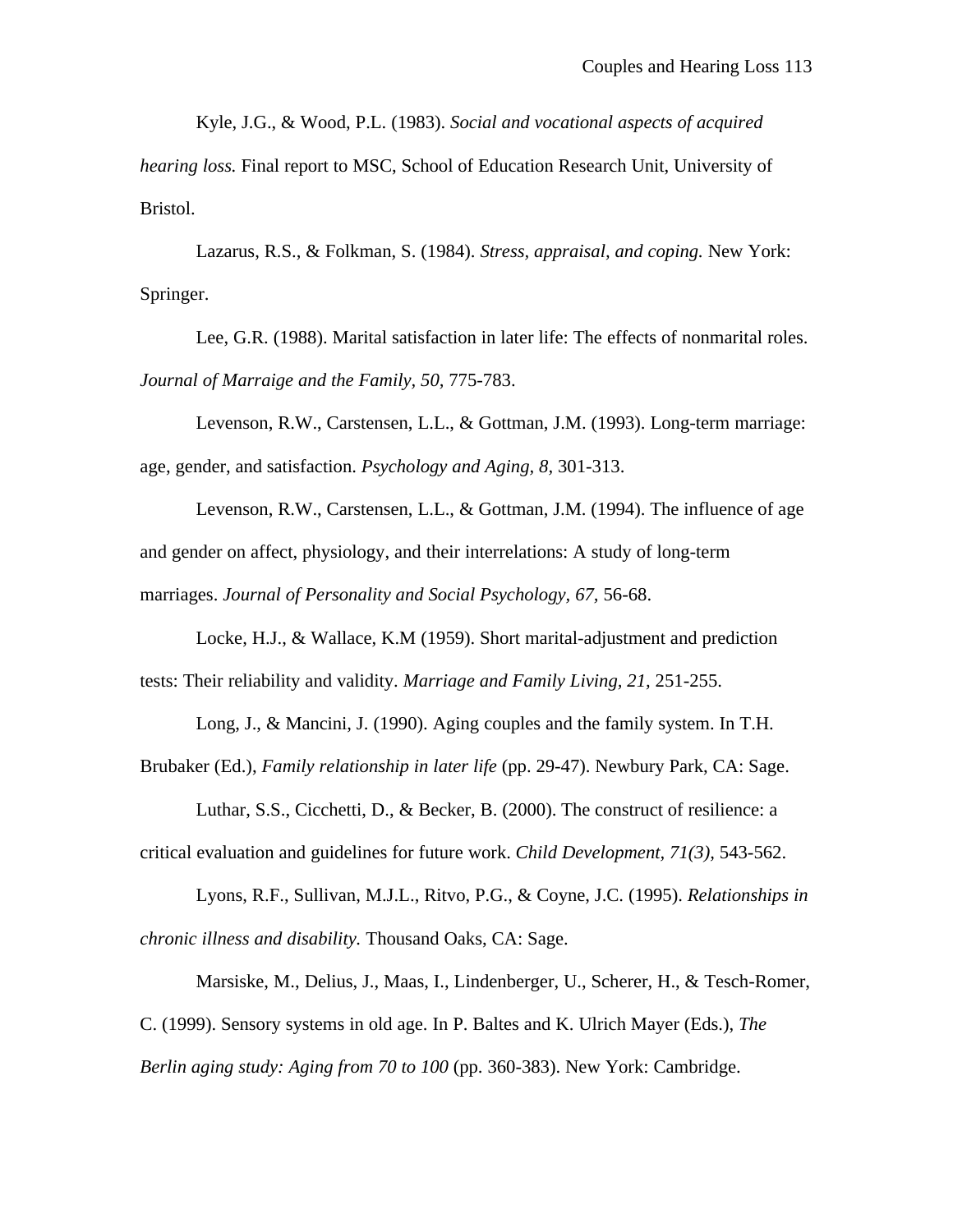McCarthy, P.A., Montgomery, A.A., & Mueller, H.G. (1990). Decision-making in rehabilitative audiology. *Journal of the American Academy of Audiology, 1(1),* 23-30.

McCubbin, M.A., & McCubbin, H.I. (1993). Family coping with health crises: The resiliency model of family stress, adjustment and adaptation. In C. Danielson, B.Hamel-Bissell, & P. Winstead-Fry (Eds.), Families, health, and illness. New York: Mosby.

McCubbin, M.A., McCubbin, H.I. (1996). Resiliency in families: A conceptual model of family adjustment and adaptation in response to stress and crises. In H. McCubbin, A.Thompson, & M. McCubbin (Eds.), *Family assessment: Resiliency, coping and adaptation – inventories for research and practice* (pp. 1-64). Madison: University of Wisconsin System.

McCubbin, H.I., McCubbin, M.A., Thompson, A.I., Han, S.Y., & Allen, C.T. (1997). Families under stress: What makes them resilient? *Journal of Family and Consumer Sciences, 89(3), 2-11.*

McCubbin, M.A., Balling, K., Possin, P., Frierdich, S., & Bryne, B. (2002). Family resiliency in childhood cancer. *Family Relations, 51(2),* 2002.

McDaniel, S.H., Hepworth, J., & Doherty, W.J. (1997). *The shared experience of illness: Stories of patients, families, and their therapists.* New York: Basic Books.

Merriam, S.B. (1998). *Qualitative research and case study applications in education.* San Francisco, CA: Jossey-Bass.

Miller, R.B. (in press). Myths and realities about the u-shaped curve of marital satisfaction over the life course.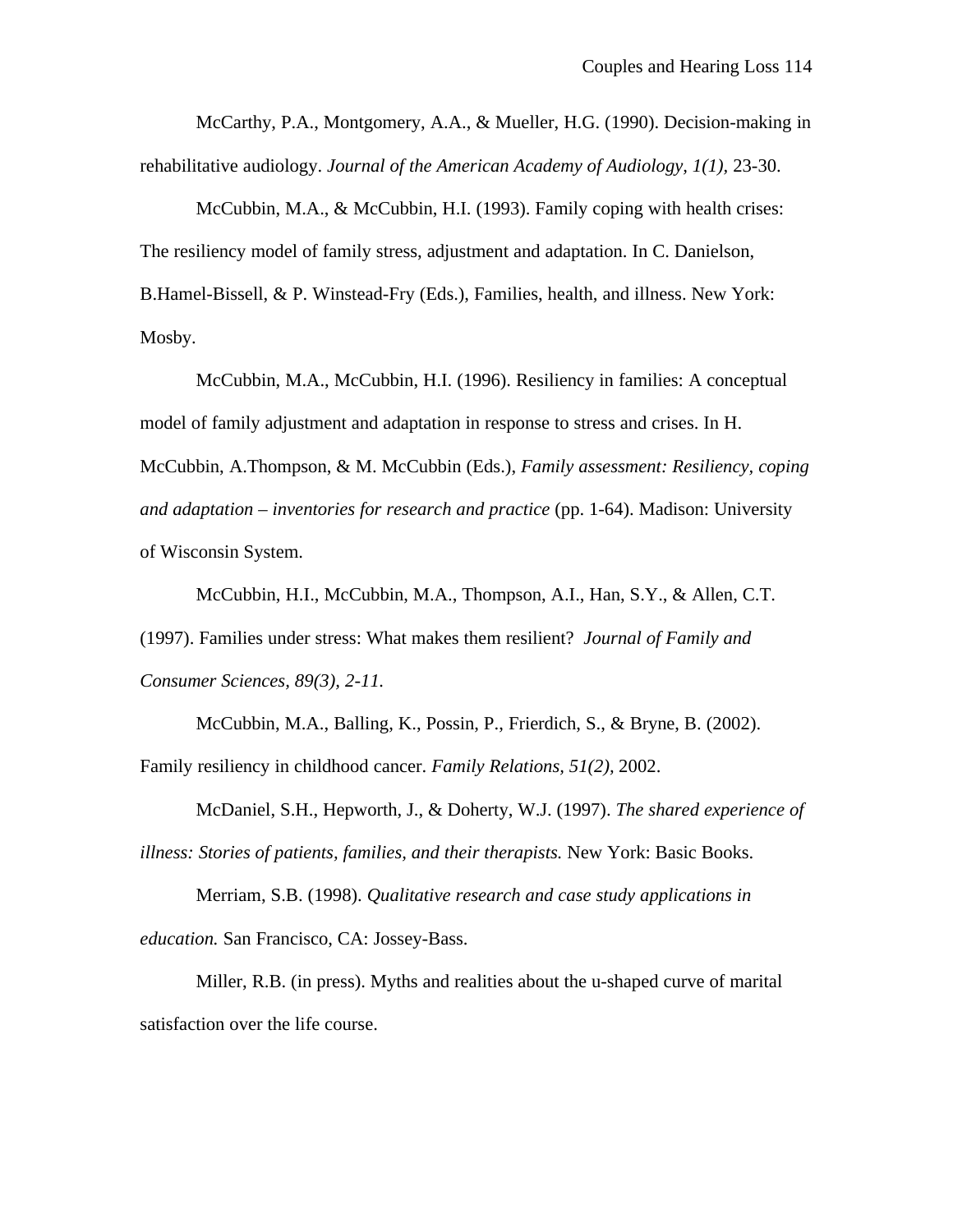Miller, R.B., Hemesath, K., & Nelson, B. (1997). Marriage in middle and later

life. In T.D. Hargrave & S.M. Hanna (Eds.), *The aging family: New visions in theory, practice, and reality* (pp. 178-198). New York: Brunner/Mazel.

Miller, W.E. (1984). Research and family factors in aural rehabilitation of the elderly. *Activities, Adaptation & Aging, 3(4),* 17-29.

Mitchell, S.E., Newell, G.K., & Schumm, W.R. (1983). Test-retest reliability of the Kansas Marital Satisfaction Scale. *Psychological Reports, 53*, 545-546.

Murphy, L.B. (1974). Coping, vulnerability, and resilience in childhood. In G.V. Coelho, D.A. Hamburg, J.E. Adams (Eds.), *Coping and adaptation* (pp. 69-100). New York: Basic Books.

National Academy on an Aging Society. (1994). *Hearing Loss: A growing problem that affects quality of life* [Brochure]. Washington, DC: Author.

Norton, R. (1983). Measuring marital quality: A critical look at the dependent variable. *Journal of Marriage and Family, 45,* 141-151.

O'Neil, G., Summer, L., & Shirley, L. (1999). Hearing loss: a growing problem that affects quality of life. *Challenges for the 21st Century: Chronic and Disabling Conditions, 2,* 1-6.

Oyer, H.J., & Hardick, E.J. (1976). Communication for hearing-handicapped people in the United States. In H.J. Oyer (Ed.), *Communication for the hearing handicapped* (pp. 13-72). Baltimore, MD: University Park Press.

Patterson, J.M. (2002). Integrating family resilience and family stress theory. *Journal of Marriage and Family, 64,* 349-360.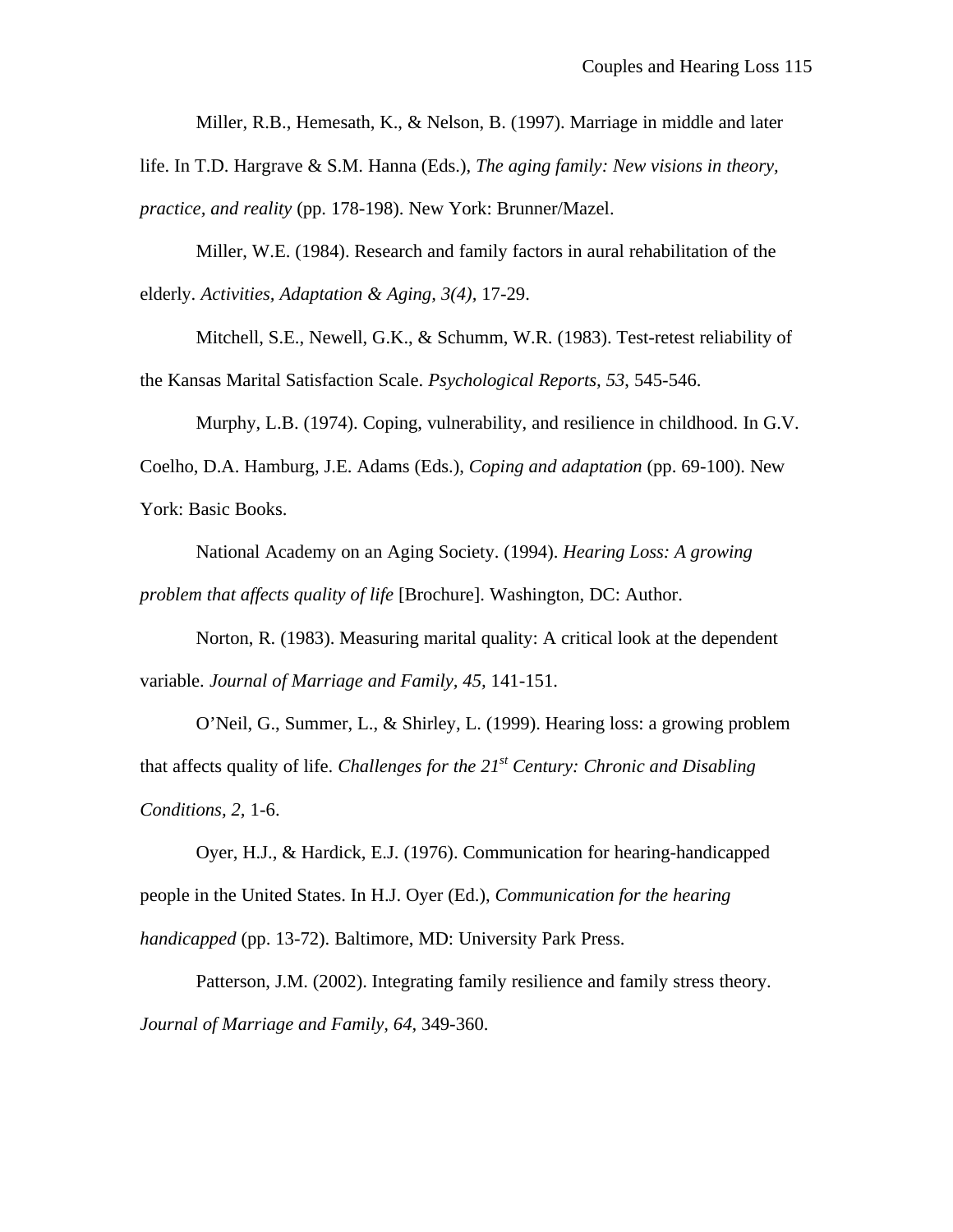Patterson, J.M. (1993). The role of family meanings in adaptation to chronic

illness and disability. In A.P Turnbull, J.M. Patterson, S.K. Behr, D.L. Murphy, J.G.

Marquis, & M.J. Blue-Banning (Eds.). *Cognitive coping, families, & disability* (pp. 221-

238). Baltimore, MD: Paul H. Brooks.

Patterson, J.M., & Garwick, A.W. (1994). Levels of meaning in family stress theory. *Family Process, 33*, 287-304.

Piercy, F.P., & Nickerson, V. (1996). Focus groups in family therapy research. In D.H. Sprenkle, & S.M. Moon (Eds.), *Research methods in family therapy* (pp. 173-185). New York: Guilford.

Piercy, F.P., & Thomas, V. (1998). Participatory evaluation research: An introduction for family therapists. *Journal of Marital & Family Therapy. Vol 24(2), 165- 176.*

Piercy, S.K., & Goldstein, D.P. (1994). Hearing aid rejection: The type III individual. *ASHA, 36,* 51-52.

Piercy, S.K., & Piercy, F.P. (2002). Couple dynamics and attributions when one partner has a hearing loss: Implications for couple therapy. *Journal of Marital and Family Therapy, 28(3)*,315-326*.*

Popelka, M.M., Cruickshanks, K.J., Wiley, T.L., Tweed, T.S., Klein, B.E.K., & Klein, R. (1998). Low prevalence of hearing aid use among older adults with hearing loss: The epidemiology of hearing loss study. *Journal of the American Geriatrics Society, 46(9),* 1075-1078.

Reiter, R.S. (1987). Romance, sexuality, and hearing loss. *ASHA, 29(12),* 29-30.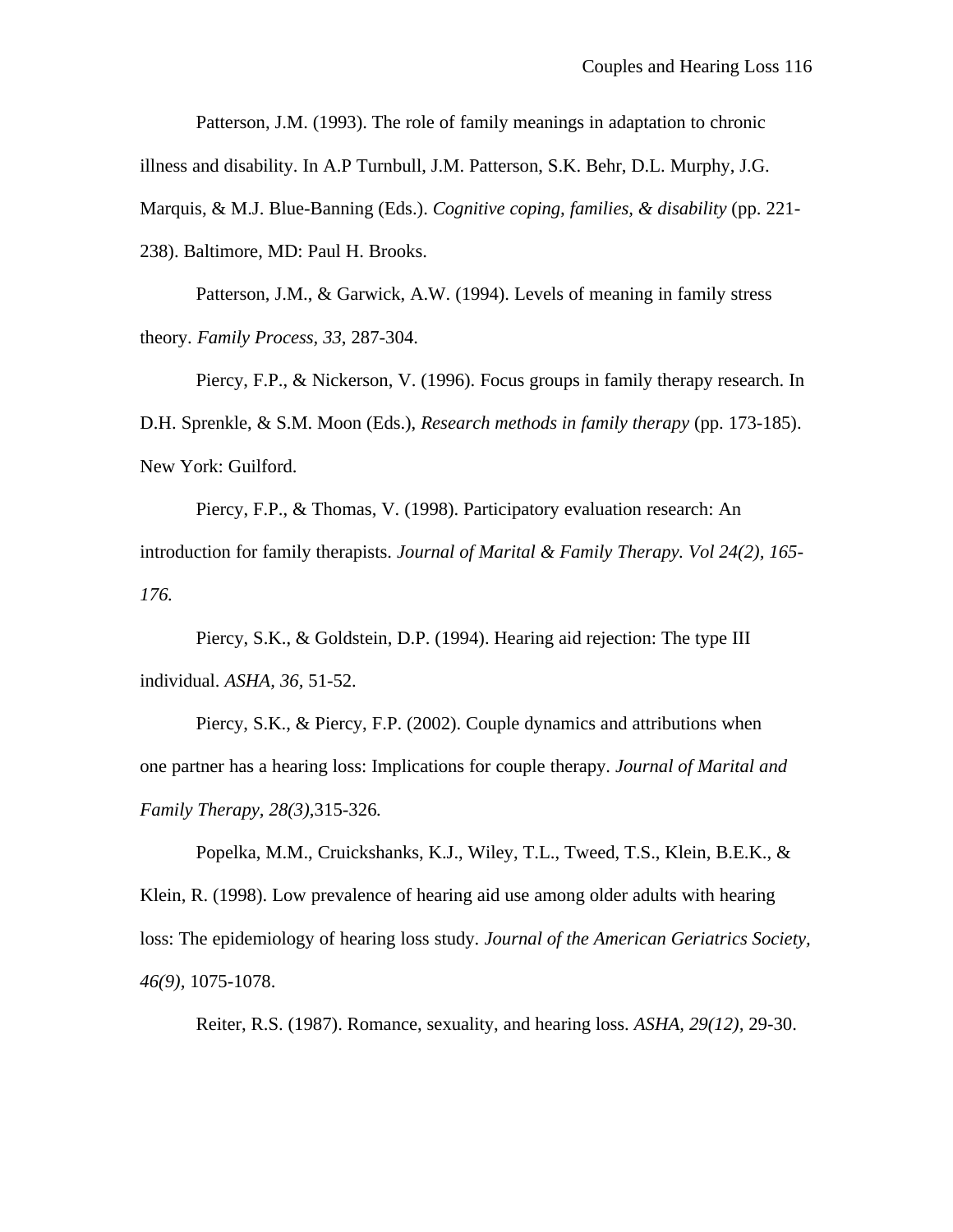Rolland, J.S. (1994a). *Families, illness, and disability: An integrative treatment model.* New York: Basic Books.

Rolland, J.S. (1994b). In sickness and in health: The impact of illness on couples' relationships. *Journal of Marital and Family Therapy, 20,* 327-347.

Rolland, J.S. (1997). A journey with hope, fear, and loss: young couples and cancer. In S.H. McDaniel, J.Hepworth, & W.J. Doherty (Eds.), *The shared experience of illness: Stories of patients, families, and their therapists* (pp. 139-150). New York: Basic Books.

Ross, M. (n.d.). Why people won't wear hearing aids. Retrieved July 2, 2002, from the Self Help for Hard of Hearing Web site:

http://www.shhh.org/archives/whywont.cfm

Rubinowitz, L. (1999, October). *Until death do us part: Long-term marriage in later life.* Paper presented at the meeting of the American Association for Marriage and Family Therapy, Chicago, Il.

Sandberg, J.G., & Harper, J.M. (1999). Depression in mature marriages: Impact and implications for marital therapy. *Journal of Marital and Family Therapy, 25,* 393- 406.

Shamoian, C.A., & Thurston, F.D. (1986). Marital discord and divorce among the elderly. *Medical Aspects of Human Sexuality, 20,* 35-34.

Sharlin, S.A., Kaslow, F.W., & Hammerschmidt, H. (2000). *Together through thick and thin: A multinational picture of long-term marriages.* New York: Haworth Clinical Practice Press.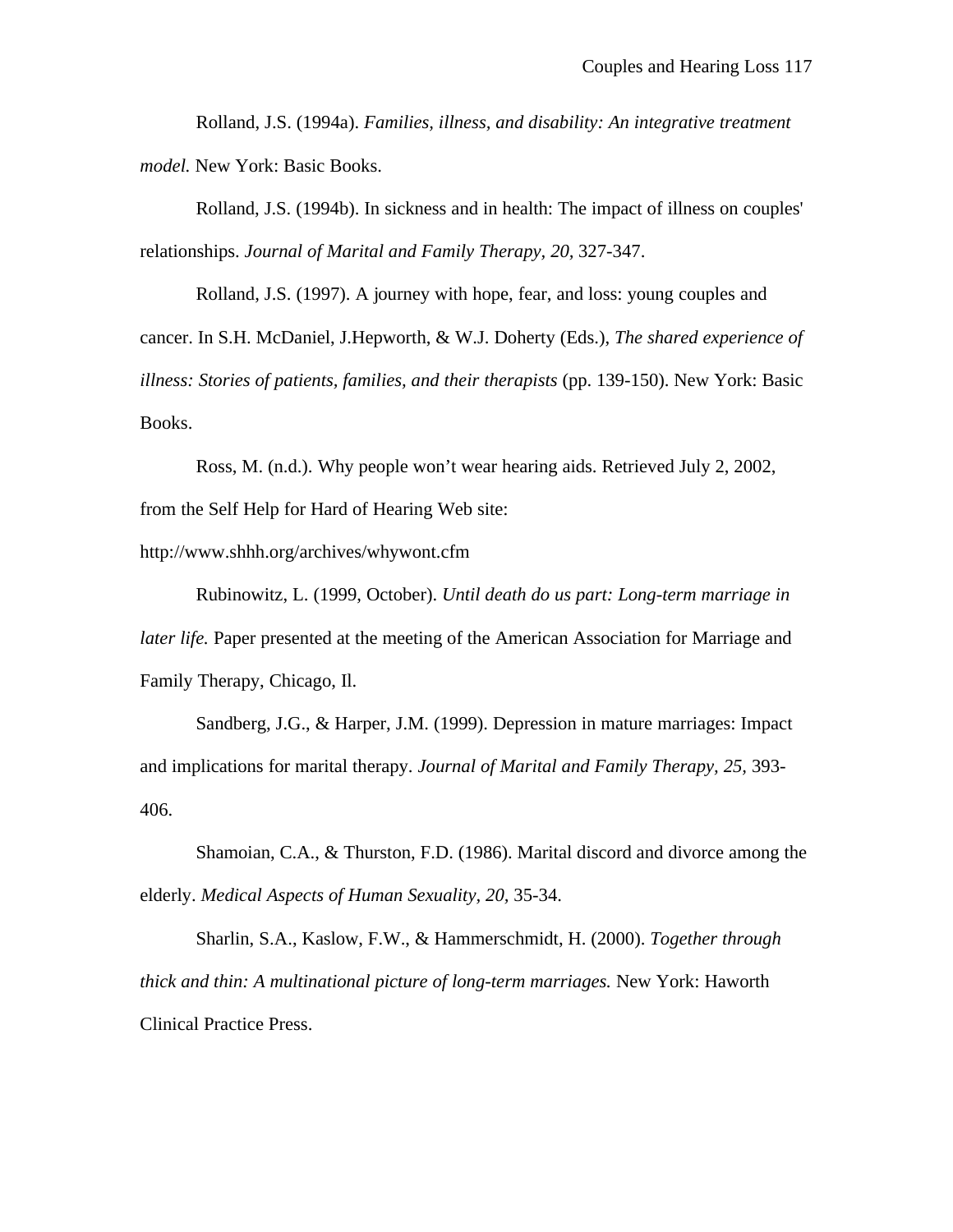Schumm, W.R., & Bugaighis, M.A. (1986). Marital quality over the marital

career: Alternative explanations. *Journal of Marriage and the Family, 48,* 165-168.

Schumm, W.R., Paff-Bergen, L.A., Hatch, R.C., Obiorah, F.C., Copeland, J.M.,

Meens, L.D., & Bugaighis, M.A. (1986). Concurrent and discriminant validity of the

Kansas Marital Satisfaction Scale. *Journal of Marriage and the Family, 48,* 381-387.

Schumm, W.R., Anderson, S.A., Benigas, J.E., McCutchen, M.B., Griffin, C.L.,

Morris, J.E., & Race, G.S. (1985). Criterion-related validity of the Kansas Marital Satisfaction Scale, *Psychological Reports, 56,* 719-722.

Singleton, J.F., Harbison, J., Melanson, P., & Jackson, G. (1993). Study of the factual knowledge and common misperceptions about aging held by health care professionals. Activities, Adaptation, and Aging, 18(1), 37-47.

Spanier, G.B. (1976). Measuring dyadic adjustment: New scales for assessing the qulaity of marriage and similar dyads. *Journal of Marriage and the Family, 38,* 15-28.

Spence, A.P. (1995). *Biology of human aging (2nd ed.).* Upper Saddle River, NJ: Prentice Hall.

Staudinger, U.M., Marsiske, M., & Baltes, P.B. (1993). Resilience and levels of reserve capacity in later adulthood: Perspectives from life-span theory. *Development and Psychopathology, 5,* 541-566.

Stephens, S.D. (1995). Audiological rehabilitation. In A.G. Kerr (Series Ed.) & S.D. Stephens (Volume Ed.), *Scott-Browns's Otolaryngology* (6<sup>th</sup> ed.). Oxford: Butterworths-Heinemann.

Stephens, S.D., & Meredith, R. (1991). Qualitative reports of hearing aid benefit. *Clinical Rehabilitation, 5(3),* 225-229.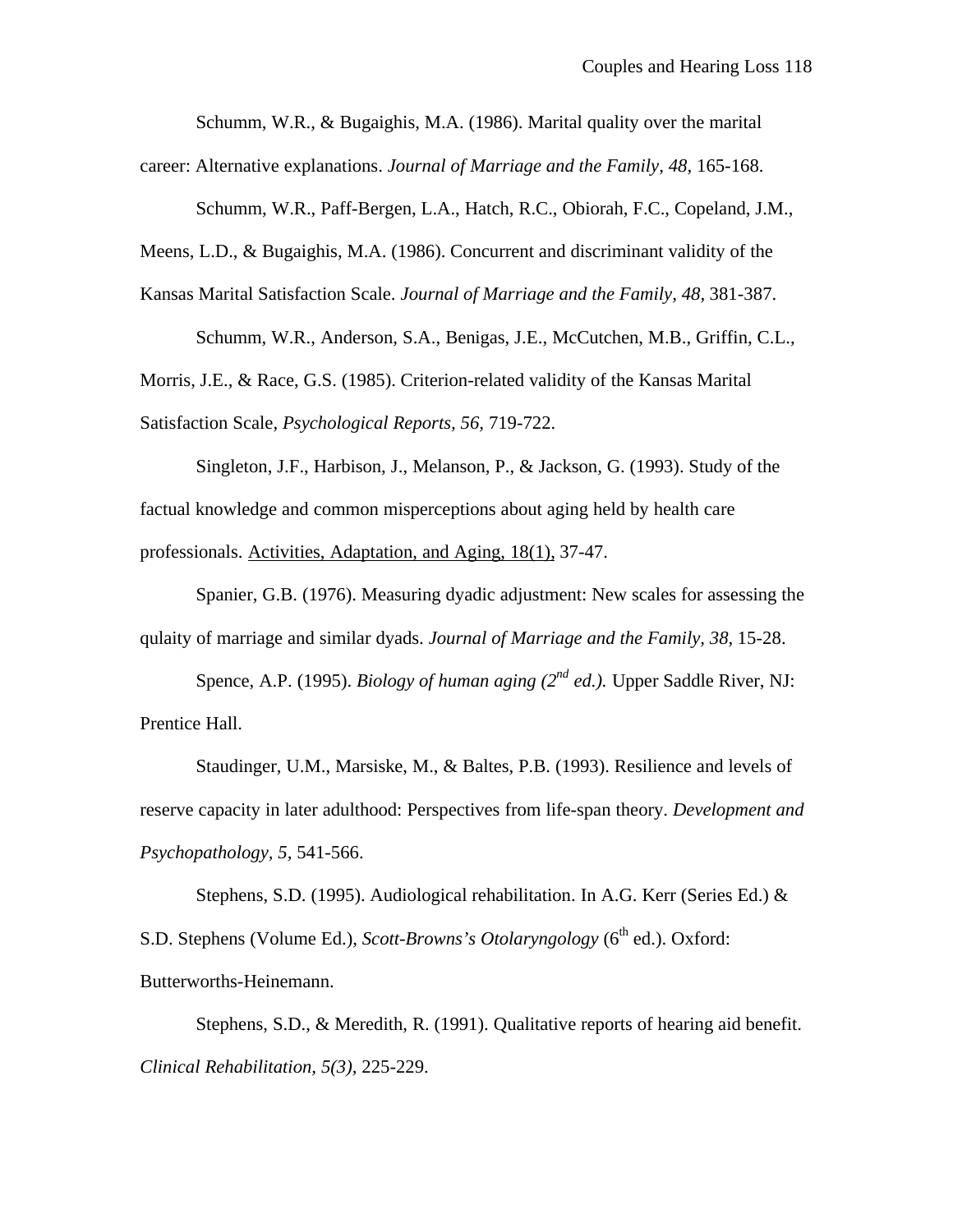Thomas, A.J. (1984). *Acquired hearing loss: Psychological and psychosocial implications.* New York: Academic Press.

Todd, T.C., & Storm C.L. (1997). *The complete systemic supervisor: Context, philosophy, and pragmatics.* Boston, MA: Allyn and Bacon.

Tomita, M., Mann, W.C., & Welch, T.R. (2001). Use of assistive devices to address hearing impairment by older persons with disabilities. *International Journal of Rehabilitation Research, 24(4),* 279-289.

Van Amburg, S.M., Barber, C.E., & Zimmerman, T.S. (1996). Aging and family therapy: Prevalence of aging issues and later family life concerns in marital and family therapy literature (1986-1993). *Journal of Marital and Family Therapy, 22,* 195-203.

Vesterager, V., Salomon, G., & Jagd, M. (1988). Age-related hearing difficulties; II. Psychological and sociological consequences of hearing problems – A controlled study. *Audiology, 27,* 179-192.

Villaume, W.A., Brown, M.H., & Darling, R. (1994). Presbycusis, communication, and older adults. In M.L. Hummert, J.M. Wiemann, & J.F. Nussbaum (Eds.), *Interpersonal communication in older adulthood: Interdisciplinary theory and research. Sage focus editions, Vol. 173.* (pp. 83-106). Thousand Oaks, CA: Sage.

Walsh, F. (2002). A family resilience framework: Innovative practice applications. *Family Relations, 51,* 130-137.

Walsh, F. (1998). *Strengthening family resilience.* New York: Guilford.

Walsh, F. (1996). The concept of family resilience: Crisis and challenge. *Family Process, 35,* 261-281.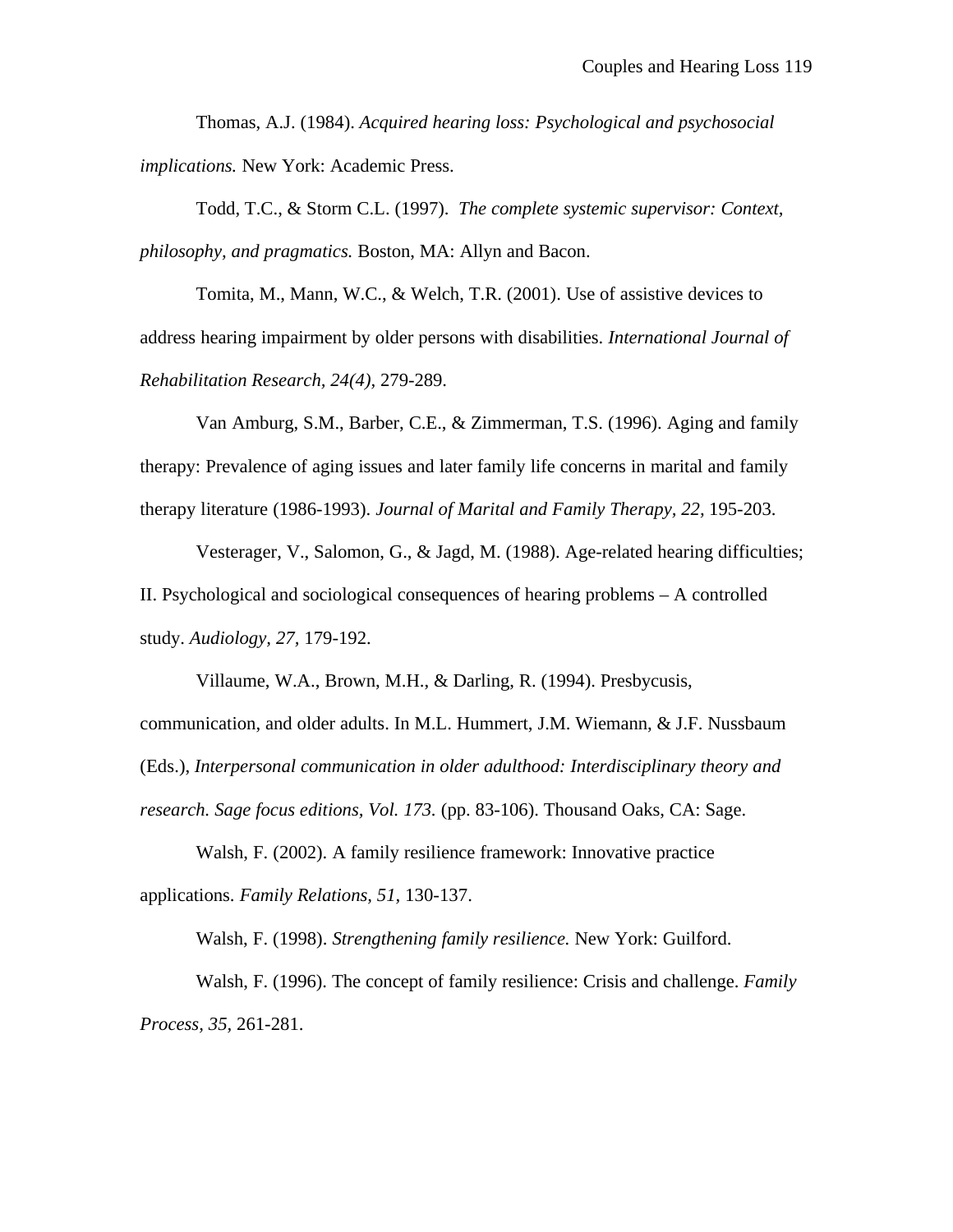Watanabe-Hammond, S. (1990). Family dances and the rhythms of intimacy. *Contemporary Family Therapy, 12(4),* 327-338.

Werner, E.E., & Smith, R.S. (1982). Vulnerable but invincible: A study of resilient children. New York: McGraw-Hill.

White, M., & Epston, D. (1990). *Narrative means to therapeutic ends.* New York: Norton.

White, M.B., Stahmann, R.F., & Furrow, J.L. (1994). Shorter may be better: A comparison of the Kansas Marital Satisfaction Scale and the Locke-Wallace Marital Adjustment Test. *Family Perspective, 28(1),* 53-66.

Wingfield, N.P. (1999). Midlife development and disability onset in a family context: A qualitative integration. *Dissertation Abstracts International, 59(9-A).*

Yorgason, J.B. (2000). *Aging and Family Therapy:Exploring the Training,*

*Knowledge, and Clinical Experience of Family Therapists.* Unpublished master's thesis, Kansas State University, Manhattan, Kansas, United States.

Zarit, S.H. & Knight, B. (1996). *A guide to psychotherapy and aging: Effective clinical interventions in a life-stage model.* Washington, DC: American Psychological Association.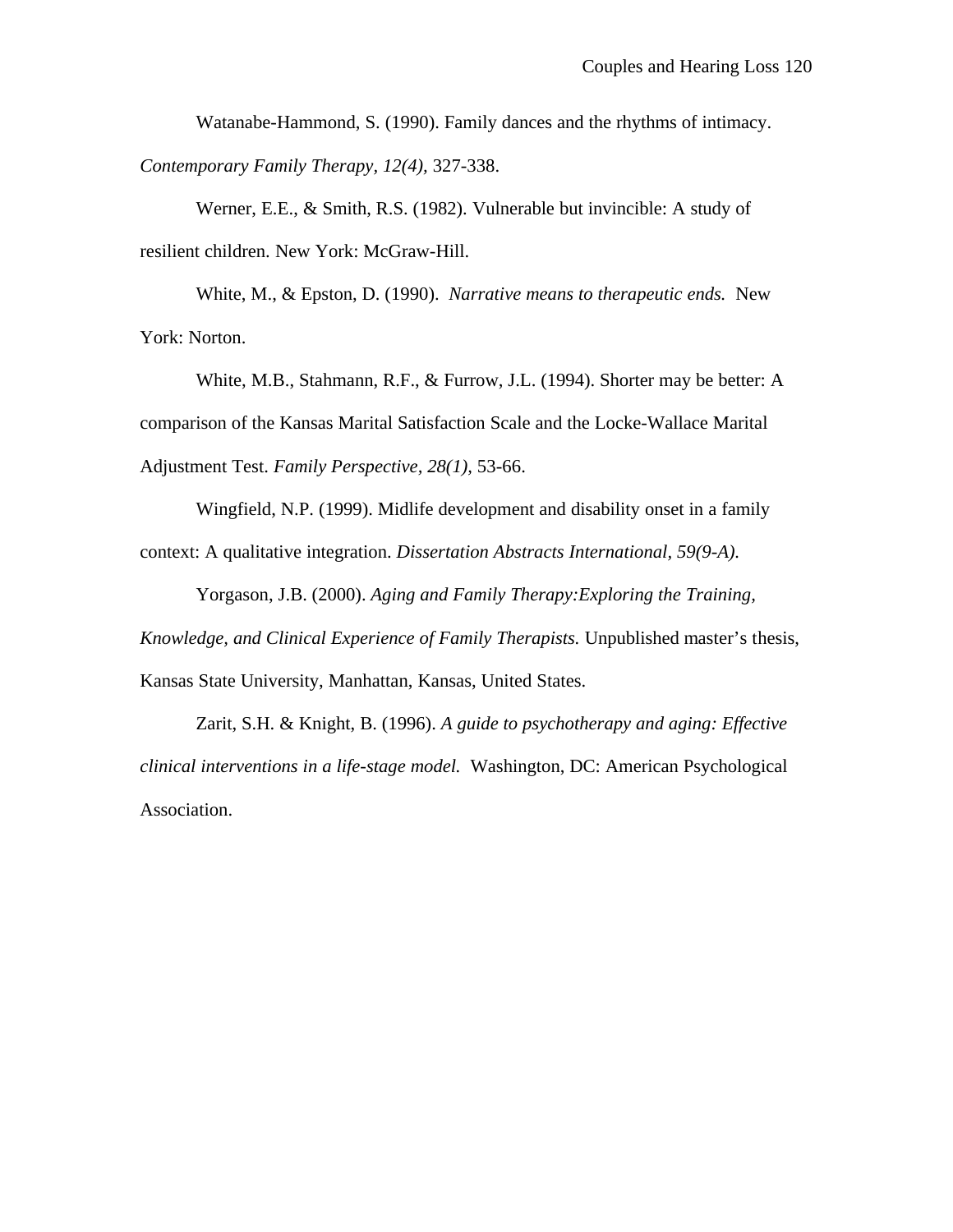#### APPENDIX A

Representation of Couple Resilience Theoretical Framework

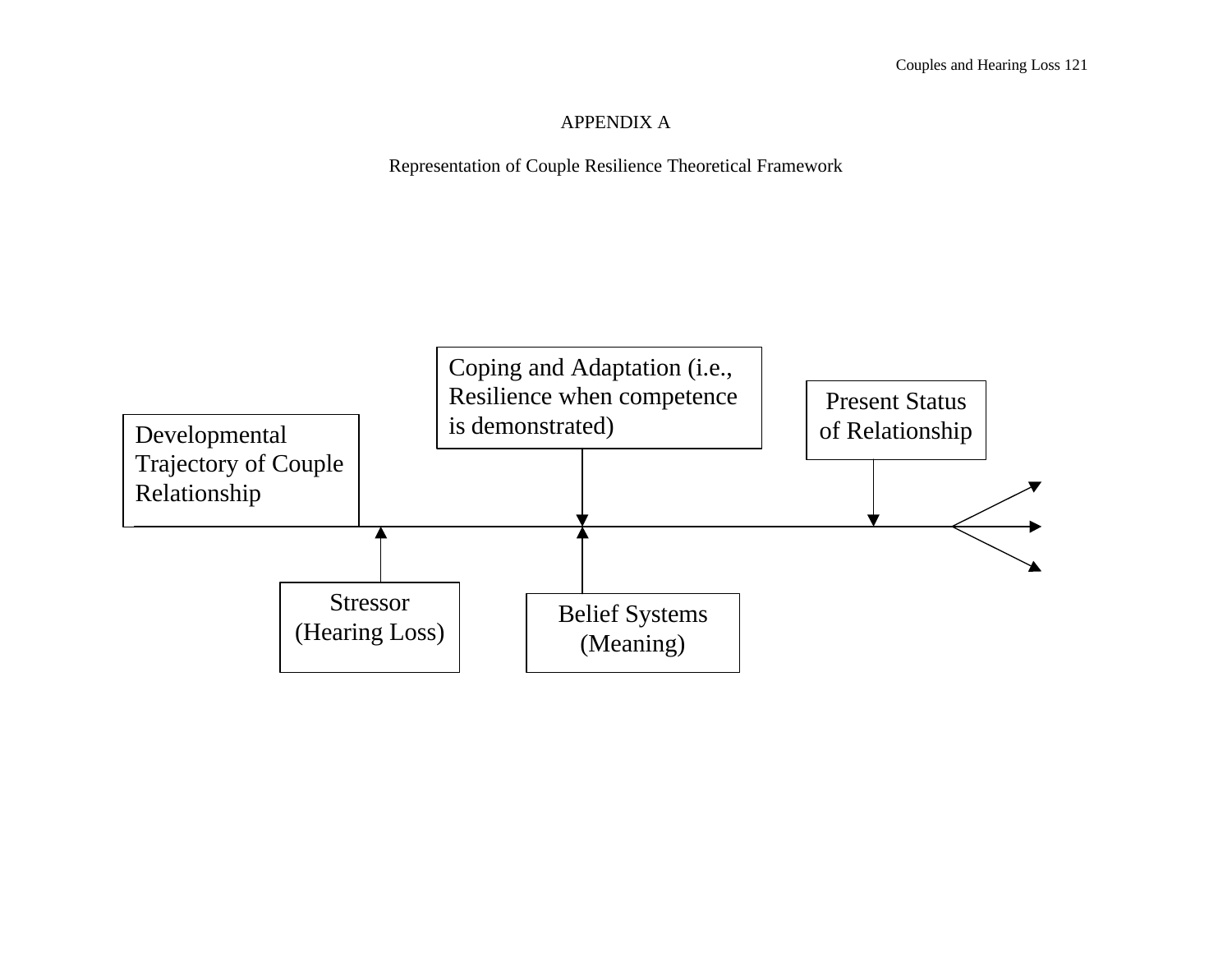#### APPENDIX B

Couple Recruitment Flier

# **Do you or your spouse have a hearing loss?**

## **If so, you are invited to share your experiences.**

Hearing loss can make it hard for a married couple to communicate sometimes. We'd like to know about your experiences with hearing loss – What's difficult, how you cope, and what it all means to you. We would also like to know what you would recommend to other couples who have hearing losses. If you or your partner has a hearing loss, and at least one of you is 60 or over, we would like to interview you (All interviews are confidential).

#### **Your experiences are valuable and can be very beneficial to others.**

The researchers will share what they learn with other couples who have similar experiences and with professionals who serve these couples. If you would be willing to share approximately 1½ hours of your time (at your convenience), please contact the Jeremy Yorgason by phone, mail, or E-mail.

#### **Thank you in advance.**

Jeremy Yorgason, M.S. 366 Wallace Hall Phone: 540-961-5373

Blacksburg, VA 24061 E-mail: jyorgaso@vt.edu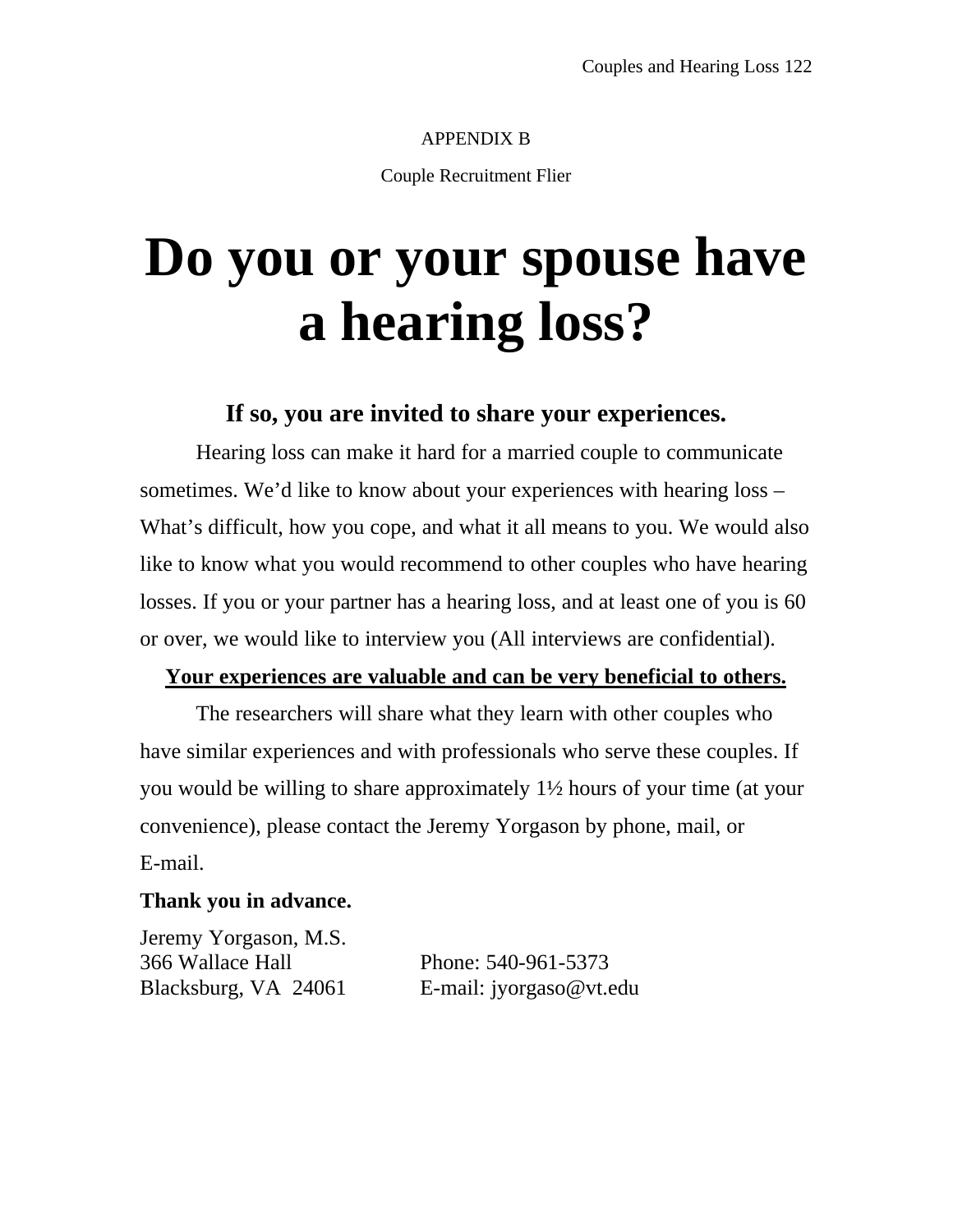#### APPENDIX C

## Release of Information for Audiogram and Hearing Evaluation Summary

## Acquired Hearing Impairment in Older Couple Relationships: An Exploration of Couple Resilience Processes

Jeremy B. Yorgason, M.S. Fred P. Piercy, Ph.D. Virginia Polytechnic Institute and State University 366 Wallace Hall, Blacksburg, VA 24061

I, \_\_\_\_\_\_\_\_\_\_\_\_\_ give permission for the above researchers to have access to my audiogram and a summary of my hearing evaluation (if available).

This information is released for use in a research project related to hearing loss and resilience at Virginia Tech and will not be used for any other purpose.

\_\_\_\_\_\_\_\_\_\_\_\_\_\_\_\_\_\_\_\_\_\_ \_\_\_\_\_\_\_

\_\_\_\_\_\_\_\_\_\_\_\_\_\_\_\_\_\_\_\_\_\_ \_\_\_\_\_\_\_

Research Participant Date

Witness Date

No information sent or received through this authorization may be re-released to any other persons or agency without specific written permission of the above named person.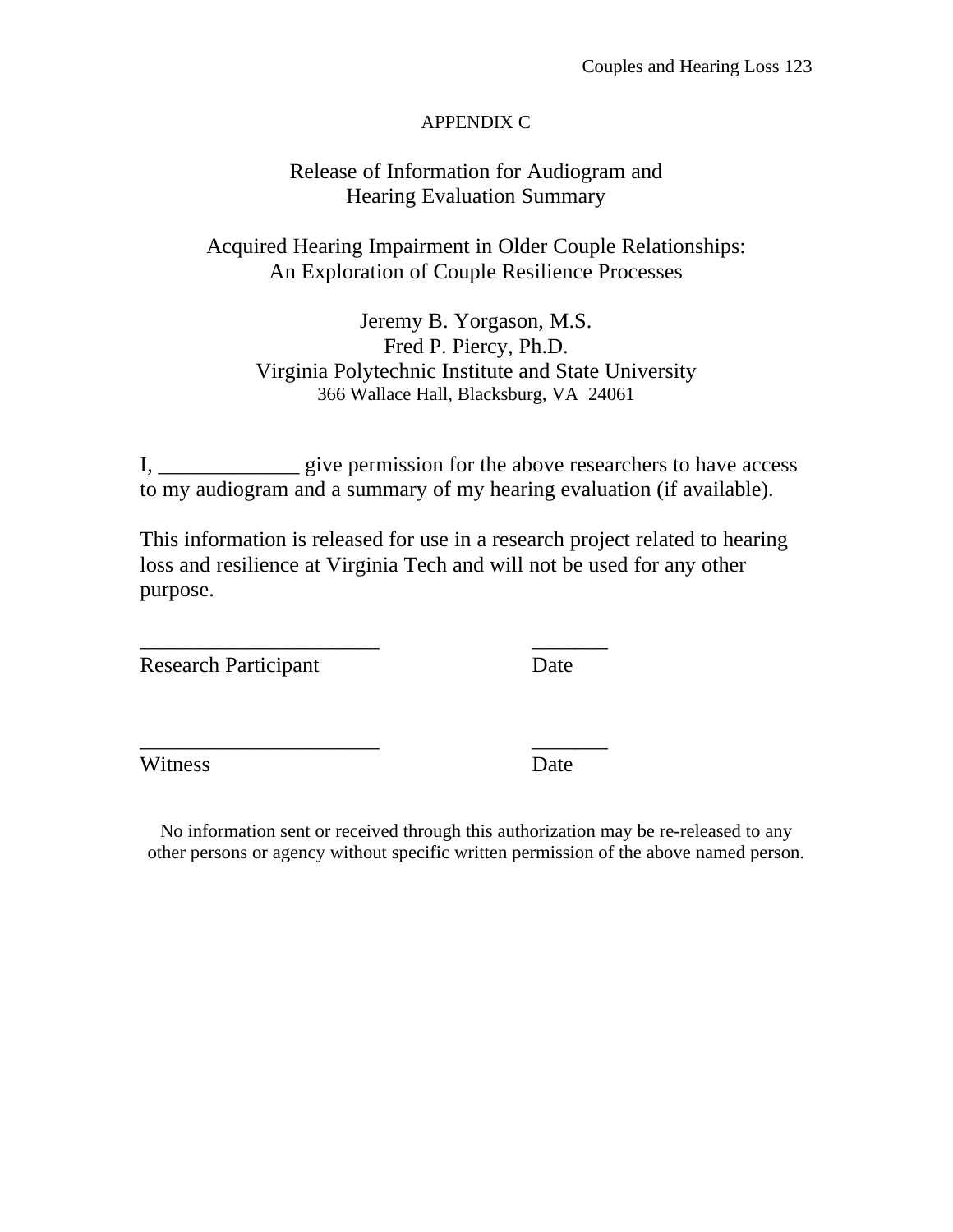#### APPENDIX D

## Couple Interview Guide

## Acquired Hearing Impairment in Older Couple Relationships: An Exploration of Couple Resilience Processes

**Interviewer:** I am going to be asking you some questions about your experiences with hearing loss in relation to your marriage relationship. I would like to start by saying that you are experts on living with hearing loss. I have read about it in books, and heard others talk about it, but I have not personally experienced any hearing loss before and so I have come to you to ask about your experiences. One of the reasons I would like to learn more about your experiences related to hearing loss have been is that few studies have ever been done with couples to know what it is like. I would like to share your insight with other couples who may be experiencing similar situations, and with marriage and family therapists who will be working with couples in your situation.

I would like to discuss two areas of your life and marital relationship related to a hearing loss. These areas are (a) the story and meaning of your hearing loss (in other words, I'll ask about the history of your hearing loss, and how you have perceived your experiences), and (b) what has helped you as a couple to overcome difficulties related to the hearing loss. I realize that we will be talking about your personal life, and consequently some private issues regarding your marriage relationship may arise. If at any time you feel uncomfortable answering a question, please feel free to not answer. I hope that our talking today will be an opportunity for you to reflect upon your experiences in a comfortable manner.

## **I. Story**

1. Please share with me in 15 minutes or less the **story** of your/your spouse's hearing loss.

## **Prompts:**

First notice of symptoms Was the loss sudden or gradual? How long has it been since you/your spouse first noticed? Has your hearing been evaluated? What were you told? To what degree has your/your spouse's hearing been impaired?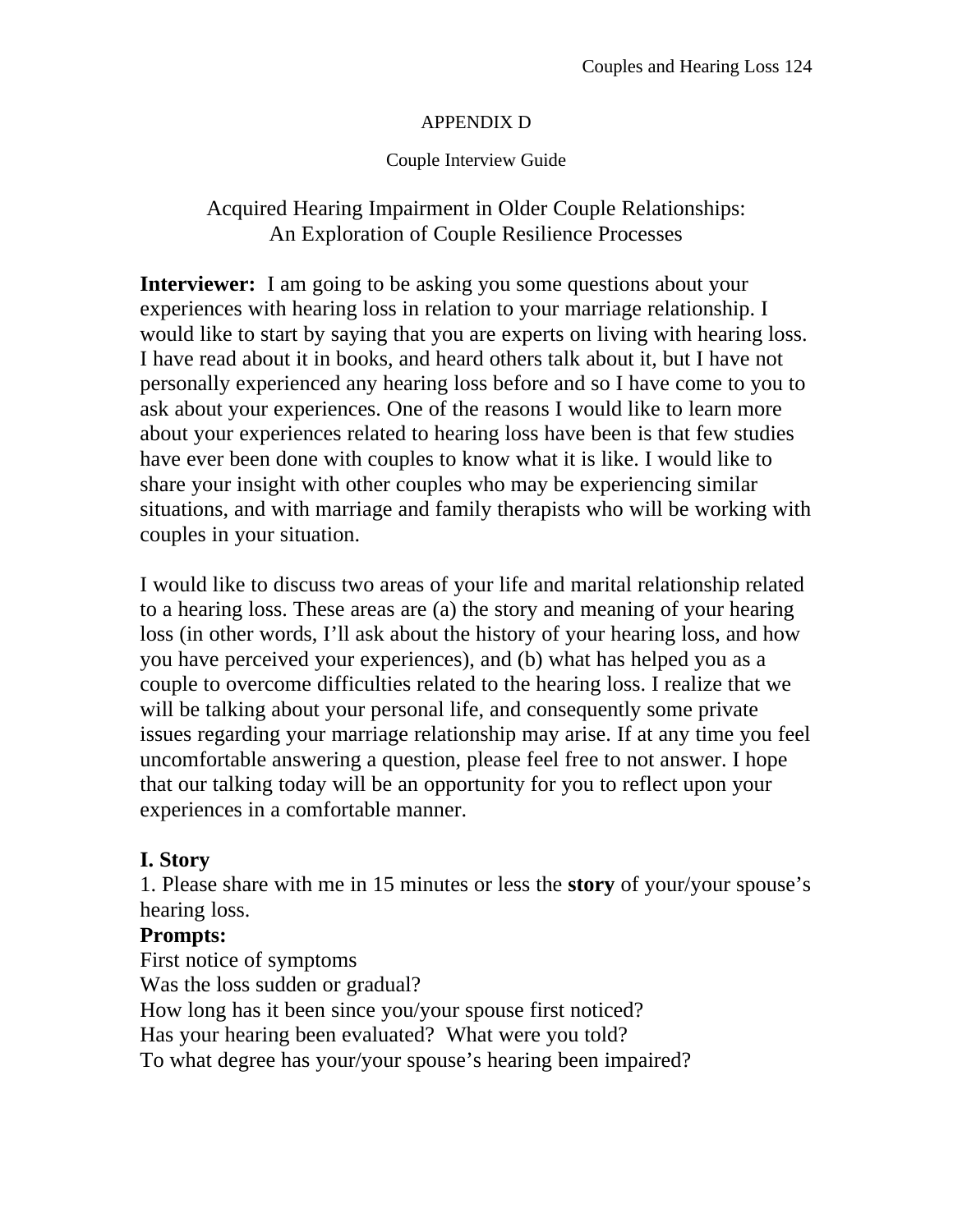What do you/your spouse believe caused the hearing loss? (ear infections, Meniere's syndrome, aging, noise exposure)

Is the hearing loss experienced in one ear, or both?

2. Do you or your spouse use hearing aids and/or assistive listening devices that are helpful in your daily activities. (Prompt: If you could wear them and you do not, why do you choose not to wear them?) What role does the nonimpaired spouse have in the use of hearing aids or other assistive listening devices?

3. What help have you or your spouse received from an audiologist, hearing aid dealer, and/or an ear specialist? (Prompts: When did you first go to a hearing specialist? Did they give you any training or suggestions for your couple relationship?

4. Has your view of the hearing loss changed since you first noticed it?

5. Have you sought out relationships with others who experience a hearing loss similar to yours/your spouse's?

## **II. Belief Systems and Meaning**

Often the way we act or react in life is shaped by our beliefs or the way we perceive our situation. For example, when good things happen in life we think they happened for a reason. We give meaning to our experiences. Similarly, when difficult things happen in life, we interpret these events according to our beliefs. I will ask you a few questions regarding your beliefs and how you feel you have responded to the difficulty of a hearing loss.

- 1. What helps you make sense of your hearing loss?
- 2. Has knowing the cause of the hearing loss been helpful in dealing with your situation? If so, how?
- 3. Has spirituality or faith influenced your response to your (or your spouse's) hearing loss? If so, how?
- 4. How does having acquired a hearing loss (for yourself or your spouse) fit with your expectations of growing older?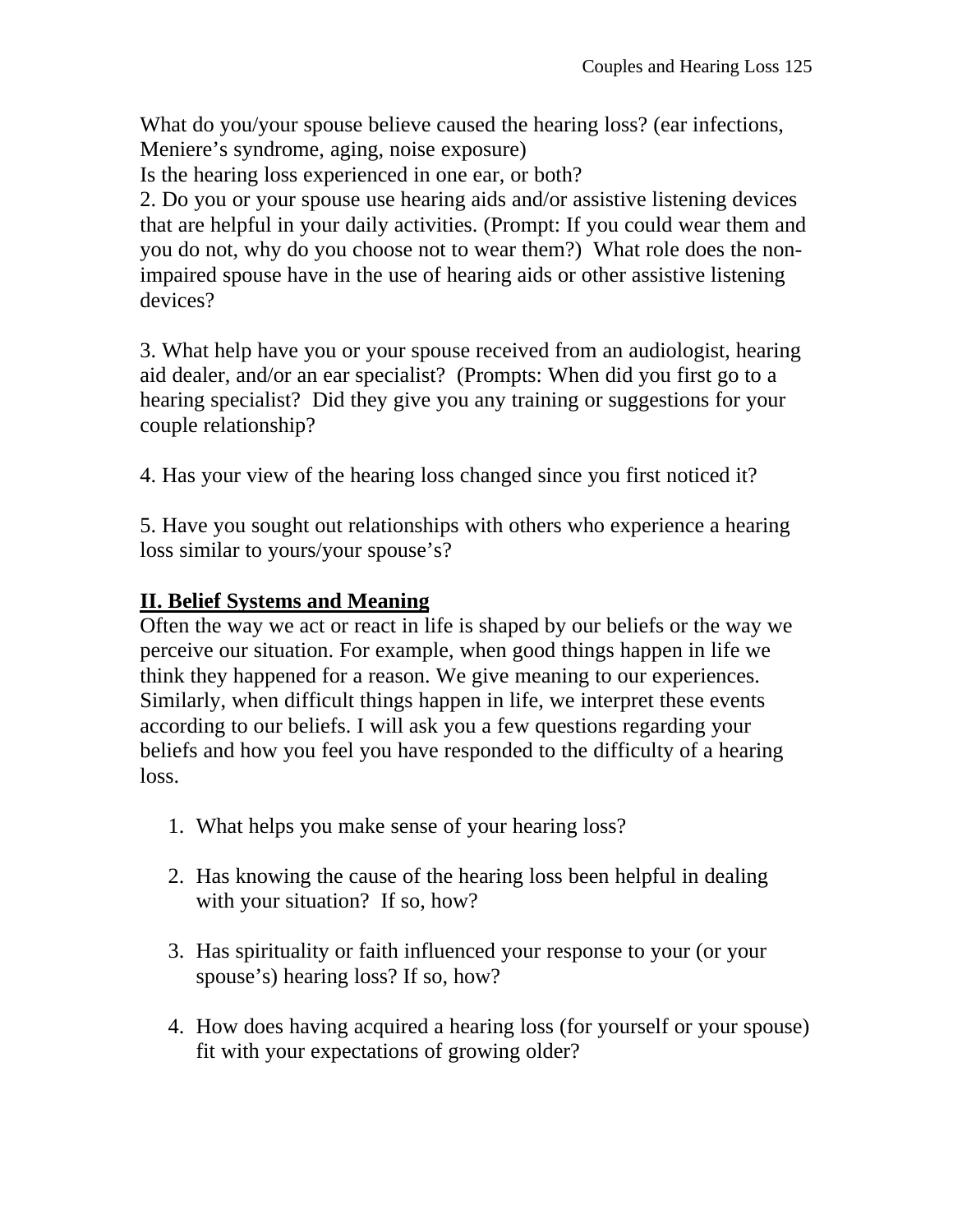- 5. Has it been difficult to understand the hearing loss? Has it seemed manageable?
- 6. What has your relationship been like since you (or your spouse) experienced a hearing loss? (Prompt: Is there a metaphor that would capture your experience? E.g., story, picture, song, feeling, etc)
- 7. How has your (or your spouse's) hearing loss influenced your marital Relationship? For the better? For the worse?
- 8. Some people view life as a time of continuous development. Growth can occur in many different directions. How has the hearing loss influenced the development of your relationship or the growth of your relationship?
- 9. How do you expect the hearing loss to influence your relationship in the future?
- 10.What lessons have you learned from your experience with hearing loss? (each other, relationships, family, the world, life?)

## **II. Resilience**

Resilience has been defined as more than surviving or barely getting through a difficulty. It is being able to take charge of your life, live fully, and love well. Life crises can bring out the best in us as we rise to the challenges. I would like to know in what ways, if any, you have overcome hearing loss in your relationship.

- 1. How has your relationship changed since the hearing loss became a part of life? How has it stayed the same? (Prompt - How have you/your spouse had to re-balance the strains of family and work – in light of your/your spouse's loss?
- 2. What situations or environments are most difficult for you to communicate in? What do you as a couple do during these times to communicate? Are there responses that haven't worked best for you? Are there responses that you have found to work great?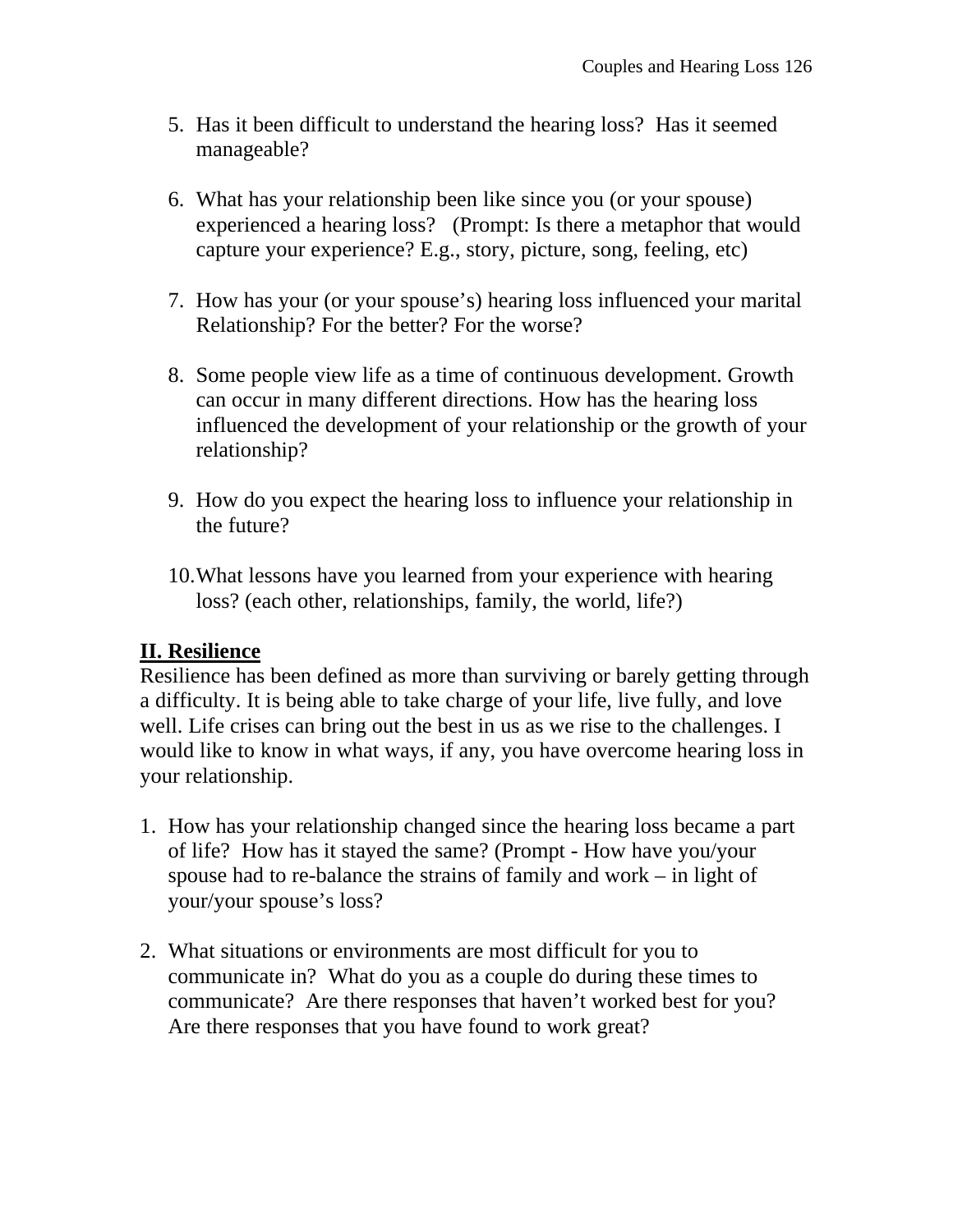- 3. What has helped you as a couple to withstand or overcome the difficulties associated with losing the ability to hear? (What keeps you going? What do you tell yourself when times get tough?)
- 4. What role do hearing aids and other assistive listening devices play in your dealing with the hearing loss? How helpful are they?
- 5. Sometimes couples find what they consider healthy ways of dealing with difficulties, and other times their ways of coping are less healthy. Would you consider any of the coping strategies we have talked about as being healthier than others? (Prompt – Which seem healthiest, and which if any, seem to you to be unhealthy or harmful to your relationship?)
- 6. What tips would each of you give to others in your situation about how to best communicate between spouses when one of them experiences a hearing loss? If you were going to write a book on how to get along in marriage with a hearing loss, what would you write?
- 7. What have I forgotten?

Demographic Information

| Spouse $#1$                          | Spouse $#2$                          |  |  |  |  |
|--------------------------------------|--------------------------------------|--|--|--|--|
| $Age$ <sub>________</sub>            | Age                                  |  |  |  |  |
| Male<br>Female                       | Male<br>Female ______                |  |  |  |  |
| Race (Circle one): African American, | Race (Circle one): African American, |  |  |  |  |
| Caucasian, Hispanic, Asian, Other    | Caucasian, Hispanic, Asian, Other    |  |  |  |  |
| Date of Current Marriage             |                                      |  |  |  |  |
| Occupation (Present)                 | Occupation (Present)                 |  |  |  |  |
| (Former)                             |                                      |  |  |  |  |
| Highest education attained           | Highest education attained           |  |  |  |  |
| Audiology Records Yes _____ No _____ | Audiology Records Yes _____ No       |  |  |  |  |
| Name of Audiologist                  | Name of Audiologist                  |  |  |  |  |

## **V. End of Interview**

Would you like to receive further information regarding coping with hearing loss? If so, are there any specific things you would like to learn about? As a courtesy for letting me talk with you, I would like to give you contact information to some local ear/nose/throat doctors, audiologists, and marriage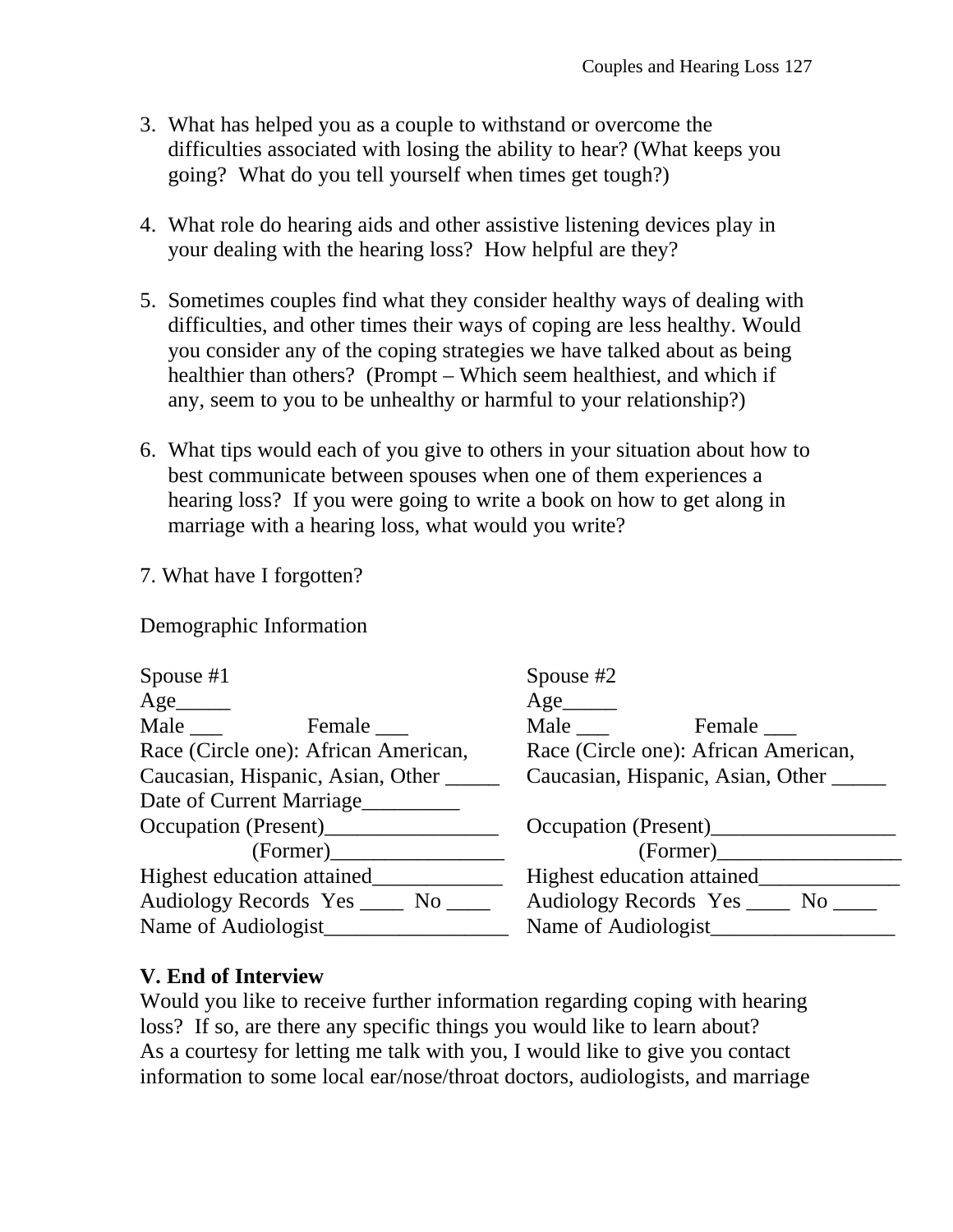counselors that might be of help to you. I do not endorse any of the people or institutions, but would like to give you information that you may find useful.

Thank you!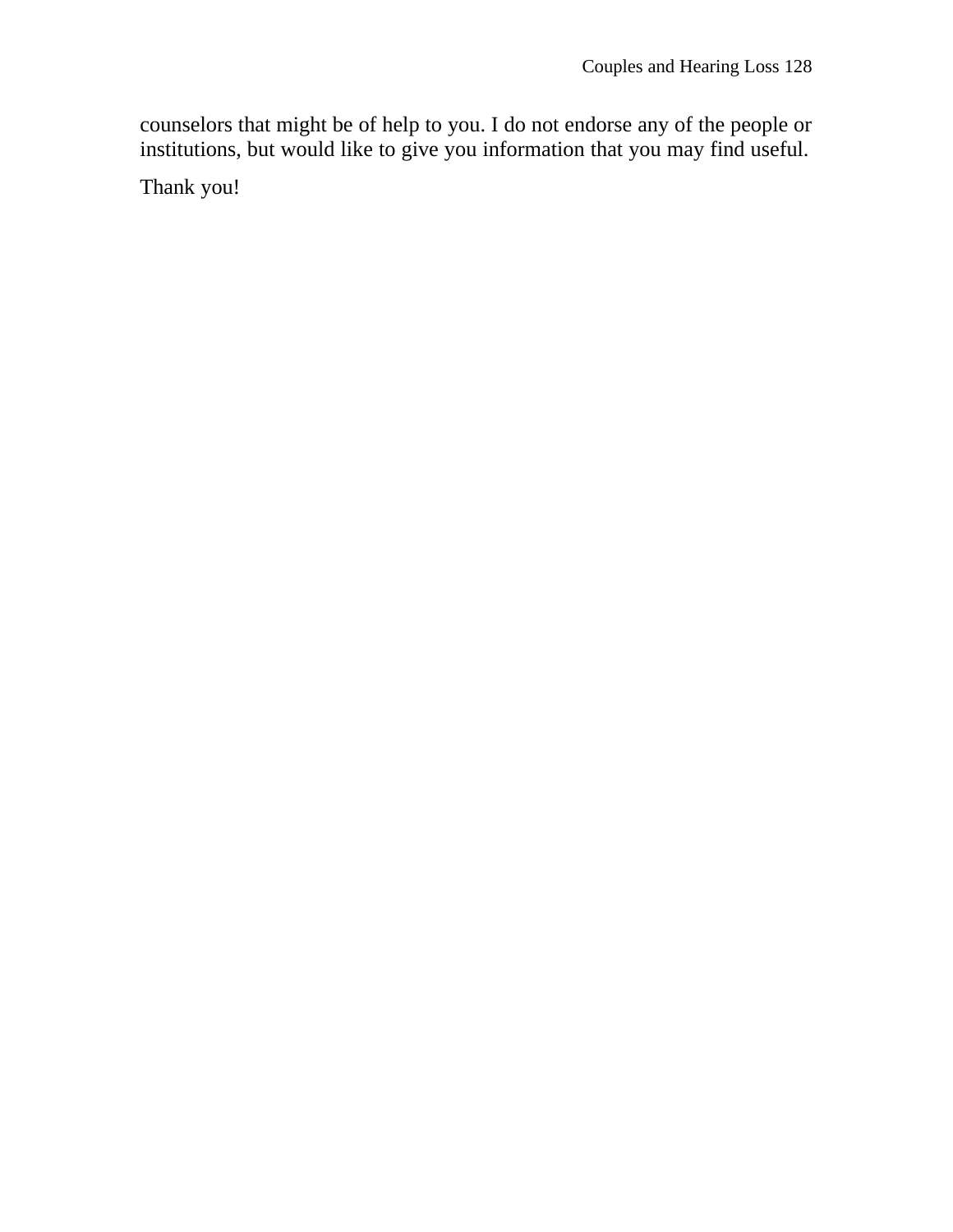#### APPENDIX E

## Couple Informed Consent

Acquired Hearing Impairment in Older Couple Relationships: An Exploration of Couple Resilience Processes Principle Investigator: Faculty Advisor: Jeremy B. Yorgason Dr. Fred P. Piercy Virginia Polytechnic Institute and State University

## **Purpose of this Project**

Hearing loss in mid- to later-life can influence couple relationships in everyday communication, problem solving, affection and intimacy, and ways of supporting one another as companions.

We would like to understand better what couples experience in their marital relationship when one of the partners has a hearing loss. By doing this research, we hope to describe (1) the meaning couples give to hearing impairment, and (2) the relationship strengths seen by couples as leading to resilience and successful development in adulthood.

#### **Procedures**

You and your spouse will participate in an interview for approximately 60 minutes together. The interviews will take place in your home or in an alternate place decided upon by yourselves and Mr. Yorgason. You will be asked between 10 and 15 questions in the interview (a copy of the questions are attached for your reference). Once the interviews have been transcribed, the themes that are identified will be taken to a professional focus group of marriage and family therapists. A copy of your audiogram will be requested. Lastly, the researcher will send you a copy of preliminary results so that you can clarify them and add any suggestions.

#### **Benefits**

No monetary compensation will be given for participation in this project. However, you may find benefit in examining your life and the impact that a hearing loss has on your marriage relationship. You may also request a copy of the results of this project from the investigators. The information that you share will also be of great benefit to others who are in similar situations as yourselves.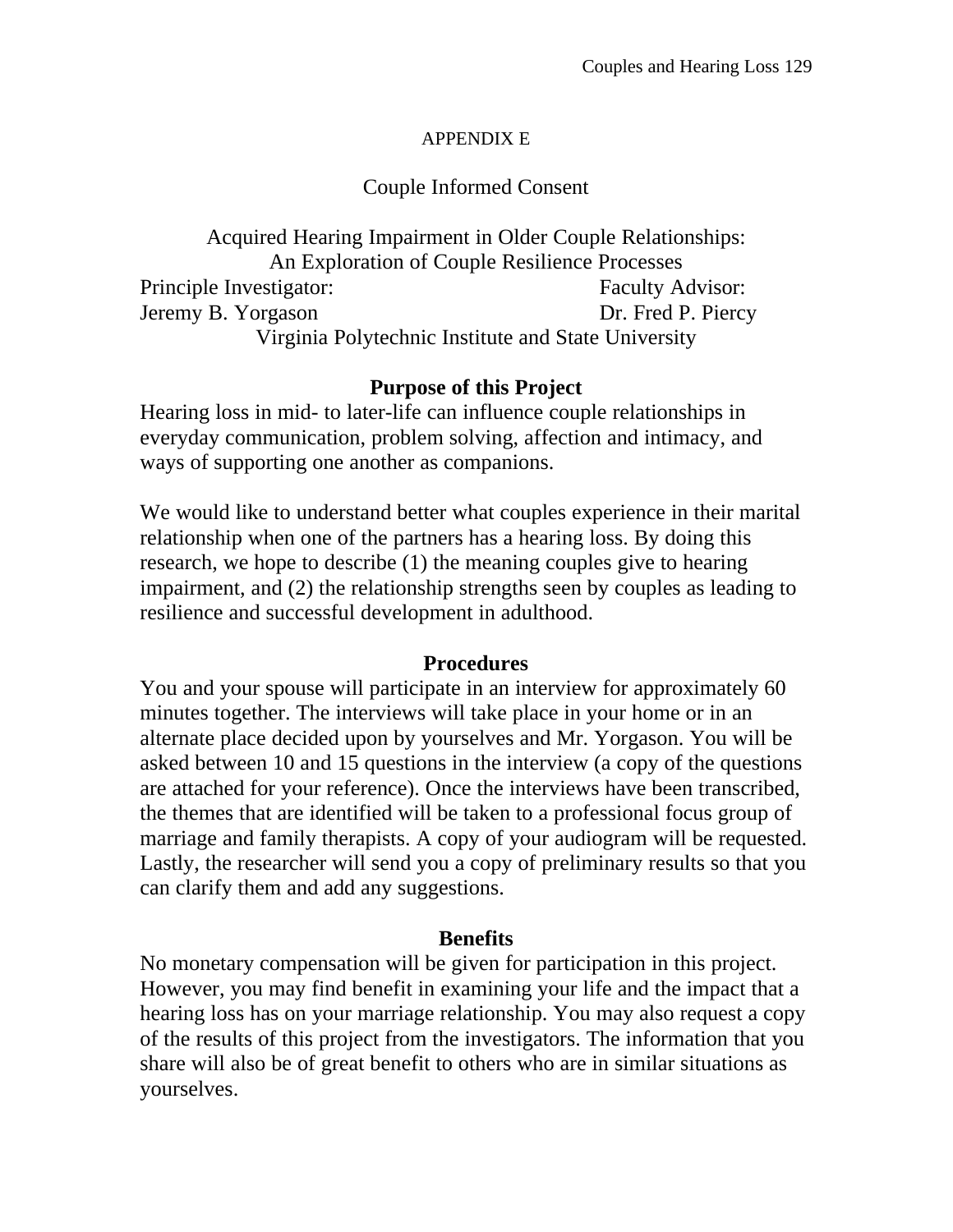## **Risks**

You will be asked about your personal thoughts regarding your/your spouse's hearing loss, and what meaning it has for you in your marriage. Exploring how the hearing loss has influenced your relationship may possibly cause some emotional distress by encouraging you to reflect on painful experiences. However, you are not required to answer any questions that make you uncomfortable with and you may request to stop the interview at any point.

## **Confidentiality**

Your responses will be held in strict confidence. When a report is written, a pseudonym will be connected to your responses, and the researcher will report your responses in a way that readers will not be able to identify you.

I would like to audio tape the interviews so that I can listen closely to the ideas that you share with me. The tapes will be kept in a locked filing cabinet and will be destroyed once they are transcribed. Only the researchers will have access to the tapes. You may request that the recording of your interview be given to you once it is transcribed.

You are free to withdraw from the project at any time without penalty. You also do not have to answer any questions that you do not wish to answer.

This research project has been approved, as required, by the Institutional Review Board for Research involving Human Subjects at Virginia Polytechnic Institute and State University and by the Department of Human Development.

July 24, 2002 **July 24, 2003** 

IRB Approval Date Approval Expiration Date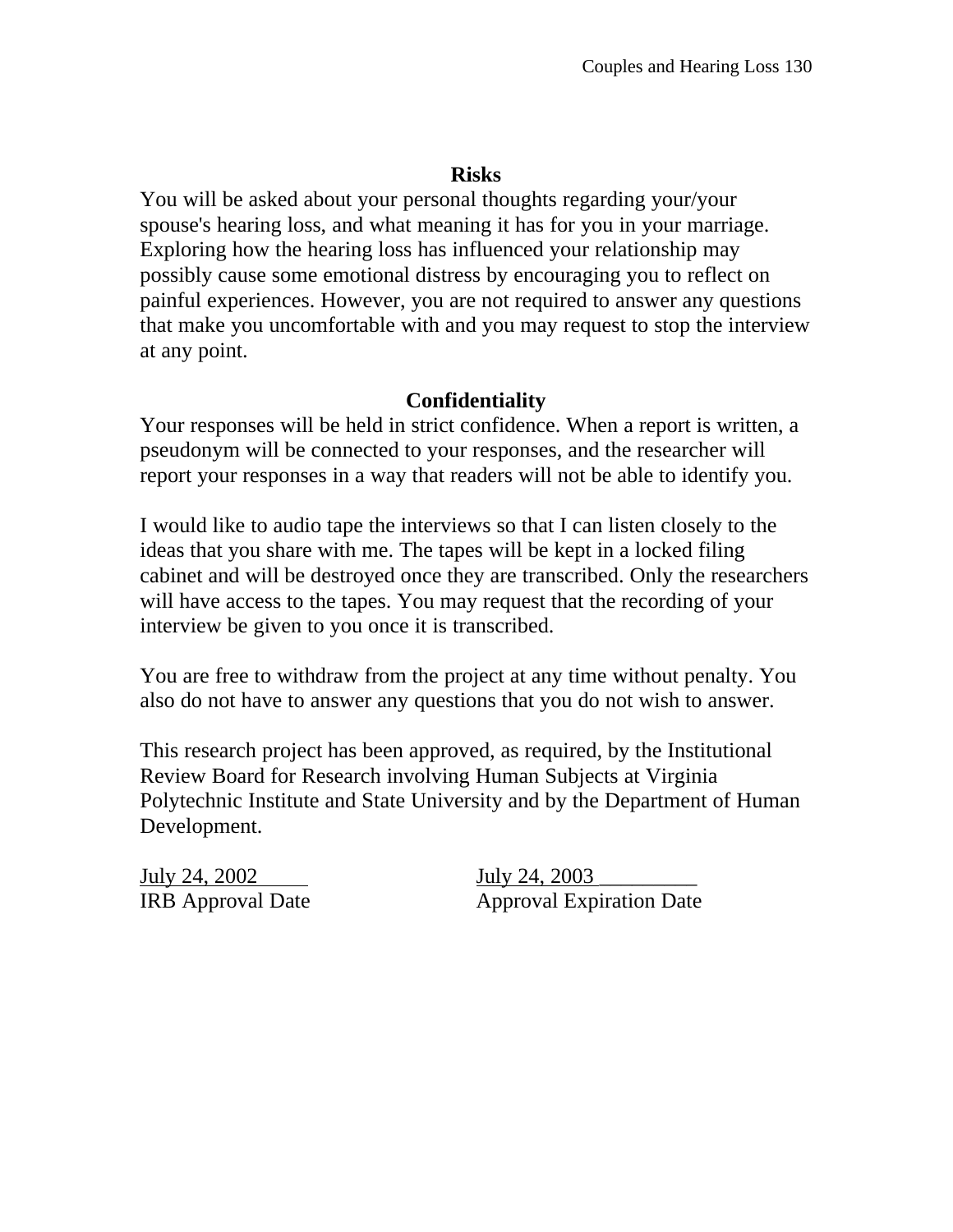# **Your Responsibilities:**

I voluntarily agree to participate in the interviews described above. I have read and understood the Informed Consent and conditions of this project. I have had all my questions answered. I hereby acknowledge the above and give my voluntary consent:

| Signature                                                            | Date                               |                                                                                                            |  |
|----------------------------------------------------------------------|------------------------------------|------------------------------------------------------------------------------------------------------------|--|
| Witness                                                              | Date                               |                                                                                                            |  |
|                                                                      | Jeremy B. Yorgason Phone: 231-7201 | Should I have any questions about this project or its conduct, I may contact:<br>E-mail: $ijorgaso@vt.edu$ |  |
| Fred Piercy, Ph.D. Phone: 231-6001                                   | E-mail: $\text{piercy@vt.edu}$     |                                                                                                            |  |
| <b>Or</b>                                                            |                                    |                                                                                                            |  |
| David M. Moore<br>Chair, IRB<br><b>Office of Research Compliance</b> | Phone: 231-4991                    | Email: moored@vt.edu                                                                                       |  |
| Research & Graduate Studies                                          |                                    |                                                                                                            |  |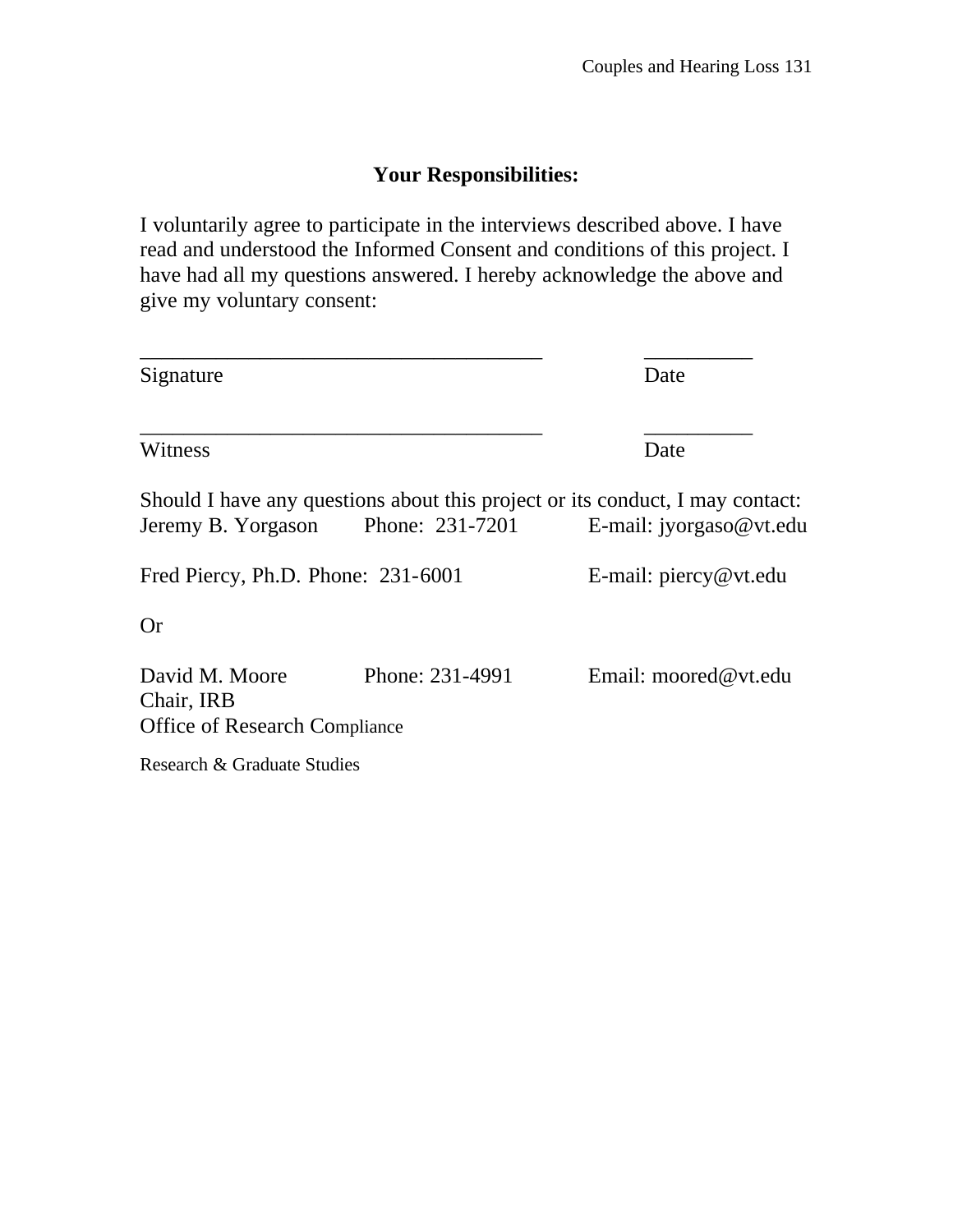#### APPENDIX F

# Kansas Marital Satisfaction Scale

|                                                                                     | Extremely    | Very           | Somewhat     |                | Somewhat  | Very      | Extremely |
|-------------------------------------------------------------------------------------|--------------|----------------|--------------|----------------|-----------|-----------|-----------|
| Item                                                                                | Dissatisfied | Dissatisfied   | Dissatisfied | Mixed          | Satisfied | Satisfied | Satisfied |
| How satisfied                                                                       |              |                |              |                |           |           |           |
| are you                                                                             |              |                |              |                |           |           |           |
| with your                                                                           |              |                |              |                |           |           |           |
| marriage?                                                                           | $\mathbf{1}$ | $\overline{2}$ | 3            | $\overline{4}$ | 5         | 6         | 7         |
|                                                                                     |              |                |              |                |           |           |           |
| How satisfied<br>are you with<br>your<br>relationship<br>with your<br>wife/husband? | 1            | $\overline{2}$ | 3            | $\overline{4}$ | 5         | 6         | 7         |
| How satisfied<br>are you with<br>your<br>husband/wife as<br>a spouse?               | 1            | $\overline{2}$ | 3            | $\overline{4}$ | 5         | 6         | 7         |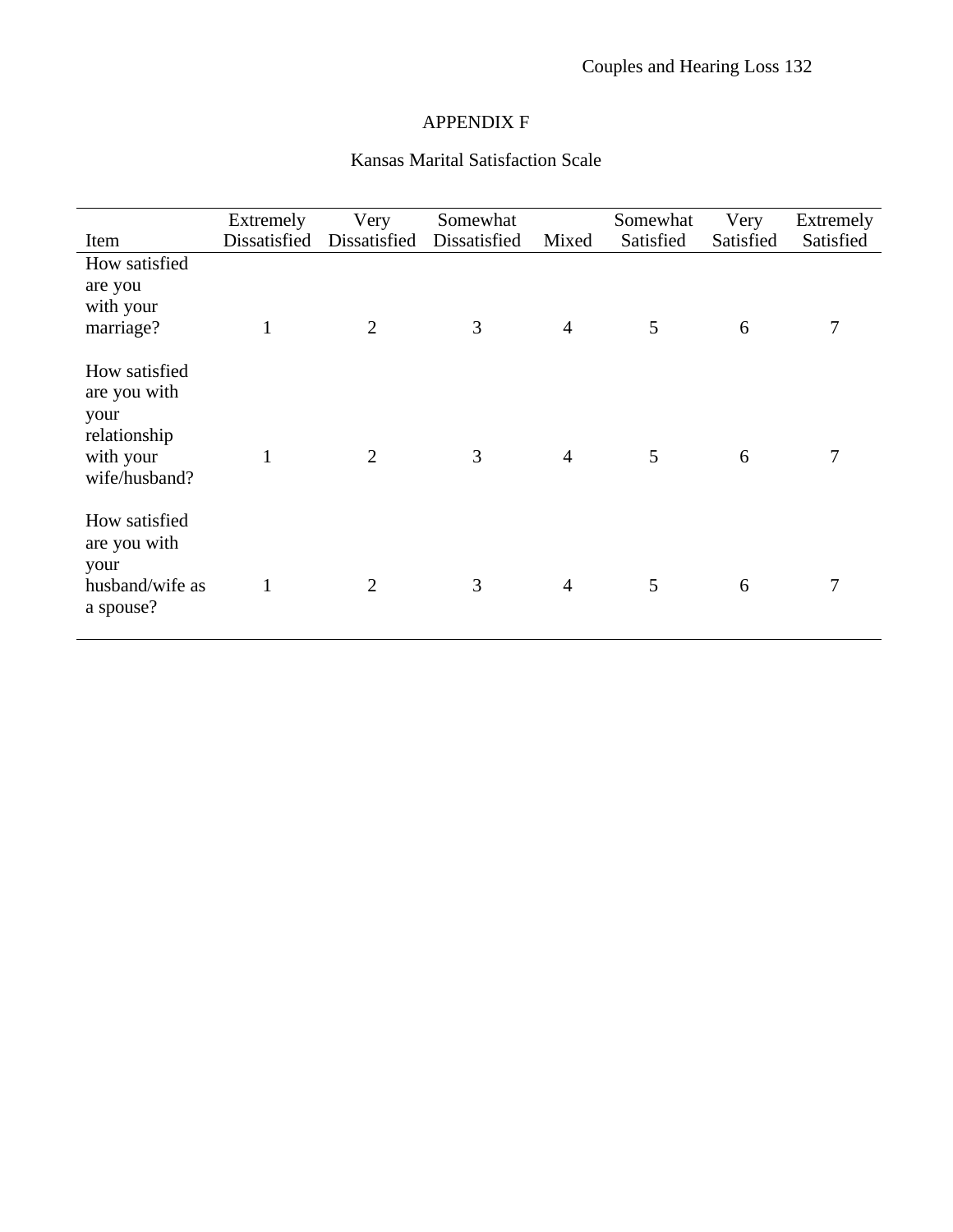#### APPENDIX G

#### Recruitment E-mail Message for Focus Group Participants

Dear <<Clinician>>.

My name is Jeremy Yorgason. I am a marriage and family therapy student at Virginia Tech. I'm conducting a study that involves the participation of selected marriage and family therapists who are in or around the New River Valley. I found your name and credentials in \_\_\_\_\_\_\_\_\_\_\_\_\_\_\_\_\_\_\_\_\_\_\_ (e.g., the NRV directory of mental health providers, or by referral).

For my dissertation I'm studying the experiences of older couples where one spouse has a hearing loss. I have conducted a number of interviews with older couples and I have learned a lot about how they deal with the couple relationship adjustments that accompany a hearing loss. I'm now interested in looking at the clinical implications of what they told me and so I'm asking a small group of experienced family therapists to meet, consider the themes from my interviews with these couples, and talk about how these themes might translate into clinical work with couples in which one partner has a hearing loss. (Basically I'm doing a one-time focus group with local MFTs regarding working with couples in therapy where one spouse has a hearing loss.)

The meeting I would like to invite you to come to is tentatively scheduled (with a light dinner served) for March 14th, from 5:30 to 7:30. I have also set aside some alternative times. Please let me know if any of these other times would work with your schedule:

Friday the  $7<sup>th</sup>$  starting at 5:30pm Tuesday the  $11<sup>th</sup>$  starting at 5:30pm Friday the  $14<sup>th</sup>$  starting at 9:00 or 10:00am Saturday the  $15<sup>th</sup>$  starting at 10:00am

The meeting will be held on the  $14<sup>th</sup>$  at 5:30pm or at the alternative time that works best for those invited.

Would you be willing to meet with me and other local MFTs? Let me know if you would be able to attend.

Thanks, Jeremy Yorgason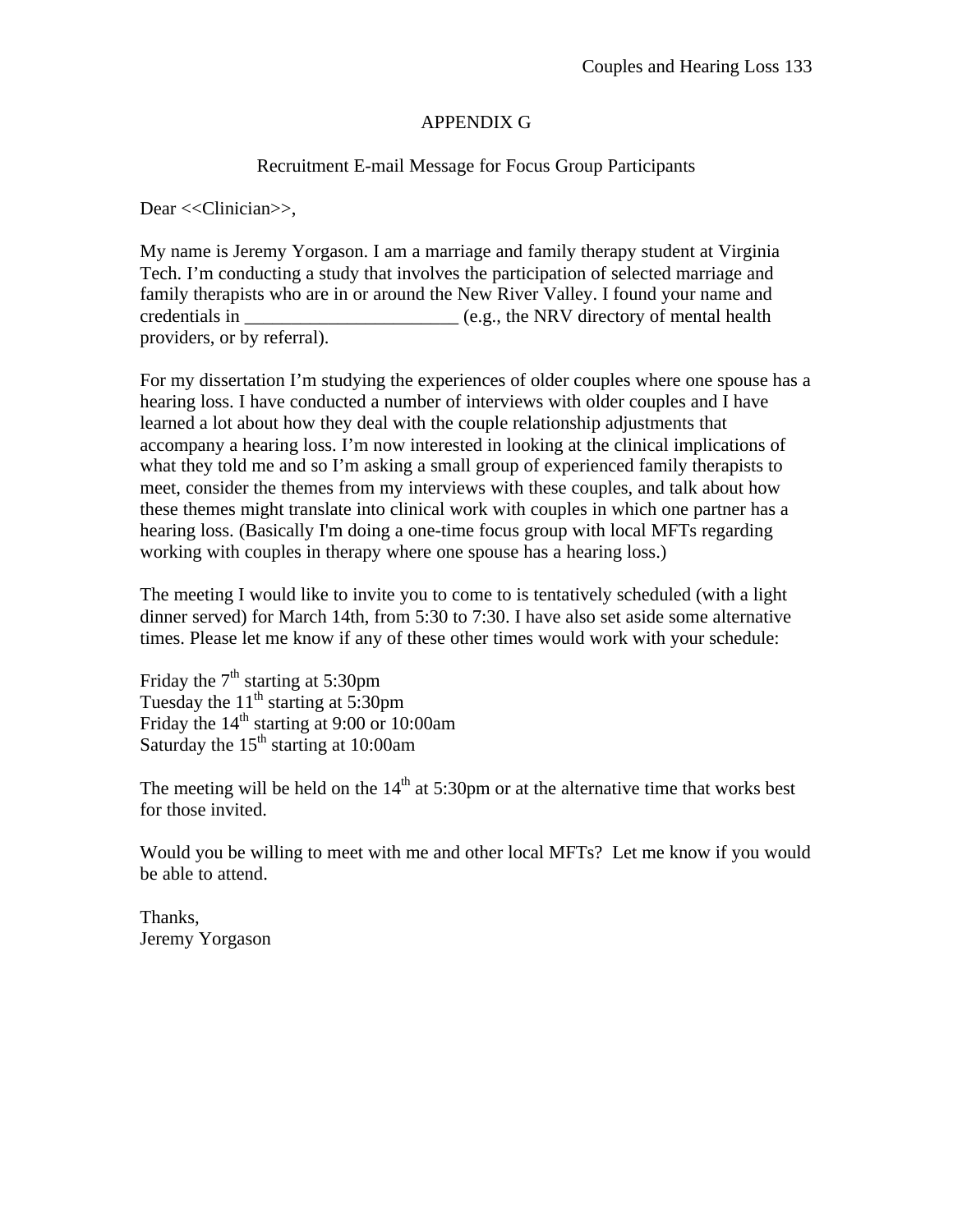#### APPENDIX H

Follow-up Recruitment E-mail Message for Focus Group Participants

Dear <<Clinician>>,

Thank you for accepting my invitation to attend the focus group at the Virginia Tech Family Therapy Center on Friday March 14th. The Family Therapy Center is located in Blacksburg, behind the Rite Aid Pharmacy on University City Blvd. The street address is 840 University City Blvd., and the Family Therapy Center is located in Suite #1 (the first door on your right as you enter the building).

A light refreshment will be served at 10:00 a.m. The meeting will follow the refreshments and conclude (we promise) by 12:00 noon.

The discussion you will be attending will be a forum of experienced Marriage and Family Therapists who work (or worked) in the New River Valley or surrounding area. We will be discussing the clinical implications of what older couples have told me about hearing loss and their relationships. Basically, I would like to share these findings and ask you to reflect on how they would inform your clinical work with such couples. At the conclusion of the session I will give you a small gift as a token of my appreciation.

If you find for some reason you are not able to attend, please contact me (Jeremy) at 961- 5373, as soon as possible.

I look forward to seeing you on March 14th.

Sincerely,

Jeremy Yorgason, MS Fred P. Piercy, Ph.D. 366 Wallace Hall Blacksburg, VA 24061 H: (540) 961-5373 W: (540) 961-8356 E-mail: jyorgaso@vt.edu

Doctoral Candidate in MFT Chair, Department of Human Development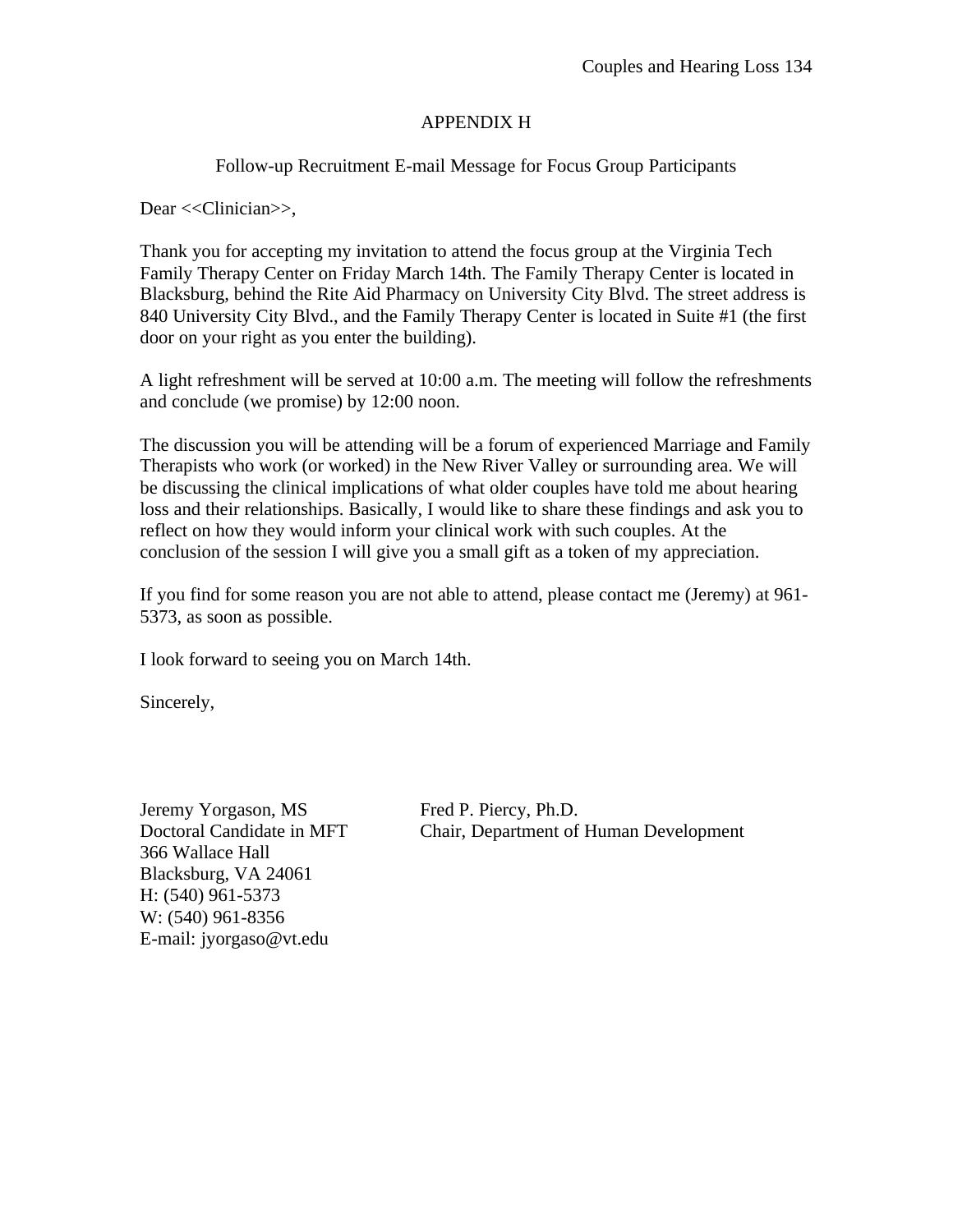## APPENDIX I

# Focus Group Informed Consent

Project Title: Acquired hearing impairment in older couple relationships: An exploration of couple resilience processes.

Investigators: Jeremy B. Yorgason, M.S. & Fred P. Piercy, Ph.D.

### Purpose

The purpose of the focus group meeting is to explore the perceptions, attitudes, and opinions of marriage and family therapists as they reflect on and discuss the reports of couples where one spouse experiences a hearing loss.

## Procedures

You will take part in a  $1\frac{1}{2}$  hour focus group of marriage and family therapists. The focus group discussion will be audio taped and then transcribed. Your name will not be associated with either the transcript of the discussion, or any document summarizing the information obtained from this discussion.

## Risks

We don't anticipate any risks to you beyond those you would experience in any discussion of marriage and family therapy issues with your peers. However, it is possible that certain focus group questions may raise issues and/or experiences that you may find potentially uncomfortable. Remember, you do not have to answer any question you do not want to answer, and you may stop your participation in the focus group at any time.

### **Benefits**

This focus group evaluation will provide clinically relevant information related to reports of couples where one spouse experiences a hearing loss. You will have the opportunity to share your perspectives, and perhaps even shape future studies by calling attention to issues that you believe are important to couple relationships where a hearing loss has occurred. The focus group data will help both the researchers and other marriage and family therapists to better understand the experiences of couples where one spouse has acquired a hearing loss.

### Confidentiality

The audiotape of the focus group sessions will be erased once a transcription has been made. Your comments will be treated with confidentiality. Your name will not appear on the transcript, and it will not be associated with any report or discussion related to the focus group data.

You are free to withdraw from this evaluation at any time without penalty. You may also choose not to respond to any question without being penalized.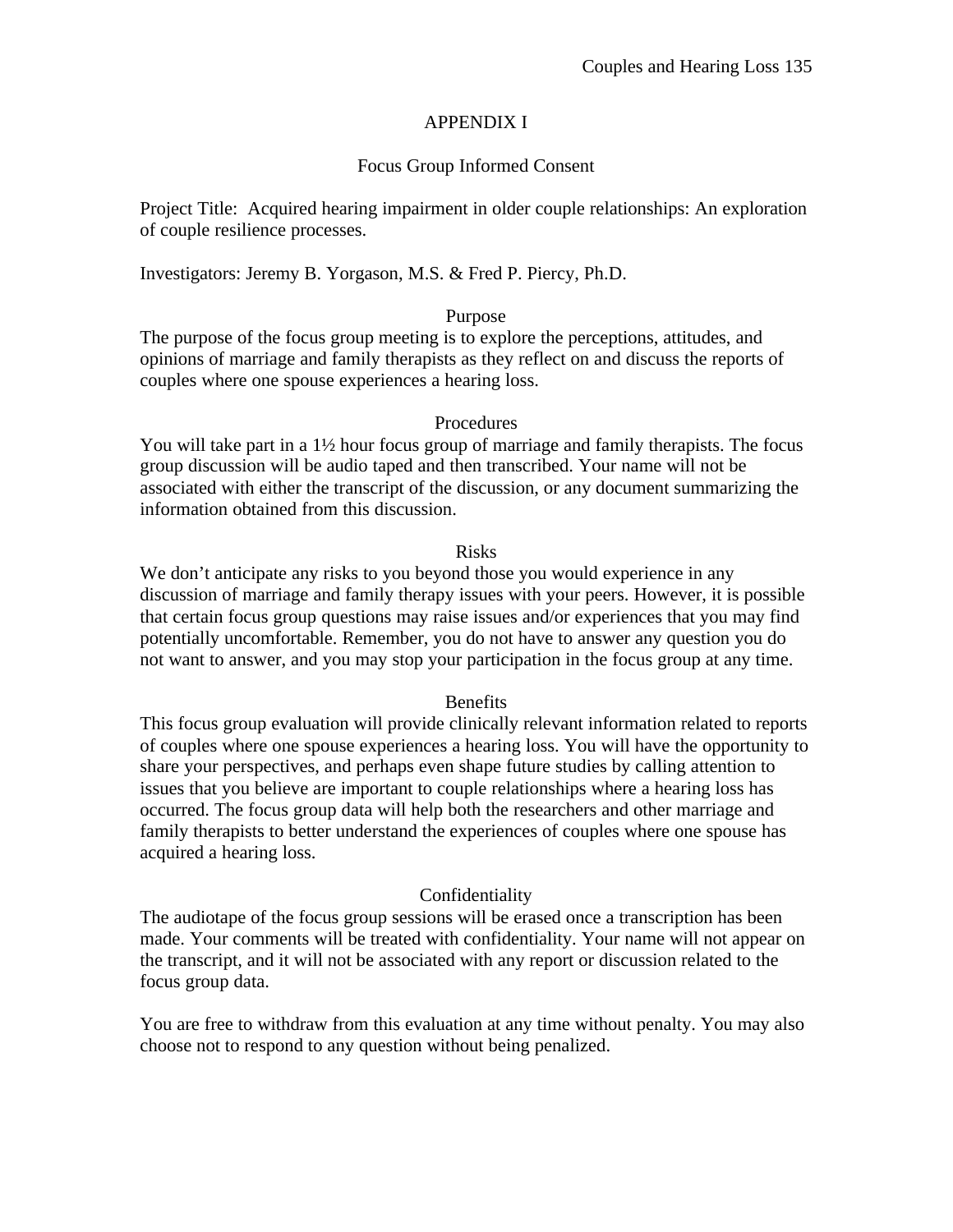This project has been approved, as required, by the Institutional Review Board for Research Involving Human Subjects at Virginia Polytechnic Institute and State University, and by the Department of Human Development.

| July 24, 2002            | July 24, 2003                   |
|--------------------------|---------------------------------|
| <b>IRB</b> Approval Date | <b>Approval Expiration Date</b> |

Your Responsibilities

I voluntarily agree to participate in this study. I understand that my responsibilities include participating in a 1½ hour focus group.

I have read and understand the Informed Consent and conditions of this project. I have had all my questions answered. I hereby acknowledge the above and give my voluntary consent.

| Subject Signature                    | Date                                                                          |                                |
|--------------------------------------|-------------------------------------------------------------------------------|--------------------------------|
|                                      | Should I have any questions about this project or its conduct, I may contact: |                                |
| Jeremy B. Yorgason                   | Phone: 231-7201                                                               | E-mail: jyorgaso@vt.edu        |
| Fred Piercy, Ph.D.                   | Phone: 231- 4794                                                              | E-mail: $\text{piercy@vt.edu}$ |
| <b>Or</b>                            |                                                                               |                                |
| David M. Moore<br>Chair, IRB         | Phone: 231-4991                                                               | Email: moored@vt.edu           |
| <b>Office of Research Compliance</b> |                                                                               |                                |
| Research & Graduate Studies          |                                                                               |                                |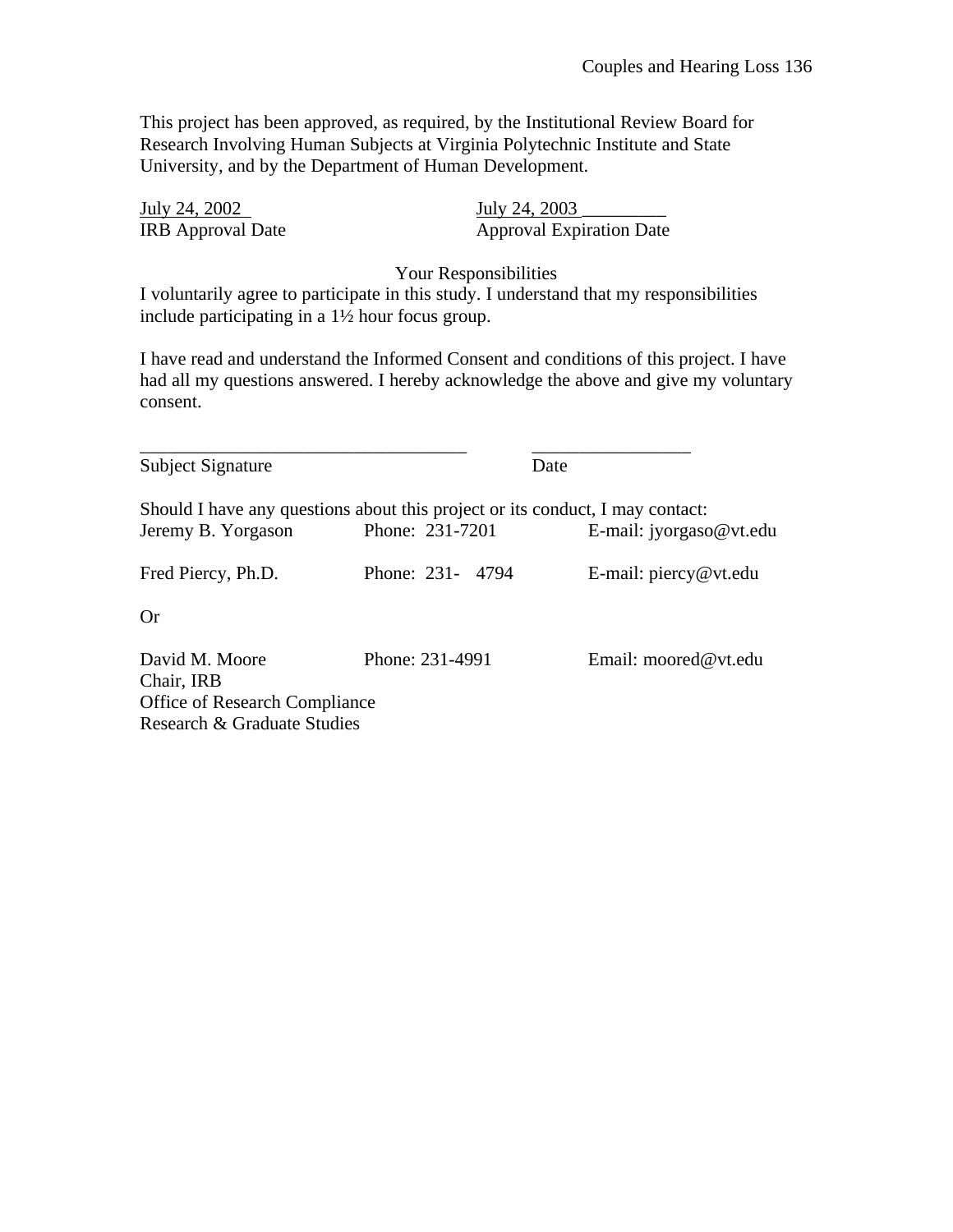# APPENDIX J

# Focus Group Guide

## **Welcome group participants:**

### Hand out Informed Consent Forms

**Purpose:** To focus as a group on the findings from couple interviews with later life couples where one spouse has a hearing loss. Therapists will share their clinical expertise in interpreting and exploring the themes that were categorized from couple interviews. At the same time, group participants will be informed on couple issues relevant to an acquired hearing loss.

## **What will be done with the focus group information?**

I am tape recording the focus group and will transcribe the discussions to look for themes and quotes that represent or highlight these themes. Pseudonyms will be created as I transcribe the discussion so that no names and identifying information will be given in the results.

## **How the focus group will work:**

A focus group is basically a group discussion. We will meet for about an hour and fortyfive minutes. I'll ask a series of questions. For each, you will have the opportunity to respond, to react to, elaborate on, agree with, or disagree with other's responses. There's no one right answer, so we won't be trying to come to any consensus. Basically, we'd like to hear all opinions.

### **Ground Rules**

- **Respect**
- One person talks at a time
- Confidentiality (no names will be associated with anything you say)
- Its OK to choose not to answer a questions
- Its OK to disagree
- No right or wrong answers

**Introductions:** Share some information about myself and then invite group participants to introduce themselves.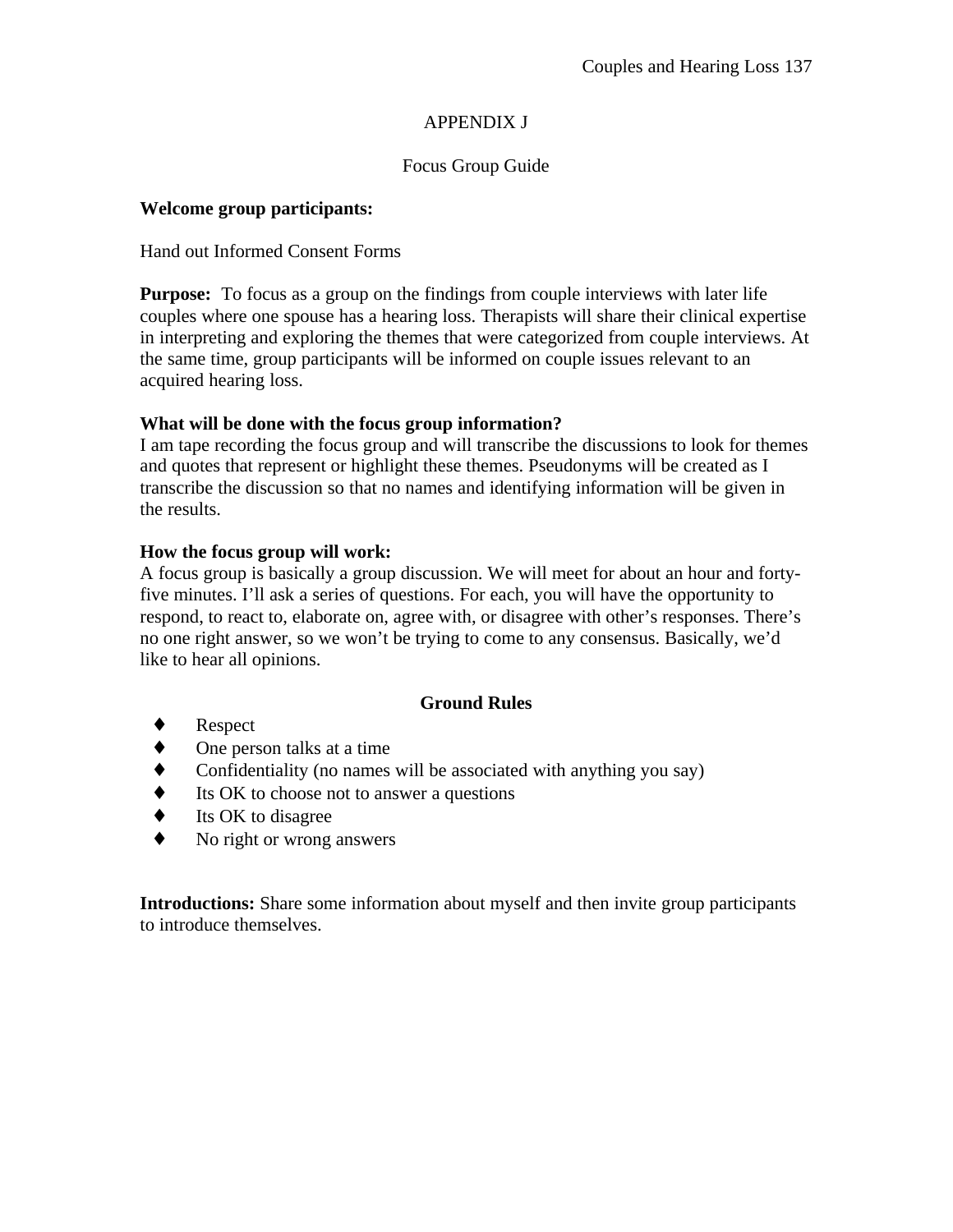### **Present major themes and examples of themes from couple interviews.**

**Vignette –** *The Gardners.* I contacted the Gardners by phone prior to interviewing them. They kindly agreed to participate in the study. The hard of hearing husband, Jerry, answered the phone and asked to have his wife (Amanda) get on the line to coordinate schedules. I hadn't realized that Jerry had stayed on the phone until almost the end of the conversation when he made a comment. I wondered if Amanda did a lot of the talking [on the phone] in their relationship.

I arrived at the Gardner's home at about 9:30AM on a clear day that was cool and sunny. The house appeared to have been built in the early 1980s, and the yard was mixed with overgrown shrubs and a couple of rusty iron pieces of abstract art. Two cars were parked in the drive-way; one was an old car that looked to be a model that came out in the 1970's, and the other one appeared to be a model built in at least the 1990's. Inside of the house, the walls were covered with beautiful artwork. The contrast between the old and the new in the surroundings appeared to parallel some aspects of the couple relationship. In some ways their relationship appeared to be based on traditional values, yet in other ways they were very open to exploring what was unknown to them.

I was greeted warmly by Jerry, who escorted me into the living room. Amanda then came upstairs into the same room, letting in two large, friendly dogs from the back porch area. Jerry, a 75 year-old college professor, had taught at the university for many years, and was still teaching. He shared several experiences throughout his life that may have led to a hearing loss.

Amanda was born in 1929. She and Jerry married in 1954, and they had raised 2 children together. Amanda was educated an elementary school teacher, and had worked as a stay-at-home mother and housewife after the first child was born. She first noticed Jerry's hearing loss when he would not respond to something she had said. He would just look at her as if he didn't understand what she was saying to him. Jerry reported that he had many ear infections as a child, and that after going hunting his ears would ring for a few days. In addition to the hearing loss, both Amanda and Jerry reported to have experienced multiple health conditions throughout their lives. They attributed their couple resilience to all of these experiences, including the hearing loss.

To my surprise, and different from what my experience was with this couple on the phone, Jerry spoke first most of the time and it seemed that he spoke more than anyone else during the interview. He seemed pleased that someone would be interested to hear his story. Jerry reported to be able to understand his loss because his father has acquired a hearing loss in later life. He had struggled with some depression when he first lost his hearing, but had come to accept his loss over the years. Jerry and Amanda don't go out as much as they used to, but they still enjoy company in small group settings. Amanda sometimes repeats things in public when Jerry hasn't heard a question or comment. She is continually on the look out for him in group situations. They reported that the most difficult part of the hearing loss was the sudden loss in Jerry's left ear (on top of his gradual loss in the right ear).

What questions would you have for this couple if they walked into your clinic?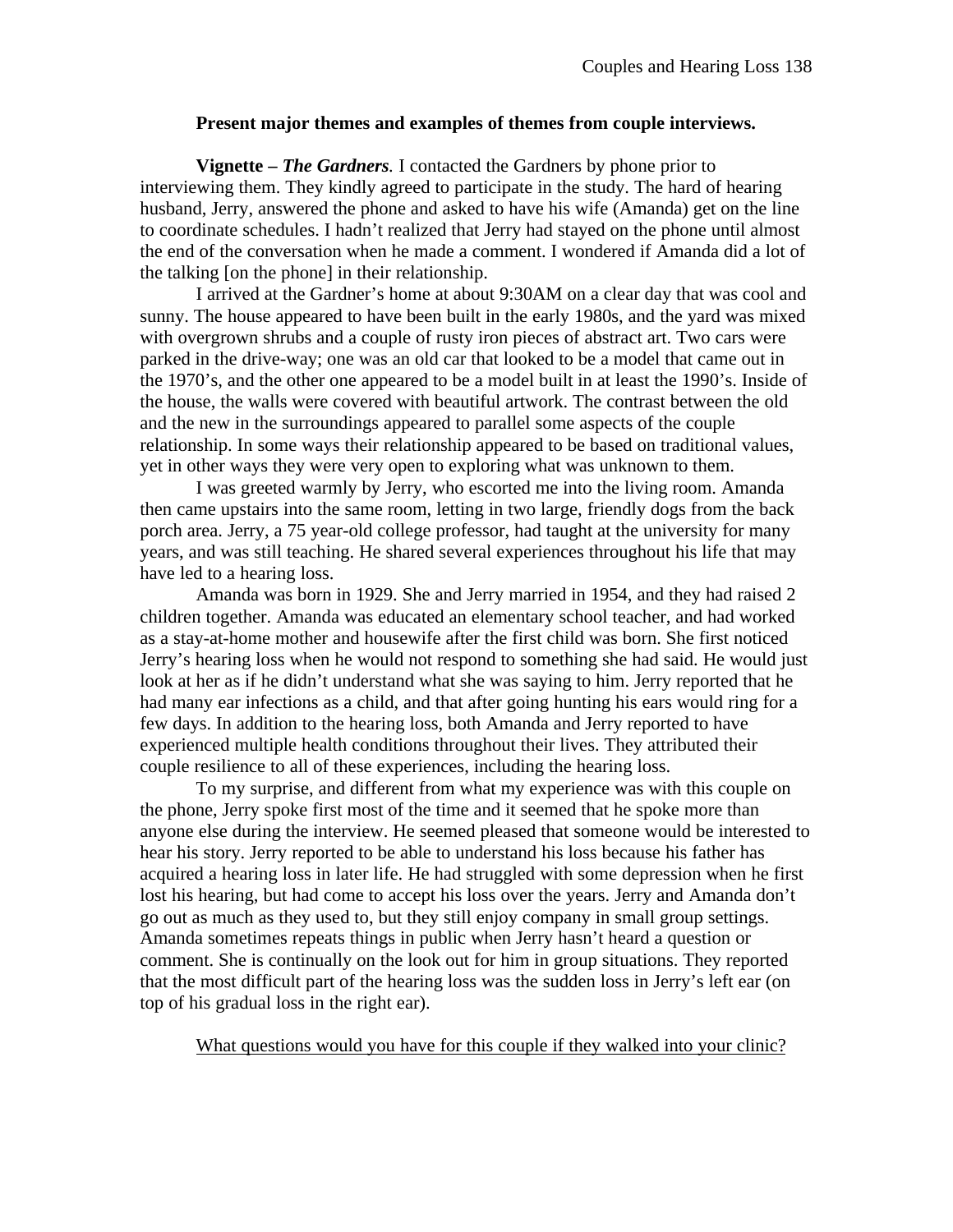### **1. Relationship stressors – Present one problem for each focus group participant and then ask the group to respond to each situation.**

### A. **Driving**

H: Yeah, driving. She is on the wrong side and if I turn to read her lips, I scare her to death or she is afraid I will run off the road or run into something.

W: But then on the other hand I drive, he can hear me just fine. But the only time we can talk is out on the interstate because I can't drive and talk in town at all. I just lose…

H: She has to concentrate on her driving.

### B. **Talking on the Phone**

H: It is for me on the telephone if I am talking to her, I have a tendency to switch subjects. I think most of us do. Talk about two or three different things on the phone. But I forget and I start to tell her one thing and then I start to tell her something else, and she gets frustrated with me because she can't understand me and we end up saying that we will just talk about it later because I can't get across what I am trying to explain to her...

J: Yes, yes. When you realize that you have forgotten,

H: I have to come home and apologize, and tell her I am sorry and that I switched horses in the middle of the stream and I know better than to do that, but I forget. Because my hearing is good. It doesn't bother me if you talk about 100 things at one time. I know it does her and I shouldn't do that. But I forget and then I get mad at myself because, "buddy you've done it again."

W: He feels bad because he knows it will upset me.

H: I know I have gotten her frustrated because I've changed the subject, and I knew better, I knew that I shouldn't do that. But for some unknown reason, you just do it naturally. I don't know if that's what you're ...?

J: Yes. Do I dare go one step further? What I am wondering is so when you come [home]... What does that look like?

W: Well he says he will talk to me later about it.

H: Usually one the phone we end up, I say I'll just have to explain it to you later, rather than to continue as she's getting more frustrated. And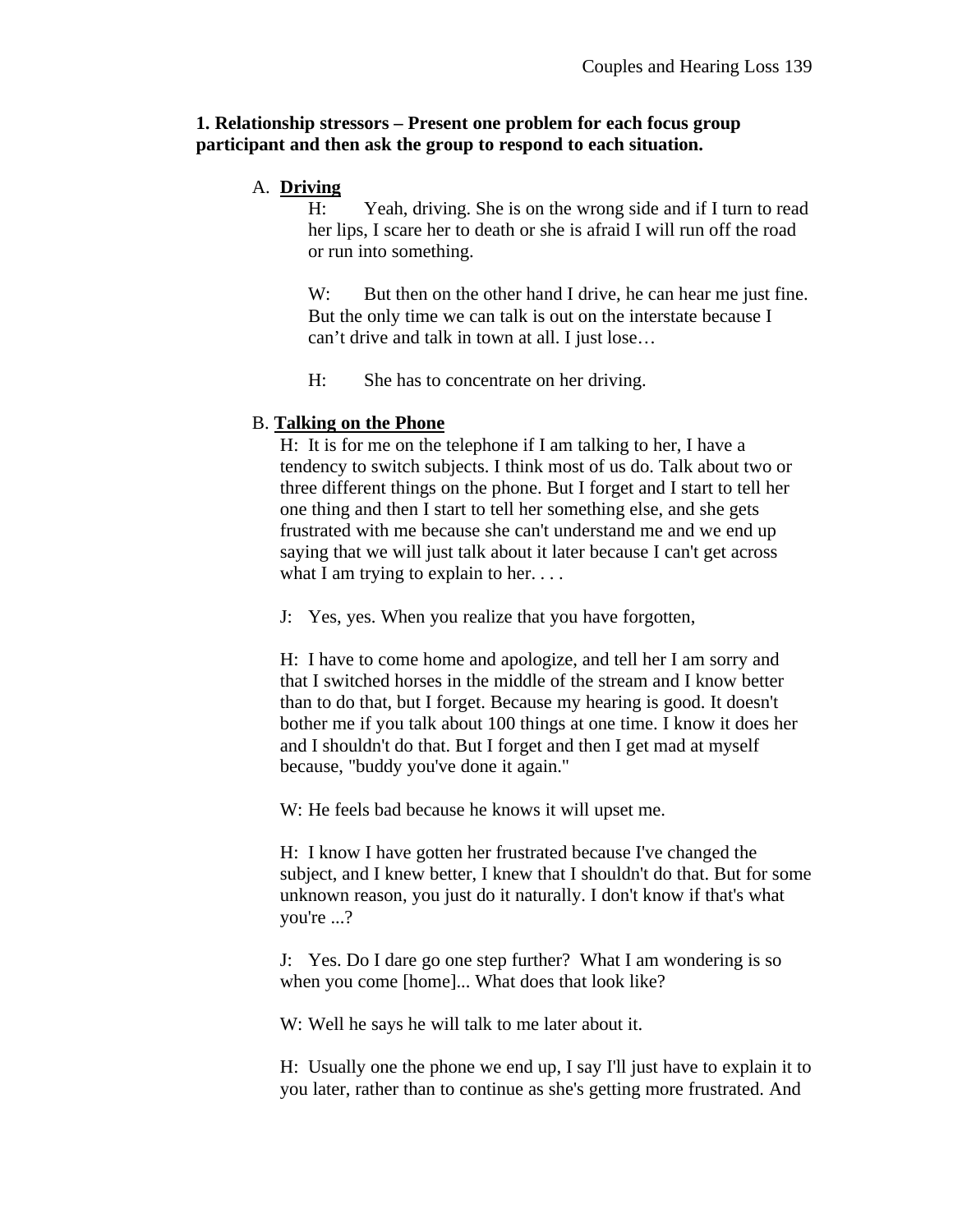I'll say, "Let's just talk about this later." And then we talk about it later and I'll tell her what was actually going on, and of course she understands why what I did and we just talk it out and go on and not get bent out of shape. It's just one of those things that are my faults, that I'm still working on, but I forget.

J: And that is what you have learned to do. You've learned to say "OK, lets wait, let's talk later."

H: Right, "I'll tell you about it later because you can't get it." There's no sense in keeping on talking... because she's getting more frustrated. And I don't want her getting more frustrated. She doesn't want to get more frustrated. Then we both get frustrated. Might as well drop it and talk about it later in person.

## C. **Mumbling**

H: I have a couple of things. If she doesn't quite hear something sometimes she will, I can't always hear whether she has heard. And I would much prefer being told, "Could you say that again. I couldn't hear what you said." And my response must then to be, to say it more clearly, and not to yell it.

W: And I am at fault sometimes at not answering right away. Because I don't know what I have heard and I am hoping he will say it again without me asking him to say it again. Or I really, I am trying to really run my recorder and "What did I hear?" And so I am hesitating and there's a pause and it is long enough that he is wondering if I have heard anything at all.

H: Lots of times…

W: That happens quite a lot.

H: Lot's of times it is useful if you tell somebody something and they say, "Ok." Rather than no response.

# D. **Embarrassment**

H: This leads to the climax for me was very embarrassing another couple was carrying on a conversation and she was not able to answer it. And when they asked what time it was, she would be talking about the birds.

### W: Ha.

H: It was very obvious she didn't know.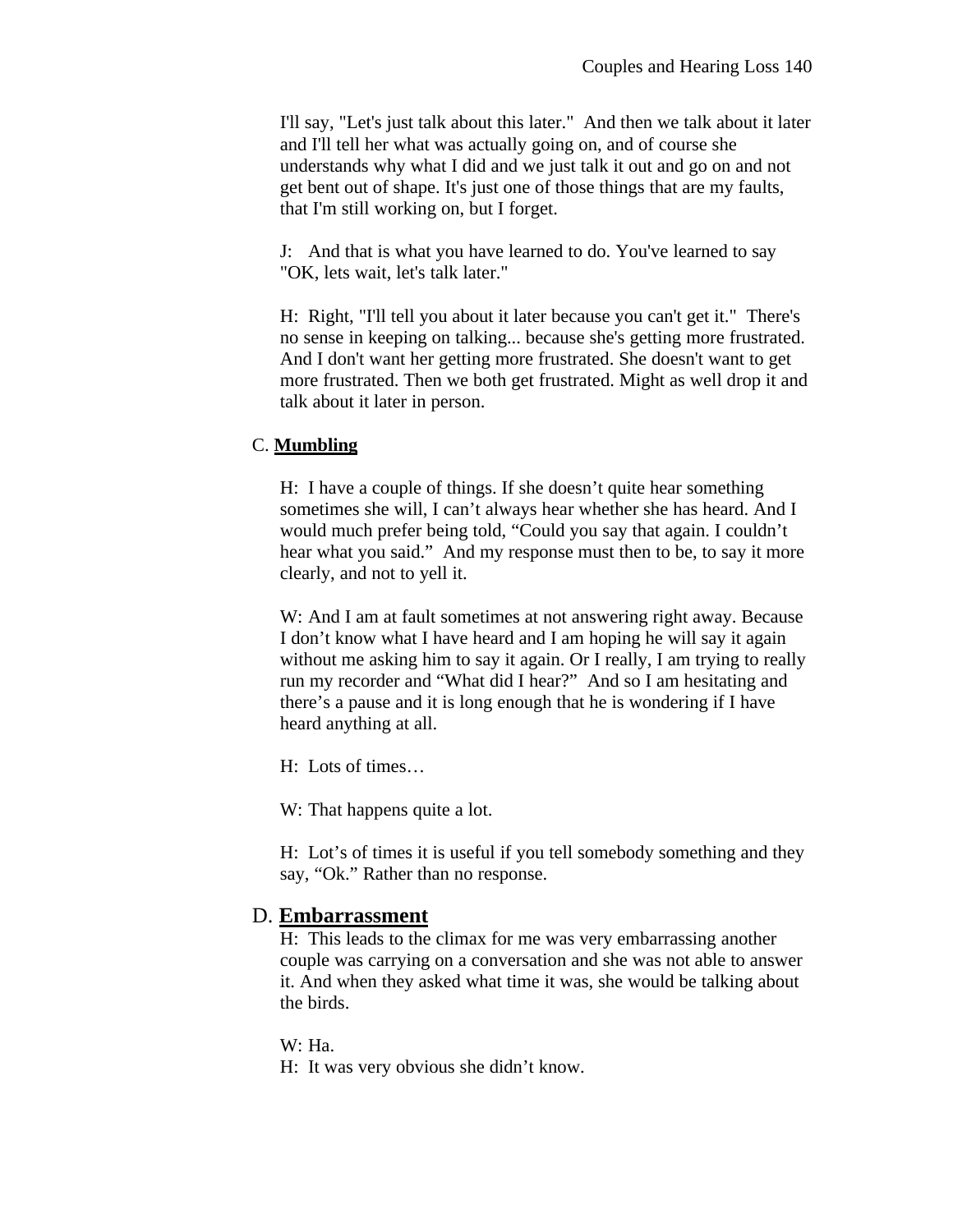W: To them too of course.

H: So that was embarrassing I had the feeling like I had to cover up for her or answer the question she didn't understand. I guess that was the most difficult thing for me. I felt she wasn't really herself. If other people were seeing this.

# E. **Shouting**

H: When I had a question and she was downstairs. She couldn't hear you. Holler and holler and holler and finally I'd go down. I don't know whether she doesn't want to answer or whether she can't hear.

W: The whole downstairs is finished, we have an apartment down there. And he was all the way out in the garden and he came to tell me something. Well I am right in the middle of doing something and I can't stop what I am doing.

# **2. Individual stressors – Each of the couples described stressors, related to hearing loss, that affected one spouse. Some of these included**

- a. Difficulties with hearing aids
- b. Being isolated and lonely
- c. Anger and depression
- d. Embarrassment in social situations
- e. Repercussions of hearing related disease (Cysts, Meniere's disease dizzy, noises)
- f. Other Health Problems (heart, cancer, neural problems, etc.)
- g. Can't hear phone
- h. Communication becomes emotionally draining
- i. Difficulty interacting with children/grandchildren
- j. Not severely challenged/not that difficult/time so special hard to imagine it being tough

How would you interpret these findings from a relational or systemic view?

# **3. Understanding and Acceptance (through acknowledgement of loss and knowing the cause of the loss) –**

a. Etiology –

- i. Genetic, disease, loud noises military or hunting
- ii. Normal Aging processes
- iii. No Meaning
- b. Acceptance no longer ashamed, able to move on
	- i. "You accept aging, kicking and screaming, of course"
	- ii.

H: It hasn't held her back. She goes on and does whatever it takes to get through life. I am sure she gets frustrated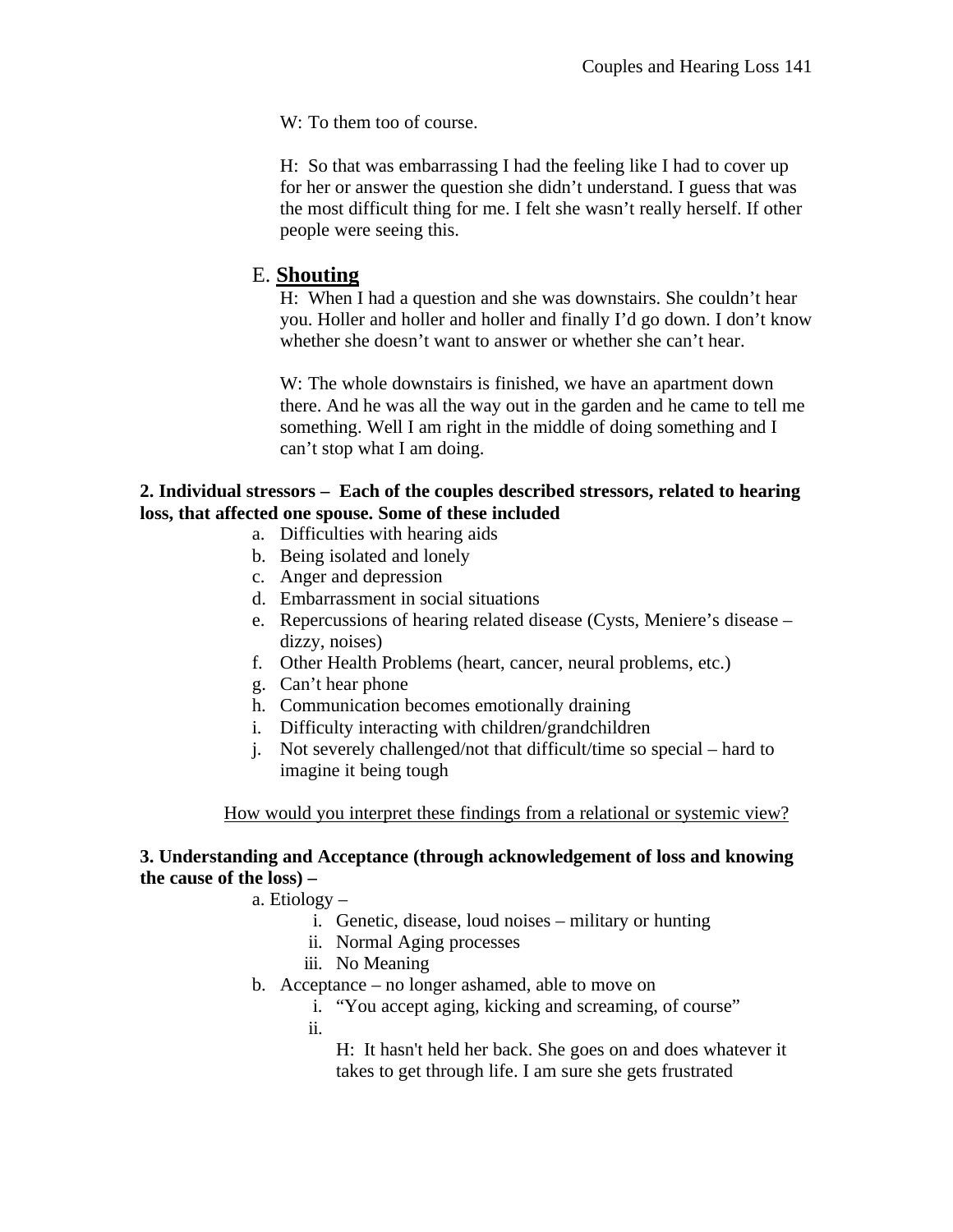sometimes. Especially with the telephone because we all like to chit-chat on the phone. And she can't do that.

W: Well, it is a loss for me. But I had to learn to accept it.

From your theoretical/clinical perspective, what importance would these themes have if this family were being seen by you in therapy?

# **4. Expressions of values and beliefs – (gratitude, optimism, humor, and pleasure)**

# a. Gratitude –

i. I'm thankful that I am not really deaf. I am thankful and glad that I am able to hear with a hearing aid.

ii. "You talk about meaning of hearing loss. It [hearing loss] is small compared to what other people have suffered all around me."

# b. Optimism

i. "I have enjoyed each step of the way and I am enjoying it now. And I look at the good side."

- c. Humor
	- i. We laughed a lot in the interviews themselves
	- ii. Couples joked about the hearing loss –

"We laugh sometimes, he has better eyes than I do. With his glasses. I have a problem seeing road signs and so he reads road signs for me if I am driving. And well, great. When I get so I can no longer walk because I can't see, I'll get a wheel chair and he can push and I can, he can see when the light turns or whatever and I can hear the policeman buzzing at us. Ha. And off we will go."

- d. Pleasure
	- i. Able to hear birds again, running water
	- ii. Smiling at the audiologist when hearing aid first put in
	- iii. Play the piano again after stopping for 15 years
	- iv. Loss of pleasure no longer able to listen to music

In light of what you know about hearing loss and the relationship dynamics associated with it, how would you use these in therapy?

# **5. Care-giving –**

- a. Signs for when hearing aid is squealing (due to feedback)
- b. Dependence "I would be lost without him."
- c. Side by side  $$ 
	- i. W: "When we go somewhere, he always stays right beside me because of my hearing -–so we can talk.
		- H: That is just something I have learned to do."
- d. Spouse as interpreter, alarm clock, scout, "mothering"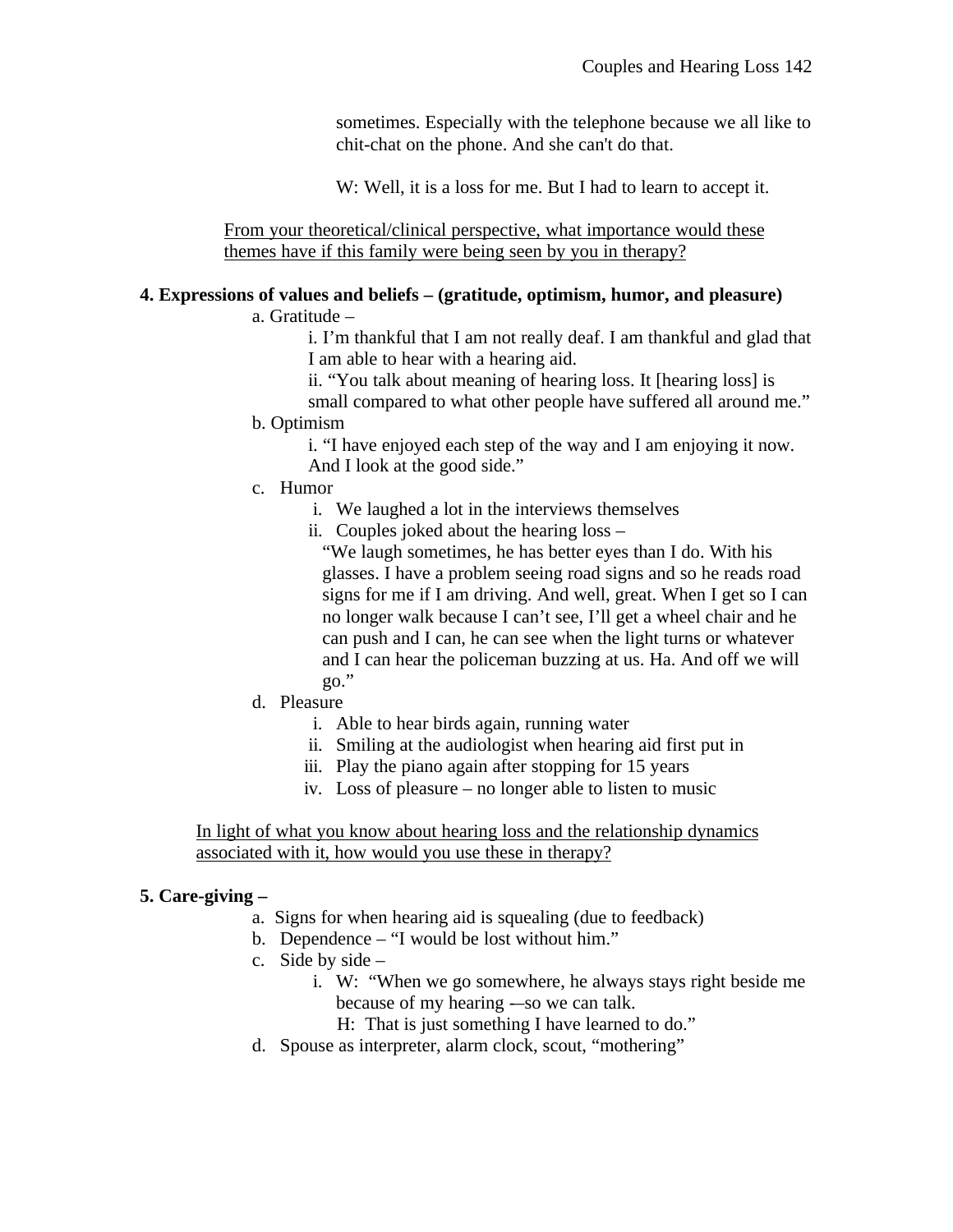What patterns of interaction might you look for when care-giving is involved in couple relationships? Are there any red flags that you might look for?

## **6. Humor and Re-balancing –**

a. Couple #2 Example (see printout)

How similar is this pattern to what you have experienced with couples in therapy? What information do you glean from this type of interaction?

# **If extra time:**

## **7. Development of Couple Relationships –**

- a. Couple #1 Commitment, devotion, patience, love
	- i. "H:Our devotion to each other is much stronger than it was when we first started out 40 years ago. And it gets stronger. And I think difficulties, even her hearing problem, or other difficulties makes your devotion, if you really love each other, and really you know, it really makes your love deeper and stronger. Draws you closer together. Of course that goes along with your spiritual beliefs too. I'm not a fanatic. But we are Christian and we do love each other, and we trust in our spiritual relationship with God."
- b. Couple #2 Incremental changes in social interaction don't mind a change in emphasis, but would like to become more involved socially to some degree. **(Rocky Mountains vs. Appalachians)**
- c. Couple #3 More confidence in couple communication since purchase of hearing aids. Fewer embarrassing social situations.
- d. Couple #4 Struggle of hearing loss has influenced relationship for the better (Age related change – expected loss).
- e. Couple #5 Balance between independence and dependence (mothering at first) – He makes calls to refill prescriptions. Some change in social activities.

How do you perceive that health factors influence the development of couple relationships? How much attention do you think MFTs need to give to health issues that their clients face?

### **8. Gender –**

- a. Hearing Aid cost women in this study expressed concern/worry over the cost of hearing aids and how their husband might respond to their desire to make this purchase. Men might also worry. The breadwinner spouse might voice less concern, and men might be less verbal about their concern.
- b. Vanity and hearing aids Women expressed that they chose hearing aids based on size, look, etc. Men may be equally concerned, but did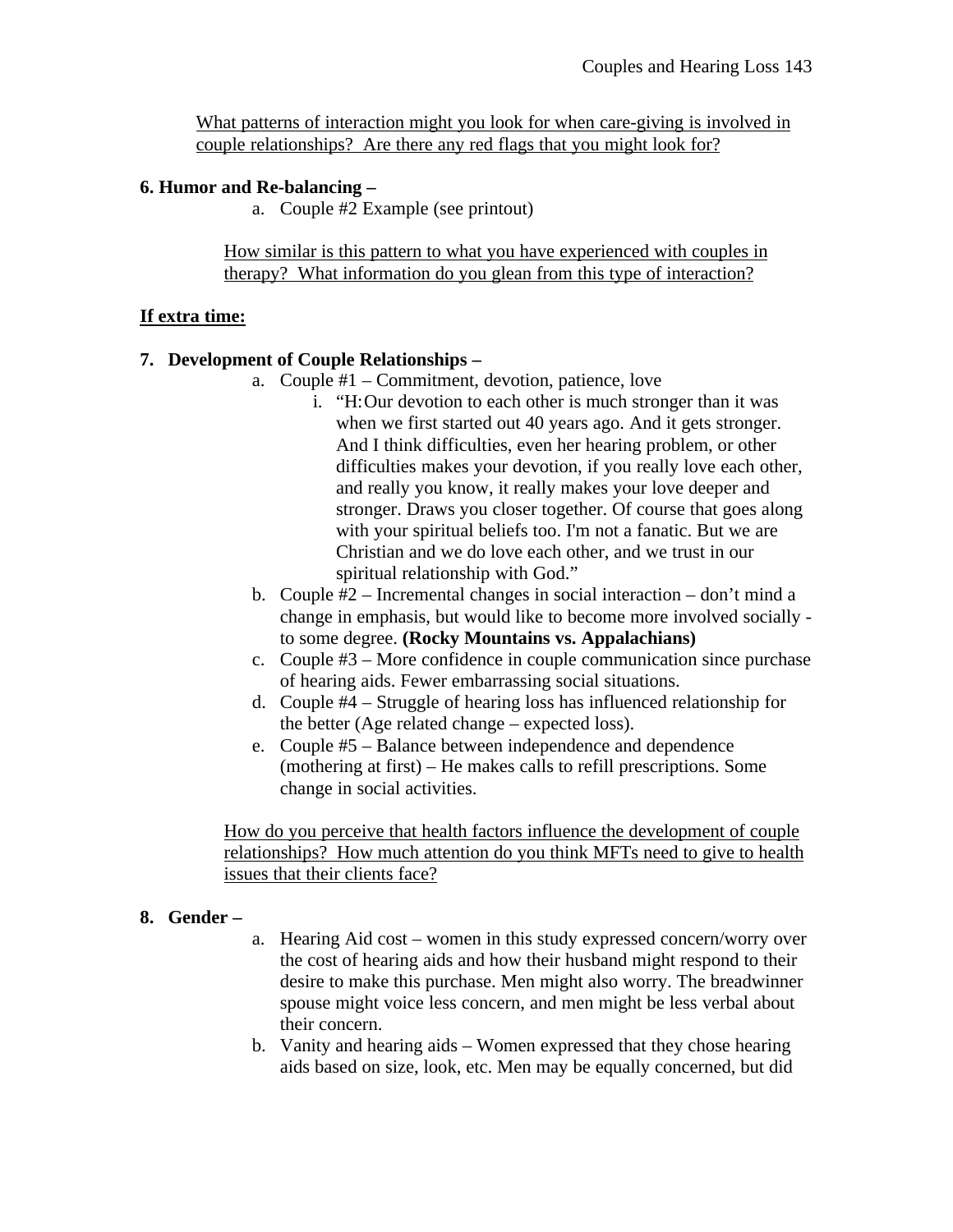not voice this in the current study. Men may appear inadequate or feel less macho with having to wear hearing aids.

- c. Male vs. Female expression of feelings
	- i. W: I think the thing that for a hearing impaired person is to learn to communicate their feelings. I think women are better about that than men are. Men are notorious about not sharing their feelings. I think that is one thing. He is frustrated. Or at one point he was going to bed at 8:30 because of the trauma of the television noise and he takes his shower go to bed and read. H: Communicate[ing] is really hard.

Gender might influence the use of assistive listening devices, acceptance of hearing loss, or other behaviors related to hearing loss. How would you address this in therapy?

# **Prompts or additional questions:**

What findings do you find surprising?

Describe any interventions that come to mind.

What findings do you consider to be most important?

How would you as a clinician use the information I have just shared in your clinical work?

Do you have any unanswered questions in regards to the experiences of these couples? In other words, if they were here, what else would you ask them?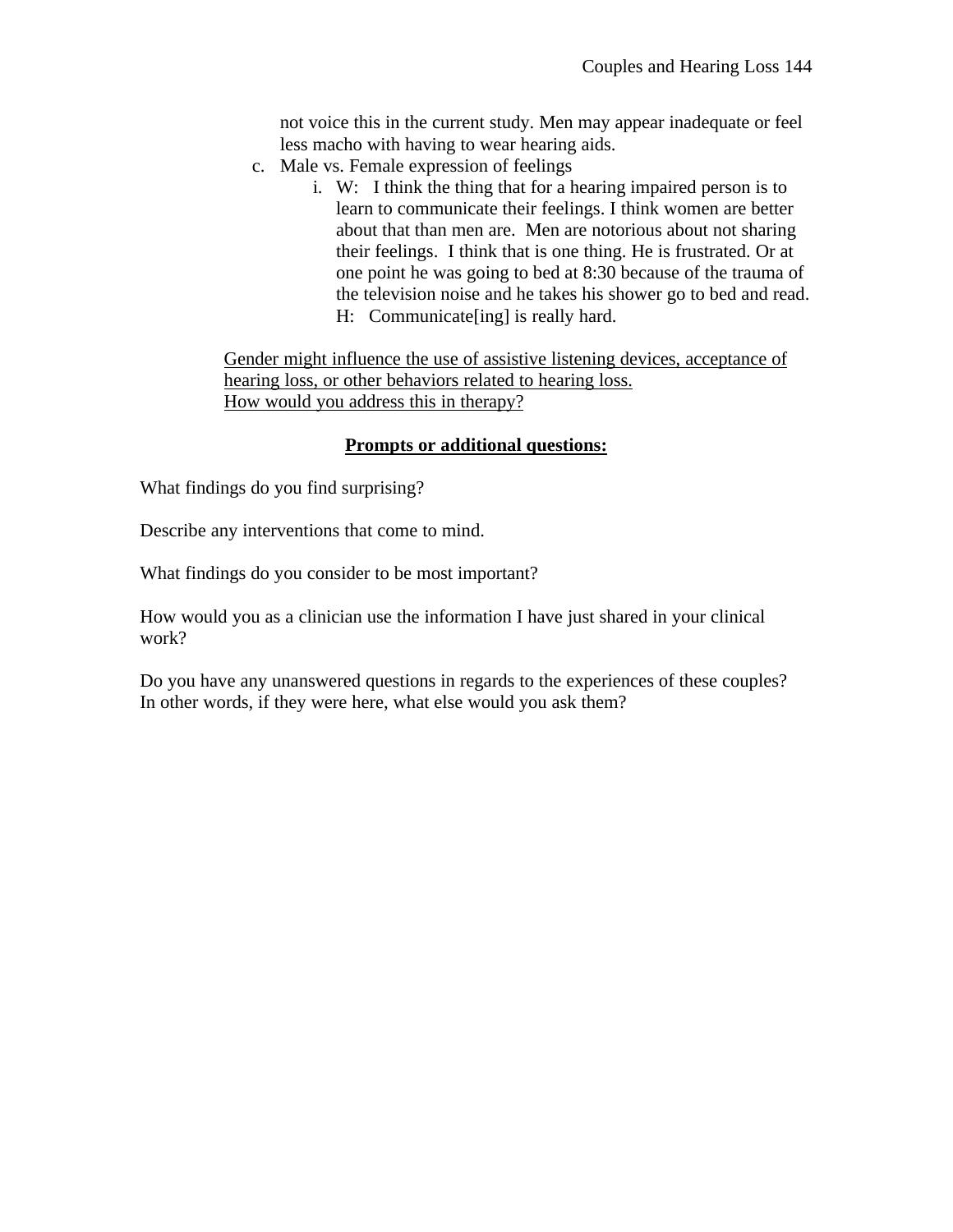#### APPENDIX K

### COUPLE PROFILES

### *Couple #1*

**The Akers.** John and Alice Akers were referred to me through their hearing aid dealer from Roanoke. They were the only couple that responded to the recruitment fliers that went out to audiologists and hearing aid dealers. John called me at work after he got the flier and then he called and emailed several times before the interview, and seemed very eager to help with the study.

I drove to a small town in the New River Valley on a Saturday afternoon to interview the Akers. I came to a somewhat small home with a recently paved driveway. One of the vehicles parked in the drive was fairly new and the other was older. I noticed several houseplants on the porch. There was a fairly large back yard with trees and grass. The home looked like it had been there for some time, and some of the furniture was also seemingly from previous decades. I was ushered into the kitchen and then the couple discussed whether we needed to meet in the kitchen or if we should meet in the family room. They decided on the family room, although I got the sense that the wife (with the hearing loss) would have preferred to meet in the kitchen at their small table where we would all be facing each other. In the front room I was instructed to sit on the end of the couch, the wife sat in the middle, and the husband on the other end of the same couch. I was on the side of the hearing aid and so the wife had to turn her head to listen to her husband whenever he spoke. I noticed several plants in the family room also, along with many pictures of family. It seemed as if the couple had lived in the same house for a long time – there were many little things here and there, including lots of little collectibles.

Alice had experienced a hearing loss as a child, as a result of several ear infections and red measles disease. She started wearing a hearing aid at the age of 4. She took speech classes and had learned to lip read. John and Alice had been married about 40 years. John worked in finances and Alice had worked as a library aid and then in merchandising. After about 30 years of marriage, Alice began losing more hearing, which required additional adjustment in the relationship. Alice wore one hearing aid in her good ear and she used closed captioning with the TV. She struggled the most with talking on the phone. She had to give up talking to family members on the phone because she became frustrated when she did not understand what was said. She still spoke with John on the phone frequently, but whenever he changed the subject it became difficult for her to follow and she would become frustrated.

Despite the struggles of Alice's hearing loss, the Akers portrayed a sense of closeness, dependence on each other, commitment, love, sharing, patience, tolerance, and having a positive attitude. They reported having other, more serious health problems that they thought were of greater significance in their lives than the hearing loss. One of these included severe heart problems reported by the husband. Overall, the Akers exhibited resilience in their response to the wife's hearing loss.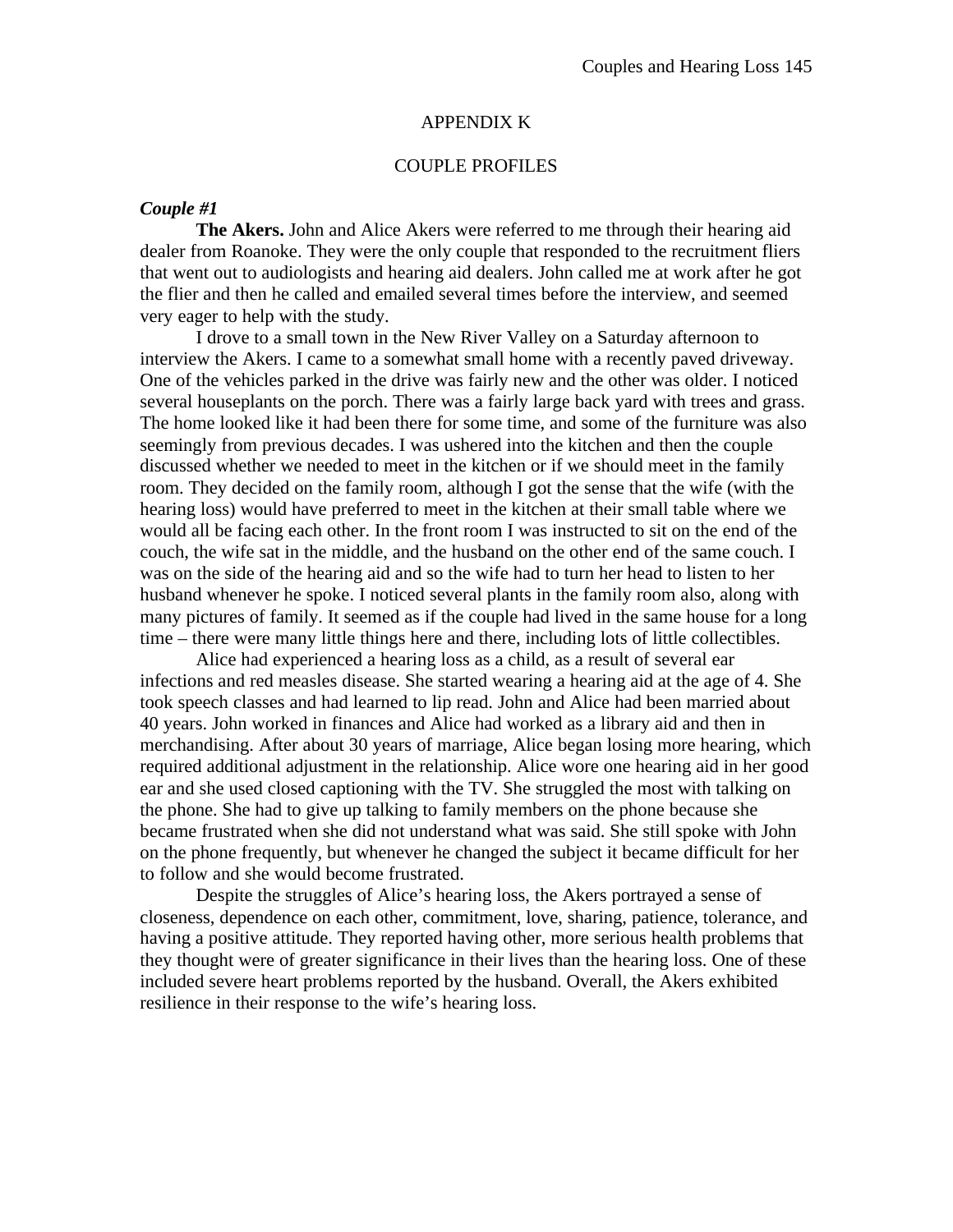**The Stevensons.** Melanie and Shawn Stevenson were the first couple of the snowball method, being referred from an acquaintance of mine. They were happy to be of help in my study, and gave me names and contact information for two other couples.

One Saturday morning in the Fall I drove through a windey steep road and turned into a steep, long driveway. The house was surrounded by natural growing trees and ground cover, a long row of beautiful log stumps lined the driveway.

Shawn kindly greeted me at the door and led me into the home to the main level where paintings and art work lined the walls and were lined up along the floor. The art work included abstract works and also some portraits. Once upstairs I was introduced to Melanie, who is the artist. We sat at the kitchen table  $-1$  on the left of the wife, and the husband on the right of the wife (hearing loss in left ear). As I looked around my senses were almost overwhelmed because there were so many things the eyes could focus on.

Shawn was a retired professor that continued to conduct some research. Melanie had suffered a hearing loss in her left ear. She had been diagnosed with Meniere's disease, which can cause hearing loss. She also attributed her hearing loss to genetics – having seen several family members struggle with problems similar to hers.

The Stevensons had been very socially active throughout their nearly 45 years of marriage, but this had changed with Melanie's hearing loss. They had to limit their attendance to group gatherings and civic events – something Melanie would like to see change as she and her husband become better aware of her needs.

Shawn and Melanie were not sitting particularly close to each other, yet they spoke often of their love for one another. They also liked to joke – especially the husband. Sometimes the wife didn't think it was funny. In fact, often times Shawn's jokes were sarcastic and pointed at Melanie's hearing loss or her personally. Melanie chided back at times, yet ultimately in the interview the couple seemed to balance the conversation out by giving positive comments about the other.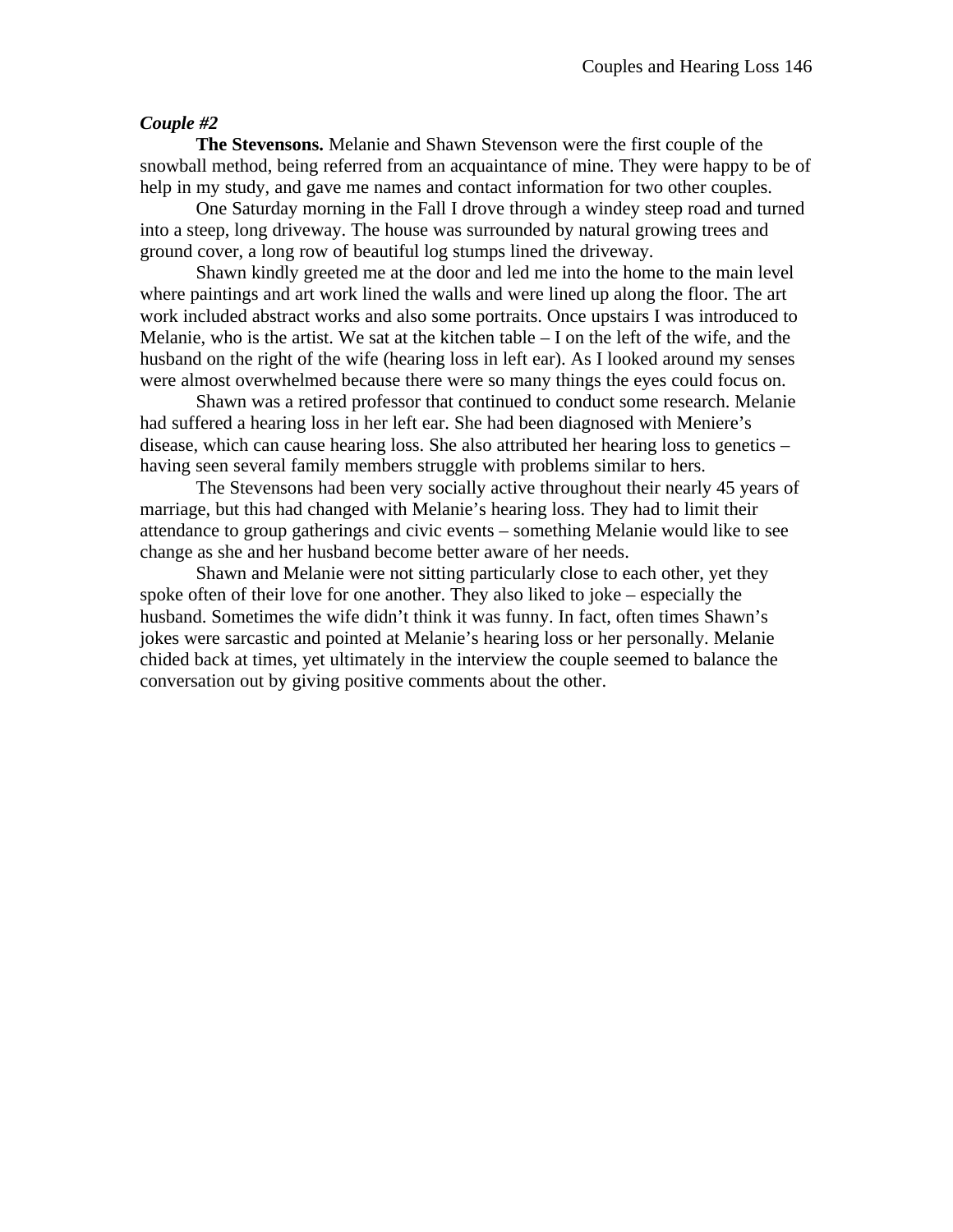**The Johnsons.** Stacey and Wally were another referral from a friend, and were happy to be of help in the study.

I awkwardly drove through the backstreets of Blacksburg, trying to read the directions I had been given while driving. This was a part of town I was not familiar with. I wound through some streets lined with fields and then came to a small group of condominiums. The Johnsons condo was small yet neat. The yard was nicely groomed and a small driveway and sidewalk led to the front door. I was greeted by both Stacey and Wally at the door. I was welcomed in and invited to sit in a comfortable chair across from the two of them. I set up my recorder and microphone on the coffee table and began a very cordial conversation.

Wally, a retired engineer, and Stacey, a retired school teacher and banker, had been married around 10 years. It was a second marriage for both, each having lost their previous spouse. Stacey shared that she had noticed some signs of a hearing loss a few years after their marriage, but that she had denied any problems for a long time. Wally began to notice that Stacey did not quite hear all of the words during social gatherings. This embarrassed Wally, and was especially difficult when Stacey would respond to a question or comment that was very different from what was actually said. Stacey had a family history of hearing loss, with her father and sisters having hearing problems. At the prompting of a friend, Stacey decided to look into hearing aids. She purchased the most discrete model – completely in the canal hearing aids. She preferred them because they could not readily be seen. In fact, I believed she must have taken her hearing aids out to be able to talk with me. At any rate, Stacey loved the hearing aids and she has been a lot more comfortable in social situations. Aside from the social struggles, the Johnsons reported to be almost like newly weds. They expressed that they were very happy as a couple.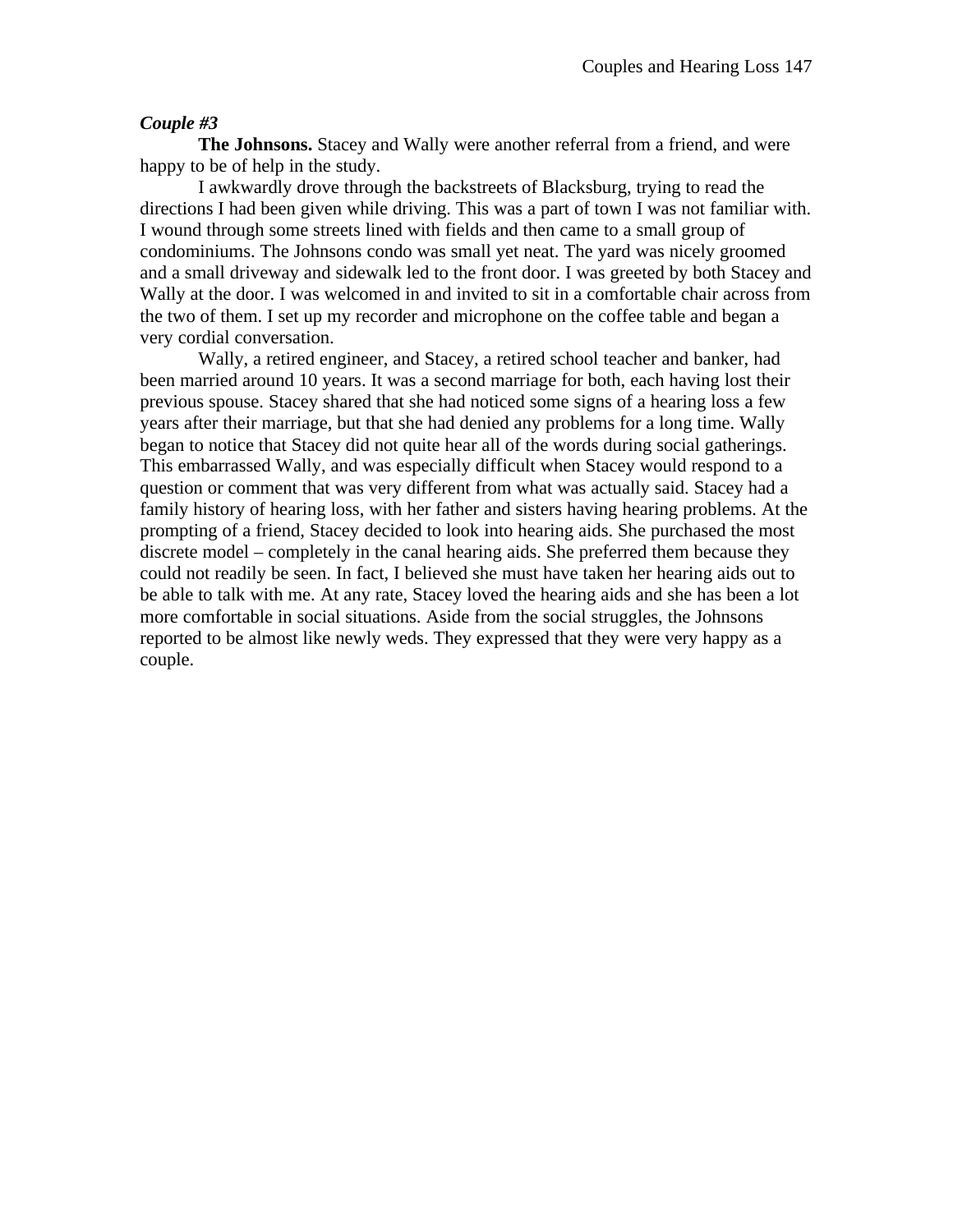**The Jones.** Tom and Louise were a referral from one of the other couples in the study. They did not seem overly excited to participate, yet they were willing to help with the study.

I quickly drove to a familiar part of town and made my way down a little lane to the Jones' home. I had been here a week previous to today when I got mixed up on what house to go to. They lived in a nice home at the end of a dead end street. The lawn was nicely mowed and they had a couple of large maple trees in the front. I also noticed their basketball standard in the driveway. Tom was home alone at first and then Louise came in after we had chatted for a few minutes. I was invited to a small room next to the kitchen. It was almost an indoor patio to the back yard – with windows facing the trees, and posters, books, etc. filling most of the wall space. I noticed that Tom had a hard time hearing me a few times and then I asked which one had the loss and it was Louise. Oops!

Louise had experienced a very gradual hearing loss that she attributed to normal aging processes. At the encouragement of a friend, she had purchased hearing aids approximately 3 months previous, and had found them to be very helpful. Tom acknowledged that he had a slight hearing loss also, but that Louise was the one with the hearing aids. Tom and Louise struggled the most when they wanted to communicate from different rooms. Sometimes Tom would call to Louise and when she was busy she would want to finish her task before responding. This was sometimes upsetting to Tom, who did not know when Louise could not hear him or if she might just be ignoring him.

Tom and Louise had been married for 51 years. He was a retired professor, and she was previously an elementary school teacher. They said they had lived in Blacksburg for over 60 years! They raised 3 children and seemed to have a very nice relationship. The Jones expressed that they did not feel like they had been affected much at all by the hearing loss, and as a result their answers to my questions were typically short or not at all.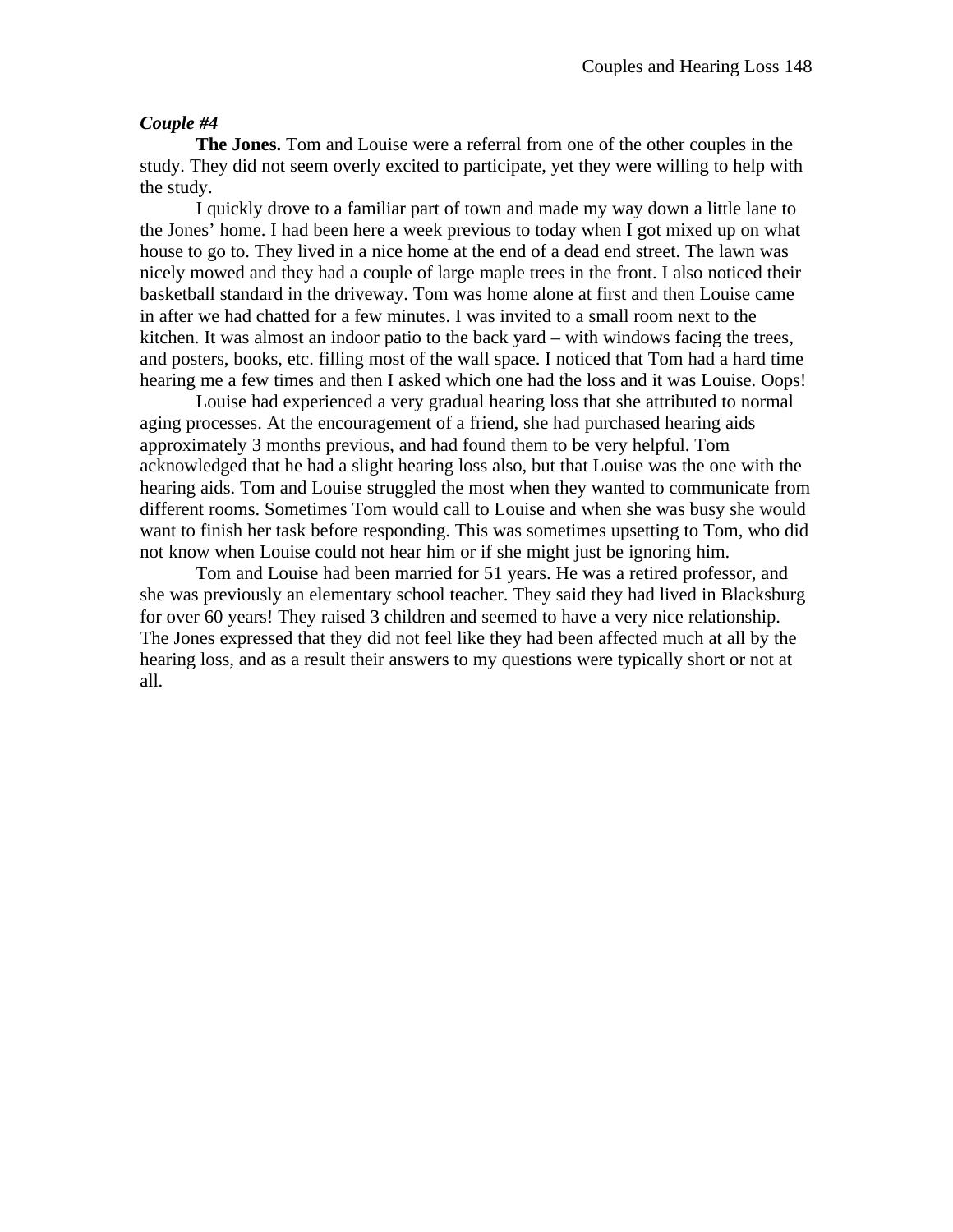**The Gardners**. I contacted the Gardners by phone prior to interviewing them. They kindly agreed to participate in the study. The hard of hearing husband, Jerry, answered the phone and asked to have his wife (Amanda) get on the line to coordinate schedules. I hadn't realized that Jerry had stayed on the phone until almost the end of the conversation when he made a comment. I wondered if Amanda did a lot of the talking [on the phone] in their relationship.

I arrived at the Gardner's home at about 9:30AM on a clear day that was cool and sunny. The house appeared to have been built in the early 1980s, and the yard was mixed with overgrown shrubs and a couple of rusty iron pieces of abstract art. Two cars were parked in the drive-way; one was an old car that looked to be a model that came out in the 1970's, and the other one appeared to be a model built in at least the 1990's. Inside of the house, the walls were covered with beautiful artwork. The contrast between the old and the new in the surroundings appeared to parallel some aspects of the couple relationship. In some ways their relationship appeared to be based on traditional values, yet in other ways they were very open to exploring what was unknown to them.

I was greeted warmly by Jerry, who escorted me into the living room. Amanda then came upstairs into the same room, letting in two large, friendly dogs from the back porch area. Jerry, a 75 year-old college professor, had taught at the university for many years, and was still teaching. He shared several experiences throughout his life that may have lead to a hearing loss.

Amanda was born in 1929. She and Jerry married in 1954, and they had raised 2 children together. Amanda was educated an elementary school teacher, and had worked as a stay-at-home mother and housewife after the first child was born. She first noticed Jerry's hearing loss when he would not respond to something she had said. He would just look at her as if he didn't understand what she was saying to him. Jerry reported that he had many ear infections as a child, and that after going hunting his ears would ring for a few days. In addition to the hearing loss, both Amanda and Jerry reported to have experienced multiple health conditions throughout their lives. They attributed their couple resilience to all of these experiences, including the hearing loss.

To my surprise, and different from what my experience was with this couple on the phone, Jerry spoke first most of the time and it seemed that he spoke more than anyone else during the interview. He seemed pleased that someone would be interested to hear his story. Jerry reported to be able to understand his loss because his father has acquired a hearing loss in later life. He had struggled with some depression when he first lost his hearing, but had come to accept his loss over the years. Jerry and Amanda don't go out as much as they used to, but they still enjoy company in small group settings. Barbara sometimes repeats things in public when Jerry hasn't heard a question or comment. She is continually on the look out for him in group situations. They reported that the most difficult part of the hearing loss was the sudden loss in Jerry's left ear (on top of his gradual loss in the right ear).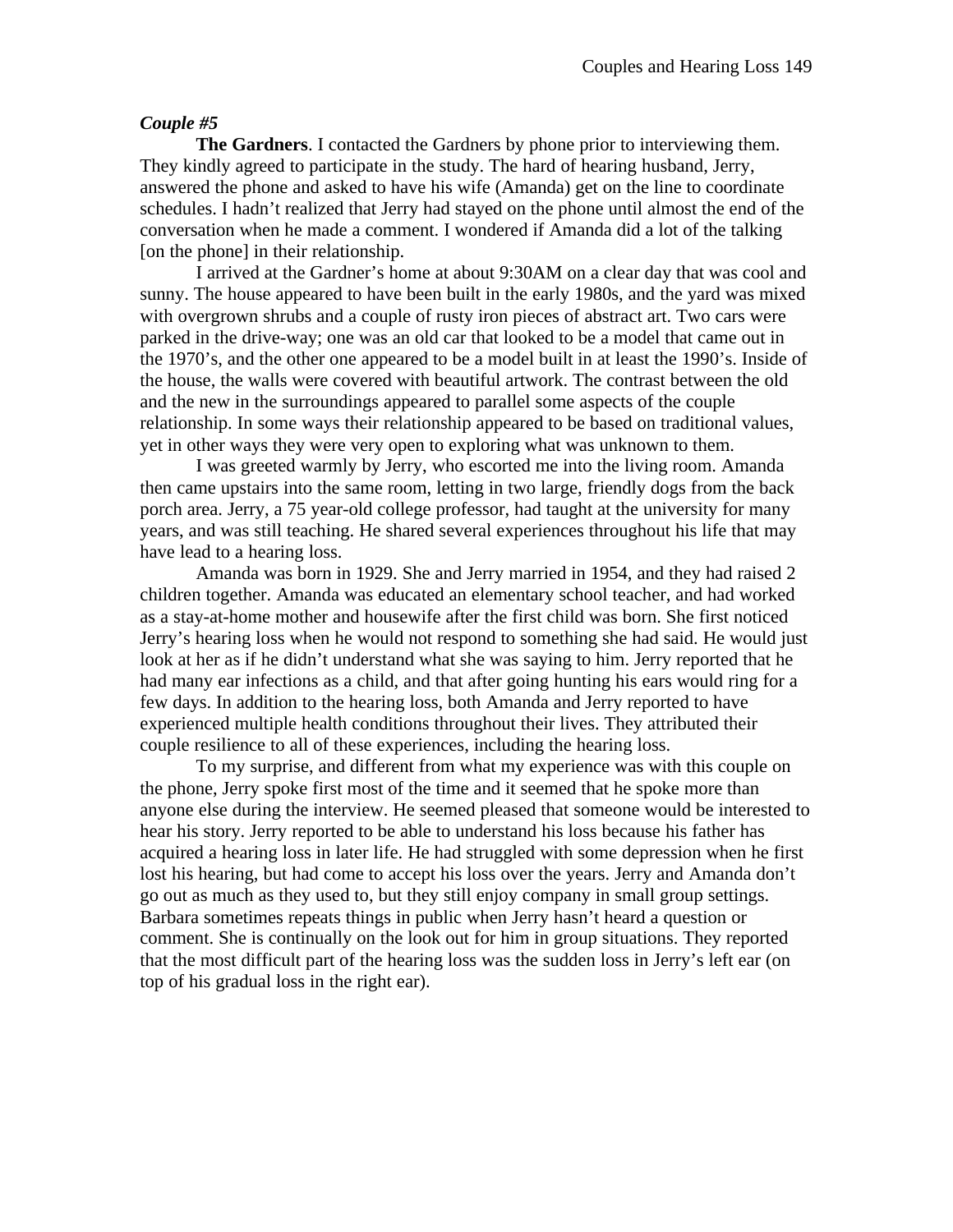**The Daines.** Hugh and Kathy were referred from another couple that had been interviewed. My communication with the Daines was mainly through email with Hugh, as that was the contact information I had been given. The couple seemed somewhat reluctant to participate, but also willing to help.

I drove one afternoon up through the hills of Virginia to reach the Daines' home. It was a beautiful drive through a community of large homes built throughout what seemed to be a forest of trees. The Daines lived in a home with a drive that sloped down around to the back of the house. I was grateful that no snow was on the roads that day!

Hugh and Kathy had been married for nearly 40 years. Hugh was still working as a professor, and Kathy described her occupation as a "domestic engineer." Hugh's father had used hearing aids since the age of 40, and one of his brothers had a significant hearing loss at about the same age. Hugh started noticing problems also around age 40. He specifically recounted that he noticed problems when he was at a professional conference and he could not understand the questions being asked of him. He also said that following hunting trips his ears would ring for days. Hugh loved music, and gave up much of what he loved (including playing the piano) until recently when he acquired new digital hearing aids. With these aids, he said that the sounds he heard resembled much better the sounds he used to hear.

Hugh and Kathy struggled the most when they were not facing each other while talking. This can be frustrating to both as Hugh cannot hear what was said, and Kathy has to repeat herself. Hugh also reported to dislike that he struggled to communicate with grandchildren. One strength that the Daines shared is that they have a set routine in the mornings. Hugh doesn't put his hearing aids in until after breakfast, but they have become accustomed to a way of doing things that is satisfactory to both. Hugh and Kathy seemed to still be struggling to adjust to the hearing loss, although technological advances have helped recently.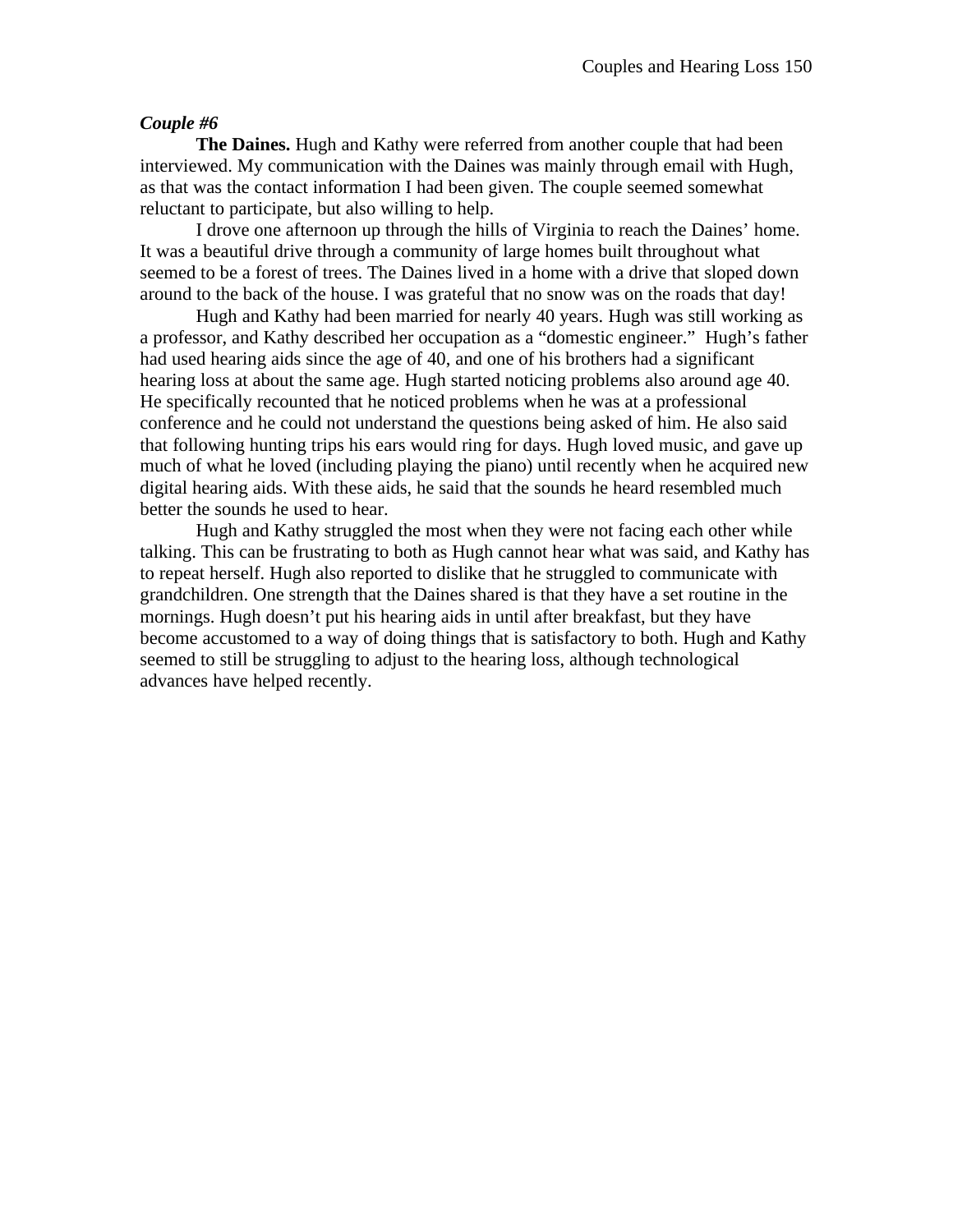**The Poreskys.** I communicated with Bob and Jackie Poresky by phone and email in preparation to interview them for the study. When I first contacted Jackie, she mentioned that she was going in for hip replacement, and so I didn't contact them again for a couple of months. She said at that time that her marriage was under considerable strain. She couldn't go up/down stairs, ate all of her meals in bed (cooked by her husband), and that she would have surgery soon. She also said that she wouldn't be alive without her husband. The first meeting with the Poreskys was cancelled because the wife had the flu.

I drove a very short distance to reach the Poresky's home. The house was nestled in a grove of Virginia hardwoods, and overlooked a beautiful valley. As I drove down their driveway, I noticed that their house is very artistic in nature. There is a large red triangle on one end of the house, and there is also a large painting on the wall next to the front door (hiding the door bell $\odot$ ). I soon learned that Bob worked in architecture and that Jackie was an artist.

I was greeted at the door by Bob. He led me into the house and said that his wife would be right down. The level of the house I was on was an open level with a kitchen, dining room, front room, a back office, and a corner with a nice bed. The bed was on that level to allow Jackie access to the bathroom without climbing stairs. Also in the house were several abstract paintings and two very tall (about 15 feet) rusty metal pieces of artwork. The table was covered with several hundred slides, and it was apparent that the couple worked and lived in these rooms.

I sat on the sofa, and the couple each sat in chairs that were side by side facing me. Their chairs were metal framed, with leather seats. A large Siamese cat strolled around for the first few minutes.

Jackie had several sore throats when young, and noticed a slight hearing loss while in the third grade. Bob had not noticed any hearing problems in Jackie when they were first married 40 years ago. When in her late 20s to early 30s, Jackie's hearing ability decreased significantly. Jackie's father had a hearing loss, which helped her to feel that her loss was somewhat expected. She led a support group for the hard-of-hearing at a local nursing home for some time. She also became very educated about her hearing loss.

The Poreskys were frank and honest about their situation, and openly stated that they had difficulties communicating at times. This was apparent as throughout the interview I was asked to repeat myself several times, as was Bob. At the same time, the couple expressed warmth and love, and at one point in the interview Jackie leaned over and touched Bob's arm and then they held hands for a few minutes.

The Poreskys were able to express their experiences, thoughts, and ideas very precisely and in a way that I have not seen to this point. They seemed to be deep thinkers and feelers, and they were able to express this at both positive and negative ends of this spectrum.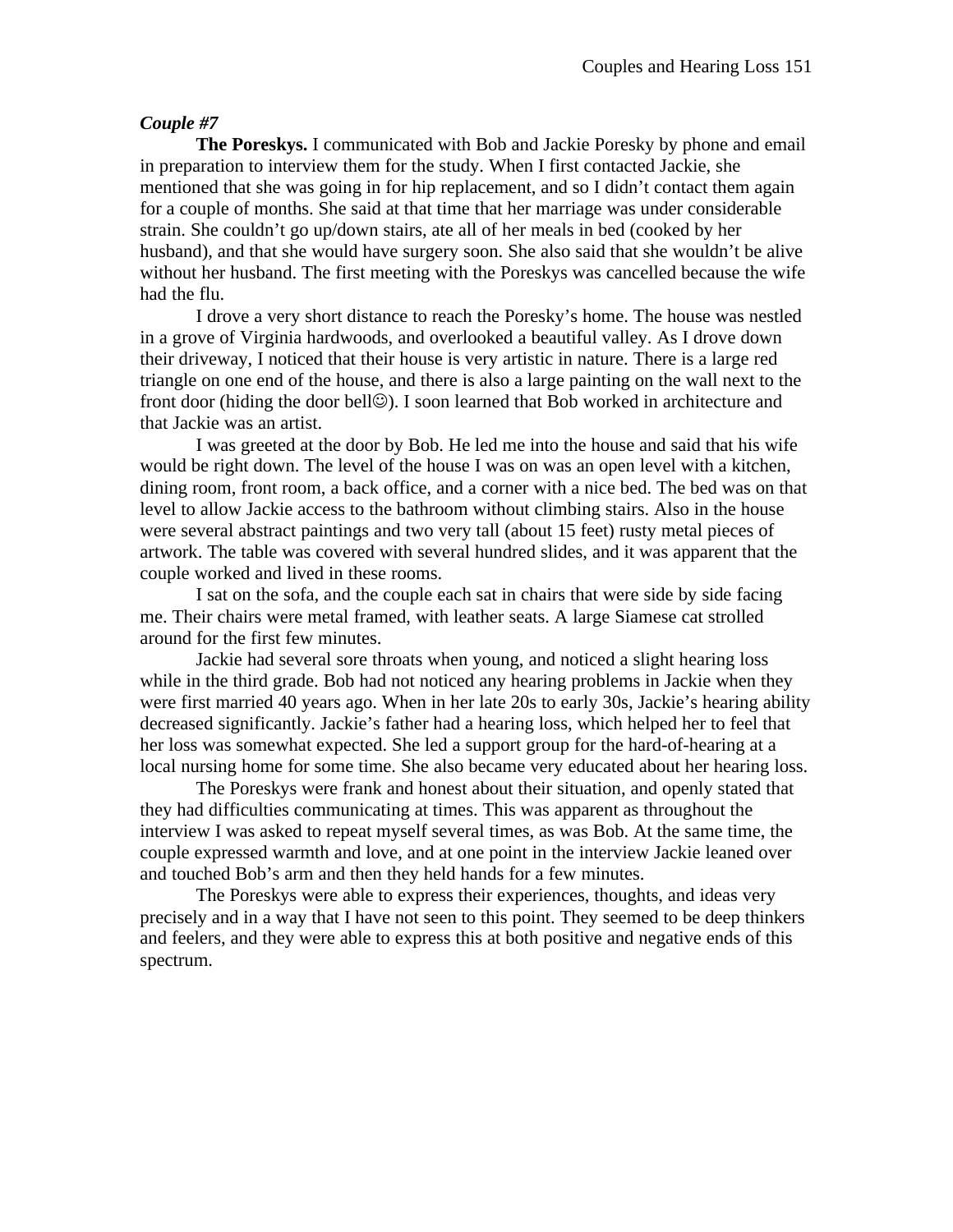**The Greens.** Jack and Heather were referred from a co-worker, who knew them from church. They were very interested in being interviewed, and very open to share their experiences and ideas.

I pulled up to their home and first off noticed the trees and shrubs in their front yard. Some of the trees were very mature – maybe 30-40 years old. Hanging from a couple of the trees were several home-made bird feeders of different sizes and shapes. Up again on the porch were another group of bird feeders made of plastic bottles. I was greeted warmly by a kind elderly woman (Heather). She welcomed me into their home and then went to look for her husband. I sat on the couch and then the husband came over and sat on a Lazy-boy recliner in the center of the room. It wasn't but a few minutes before he asked to have a different arrangement of the seats. He came and sat next to me on the couch, with his best ear (right) next to me, and his wife sat on a rocking chair just to his left.

Jack and Heather had been married for 22 years, in the second marriage for both of them. Prior to retirement, Jack had worked in telecommunications and had been a radio announcer. Heather was a retired professor in clothing and textiles. My co-worker first warned me, and then I was warned again by both Jack and Heather that Jack enjoyed talking, and that I would have to be assertive I wanted to ask a question. This held true throughout the interview.

Jack attributed his hearing loss to several factors. He had gotten sick when he was 5 years old, and had boils in his ears. His father had a hearing loss, and Jack was in the military. Jack would sit in the front of the class during school and took speech lessons as a teen, but did not get a hearing aid until he was in his mid 40s.

It seemed that the greatest struggle for Jack and Heather was that when Heather wanted to talk, Jack did not listen as well as she would like. He would have difficulty hearing the first part of her phrases, and then she reported that he would be busy thinking of what he was going to say next. Jack insisted that people speaking to someone that is hard-of-hearing needed to begin each conversation with some gesture that got their attention. Heather wondered if he may have had the tendency to talk so much in order to not have to listen as much. The communication difficulties over the years seemed to have created some distance between Jack and Heather.

While telling the story of his hearing loss, Jack became choked up a number of times and asked that the tape recorder be turned off at those times. He was reminiscing his first days in the radio business, his days of elocution training (speech training), and those things that set him on his life's path. The wife stated that she had heard these stories over 100 times, but had never seen him get choked up like this.

From a structural standpoint, the husband was next to me, and the wife was somewhat distanced from him, but facing me. They were not "together" so-to-say. At the end of the interview, the husband gave me a pile of pamphlets that a friend had made entitled, "How to improve your conversation with people who have impaired hearing." It was done by a friend of his and is based on that one person's experiences.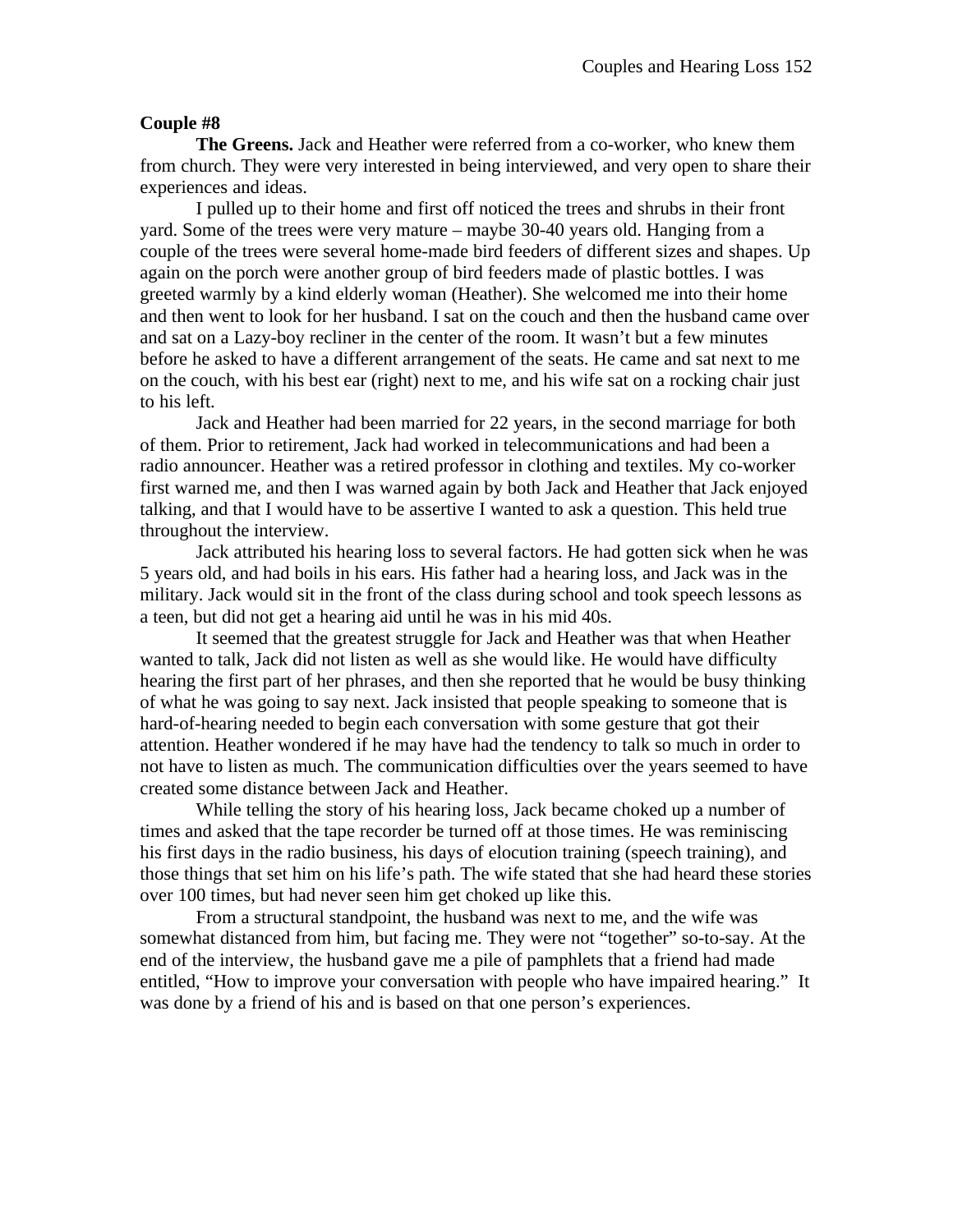# CURRICULUM VITAE

# Jeremy B. Yorgason \_\_\_\_\_\_\_\_\_\_\_\_\_\_\_\_\_\_\_\_\_\_\_\_\_\_\_\_\_\_\_\_\_\_\_\_\_\_\_\_

| 400 Fairfax Rd. Apt. J-76<br>Blacksburg, VA 24060 |                                                                                                                                                                                                                                                                                                            | Phone: (540) 961-5373<br>Email: jyorgaso@vt.edu |
|---------------------------------------------------|------------------------------------------------------------------------------------------------------------------------------------------------------------------------------------------------------------------------------------------------------------------------------------------------------------|-------------------------------------------------|
| Education:                                        | Doctor of Philosophy at Virginia Polytechnic Institute<br>and State University in Marriage and Family Therapy:<br>August, 2000 – Present (Degree expected in May 2003)<br><b>Dissertation:</b> Acquired Hearing Impairment in Older Couple<br>Relationships: An Exploration of Couple Resilience Processes |                                                 |
|                                                   | Graduate Certificate In Gerontology from Kansas State University<br>August, 1997 – Dec. 2002                                                                                                                                                                                                               |                                                 |
|                                                   | Master's of Science at Kansas State University<br>in Marriage and Family Therapy: August, 2000<br>Thesis: Aging and Family Therapy: Exploring the Training,<br>Knowledge, and Clinical Experience of Family Therapists                                                                                     |                                                 |
|                                                   | Bachelor's of Science at Brigham Young University<br>in Family Science: April, 1997                                                                                                                                                                                                                        |                                                 |
|                                                   | Research Experience: Principle Investigator<br>Examining Predictors of Success in Home-based Family Therapy<br>Provided by a Community Service Board.<br>New River Valley Community Services,<br>Department of Child and Family Services                                                                   |                                                 |
|                                                   | Graduate Research Assistant at the Center for Gerontology for<br>Dr. Karen Roberto, Assisting with Research on Traumatic Brain<br>Injury Assessment through Virtual Environments.<br>Virginia Tech, May 2002 - June, 2002                                                                                  |                                                 |
|                                                   | Graduate Research Assistant, Reminiscence Group Facilitator and<br>Assistant for a Social History Project with Older Adults for<br>Dr. Shannon Jarrott, Virginia Tech,<br>August 2000 – May 2001                                                                                                           |                                                 |
|                                                   | Graduate Research Assistant at the Center for Gerontology for<br>Dr. Karen Roberto, Assisting with Revisions on the textbook<br>"Community Resources for Older Adults,"<br>Virginia Tech, May 2001 - Aug., 2001                                                                                            |                                                 |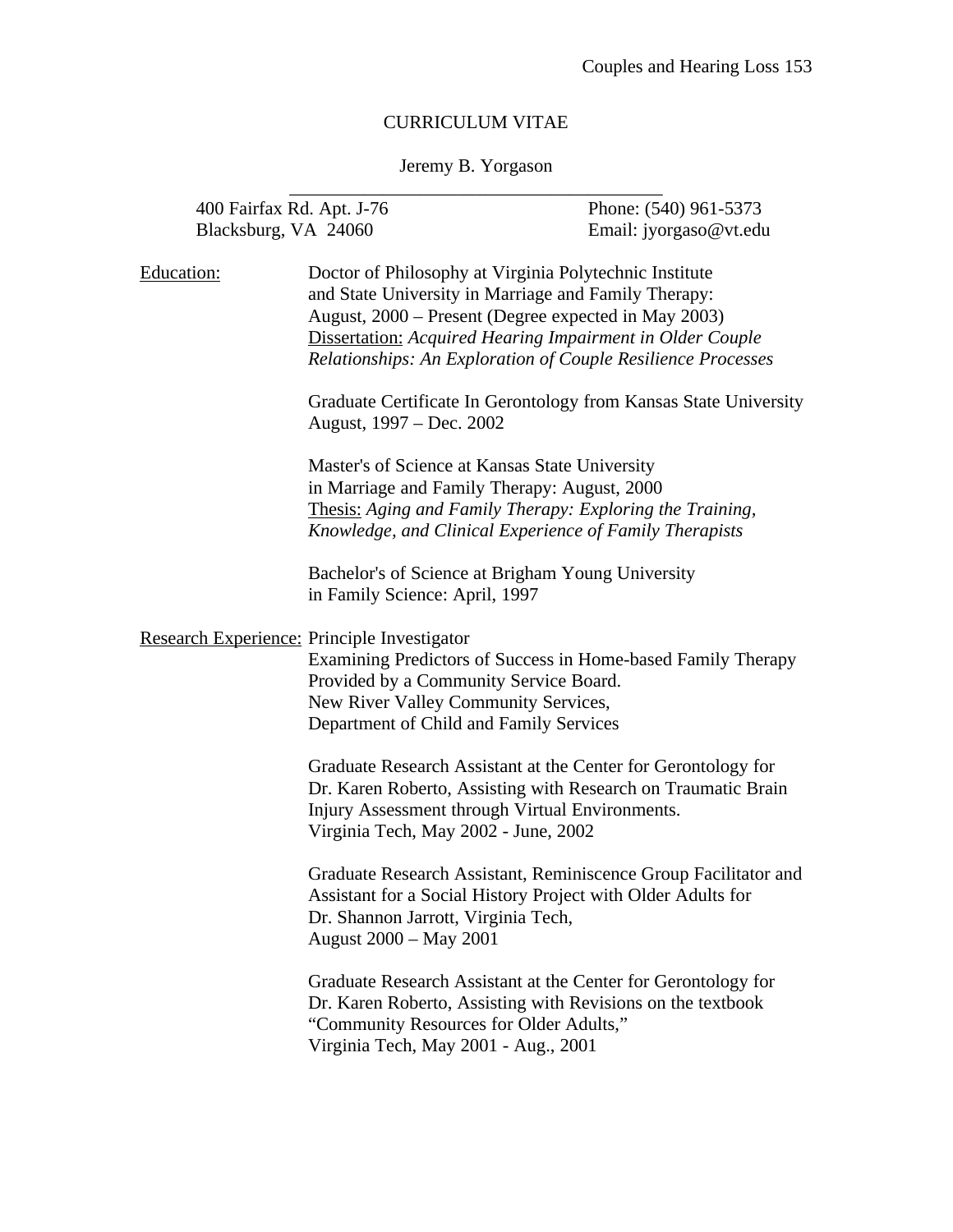| Continued: | Research Experience Graduate Research Assistant, Observational Data Collection:<br>Horticulture Therapy with Older Adults with Dementia for Dr.<br>Shannon Jarrott, Virginia Tech;<br>May 2001 - Aug. 2001, May 2002 - June 2002 |
|------------|----------------------------------------------------------------------------------------------------------------------------------------------------------------------------------------------------------------------------------|
|            | Graduate Research Assistant, Assistant with Montessori<br>Activities for Older Adults with Dementia for Dr. Shannon Jarrott,<br>Virginia Tech, August 2000 - December 2000                                                       |
|            | Graduate Research Assistant, Focus Group Assistant for<br>Dr. Mark White, Kansas State, June 2000 - July 2000                                                                                                                    |
|            | Graduate Research Assistant, Data Collector and Inter-rater for<br>Kansas Department of Transportation Seat Belt Use Study;<br>May 2000 - June 2000                                                                              |
|            | Graduate Research Assistant/Supervisor in CATI Lab,<br>Kansas State University, for Dr. Robert Poresky;<br>Jan. 1998 - Nov. 1998                                                                                                 |
|            | Graduate Research Assistant, Senior Care Act Project,<br>Kansas State University, for Dr. Richard Miller;<br>Oct. 1997 - Dec. 1997                                                                                               |
|            | Research Assistant, Constructing a Curriculum on Kindness for<br>Prison Inmates, for Dr. Shirley Klein; Brigham Young University,<br>Jan. 1996 - May 1996                                                                        |
|            | Research Assistant, Brigham Young University,<br>Data Entry for Dr. Craig Hart; Jan. 1996-June 1996                                                                                                                              |
|            | <b>Teaching Experience: Graduate Teaching Assistant,</b><br>HD 3004: Human Development II: Adult Development and Aging,<br>Virginia Tech; August 2001 - May 2002                                                                 |
|            | Graduate Teaching Assistant (Instructor),<br>FSHS 510: Human Development and Aging<br>Kansas State University; Fall 1998, Fall 1999, Spring 2000                                                                                 |
|            | Graduate Teaching Assistant (Instructor),<br>FSHS 300: Aging and the Family,<br>Kansas State University; May 1999, August 1999                                                                                                   |
|            | Instructor, Spanish Language, Missionary Training Center;<br>August 1994 - April 1996                                                                                                                                            |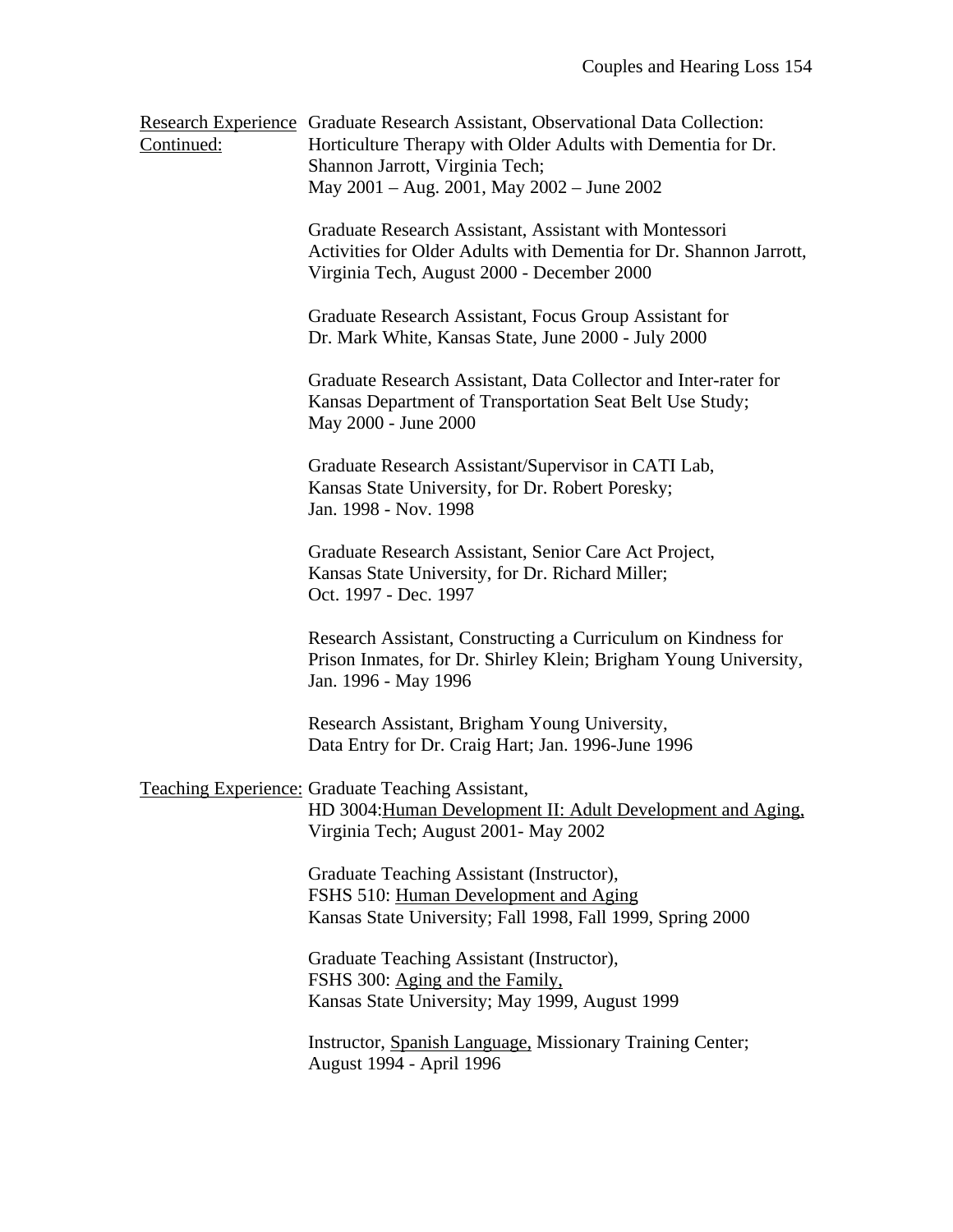| Refereed<br>Publications:    | Roberto, K.A., Gold, D.T., & Yorgason, J.B. (Submitted for<br>Review). Chronic Illness and Marital Relationships: The Influence<br>of Osteoporosis on the Lives of Older Couples. Journal of Applied<br>Gerontology.                                                                                                      |
|------------------------------|---------------------------------------------------------------------------------------------------------------------------------------------------------------------------------------------------------------------------------------------------------------------------------------------------------------------------|
|                              | Gigliotti, C., Jarrott, S.J., & Yorgason, J.B. (Submitted for<br>Review). Harvesting Health: Effects of Three Types of<br>Horticultural Therapy Activities for Persons with Dementia.<br>Dementia: The International Journal of Social Research and<br>Practice.                                                          |
|                              | Miller, R.B., Yorgason, J.B, Sandberg, J.G., & White, M.B. (in<br>press). Presenting problems that couples bring to therapy: A view<br>across the family life cycle. American Journal of Family Therapy.                                                                                                                  |
|                              | Nelson, B., Wangsgaard, S., Yorgason, J.B., Carter-Vassoll, E.L.,<br>& Kessler, M.H. (2002). Clinical Approaches to Single and Dual<br>Trauma Couples. Journal of Orthopsychiatry, 72(1), 58-69                                                                                                                           |
|                              | Scheidt, R.J., Humpherys, D.R., & Yorgason, J.B. (1999).<br>Successful aging: What's not to like? Journal of Applied<br>Gerontology, 18(3), 277-282.                                                                                                                                                                      |
| NonRefereed<br>Publications: | Yorgason, J.B. (Spring, 2002). Research based practice: A self<br>evaluation. Caring for the Commonwealth: The newsletter of the<br>Virginia Association for Marriage and Family Therapy.                                                                                                                                 |
|                              | Jarrott, S.E., & Yorgason, J.B. (2001). A handbook for caregivers:<br>Understanding and coping with Alzheimer's and related disorders.<br>Richmond, VA: The Virginia Department of Aging.                                                                                                                                 |
| Unpublished<br>Manuscript:   | Yorgason, J.B., Linville, D., & Zitzman, B. (Revising for<br>Publication) Mental Health Among College Students: Do those<br>who need services know about and use them?                                                                                                                                                    |
| Presentations:               | Gigliotti, C.M., Jarrott, S.E., & Yorgason, J.B. (2002, Boston, MA)<br>Paper Presentation, Harvesting Health: Effects of Different<br>Horticultural Therapy Activities for Persons with Dementia,<br>Gerontological Society of America (GSA).                                                                             |
|                              | Yorgason, J.B. (2002, Blacksburg, VA) Paper Presentation,<br>Making Decisions Between Quantitative and Qualitative Research<br>Methodologies: A Case Example - "Studying Couples in Later Life<br>Where On Partner has Acquired a Hearing Loss", Southeastern<br>Symposium on Child and Family Development (Quint State). |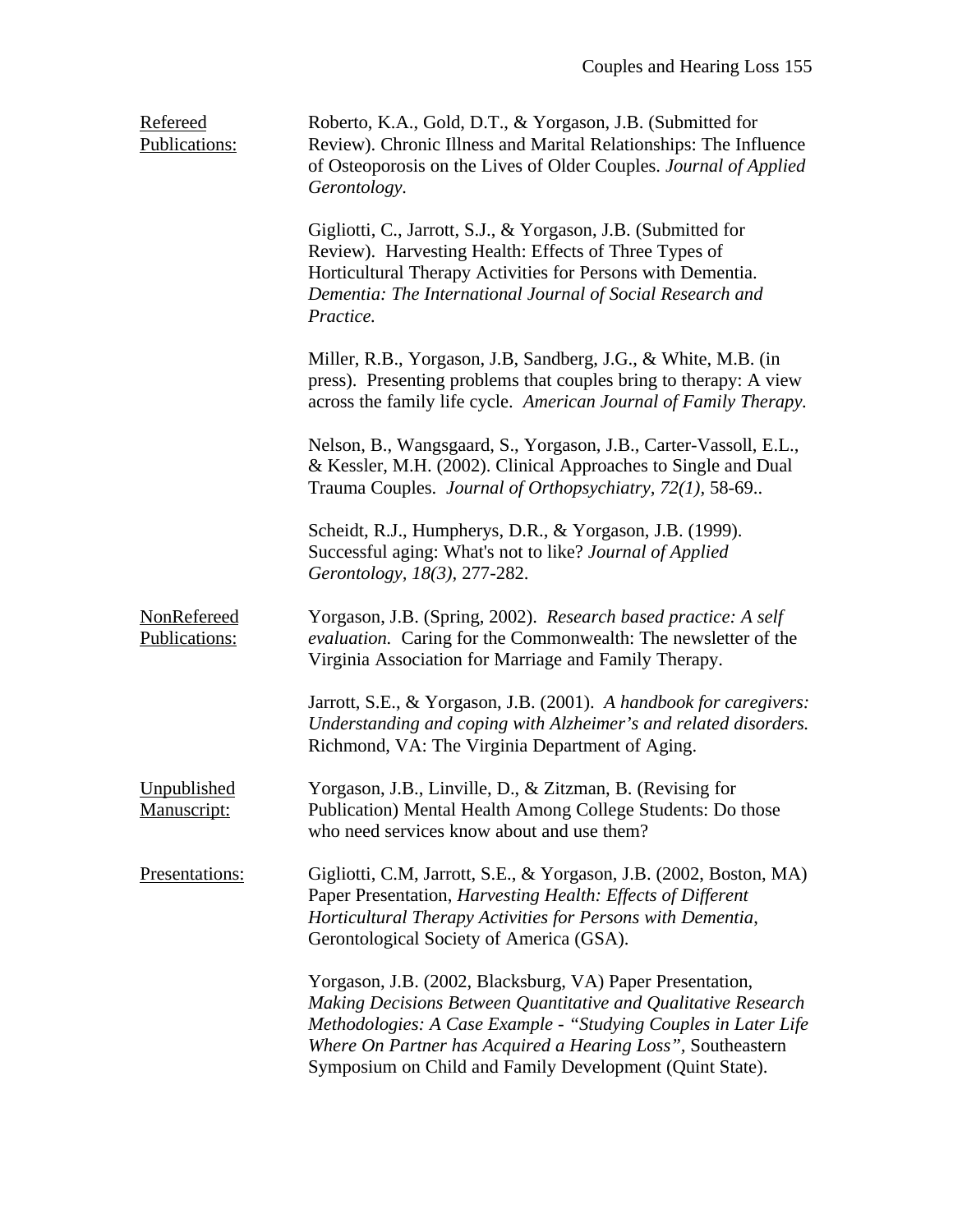Presentations: Yorgason, J.B. (2002, Ames, IA) Poster Presentation, *Coping and* Continued: *Resilience of Hearing Impaired Older Adults in Couple Relationships: A Pilot Study,* Marriage and Family Therapy Student Research Conference. Yorgason, J.B., Jarrott, S.E., & Goldstein, C. (2002, Pittsburgh, PA). Sigma Phi Omega Student Paper Presentation, *Enhancing Staff/Participant Relationships Through Group Reminiscence Activities: A Pilot Study*, Association for Gerontology in Higher Education (AGHE). Jarrott, S.E., & Yorgason, J.B. (2002, Pittsburgh, PA). Resource Exchange (Round Table), *Service-Learning at Dementia Care Programs: A Social History Project,* AGHE. Yorgason, J.B., & White, M.B. (2001, Nashville, TN). Poster Presentation , *MFTs and older adults: A survey,* AAMFT. Yorgason, J.B., Miller, R.B., White, M.B., & Sandberg, J. (1999, Chicago, Il). Poster Presentation, *Presenting Problems That Couples Bring To Therapy: A View Across The Life Course,* AAMFT. Nelson, B.S., Wangsgaard, S., Yorgason, J.B., Carter- Vassol, E.L. (1999, Chicago, Il). Workshop*, Clinical Approaches to Single and Dual Trauma Couples,* AAMFT. Higgins-Kessler, M., Wangsgaard, S.M., & Yorgason, J.B. (1999). *Encouraging Healthy Relationships in the Hospital Setting.* Wamego City Hospital Administration Retreat, Manhattan; Kansas. Klein, S., Anglesey, S., Belliston, L., Geddes, K.N., Gibson, G., Hammer, J., Hunt, T., Nilsson, A., & Yorgason, J.B. (1996, Logan, UT). Poster Presentation, *Teaching Kindness in Families,* Utah Council On Family Relations. Prof. Affiliations: Student Member, American Association for Marriage and Family Therapy, May 1998-Present. Student Member, Gerontological Society of America, May 2002-Present.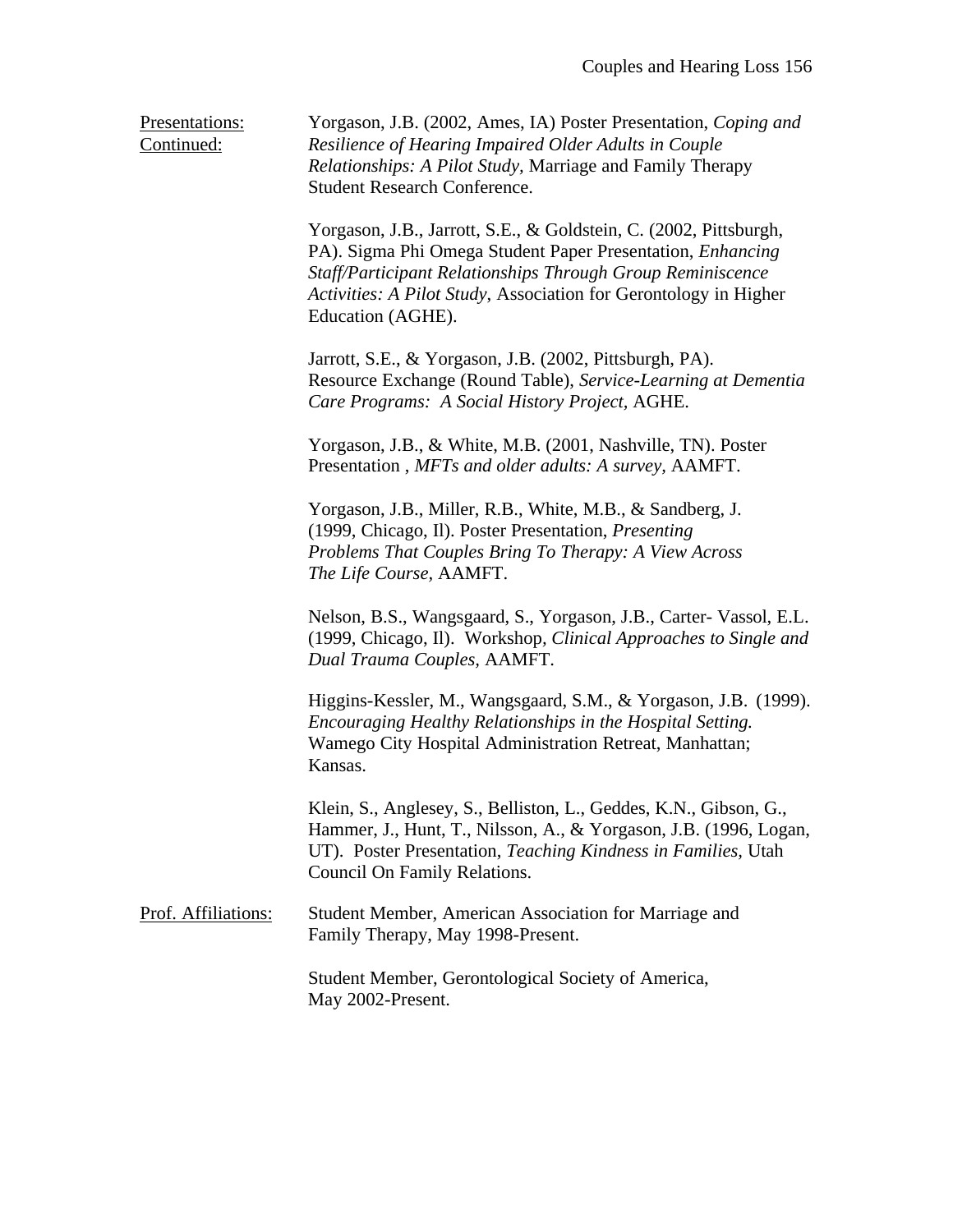Service Opportunities:Student Reviewer for *Personal Relationships,* International Society for the Study of Personal Relationships June 2001 – Present.

> Student Member of the Graduate Policy Committee, Virginia Tech; Karen Roberto, Chair. October 2001-August 2002.

Member of Planning Committee for Quint State Research Conference, Virginia Tech; 2001.

Missionary for the Church of Jesus Christ of Latter-Day Saints, Buenos Aires, Argentina. May 1992 - May 1994.

Clinical Experience: In-home Clinician, Intern New River Valley Community Services August 2002 - Present.

> Therapist, Mental Health Association of the New River Valley: Pro-Bono Counseling Program March 2002 – Present.

Family Therapist Intern, VT Family Therapy Center February 2001 – August 2002.

Group Leader for Caregiver's Support Group: Virginia Tech Adult Day Services September 2000 – March 2001.

Family Therapist Intern, KSU Family Center April 1998 - May 2000.

Case Manager (In-home family therapy), Family Preservation of Manhattan, Kansas April 1998 - May 2000.

Bereavement Counselor, Manhattan Homecare and Hospice Jan. 1999 - May 2000.

Adolescent Group Intern Therapist, KSU Family Center August 1998 - May 1999.

Premarital Counselor, St. Isidores Catholic Church Sept. 1999 - Dec. 1999.

Youth Technician, Provo, Utah; Youth Detention Center May 1997 - Aug. 1997.